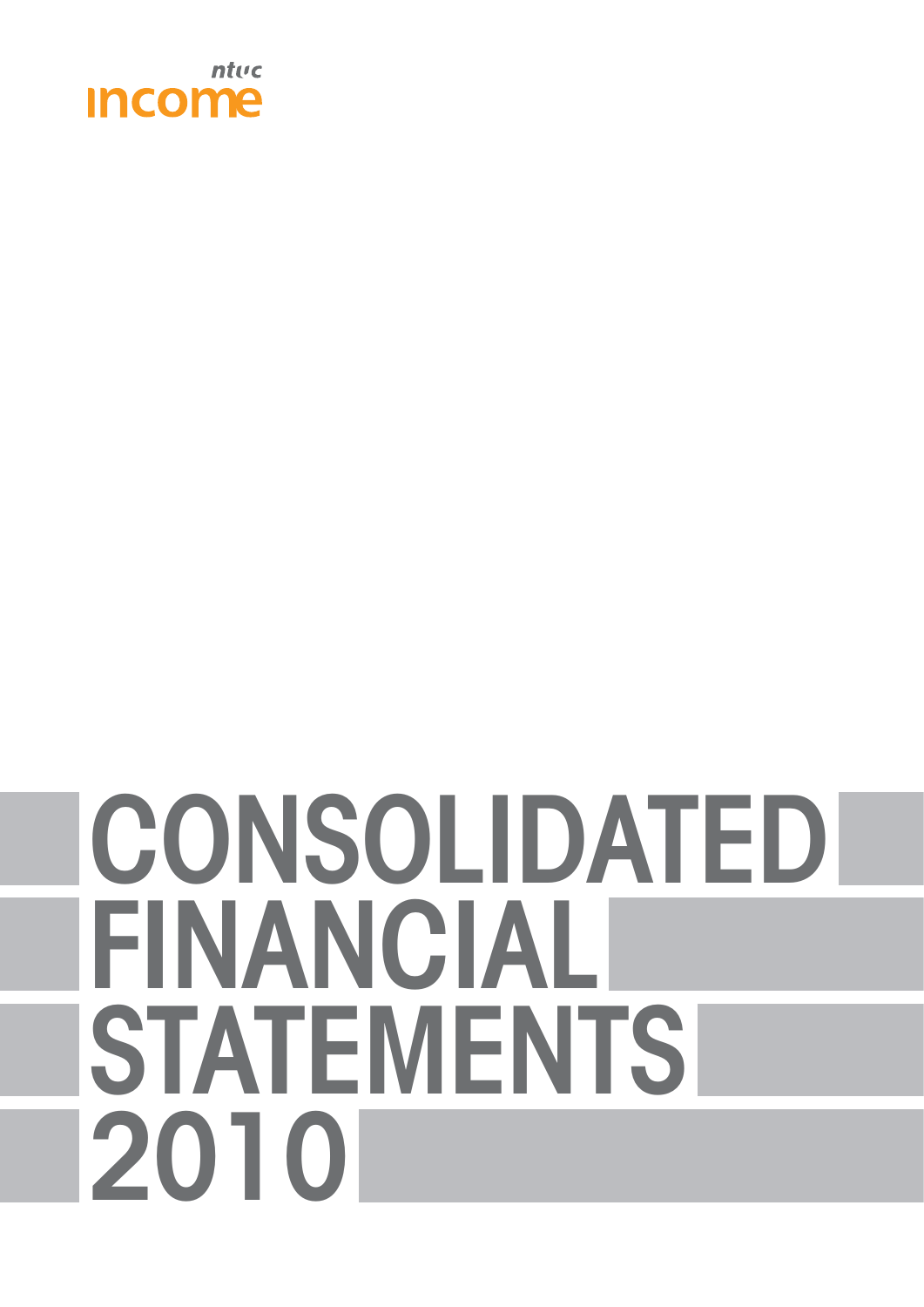### **Contents**

Directors' Report **01** Board of Directors **04** Corporate Govenance **07** Appointed Actuary's Report **18** Statement by Directors **23** Independent Auditor's Report **24** Consolidated Balance Sheet **26** Consolidated Statement of Comprehensive Income **28** Consolidated Statement of Changes in Equity **32** Consolidated Statement of Cash Flows **34** Notes to the Financial Statements **36** Shareholding as at 31 December 2010 **94** Notice of Annual General Meeting **96**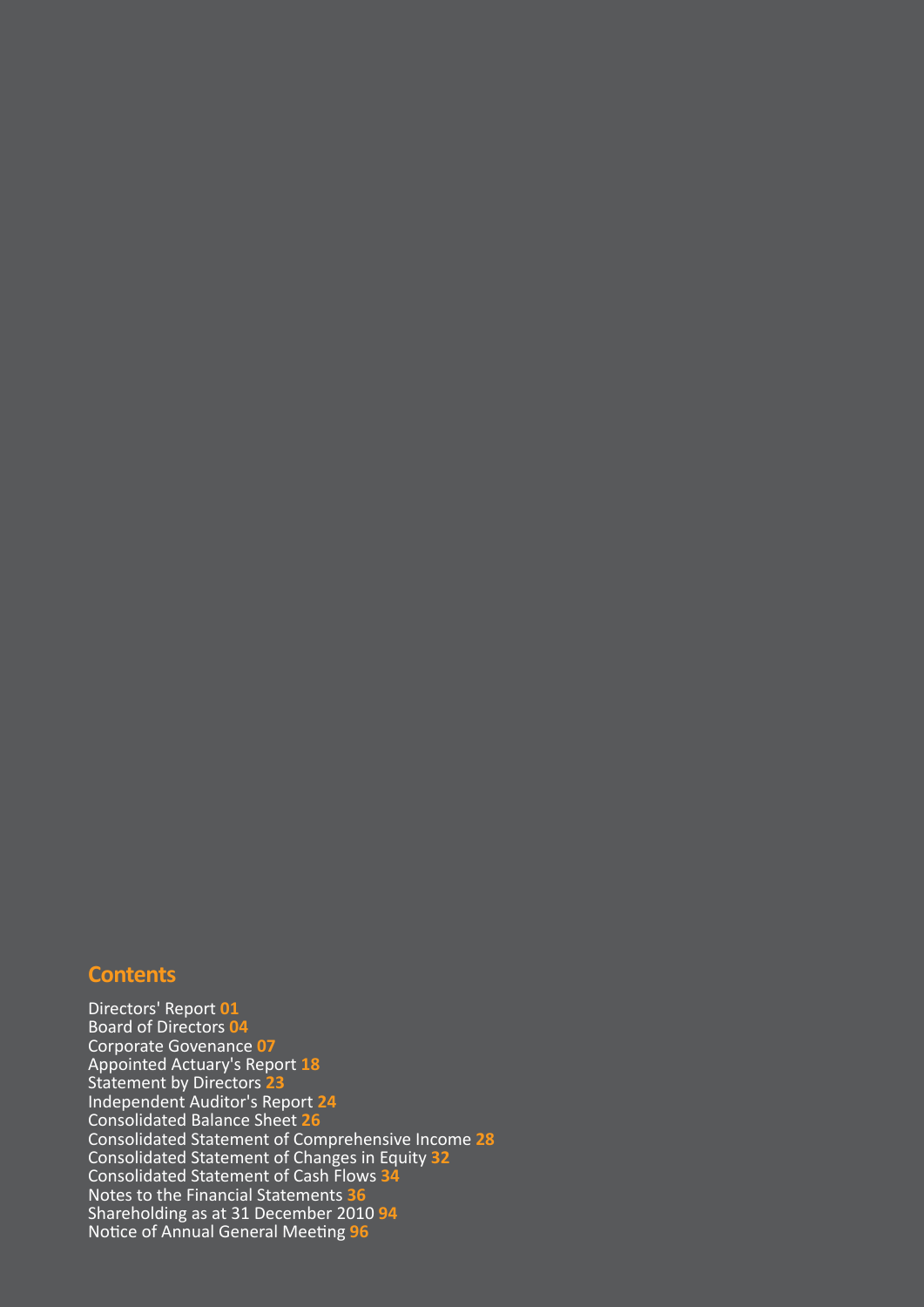### Directors' Report For the Financial year ended 31 DECember 2010

NTUC Income was set up in 1970 to look after the insurance needs of blue-collar Singaporeans. We are now the leading insurer in Singapore with over two million policyholders.

### **2010 Results**

Singapore's economic recovery gained traction and momentum in 2010. Growth in 2010 was 14.5%, reversing the decline of 0.8% in 2009. In tandem with the nation's strong economic performance, the life insurance industry as a whole grew by 15.7%, a marked turnaround from a contraction of 17.5% in 2009.

NTUC Income, which bucked industry trend in 2009 to post several milestone results, continued to perform well in 2010 and remained as Singapore's leading insurer in terms of weighted life insurance new business premiums.

Our underlying insurance business remained strong:

- Premium revenue rose 22.3% to \$3.7 billion in 2010, the highest in NTUC Income's 40-year history;
- Weighted life insurance new business premiums grew 25.1% to a record \$344.1 million;
- Insurance operating results improved from \$152.6 million to \$166.0 million in 2010;
- Net operating surplus for 2010 amounted to \$227.8 million; and
- Total Assets Under Management increased 13.9% to reach a record \$26.4 billion in 2010.

NTUC Income maintained its leading positions in health and annuities with a market share of 25.0% and 94.0%, respectively. NTUC Income was also the leading provider of shield plans, with a market share of 37.3% of inforce policies.

Sales through NTUC Income's bancassurance channel jumped about two-and-a-half times to \$87.1 million in weighted new premiums on the back of strong alliances with local and foreign banks operating in Singapore. As a channel, these banks generated 25.3% of NTUC Income's weighted life insurance new business premium in 2010, up from 9.1% in 2009.

Gross premium for general insurance business contracted slightly to \$301.8 million. However, motor insurance bucked industry trend by registering a 3.5% growth in premiums to \$244.4 million.

### **Life Insurance**

In 2010, NTUC Income remained as Singapore's leading insurer with a record \$344.1 million in weighted life insurance new business premiums.

The total gross premium collected for 2010 was \$3.5 billion, comprising \$2.1 billion in single premiums and \$1.4 billion in regular premiums. This included group and health insurance.

The total investment return for Life Insurance Participating Fund in 2010 was 5.9% against 12.0% in 2009. The Board accepted the Appointed Actuary's recommendation to pay out total bonus amounting to \$320.3 million. The payments are in line with the assurance given to policyholders that bonus payouts will be fair and consistent with the experience of the Life Fund.

For the group and health business, gross premiums grew by 1.1% to \$508.0 million from \$502.5 million in 2009. NTUC Income insures about 800,000 lives under its IncomeShield plans, making it the biggest insurer for shield plans.

### **General Insurance**

Gross premium for general insurance for 2010 was \$301.8 million, a slight decline of 8.6% from 2009. Overall, the general insurance business registered a net operating gain of \$82.5 million in 2010 compared to \$36.6 million in 2009. Our total market share for 2010 was 10.5%, including 20.8% for the motor business.

Motor premiums grew by 3.5% to \$244.4 million in 2010. The motor industry continues to combat issues plaguing the industry such as fraudulent claims and unsustainable premium rates. However, NTUC Income took measures to address these issues and turned around the business to achieve a positive underwriting result for the year. In recognition of the continued support of customers, NTUC Income will make a one-off \$50 rebate to all private car owners who renew their motor policies in 2011. This will result in a total payout of about \$5.0 million.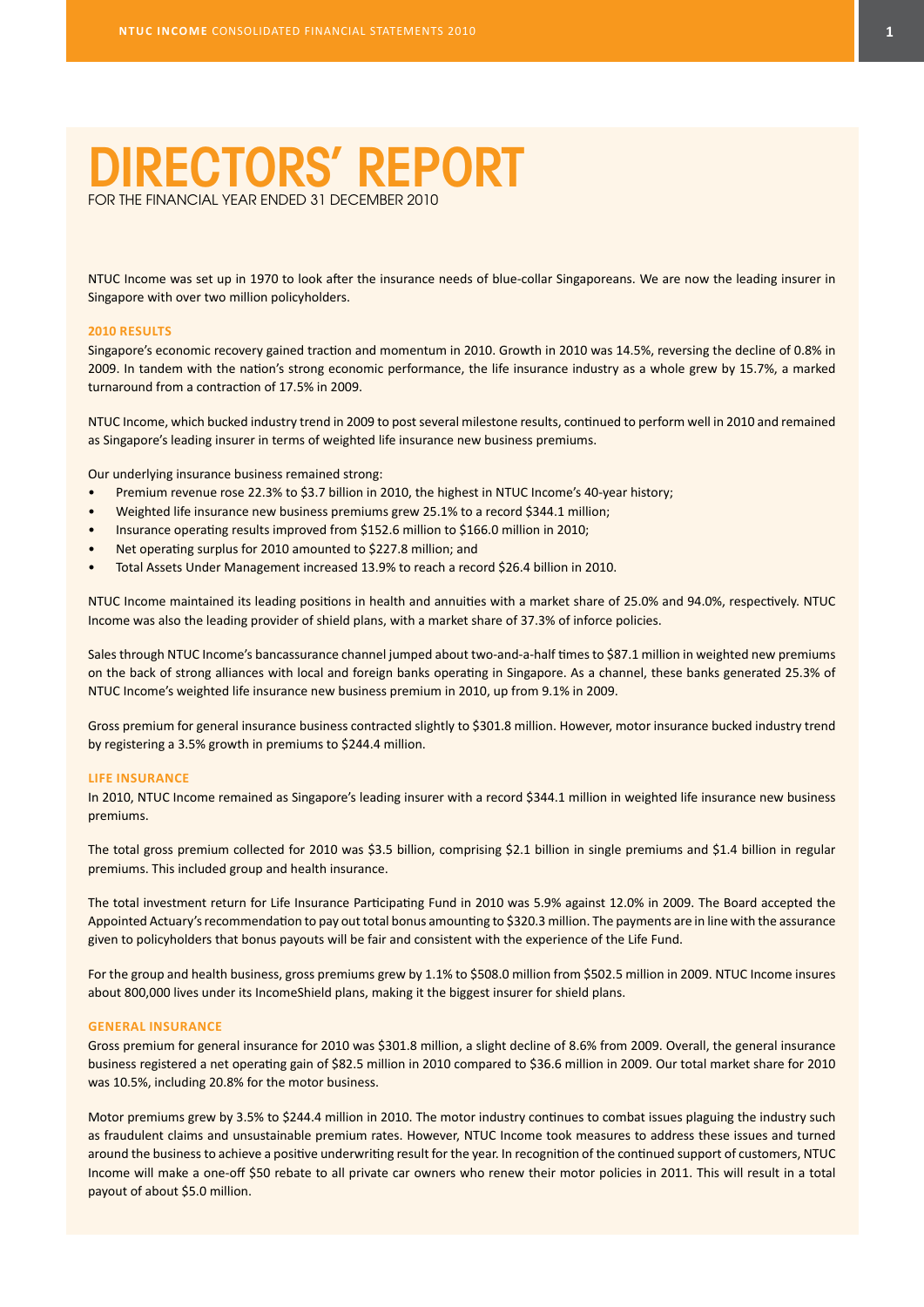### Directors' Report For the Financial year ended 31 DECember 2010

**Shareholders**

Taking into account the results for the year, the Directors propose a total dividend of 8.0% comprising a normal dividend of 6.0% and a special dividend of 2.0% for the financial year ended 31 December 2010.

### **Our Strength and Corporate Governance**

NTUC Income remains strong financially. Financial strength is especially critical in times of market volatility and turbulence. We will continue to consolidate our financial position and operate prudently. At the same time, we will continue to invest to expand and deepen our capabilities in areas such as risk management and operational effectiveness. We aim to institutionalise a robust risk management culture across the organisation.

We will continue to practise high standards of corporate governance, transparency and disclosure in line with best practices and industry standards.

#### **Social Enterprise**

As a social enterprise, NTUC Income is made different from other insurance companies. We remain committed to our social role to provide essential insurance cover that is accessible and affordable.

We are firmly committed to NTUC Social Enterprise (SE) Vision 2015, which is to double the amount of good we do for the customers we serve. In line with this vision, we will strive to maximise the value of our products for our customers and to set the standards for the insurance industry to become the most ethical insurer. In the pursuit of these objectives, we will continue to operate with prudence, maintain a high level of solvency and ensure financial sustainability.

### **Corporate Social Responsibility**

Complementing our social mission is our Corporate Social Responsibility programme which aims to benefit needy people in Singapore. Among the key initiatives in 2010 was the launch of OrangeAid, our flagship vehicle to help disadvantaged children and youths in Singapore. Under OrangeAid, NTUC Income will commit 1.0% of its annual insurance operating profits to adopted charities, initiate fundraising as well as spur volunteerism among our staff, bearing all costs related to their participation in charitable work and recognise their contributions to society. In April, we launched the Income Family Micro-Insurance Scheme (IFMIS), which pays out \$5,000 in the event the main caregiver of low-income households with young children passes away or becomes totally and permanently disabled. During the year, we also contributed \$1.0 million to the Labour Movement U Care Fund as well as \$150,000 to Assumption Pathway School's (APS) Montfort Challenge. Our involvement with APS also entailed participation of our staff to help these academicallychallenged students to meet various challenges.

### **Conclusion**

We owe our success to the ongoing support and commitment of the National Trades Union Congress, its affiliated unions and cooperatives, our business partners, customers and staff. We are deeply appreciative to all of them and look forward to their continuing support and commitment as we work hard to advance NTUC Income, and to contribute and help fulfill NTUC's SE Vision 2015.

For and on behalf of the Board of Directors

**Ng Kee Choe** Chairman

22 March 2011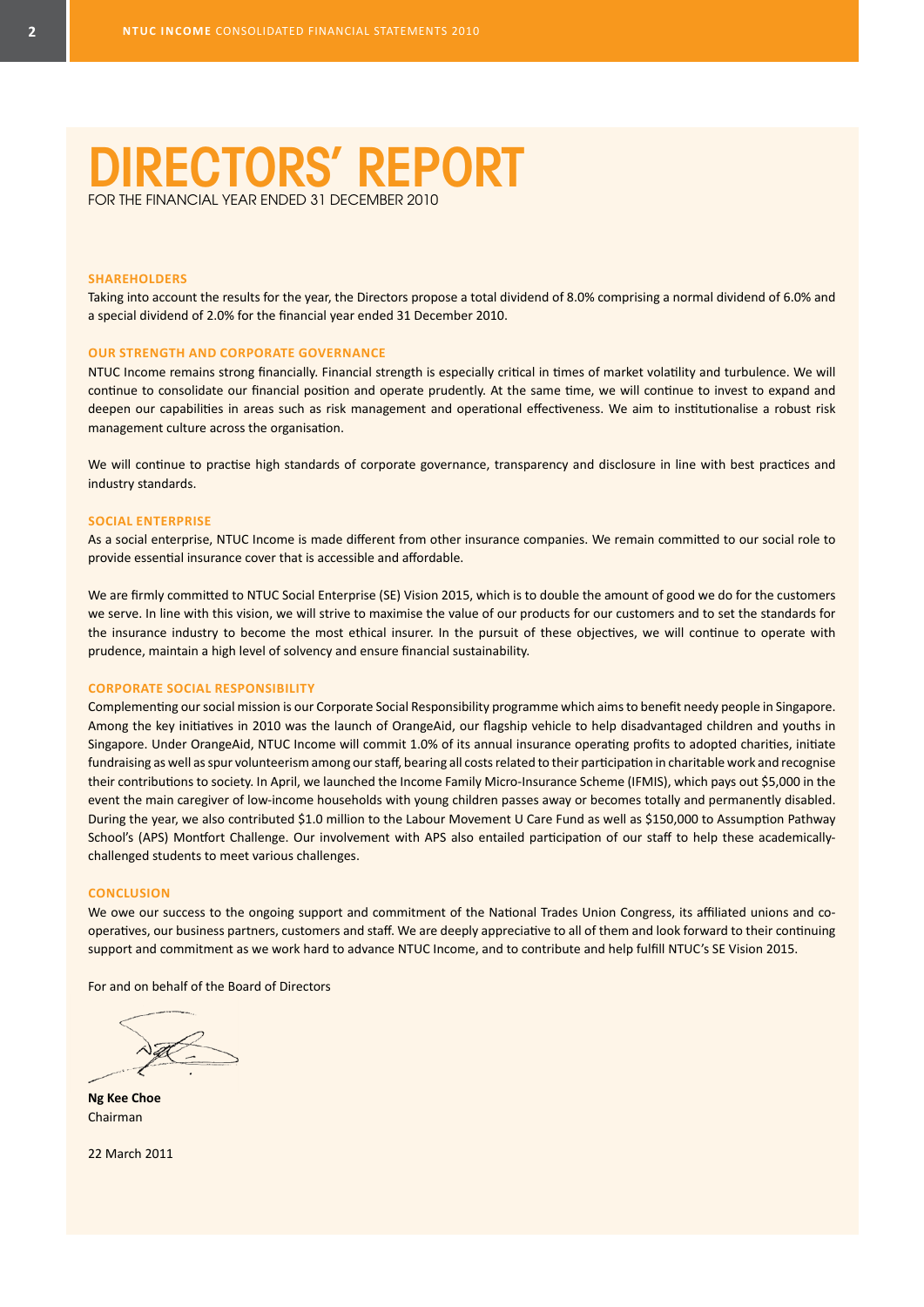## DIRECTORS' REPORT

### **2010 Profit & Loss - An Overview**

| <b>S\$ IN MILLION</b>                            | <b>FY 2010</b> | FY 2009 |
|--------------------------------------------------|----------------|---------|
| <b>Insurance Underwriting Profit</b>             | 68.3           | 57.2    |
| Interest, Dividend & Other Income                | 97.7           | 95.4    |
| <b>Insurance Operating Results</b>               | 166.0          | 152.6   |
| <b>Change in Fair Value Gains of Investments</b> | 61.8           | 207.3   |
| <b>Net Operating Surplus</b>                     | 227.8          | 359.9   |
| Less:                                            |                |         |
| <b>Restitution of Expenses</b>                   | (0.4)          | (4.3)   |
| Transfer to Surplus for Future Distribution      | (31.0)         | (31.5)  |
| Fair Value Loss through reserve                  | (2.3)          |         |
| Levy                                             | (14.6)         | (35.4)  |
| <b>Total Comprehensive Income</b>                | 179.5          | 288.7   |

### **2010 Profit & Loss - By Funds**

| <b>S\$ IN MILLION</b>                     | <b>FY2010</b> | <b>FY2009</b> |
|-------------------------------------------|---------------|---------------|
| Life Insurance Par Fund                   | 35.7          | 46.2          |
| Investment Linked Fund                    | (1.0)         | (1.5)         |
| Life Insurance Non Par Fund               | 65.0          | 138.4         |
| General Insurance Fund                    | 82.5          | 36.6          |
| Shareholders' Fund                        | 45.6          | 140.2         |
| <b>Net Operating Surplus</b>              | 227.8         | 359.9         |
| Less:                                     |               |               |
| Change in Fair Value Gains of Investments | (61.8)        | (207.3)       |
| <b>Insurance Operating Results</b>        | 166.0         | 152.6         |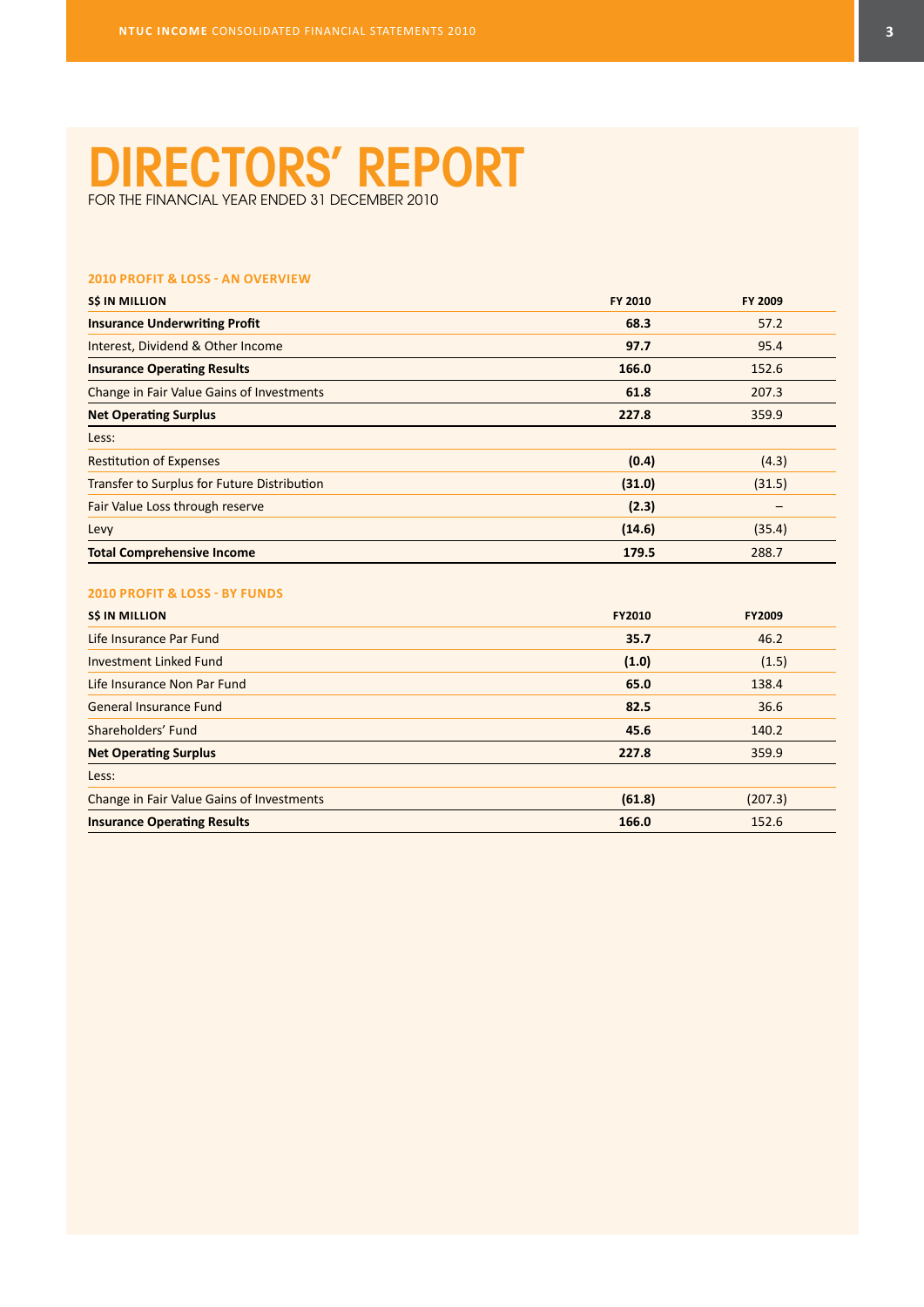## Board of directors

### **Ng Kee Choe**

### **Chairman**

Mr Ng Kee Choe was first appointed to the Board on 28 May 2004 and was appointed as the Chairman on 20 May 2005.

He was last re-appointed by the Founder Member on 30 May 2008.

Mr Ng is also the Chairman of Singapore Power Ltd and SP AusNet, and President-Commissioner of PT Bank Danamon Indonesia Tbk. His other board directorships include Singapore Airport Terminal Services Ltd, Capitaland Ltd and Singapore Exchange Limited. He is also the Chairman of Tanah Merah Country Club, and a member of the Temasek Advisory Panel and the Advisory Council of China Development Bank. Mr Ng was Vice-Chairman of DBS Group Holdings and retired from his executive position in July 2003 after 33 years of service with DBS.

### **Matthias Yao**

### **Deputy Chairman**

Mr Matthias Yao was first appointed to the Board on 15 September 1999 and last re-appointed by the Founder Member on 30 May 2008. He is the Chairman of the Human Resource & Remuneration Committee and the Nominating Committee. He is also a member of the Risk Management Committee and Audit Committee.

Mr Yao is currently the Mayor of South East District and Deputy Speaker of Parliament. In 1999, he was appointed Minister of State in the Prime Minister's Office and served as Deputy Secretary General in NTUC. He left NTUC in 2004 to become the Mayor of South East District. He continues to serve the Labour Movement as the Vice-Chairman of NTUC Club Management Council and is currently an Adviser to five trade unions. He is also a Trustee of the NTUC Eldercare Trust and a board member of the Housing & Development Board.

#### **Tan Suee Chieh**

### **Director and Chief Executive**

Mr Tan Suee Chieh was appointed NTUC Income's Chief Executive on February 2007. He has served on the NTUC Income Board of Directors since 2003 and was last re-elected as director representing the Ordinary and Participating Members on 29 May 2009.

Mr Tan graduated with first class honours from the London School of Economics in 1981 and is a qualified actuary. He was a past president of the Life Insurance Association of Singapore. Mr Tan was the Managing Director for Prudential plc's businesses in Hong Kong, Malaysia and Singapore when he left in 2001 to pursue a Masters in Social Organisational Psychology at the Columbia University in New York. He joined the SHL Group plc in 2003 as President for the Asia Pacific Region.

Mr Tan's current directorships include the Info-communications Development Authority of Singapore, NTUC Choice Homes Cooperative Ltd and International Cooperative and Mutual Insurance Federation. Mr Tan is also the Co-Chairman of the Institute of Service Excellence@SMU, Vice Chairman of the Singapore Children's Society Executive Committee and a member of Human Capital Leadership Institute Governing Council.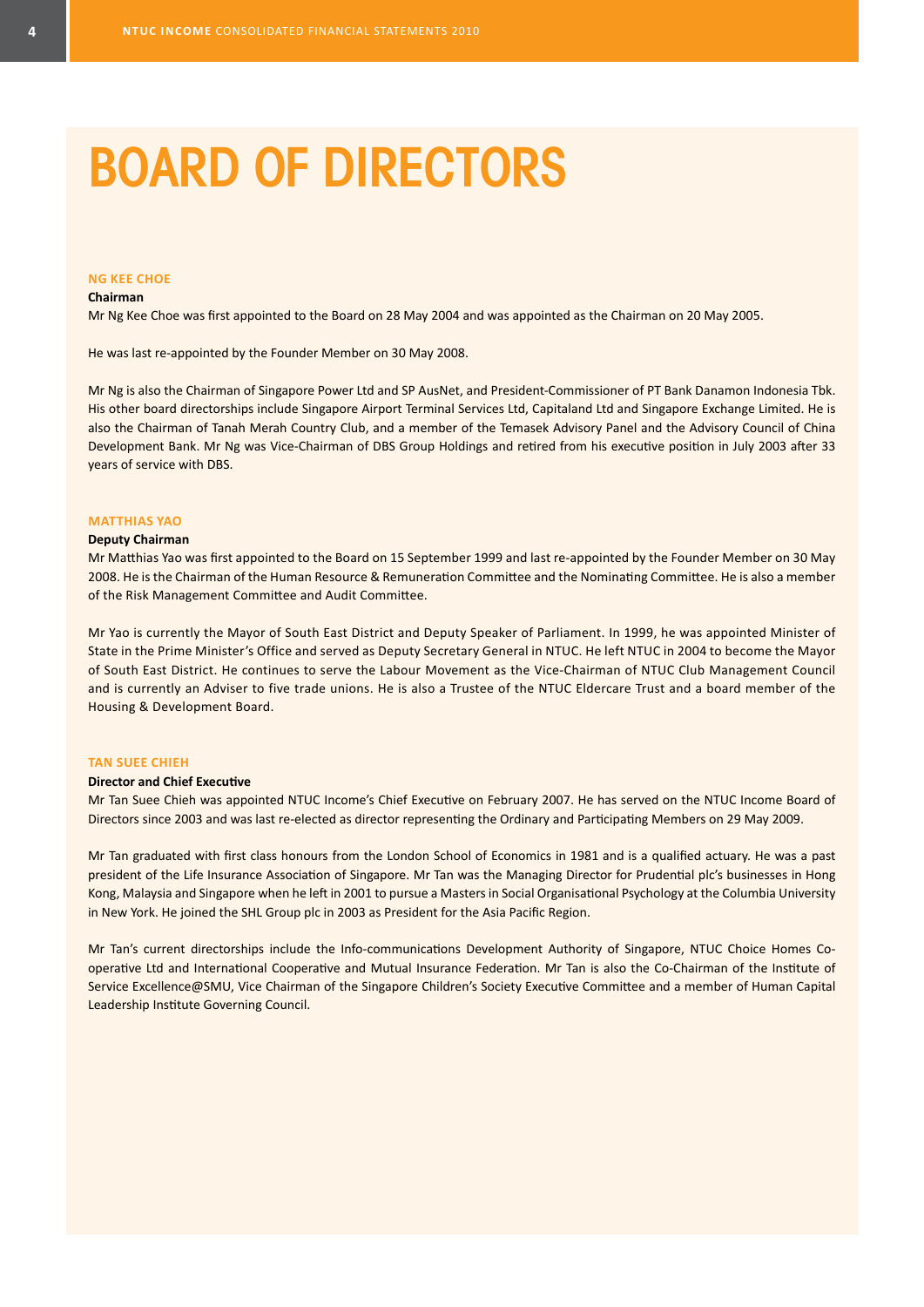## Board of directors

### **Gabriel Teo**

### **Director**

Mr Gabriel Teo was appointed to the Board on 24 May 2002 and was last re-appointed by the Founder Member on 30 May 2008. He is the Chairman of the Investment Committee and a member of the Nominating Committee and Human Resource & Remuneration Committee. Mr Teo runs his own consultancy firm, Gabriel Teo & Associates Pte Ltd. Prior to starting his own practice, he spent more than 20 years in the banking industry in the region, holding senior appointments with global institutions. He was Head of Corporate Banking at Citibank, Chief Executive Officer of Chase Manhattan Bank and Regional Managing Director of Bankers Trust. Currently, he serves on the boards of several other corporates as well as non-profit organisations.

#### **Tan Peng Heng**

### **Director**

Mr Tan Peng Heng was appointed to the Board on 28 May 2004 and was last re-elected as director representing Institutional Members on 29 May 2009. He is a member of the Human Resource & Remuneration Committee, Nominating Committee and Risk Management Committee. Mr Tan works in Qioptiq Singapore Pte Ltd. He is the Manager of Prototype Department dealing with Electro-Optics research, processes and products development. He is the current President of the Singapore Industrial & Services Employees' Union.

### **Tan Cheng Han**

### **Director**

Prof Tan Cheng Han was appointed to the Board on 20 May 2005 and was last re-appointed by the Founder Member on 30 May 2008. He is a member of the Audit Committee, Human Resource & Remuneration Committee and Nominating Committee. Prof Tan is currently a Professor and Dean of the National University of Singapore's Faculty of Law, as well as a Senior Counsel and Specialist Judge. He is the Chairman of the Advisory Committee on Move-On and Film Orders, a Commissioner of the Competition Commission of Singapore, and a board member of several listed companies.

#### **Soh Kim Soon**

#### **Director**

Mr Soh Kim Soon was appointed to the Board on 8 August 2006 and was last re-appointed by the Founder Member on 29 May 2009. He is the Chairman of the Risk Management Committee. Mr Soh is currently Chairman of ORIX Investment and Management Private Limited and ORIX Leasing Singapore Limited. He also serves on the boards of EnGro Corporation Limited, Juniper Capital Ventures (Pte) Ltd and Frasers Centrepoint Asset Management Ltd.

Mr Soh was previously a Senior Managing Director with DBS Bank where he held key senior positions in both business and support functions during his 29-year tenure.

### **Ron Foo**

### **Director**

Mr Ron Foo was first appointed to the Board on 8 August 2006 and was last re-appointed by the Founder Member on 29 May 2009. He is the Chairman of the Audit Committee. Mr Foo was a partner in PricewaterhouseCoopers, Singapore, for more than 22 years before retiring from active service in December 2005. He is presently a director of the SIA Engineering Company Limited and SembCorp Marine Ltd and a member of the Competition Appeal Board.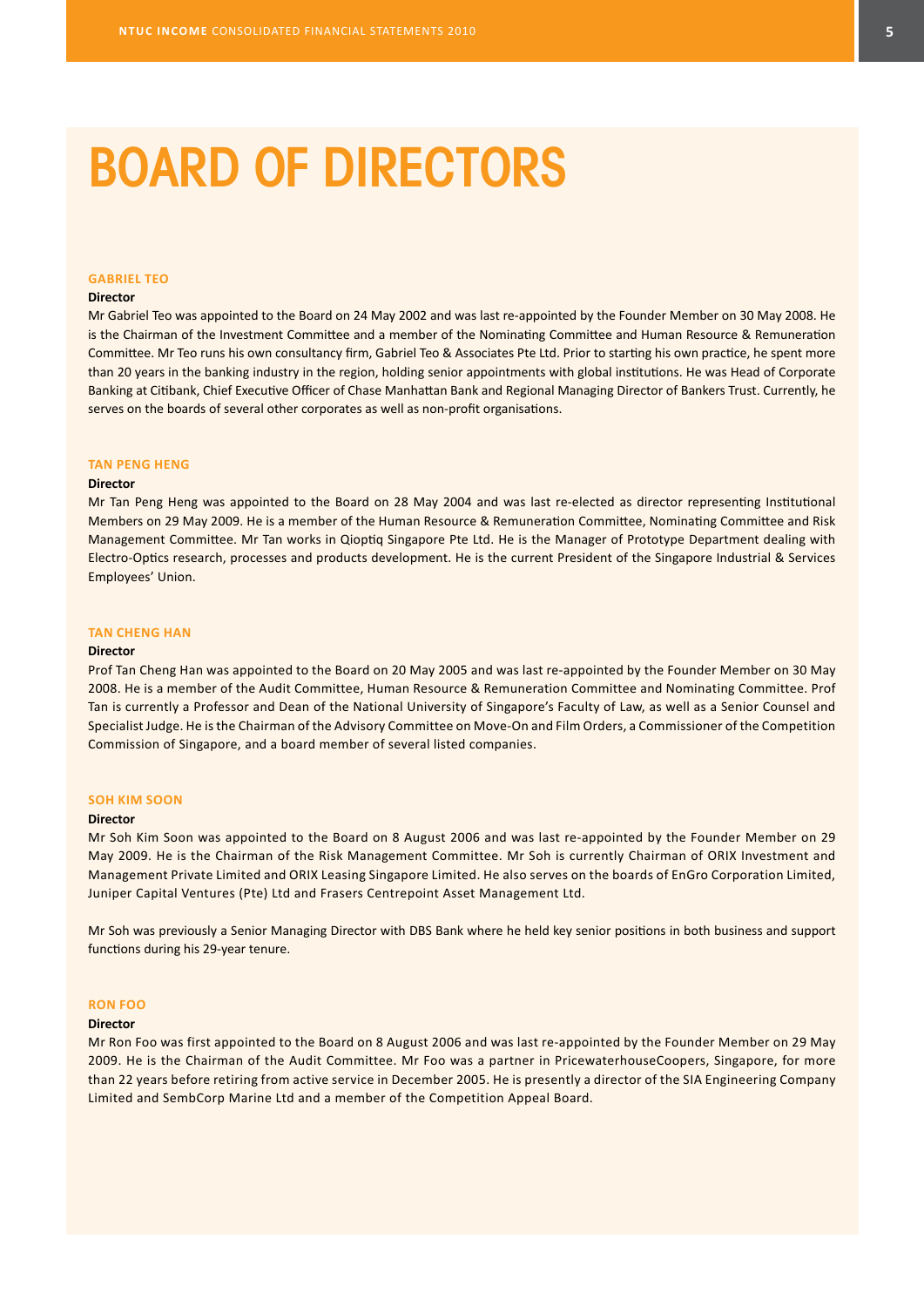## Board of directors

### **Audrey Chin**

### **Director**

Dr Audrey Chin was first elected to the Board as director representing Ordinary and Participating Members on 30 May 2008. She is a member of the Investment Committee and Risk Management Committee. Dr Chin is the Chairman of Vietnam Investing Associates - Financials (S) Pte Ltd. She was previously the Head of Investment Services at Fortis Private Bank and Partner - Asset Allocation Strategies at Pacific Asset Management (S) Pte Ltd, as well as Executive Director of Rossignol Pte Ltd, an investment adviser providing consulting services to institutional fund managers. Between 1994 and 1999, Dr Chin was Division Head, Asset Allocation in the Economics and Strategy Department of the Government of Singapore Investment Corporation.

Dr Chin is currently a director of K-REIT Asia Management Limited and JC Trust Pte Limited. She holds a PhD in Public Policy from Rand Graduate School.

### **Philip Eng**

### **Director**

Mr Philip Eng was first elected to the Board as director representing Institutional Members on 30 May 2008. He is a member of the Audit Committee and Investment Committee. Mr Eng is Non-Executive Chairman of mDR Limited and Frasers Centrepoint Asset Management Ltd. He is also Executive Deputy Chairman of Hup Soon Global Corporation Ltd. He holds directorships in Hektar Asset Management Sdn Bhd, Chinese Development Assistance Council, OpenNet Pte Ltd, The Hour Glass Ltd and Asia Pacific Breweries Limited. He is a Commissioner of PT Adira Dinamika Multi Finance, Tbk, Indonesia. Mr Eng is currently Singapore's Ambassador to Greece and High Commissioner to Cyprus. He graduated from the University of New South Wales with a Bachelor of Commerce in Accountancy and is an Associate Member of the Institute of Chartered Accountants in Australia.

### **Teo Yock Ngee**

### **Director**

Mr Teo Yock Ngee was first elected to the Board as director representing Institutional Members on 29 May 2009. He is a member of the Audit Committee. Mr Teo is an Adviser of the Amalgamated Union of Public Employees (AUPE). He was conferred as Fellow of the Ong Teng Cheong Labour Leadership Institute on 8 January 2011. He is also the Secretary for Financial Affairs, NTUC Central Committee.

Mr Teo served as a Nominated Member of Parliament from 2004 to 2006. He is the Chairman of the AUPE Foundation Co-operative Ltd and the AUPE Multi-Purpose Co-operative Ltd. He sits on the Board and Management Council of various organisations including NTUC Learning Hub Pte Ltd and the NTUC Club. He sits on the Employee Panel of the Industrial Arbitration Court.

#### **Gong Wee Lik**

### **Director**

Mr Gong Wee Lik was first elected to the Board as director representing Institutional Members on 29 May 2009. He is a member of the Risk Management Committee. Mr Gong is the Centric Director for Membership Communities at the NTUC. Prior to joining the NTUC in May 2008, he was the Deputy Managing Director of the Economic Development Board (EDB), responsible for the Global Operations and Corporate Development. Between November 1996 and December 1997, Mr Gong also held concurrent appointment as Executive Director of the National Science and Technology Board (now known as Agency for Science, Technology and Research).

Mr Gong is currently a board member of NTUC Link Pte Ltd.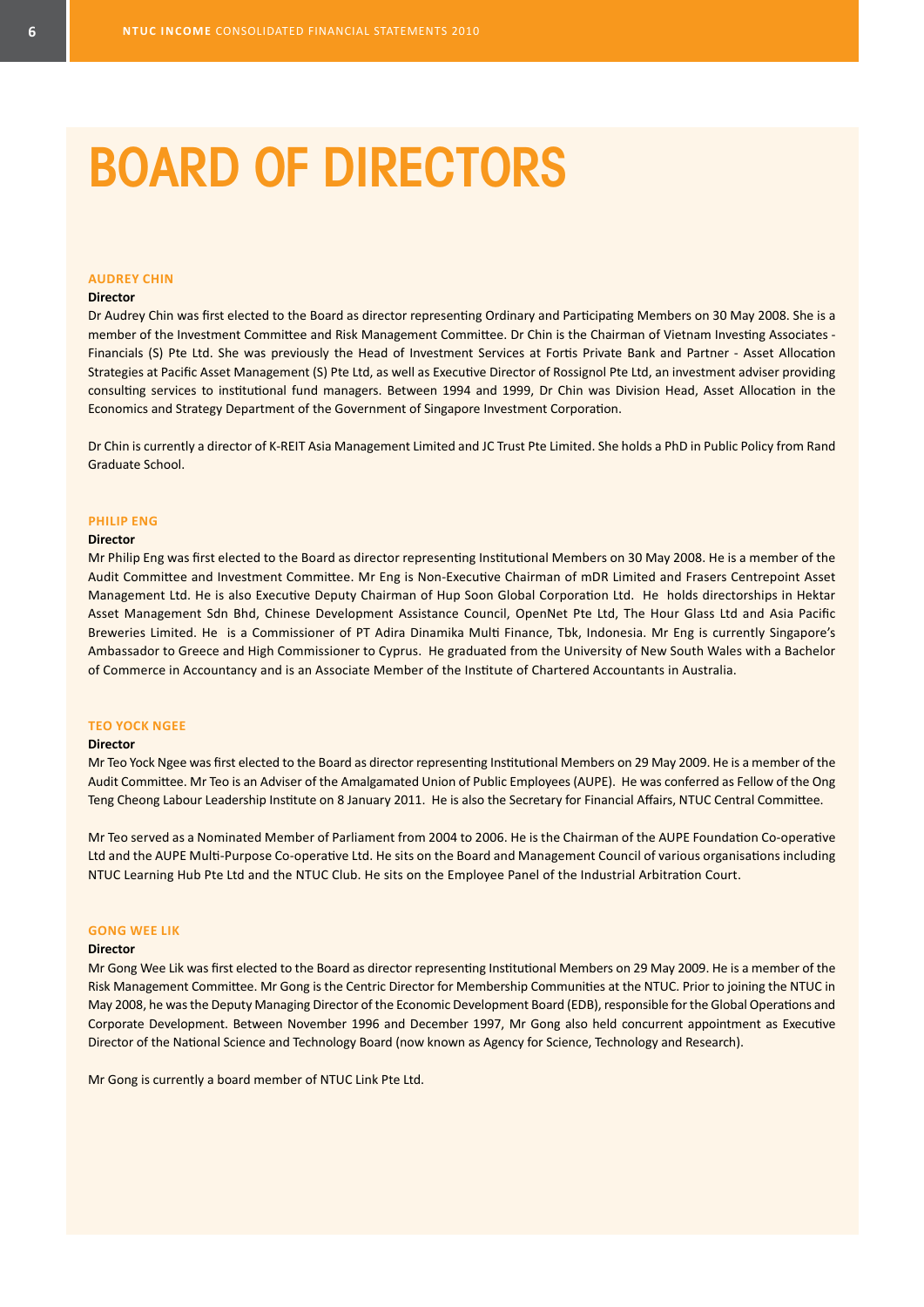#### **INTRODUCTION**

NTUC Income (the "Co-operative") adopts a high standard of corporate governance consistent with best practices. Its framework of corporate governance policies and practices is in line with the Guidelines on Corporate Governance issued by the Monetary Authority of Singapore (MAS) and the Insurance (Corporate Governance) Regulations (ICGR).

NTUC Income recognises the importance of having a set of well defined corporate governance processes to enhance performance and accountability, to sustain business performance and to safeguard the interest of its stakeholders. The promotion of corporate transparency, integrity and accountability at all levels of the organisation is led by the Board and assisted by the management team.

#### **BOARD GOVERNANCE**

#### **Board Role and Responsibilities**

The Board of Directors oversees the affairs of the Co-operative, including setting its strategic direction and long term goals, and reviewing its performance.

Matters that require Board approval include corporate and financial risk taking, material acquisition and disposal of business assets, share issuance, dividend and bonus declarations, investments and risks exceeding delegated limits, and all other matters as required under the Co-operative's By-Laws.

The Board exercises stewardship in directing the Co-operative towards achieving its objectives. It ensures that the Co-operative adopts sound corporate governance practices, complies with applicable laws and regulations, and has the necessary measures in place to achieve its objectives. It monitors management performance and emphasises professionalism and honesty in all dealings, and at all levels in the organisation so as to sustain the Co-operative's standing, image and reputation.

### **Board Composition**

|                  | The Board comprises twelve members as follows: |
|------------------|------------------------------------------------|
| Chairman         | Ng Kee Choe                                    |
| Deputy Chairman  | Matthias Yao                                   |
| <b>Directors</b> | Tan Suee Chieh (Chief Executive)               |
|                  | Gabriel Teo                                    |
|                  | Tan Peng Heng                                  |
|                  | Tan Cheng Han                                  |
|                  | Soh Kim Soon                                   |
|                  | Ron Foo                                        |
|                  | <b>Audrey Chin</b>                             |
|                  | <b>Philip Eng</b>                              |
|                  | Teo Yock Ngee                                  |
|                  | Gong Wee Lik                                   |
|                  |                                                |

There were no changes to the Board composition in 2010.

The directors collectively possess a wide spectrum of core competencies such as banking, accounting, insurance, investment, legal, and risk management. There is a good mix of general business background and specialist skills. With their broad knowledge, expertise and experience from the private sector and industry, the Board provides valuable insights and advice to management. The Nominating Committee (NC) is of the view that diversity on the Board in terms of background and experience is important. It has assessed the skills of the directors and agreed that the desired competencies include finance, accounting, auditing, legal, investments, risk management, insurance and actuarial, all of which are currently represented on the Board. In line with the Guidelines on Corporate Governance, the NC is taking steps to formalise a continuous development programme for the directors which would further ensure that directors are equipped with the appropriate skills to perform their roles on the Board and Board Committees.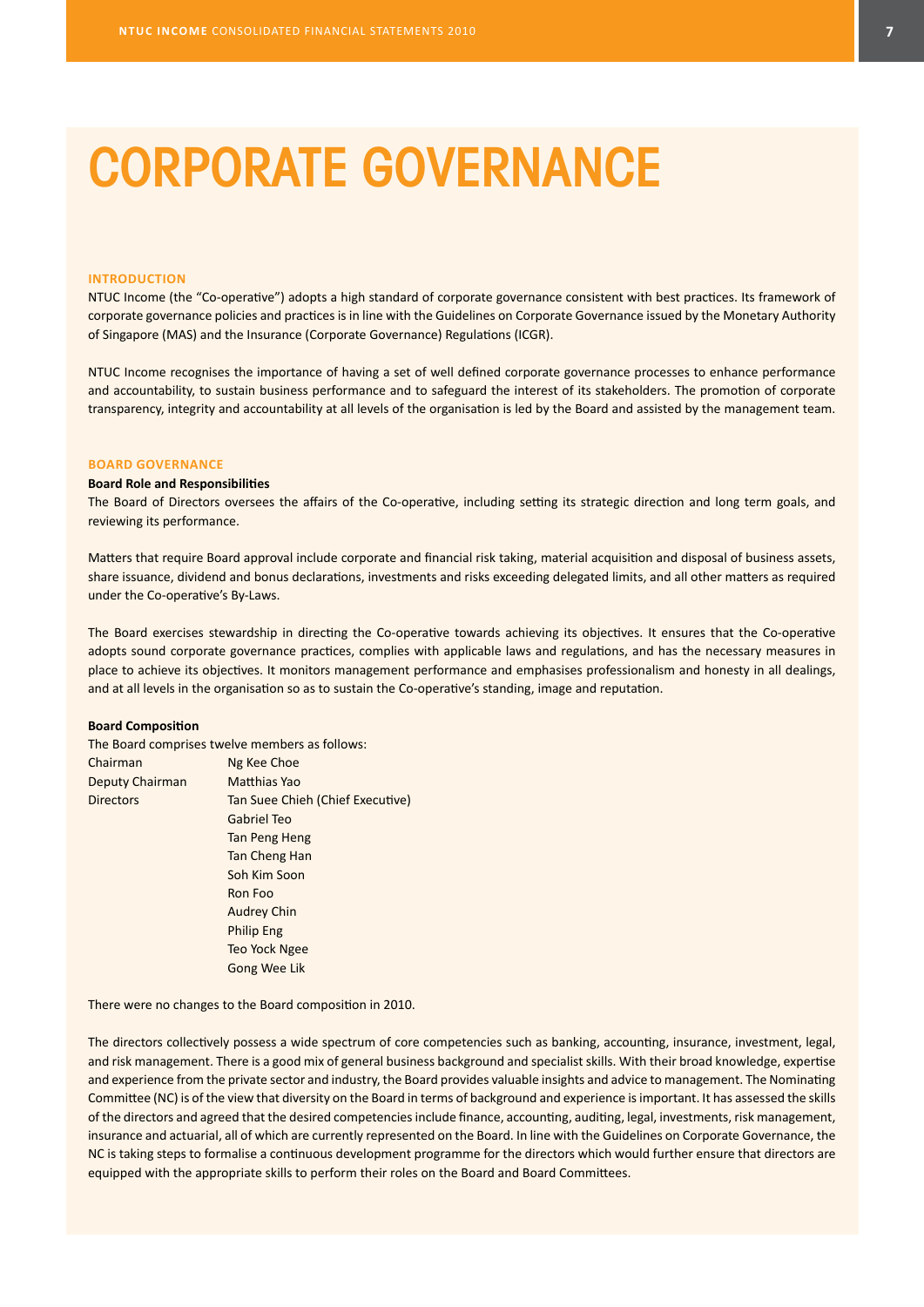### **Directors' Independence**

The MAS Guidelines on Corporate Governance and the ICGR advocate a strong and independent element on the Board so that it is able to exercise objective judgment independent from management and substantial shareholders. The NC determines the independence of the directors prior to appointment and annually, based on criteria set out in the Corporate Governance Guidelines and ICGR. Such criteria include whether a director's length of service has affected his/her independence, and any relationship with the Co-operative, its related companies or its officers that could interfere, or be reasonably perceived to interfere, with the exercise of the director's independent business judgment with a view to the best interests of the Co-operative.

The NC considers all but three directors to be independent. The non-independent directors are Mr Tan Suee Chieh who is the Chief Executive, and Mr Teo Yock Ngee and Mr Gong Wee Lik who are connected to the substantial shareholder.

### **Board Meetings and Attendance**

The Board conducts five scheduled meetings a year and additional meetings are held when deemed necessary. At these meetings, the Board reviews the Co-operative's financial performance, corporate strategy, business plans, strategic operational issues as well as major issues and challenges that the Co-operative may face in the future. Towards the end of the financial year, it also discusses and approves the budget for the coming year. In 2010, an offsite Directors' Retreat was held in September which served as an excellent opportunity for the Board and senior management to reach a consensus on a social proposition for the Co-operative which is anchored on the Co-operative's roots as a social enterprise. The Retreat also enabled the directors to interact with senior management in an informal setting.

During the course of the year, Board approvals were also obtained through written resolutions approved by circulation.

The directors attend the Annual General Meeting, Board meetings and meetings of the Board Committees on which they serve. Meeting papers, reports and information necessary for the understanding of the matters to be reviewed during the meetings are disseminated in a timely manner, in advance of meetings.

|                 | <b>Audit Committee</b><br><b>Board</b><br>(AC) |                          |                          | <b>Investment Committee</b><br>(IC) |                              |
|-----------------|------------------------------------------------|--------------------------|--------------------------|-------------------------------------|------------------------------|
| No. of meetings |                                                | No. of meetings          |                          | No. of meetings                     |                              |
|                 |                                                |                          |                          |                                     | <b>Attended</b>              |
| 5               | 5                                              |                          | $\overline{\phantom{a}}$ |                                     |                              |
| 5               | 5                                              | 5                        | $\overline{4}$           | $\overline{\phantom{a}}$            | $\qquad \qquad \blacksquare$ |
| 5               | 5                                              |                          | ٠                        | 7                                   | $\overline{7}$               |
| 5               | 5                                              | $\overline{\phantom{a}}$ | ٠                        | $\overline{7}$                      | $\overline{7}$               |
| 5               | 5                                              |                          |                          |                                     |                              |
| 5               | $\overline{4}$                                 | 5                        | 3                        | $\overline{\phantom{a}}$            |                              |
| 5               | $\overline{4}$                                 |                          |                          |                                     |                              |
| 5               | $\overline{4}$                                 | 5                        | 5                        | ٠                                   |                              |
| 5               | 5                                              |                          | $\overline{\phantom{0}}$ | 7                                   | 6                            |
| 5               | 5                                              | 5                        | $\overline{4}$           | 7                                   | $\overline{4}$               |
| 5               | 5                                              | 5                        | $\overline{4}$           |                                     |                              |
| 5               | $\overline{4}$                                 |                          | $\overline{\phantom{a}}$ | $\overline{\phantom{a}}$            |                              |
|                 | <b>Held</b>                                    | <b>Attended</b>          | <b>Held</b>              | <b>Attended</b>                     | <b>Held</b>                  |

#### **Directors' Attendance at Board and Board Committee Meetings in 2010**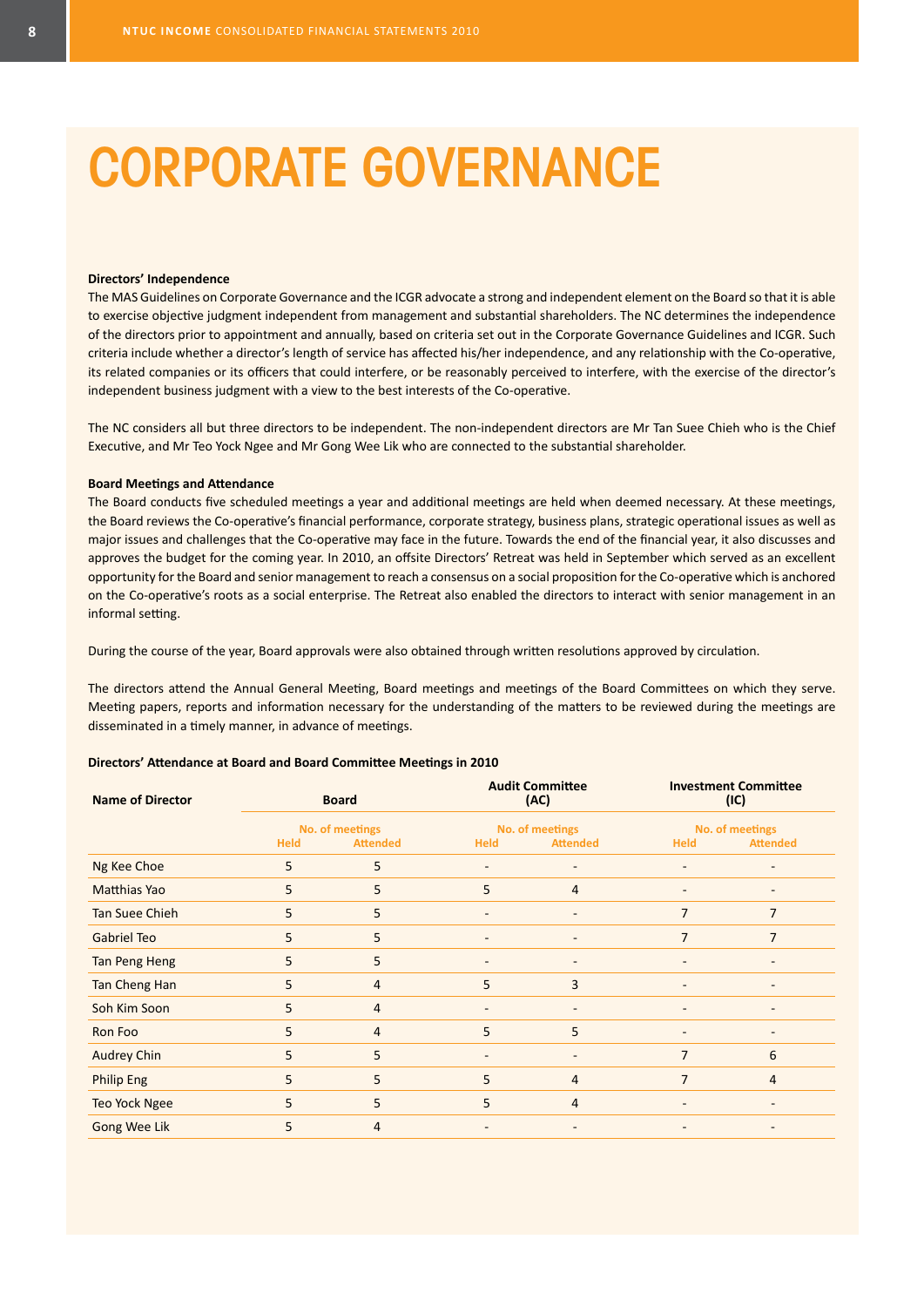### **Directors' Attendance at Board and Board Committee Meetings in 2010**

| <b>Name of Director</b> |                          | <b>Risk Management Committee</b><br>(RMC)<br>No. of meetings |                          | <b>Nominating Committee</b><br>$(NC)^{#}$<br>No. of meetings |                          | <b>Human Resource &amp;</b><br><b>Remuneration Committee</b><br>(HRRC) |  |
|-------------------------|--------------------------|--------------------------------------------------------------|--------------------------|--------------------------------------------------------------|--------------------------|------------------------------------------------------------------------|--|
|                         |                          |                                                              |                          |                                                              |                          | No. of meetings                                                        |  |
|                         | <b>Held</b>              | <b>Attended</b>                                              | <b>Held</b>              | <b>Attended</b>                                              | <b>Held</b>              | <b>Attended</b>                                                        |  |
| Ng Kee Choe             |                          | ٠                                                            |                          | $\overline{\phantom{a}}$                                     | ٠                        | ٠                                                                      |  |
| <b>Matthias Yao</b>     | 4                        | $\overline{4}$                                               | 3                        | 3                                                            | $\overline{2}$           | $\overline{2}$                                                         |  |
| Tan Suee Chieh          | 4                        | $\overline{4}$                                               |                          | $\overline{\phantom{a}}$                                     | $\overline{\phantom{a}}$ | ٠                                                                      |  |
| <b>Gabriel Teo</b>      |                          |                                                              | 3                        | $\overline{3}$                                               | $\overline{2}$           | $\overline{2}$                                                         |  |
| Tan Peng Heng           | 4                        | $\overline{4}$                                               | $\overline{3}$           | 3                                                            | $\overline{2}$           | $\overline{2}$                                                         |  |
| Tan Cheng Han           |                          | $\overline{\phantom{0}}$                                     | 3                        | $\overline{3}$                                               | $\overline{2}$           | $\overline{2}$                                                         |  |
| Soh Kim Soon            | 4                        | $\overline{4}$                                               |                          | $\overline{\phantom{a}}$                                     | $\overline{\phantom{a}}$ |                                                                        |  |
| Ron Foo                 |                          | $\overline{\phantom{a}}$                                     | $\overline{\phantom{a}}$ | $\overline{\phantom{a}}$                                     | ٠                        |                                                                        |  |
| <b>Audrey Chin</b>      | 4                        | 4                                                            |                          |                                                              | ٠                        |                                                                        |  |
| <b>Philip Eng</b>       | $\overline{\phantom{a}}$ | $\overline{\phantom{a}}$                                     | $\overline{\phantom{a}}$ | $\qquad \qquad \blacksquare$                                 | -                        |                                                                        |  |
| <b>Teo Yock Ngee</b>    |                          | $\overline{\phantom{a}}$                                     |                          | $\overline{\phantom{a}}$                                     | -                        |                                                                        |  |
| Gong Wee Lik            | 4                        | 3                                                            | ٠                        | $\qquad \qquad \blacksquare$                                 | -                        | -                                                                      |  |
|                         |                          |                                                              |                          |                                                              |                          |                                                                        |  |

Additional approvals from NC were obtained via circulation

#### **Chairman and Chief Executive**

The roles of the Chairman and Chief Executive (CEO) are distinct and separate, with a clear division of responsibilities. This is consistent with the principle of ensuring a balance of power and authority. It also provides for greater accountability and independent decision making. The Chairman, Mr Ng Kee Choe, is an independent non-executive director, while the CEO, Mr Tan Suee Chieh, is a non independent executive director.

The Chairman leads the Board and ensures its effectiveness in all aspects of its role. He promotes high standards of corporate governance and steers the Board towards making sound decisions. He ensures that active and comprehensive discussions are held on all matters brought up to the Board, and encourages constructive relations between the Board and senior management.

The Chairman plays a key role at Annual General Meetings in fostering constructive dialogue between the members of the Co-operative, the Board and senior management. Members' questions and concerns are addressed at these meetings.

The CEO is the most senior executive and assumes executive responsibility for the Co-operative's business. He oversees the execution of the Co-operative's corporate and business strategy and is overall responsible for managing its operations.

### **Board Training**

The Co-operative has an induction programme to provide new directors with structured training which includes introductory information on the Co-operative, briefings by senior management on the Co-operative's corporate profile, key performance measures, strategy, business plan and risk management.

Management ensures that the Board receives regular reports on the Co-operative's financial performance and operations, and is provided with relevant information to facilitate discussions on specific matters and issues. The Board is also regularly briefed on accounting and regulatory changes, as well as on major industry and market developments. Information on appropriate external training programmes and seminars is also circulated to the directors.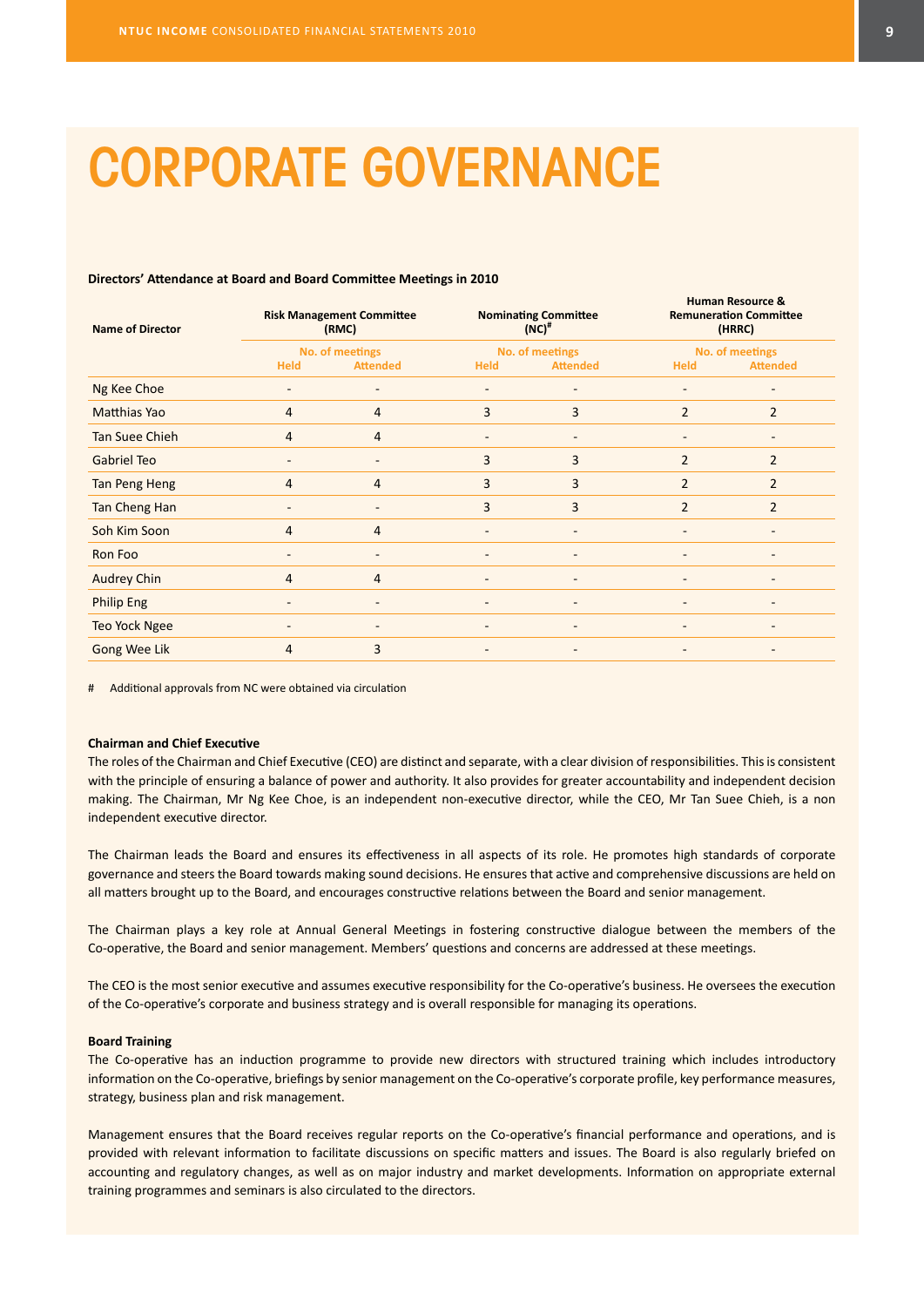### **Board Evaluation**

The Board has implemented an annual evaluation process which is carried out by the NC to assess the performance and effectiveness of the Board as a whole. All directors participate in the evaluation which is conducted through confidential completion of an evaluation questionnaire. The Board evaluation covers a wide range of matters including Board composition, Board process, Board accountability, standard of conduct and social impact.

The evaluation results and feedback are collated and discussed by the NC. The results of the evaluation exercise are also presented to the Board for discussion.

### **BOARD COMMITTEES**

The Board has established five Board Committees to assist it in carrying out its oversight of the operations and business affairs of the Co-operative. The five Board Committees are the Audit, Investment, Risk Management, Nominating, and Human Resource and Remuneration Committees. The Board has delegated authority and powers to these Committees to monitor and have oversight over specific areas.

The composition of the Board Committees satisfies the independence requirements stipulated in the Guidelines on Corporate Governance and the ICGR.

Each of the Committees has its own clearly defined terms of reference which describe its objectives, composition, and key duties and responsibilities. The minutes of Board Committee meetings are circulated to the Board.

#### **Audit Committee**

The Audit Committee (AC) comprises five members as follows:

Chairman Ron Foo Members Matthias Yao Tan Cheng Han Philip Eng Teo Yock Ngee

The AC operates within the Board-approved written terms of reference which set out the AC's authority and responsibilities as prescribed in the Guidelines on Corporate Governance issued by MAS for all major insurers.

The key duties and responsibilities of the AC are:

- To review the audit plan, results and cost-effectiveness of external audits, as well as the independence and objectivity of external auditors, on both audit and non-audit services
- To review with internal and external auditors significant accounting and financial reporting issues
- To review with management and the external auditors the financial statements of the Co-operative
- To review with internal and external auditors their evaluation of the adequacy and effectiveness of the material financial, operational and compliance controls, including the review of corporate whistle-blowing arrangements through which staff may in confidence raise concerns about possible improprieties relating to financial reporting, controls or any other matters
- To review and ensure the effectiveness of the internal audit function in terms of its organizational independence, resources, capability, practices and work plans
- To make recommendations to the Board on the appointment, re-appointment or removal of external auditors and approving the remuneration and terms of engagement of the external auditors
- To review all material related party transactions and keep the Board informed of such transactions

The Head of Internal Audit has a direct reporting line to the Chairman of the AC.

The AC met five times during the year**.** Internal auditors, the Chief Executive and certain senior management executives attended these meetings. The external auditors attended three of these meetings.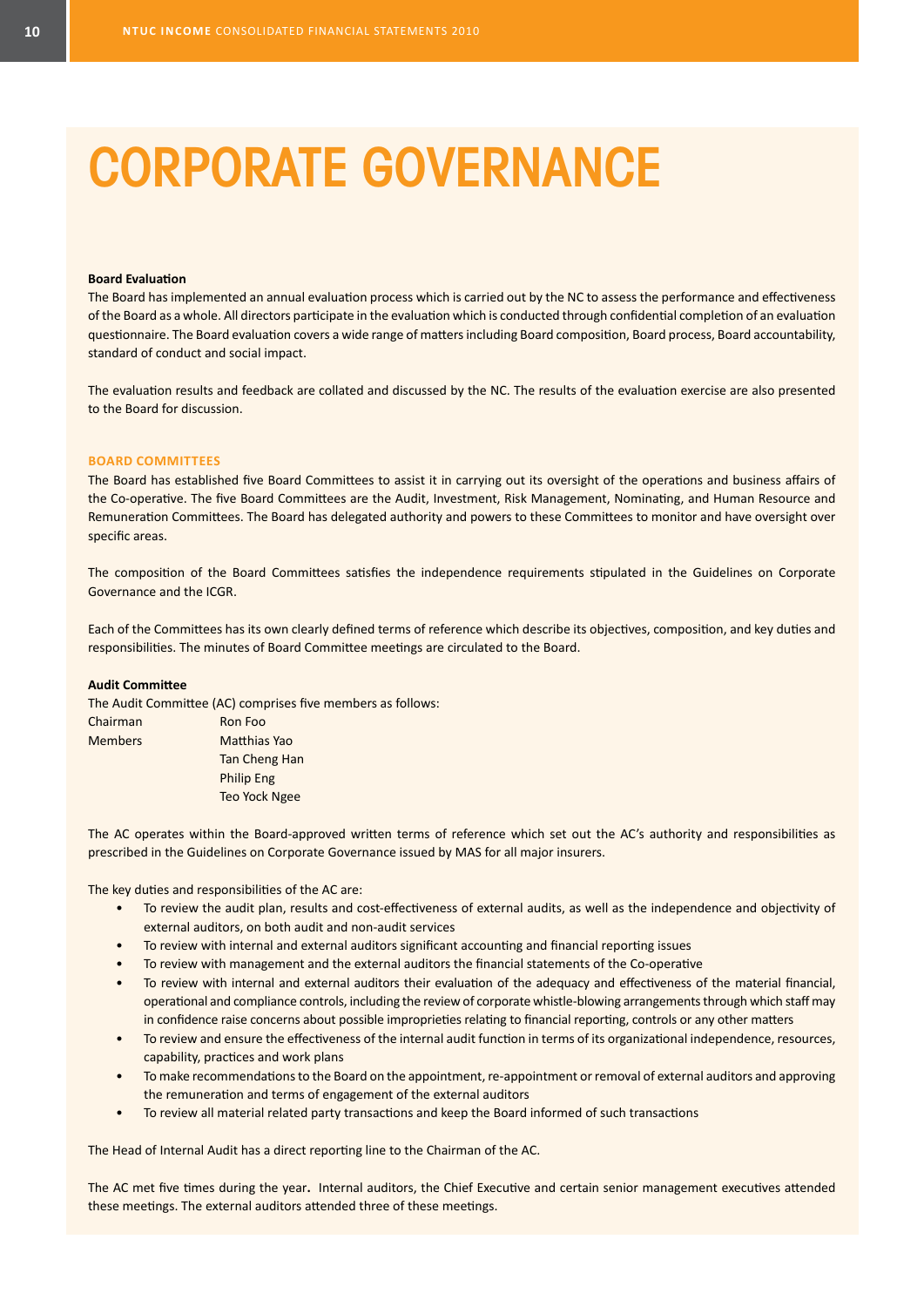During the year, the AC reviewed with management the quarterly management reports, financial statements, significant accounting policies and estimates. The external auditors' audit plan, the management letter and management's response were presented to the AC and discussed with both the management and the external auditors. The AC also reviewed the internal audit plan, scope of internal audit activities and reports of internal audits and follow up reviews performed by internal audit. The AC ensures that there are processes in place for ensuring that recommendations made by internal audit, external audit and MAS are effectively dealt with on a timely manner.

In performing its functions, the AC had met up at least annually with the internal and external auditors without the presence of management.

The AC believes that, in the absence of evidence to the contrary, the system of internal controls maintained by the Co-operative's management and which was in place throughout the financial year up to the date of this report provides reasonable, but not absolute, assurance against material financial misstatements or loss, and include the safeguarding of assets, the maintenance of proper accounting records, the reliability of financial information, compliance with appropriate legislation, regulation and best practices, and the identification and containment of financial risk. The AC notes that no system of internal controls can provide absolute assurance against the occurrence of material errors, poor judgment in decision-making, human error, losses, fraud or other irregularities.

### **Investment Committee**

The Investment Committee (IC) comprises six members as follows: Chairman Gabriel Teo

| <b>Members</b> | Tan Suee Chieh (Chief Executive)              |
|----------------|-----------------------------------------------|
|                | Audrey Chin                                   |
|                | <b>Philip Eng</b>                             |
|                | Ken Ng (Chief Actuary)                        |
|                | Peter Michael Heng (Chief Investment Officer) |

Mr Lau Wing Tat, who was an independent member of the IC, stepped down as a committee member on 30 September 2010.

The IC assists the Board in ensuring the Co-operative's investment activities are managed in a prudent manner.

The key duties and responsibilities of the IC are:

- To recommend the investment policy for approval by the Board and ensure that the approved investment policy is implemented in an appropriate manner
- To review the investment policy and performance on a regular basis so that it remains appropriate, recognising among other things, changes in business profile and the economic environment
- To ensure the investment policy is consistent with the asset liability management strategies, including for new products where appropriate
- To ensure the investment policy of the participating fund is consistent with bonus strategy
- To assist the Board to discharge its responsibilities under the MAS Notice 317 through yearly review of the adequacy and relevance of the investment policy of the Co-operative - in terms of overall risk tolerance, long-term risk-return requirements and solvency position – in the light of business activities and risk profile, and present its review to the Board
- To ensure that internal control systems and risk management functions overseeing investment related activities are adequate and appropriate
- To ensure resources dedicated to the investment activities of the Co-operative are sufficient to implement and manage the approved investment policy and any other activities requested by the Board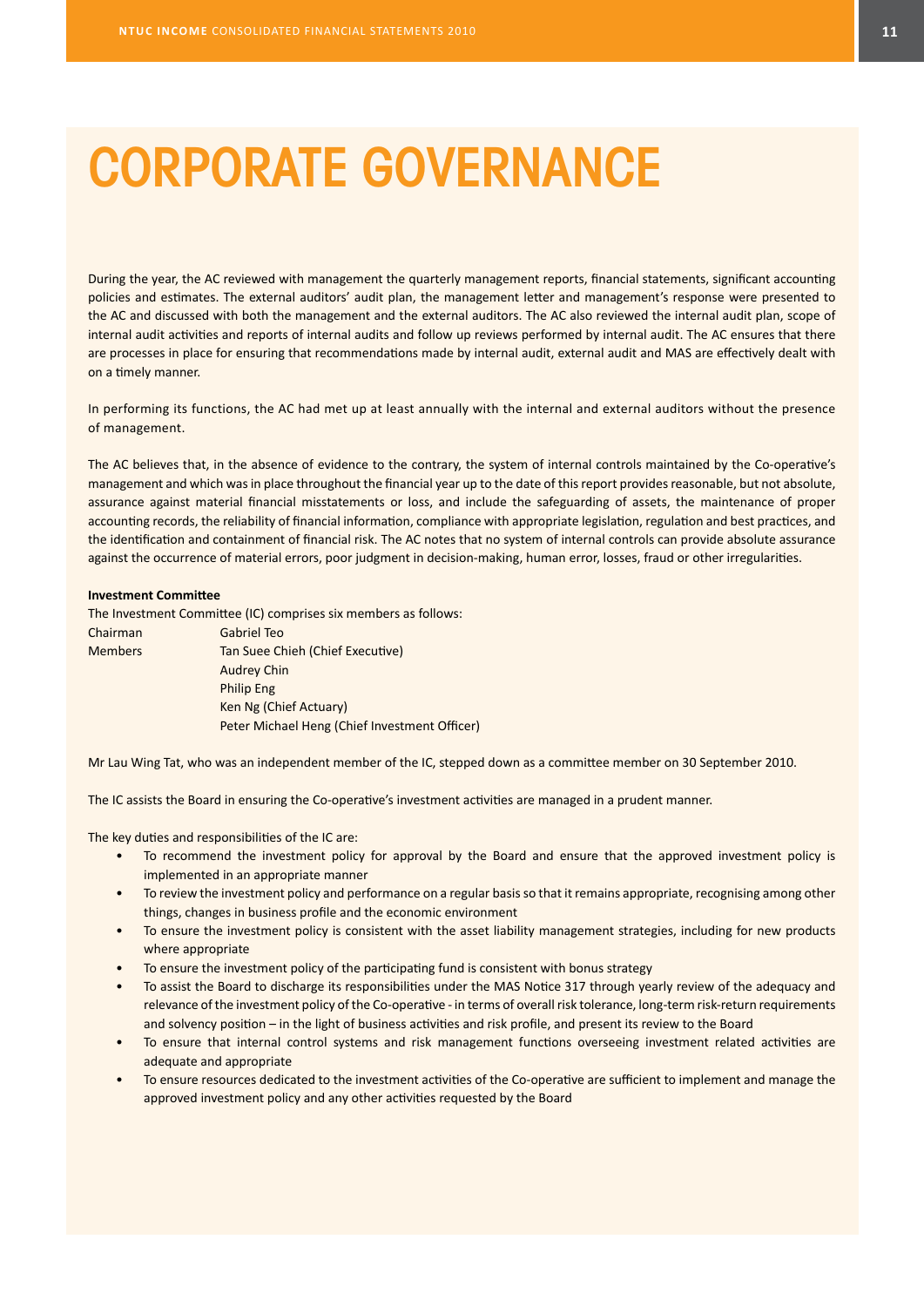The IC is authorised to make all investment decisions as delegated by the Board. Property investments exceeding S\$250 million in a single transaction would require the approval of the Board. The IC will report to the Board any transaction of material consequence. The IC has the discretion to refer to the Board for approval for transactions which may have wider implications beyond pure investment considerations.

The IC held a total of six regular meetings and one special meeting during the year. It considered a number of specific and major investment initiatives, including specific initiatives on asset-liability and investment management and a property investment proposal at the special meeting. In addition, the IC also reviewed the investment philosophy and asset liability management philosophy to ensure that it remained appropriate and effective over the medium term.

#### **Risk Management Committee**

The Risk Management Committee (RMC) comprises six members as follows:

| Chairman       | Soh Kim Soon                     |  |
|----------------|----------------------------------|--|
| <b>Members</b> | <b>Matthias Yao</b>              |  |
|                | Tan Suee Chieh (Chief Executive) |  |
|                | Tan Peng Heng                    |  |
|                | <b>Audrey Chin</b>               |  |
|                | Gong Wee Lik                     |  |
|                |                                  |  |

The Board delegates its risk review and oversight function to the RMC while retaining the ultimate authority.

The RMC exercises the authority delegated by the Board to provide oversight on the risk management framework and policies, to cover all material risks that include market, credit, insurance and operational risks.

The key duties and responsibilities of the RMC are:

- To approve the framework and policies for risk management
- To ensure management has established adequate systems and processes to implement robust risk management
- To identify, monitor, control and report key risks
- To highlight to the Board issues of concern on key business risks

In 2010, the Chief Risk Officer (CRO) had direct reporting relationship to the Principal Officer and direct access to the RMC, as the key person supporting the management and Board on risk issues. However, the policy has been revised such that the CRO now has a direct reporting relationship to the RMC.

The RMC held four meetings during the year. It reviewed and discussed with management the risk management strategy, the risk management plans forward, the risk management framework with the objective of further strengthening the Co-operative's risk management approaches, practices and responses to key risks. In addition, the RMC reviewed the Co-operative's liquidity risk management, counter-party risk management, country risk management and operational risk management, to establish that these risks are properly and pro-actively managed amidst the current environment and market developments.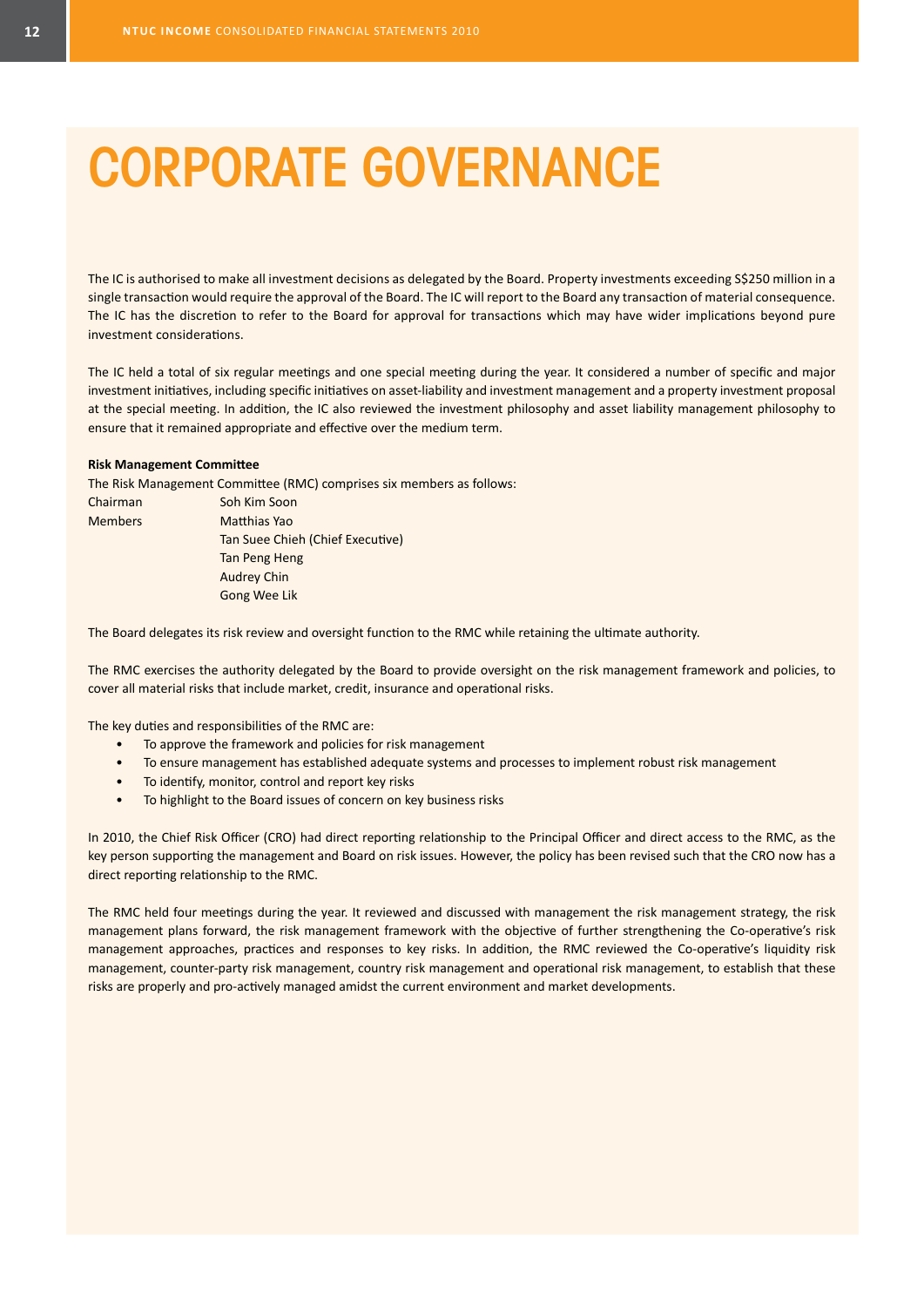### **Nominating Committee**

The Nominating Committee (NC) comprises four members as follows:

| Chairman       | <b>Matthias Yao</b>  |
|----------------|----------------------|
| <b>Members</b> | <b>Gabriel Teo</b>   |
|                | Tan Peng Heng        |
|                | <b>Tan Cheng Han</b> |

The key duties and responsibilities of the NC are:

- To make recommendations to the Board on all Board appointments and re-appointments including the appointment of members of the Board committees
- To determine the criteria to be applied in identifying suitable candidates, reviewing nominations and re-nominations for appointments to the Board and Board committees
- To ensure that each nominee is fit and proper and is the best and most qualified candidate nominated for the office, taking into account the candidate's contribution and performance, including his track record, age, experience, capabilities and other factors as may be deemed relevant
- To decide how the performance of the Board may be evaluated and propose performance criteria to the Board for approval
- To determine annually the independence of each director based on the definition and criteria set out in the provisions of the ICGR
- To ensure that all directors who continue in service submit themselves for re-nomination and re-election at regular intervals and at least every three years
- To decide whether a director who serves on multiple boards is able to and has been adequately discharging his or her duties, based on internal guidelines which address the competing time commitments that are faced when directors serve on multiple boards

The NC assists the Board to evaluate the suitability of candidates for appointment to the Board by ensuring that competent and qualified individuals capable of contributing to the success of the organisation are considered. It reviews and recommends all director appointments for the Board's endorsement. It also ensures that the composition of the Board comprises a diverse range of skills and expertise so that management can tap on the knowledge and experience of Board members. The NC also reviews the independence of each Board member on an annual basis.

In keeping with good corporate governance, all directors are subject to re-nomination and re-election once every three years. In addition, all new nominations to the Board require the prior approval of the MAS.

The NC is mindful that directors who serve on multiple boards may be faced with competing time commitment. Although the NC has not imposed a formal limit on the number of directorships which a director may hold, it requires each director to declare annually that he/she is able to devote sufficient time and attention to the Co-operative and to adequately discharge his/her duties as director. The NC has reviewed and is satisfied that directors who currently hold multiple board representations are able to devote adequate time and attention to discharge their duties effectively.

The NC met thrice during the year. It reviewed the Committee's terms of reference, the composition and membership of the Board and Board Committees, the criteria for the assessment of candidates for appointment to the Board and Board Committees and the skills and competencies needed on the Board. The NC also carried out the annual Board evaluation exercise.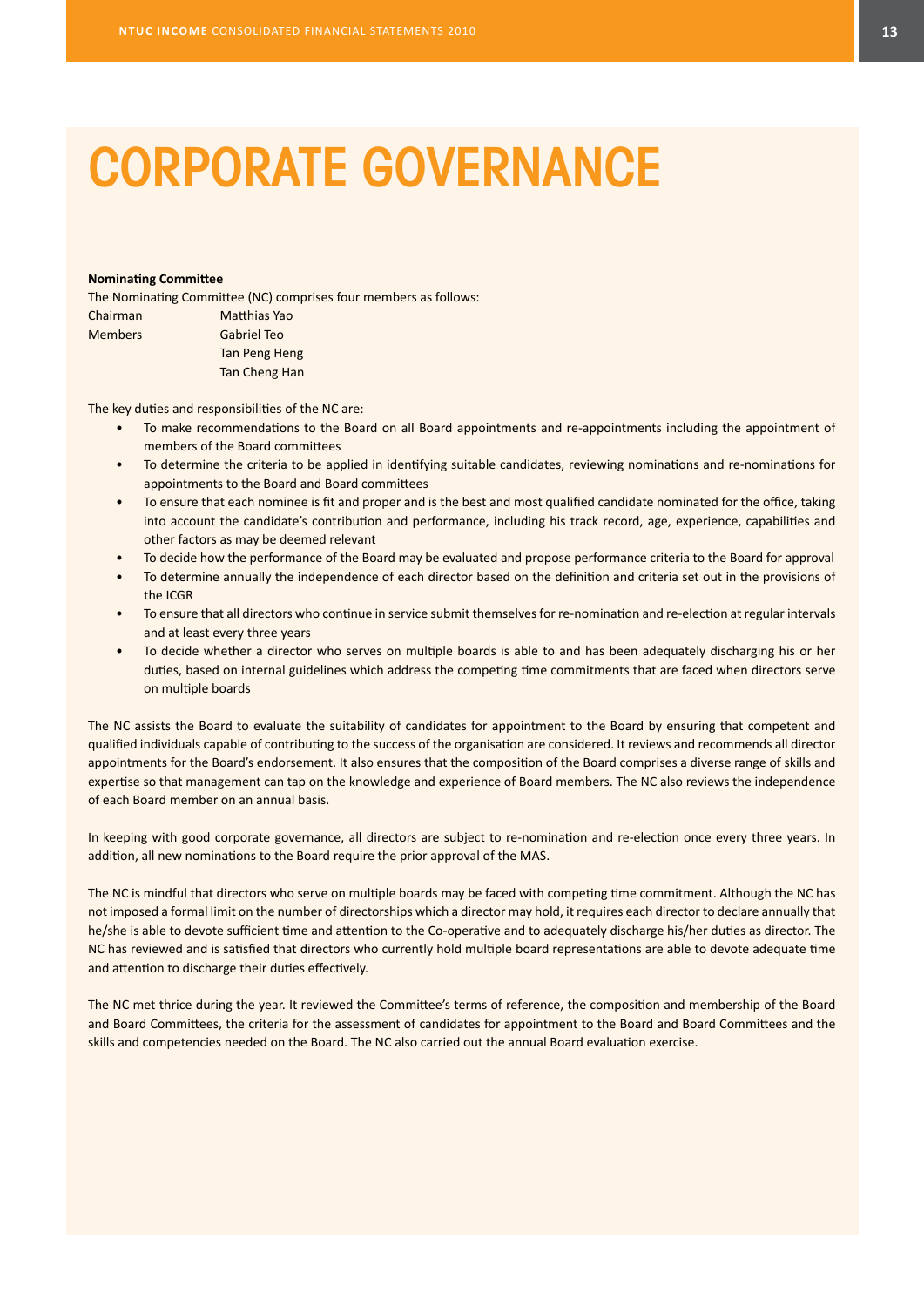### **Human Resource & Remuneration Committee**

The Human Resource & Remuneration Committee (HRRC) comprises four members as follows:

| Chairman | <b>Matthias Yao</b> |
|----------|---------------------|
| Members  | <b>Gabriel Teo</b>  |
|          | Tan Peng Heng       |
|          | Tan Cheng Han       |

The key duties and responsibilities of the HRRC are:

- To review and recommend a framework for determining the remuneration of non-executive directors and the Chief Executive
- To review and recommend to the Board the remuneration plan for the Chief Executive
- To review and approve the remuneration plans for senior management, defined as Senior Vice Presidents and above
- To provide oversight on talent management and development of senior management
- To review and approve succession plans for senior management
- To review and approve appointments and terminations to senior management
- To review and recommend the remuneration of non-executive directors to members for approval at the Annual General Meeting

The HRRC met twice during the year. The key areas reviewed were the Committee's terms of reference, senior management compensation and succession planning for senior management. During the course of the year, the HRRC also conducted interviews of candidates for senior management appointments.

The Corporate Governance Guidelines advocate the adoption of the Principles for Sound Compensation Practices and Implementation Standards issued by the Financial Stability Board (FSB) which aim to reduce incentives that encourage excessive risk taking. The Cooperative's current compensation practices are broadly aligned to the spirit of the FSB's principles and standards. Nonetheless, the HRRC will undertake a review of the Co-operative's compensation practices to further ensure that compensation is aligned with prudent risk taking and effective supervisory oversight.

### **REMUNERATION POLICY**

### **Employees' Remuneration**

The Co-operative's policy is to remunerate its employees at competitive and appropriate levels, commensurate with their performance and contribution. It seeks to attract, motivate, reward and retain quality employees and foster a performance-oriented culture across the organisation. The total compensation package for employees comprises basic salary, fixed and variable bonuses, as well as other staff benefits. To ensure that its remuneration package is competitive, the Co-operative regularly reviews its base salary ranges and benefits package based on market data.

### **Remuneration of Non-Executive Directors**

The remuneration of non-executive directors is based on a fee structure recommended by the National Trades Union Congress (NTUC) as the Founder Member of the NTUC Group of Co-operatives. The structure was approved by the Registrar of Co-operative Societies and annual approval from members is sought at the Annual General Meeting.

The approved fee structure for non-executive directors is as follows:

\$32,000 per annum to Board Chairman

\$28,000 per annum to Deputy Chairman / Chairman of Investment, Audit, or Risk Management Committee \$24,000 per annum to Member of Investment, Audit, or Risk Management Committee / Chairmen of other Board Committees \$20,000 per annum to Member of other Board Committees

In addition, a fee of \$50 is paid per attendance at Board meetings. There were five Board meetings in 2010.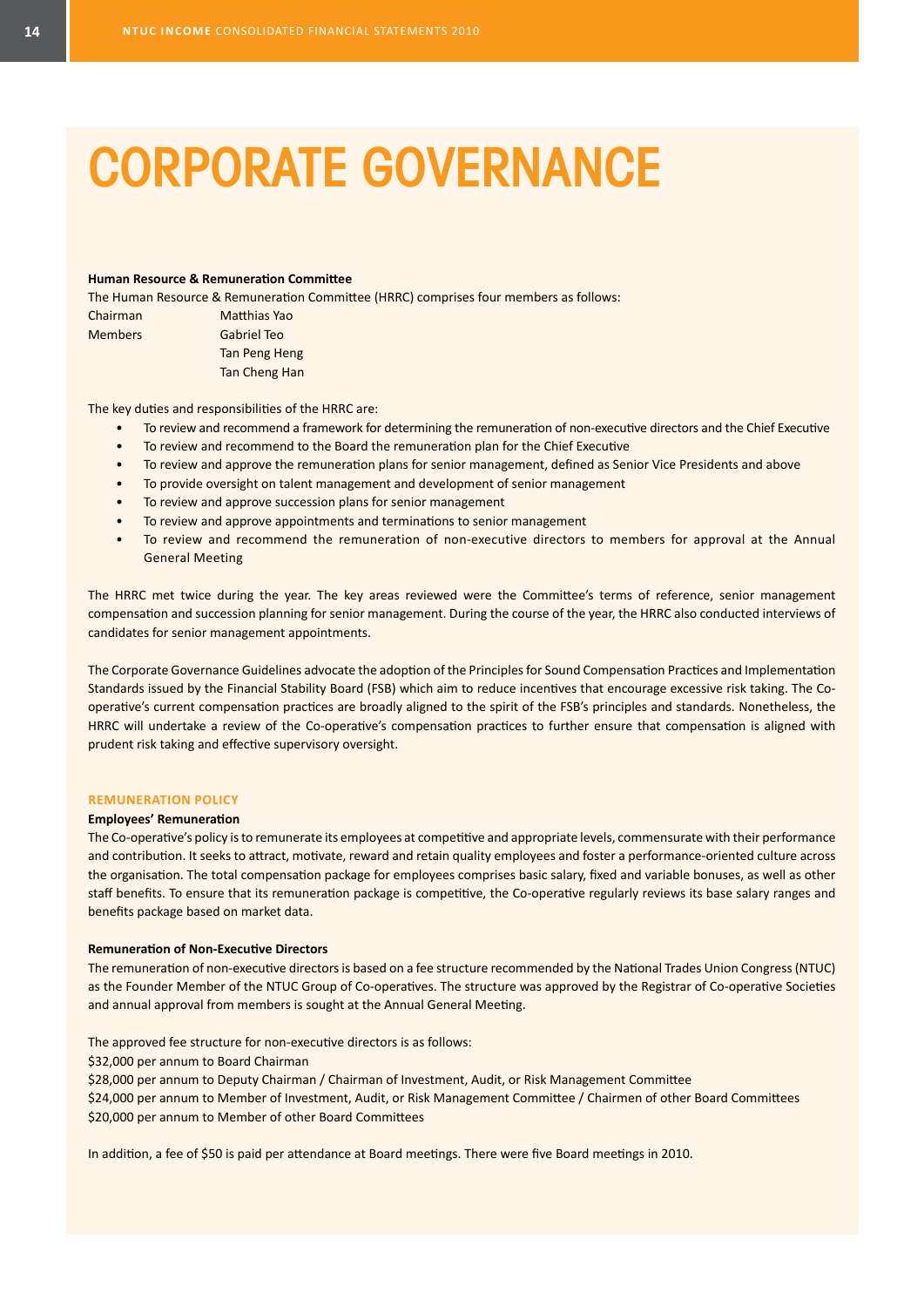### **Non-Executive Directors' Remuneration for 2010**

|                         |                       | Fee for attendance |                           |
|-------------------------|-----------------------|--------------------|---------------------------|
| <b>Name of Director</b> | <b>Directors' Fee</b> | at Board meetings  | <b>Total Remuneration</b> |
| Ng Kee Choe             | \$32,000              | \$250              | \$32,250                  |
| Matthias Yao            | \$28,000              | \$250              | \$28,250                  |
| <b>Gabriel Teo</b>      | \$28,000              | \$250              | \$28,250                  |
| Tan Peng Heng           | \$24,000              | \$250              | \$24,250                  |
| Tan Cheng Han           | \$24,000              | \$200              | \$24,200                  |
| Soh Kim Soon            | \$28,000              | \$200              | \$28,200                  |
| Ron Foo                 | \$28,000              | \$200              | \$28,200                  |
| <b>Audrey Chin</b>      | \$24,000              | \$250              | \$24,250                  |
| <b>Philip Eng</b>       | \$24,000              | \$250              | \$24,250                  |
| <b>Teo Yock Ngee</b>    | \$24,000              | \$250              | \$24,250                  |
| Gong Wee Lik            | \$24,000              | \$200              | \$24,200                  |

### **Immediate Family Member of Directors**

The Co-operative did not employ any immediate family member of a director in 2010.

### **Remuneration of Key Executives**

The Corporate Governance Guidelines recommend that the remuneration of at least the top five key executives be disclosed within bands of \$250,000. After careful consideration, the Board has decided not to disclose information on the remuneration of the top five key executives as the disadvantages to the Co-operative's business interests would far outweigh the benefits of such disclosure in view of the disparities in remuneration in the industry and the competitive pressures that are likely to result from such disclosure.

### **COMMUNICATION WITH MEMBERS**

Members of the Co-operative can access relevant information on the Co-operative at its website at www.income.com.sg. Members are also given the opportunity to participate actively at the Co-operative's Annual General Meetings where they can ask questions and communicate their views. The directors, senior management and external auditors are present at these meetings to address queries and concerns raised by members.

### **RISK MANAGEMENT STRATEGY**

### **Risk Management Overview**

Risk management is a key element of our corporate management. The role of risk management is to ensure risks are properly identified, assessed, controlled and mitigated, so as to safeguard our financial strength and business continuity and enable us to fulfill our obligations to our customers and stakeholders. We achieve these objectives through having a risk management framework that encompasses all key areas of our operations.

This Risk Management Strategy, as formulated by the Risk Management Committee (RMC) and approved by the Board, serves to ensure that the risk management framework, processes and controls are in place to identify, assess and manage material risks consistently across all business activities.

### **Risk Management Principles**

Risk is defined as events which have a range of probabilistic outcomes, some of which have a negative impact on the organization. Risk is a key part of our business and the objective of risk management is to ensure that these risks are properly identified, assessed, controlled or mitigated.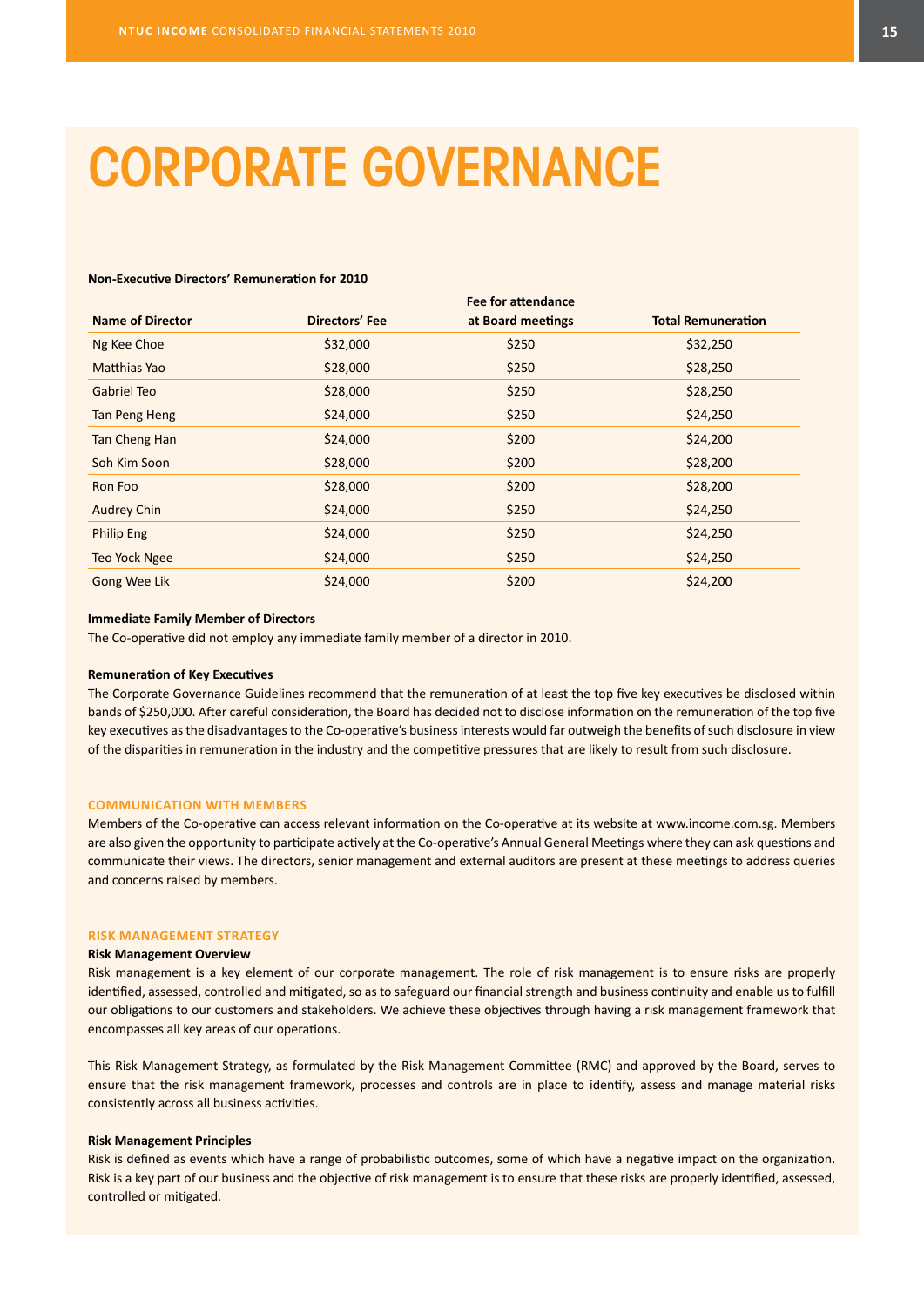Under the risk management framework, risks are classified under five broad categories which are considered to be most central to our business:

- 1. Market Risk
- 2. Insurance Risk
- 3. Credit Risk
- 4. Operational Risk
- 5. Reputation Risk

### **Risk Appetite**

- We target to assume risks which in aggregate are at levels prudent in relation to our capital strength, and which are aligned with our operational capabilities, and for which we are appropriately compensated.
- Specific risk strategies and appetite are established for each of the categories of risk. They set the boundaries within which management is expected to operate as they seek to deliver the Co-operative's business objectives.
- Each of the business lines is responsible for ensuring their business strategies align with the established risk appetite, for thoroughly evaluating and managing all risk exposures consistent with our enterprise risk policies and for earning economic returns commensurate with the level of risk assumed.
- A formal review of our risk appetite and quality of risks is undertaken on a regular basis.
- Annual review of policies and procedures that facilitate the identification and mitigation of material risks, and those relating to the monitoring and reporting of risk issues are conducted.

### **Role and Responsibility**

The Risk Management Committee provides Board level oversight to risk management. The Risk & Compliance Committee is a management committee responsible for implementation and operationalisation of the risk management strategy. The Chief Risk Officer and the risk management team are accountable to both committees and have primary accountability to ensure that objectives of the committees are met.

The role of the Risk Management Committee is to:

- Approve and review on a regular basis the Co-operative's Risk Management Strategy, which should be commensurate with the size and nature of its activities
- Provide oversight of material risks taken by the Co-operative and set risk management policies to ensure they are consistent with the business strategies approved by the Board

The role of the Risk & Compliance Committee is to implement the Risk Management Strategy through:

- Institution of appropriate processes and procedures
- Review of material risk evaluation methodologies and approval processes
- Monitor, review and reporting of risk exposures and limits
- Shape and promote appropriate risk culture throughout the organisation

The Chief Risk Officer, supported by the Risk Management team:

- Establishes and maintains our enterprise risk management framework, key risk register, and individual risk management strategies for each broad risk category
- Has oversight of the execution of these risk management strategies across the enterprise
- Proactively partners with business units to ensure a consistent enterprise-wide assessment of risk and risk based capital

### **Management and Mitigation of Specific Risk Categories**

- 1. Market Risk
	- Market Risk is the risk to NTUC Income's financial condition arising from adverse movements in the level or volatility of market prices and long term investment performance.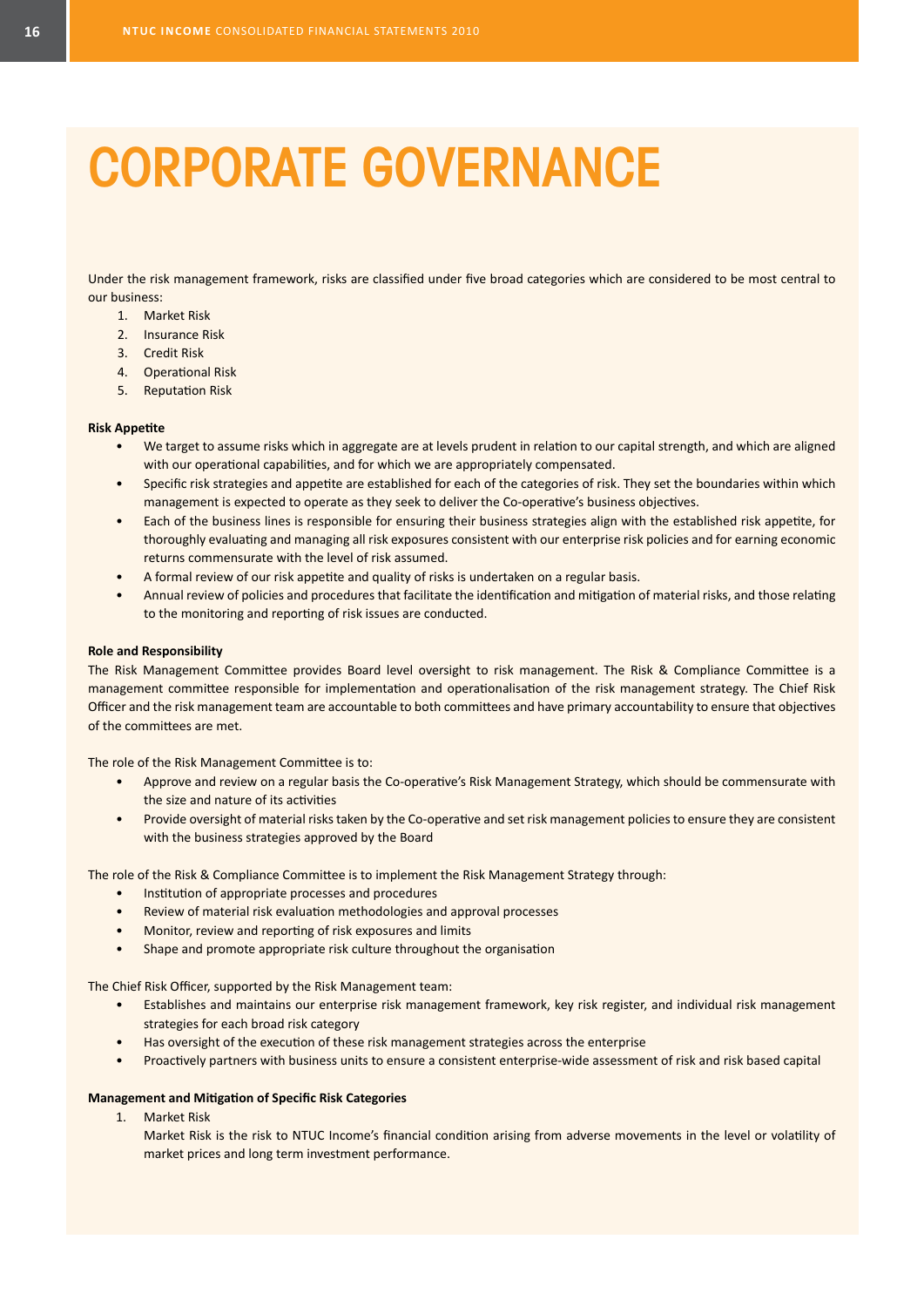This risk is managed through the confluence of investment and liability management strategies (including bonus strategy for participating business).

The Investment Committee approves policies governing asset and liability risk management. The Chief Actuary ensures that the liability considerations are fully incorporated into investment decisions. Asset liabilities studies are carried out on a regular basis to aid decision making.

2. Insurance Risk

Insurance risk refers to the payment of claim upon a contingent, uncontrollable event, in return for a premium. The assumption of insurance risk to earn an economic profit is our core business. This risk is managed through the combination of underwriting and pricing.

The Insurance Risk Policy sets out the types of risks that are acceptable to us, the limits of our retention and how new risks are to be evaluated and approved.

### 3. Credit Risk

Credit risk is the risk of default by borrowers and transactional counterparties as well as the loss of value of financial assets due to deterioration in credit quality.

The Counterparty Risk Policy puts in place a robust process of rating to be applied to credit exposure. Each credit is rated and assigned a limit which will be aggregated and monitored across different sources of counterparty risk. Absolute limits are set according to our evaluation of the credit worthiness.

### 4. Operational Risk

Operational Risk is the risk of loss resulting from inadequate or failed internal processes, people and systems or from external events. The key operational risks are disruption due to system failure or information security breaches, as well as legal or regulatory risks.

Operational Risks are managed through:

- Establishing and executing enterprise-wide risk management strategies for specific operational risks that could materially impact our ability to do business or impact our reputation
- Self Risk Assessment

Division heads are accountable for the day-to-day management of the operational risks inherent in their operations. They identify, assess, and design controls and action plans for the inherent operational risks to achieve effective internal controls

- Active engagement of the Compliance, Investment Middle Office and Legal functions in the review of new products and development of operational risk management tools and mitigation strategies
- Risk audits by the Risk Management function on specific areas of concern to identify possible gaps or weaknesses

### 5. Reputation Risk

Our business relies on our reputation and the trust our policyholders place in us for their financial security. We are committed to continue to earn this trust by reinforcing fair and ethical practices, supported by strong compliance and corporate governance structures and processes.

The risk management strategy ensures that risks are properly identified, assessed, controlled and mitigated. The strategy is tailored to our organisation and business structure to ensure that it is relevant and effective. From time to time, we will review the strategy to ensure that it remains so and it does provide the safeguards and assurances that our business is soundly run.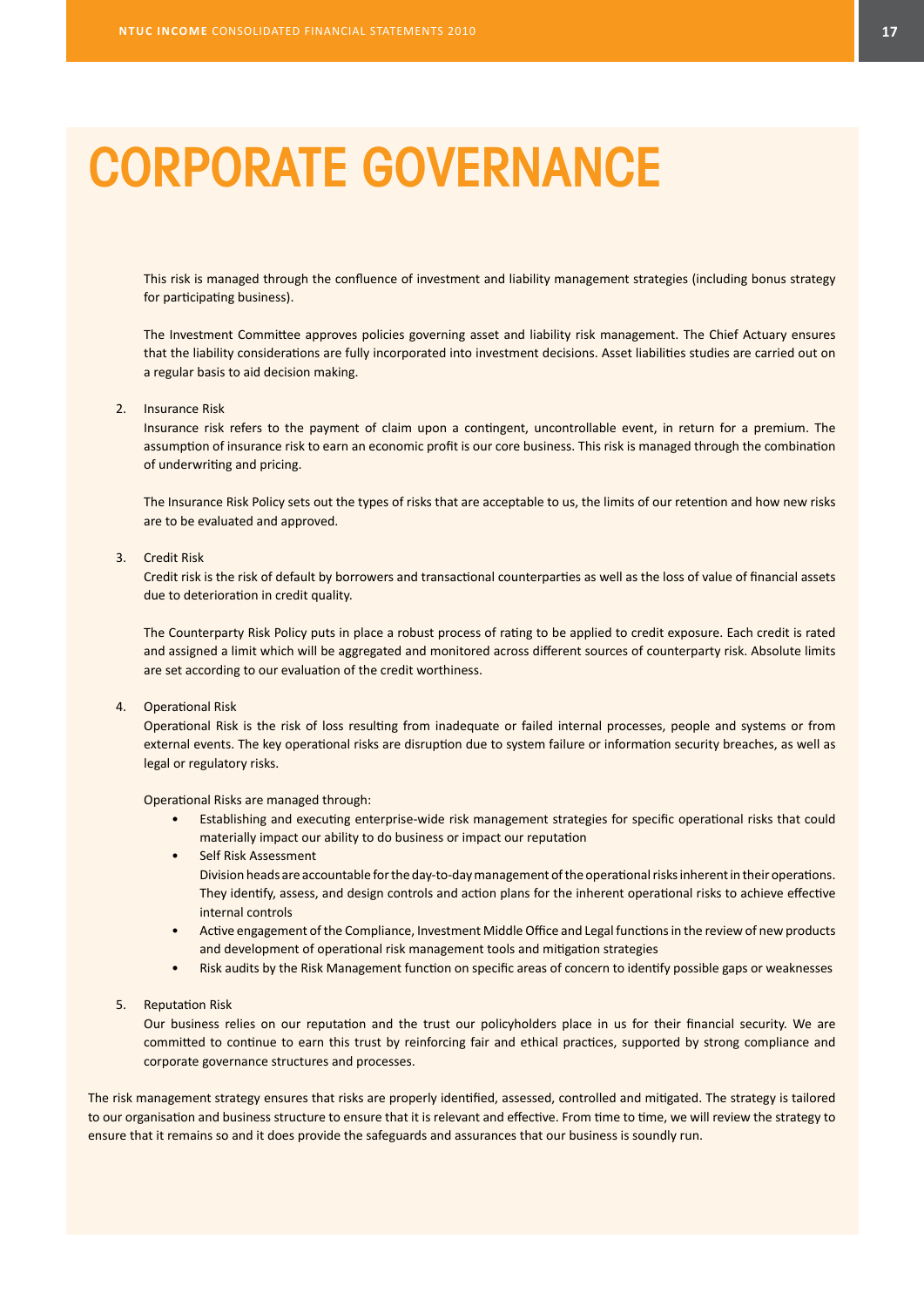I am pleased to submit my report on the financial health of the Co-operative.

For 2010, economic recovery remained on a secure footing, following the trend witnessed in the second half of 2009. The Co-operative remains financially sound and insurance contract provisions are sufficient to meet future obligations. The overall growth in our assets was \$3.0 billion and \$2.8 billion for insurance contract provisions.

| <b>Insurance Funds</b>        | * Net Assets (\$million) |           |          |           | Insurance Contract Provisions (\$million) |          |
|-------------------------------|--------------------------|-----------|----------|-----------|-------------------------------------------|----------|
|                               | 31-Dec-09                | 31-Dec-10 | % change | 31-Dec-09 | 31-Dec-10                                 | % change |
| Life Insurance Funds          |                          |           |          |           |                                           |          |
| <b>Participating Fund</b>     | 18,383                   | 21,026    | 14.4%    | 18,241    | 20,856^                                   | 14.3%    |
| Non-Participating Fund        | 1,555                    | 1.764     | 13.4%    | 983       | 1.098                                     | 11.7%    |
| Investment-Linked Fund        | 1,270                    | 1,310     | 3.1%     | 1.267     | 1,307                                     | 3.2%     |
| <b>General Insurance Fund</b> | 1.056                    | 1.127     | 6.7%     | 538       | 581                                       | 8.0%     |
| <b>Total Insurance Funds</b>  | 22,264                   | 25,227    | 13.3%    | 21,029    | 23.842                                    | 13.4%    |

Net assets is the assets net of other liabilities.

^ Includes investment contract liabilities of \$243.7 million.

The insurance contract provisions are valued on the statutory risk-based capital (RBC) basis, taking into account of all contractual liabilities. For the Life Insurance Participating Fund, total insurance contract provisions include non-guaranteed policy liabilities and an allowance for future bonuses. This year, based on our investigation of recent experience we have updated our reserving assumption for future lapses to reflect improvements in experience. The net effect of this was a reduction in insurance contract provisions of \$317.7 million.

One of my duties as the Appointed Actuary is to recommend to the Board, the bonus rates to be allocated to the Co-operative's participating policyholders. In making these recommendations, I performed a series of financial investigations and followed a set of principles agreed with the Board to ensure fairness and sustainability of bonus rates.

In 2008 and 2009, bonus scales were restructured, with the aim of slowing down the build up of guarantees over time to improve financial strength of the Fund. 2010 marks the first year upon completion of the entire exercise.

Investment return is a key consideration for surplus distribution. The return for the Life Insurance Participating Fund in 2010 was at 5.9%, with long term returns remaining in line with expectations.

My recommendation is to maintain the same annual bonus scale as declared and adopt the restructured special bonus scales as planned. With this, the total cost of bonus would amount to \$320.3 million. This includes \$58.8 million bonus paid in anticipation of surplus for termination policies in year 2010. Details on bonus rates are set out in Appendix A.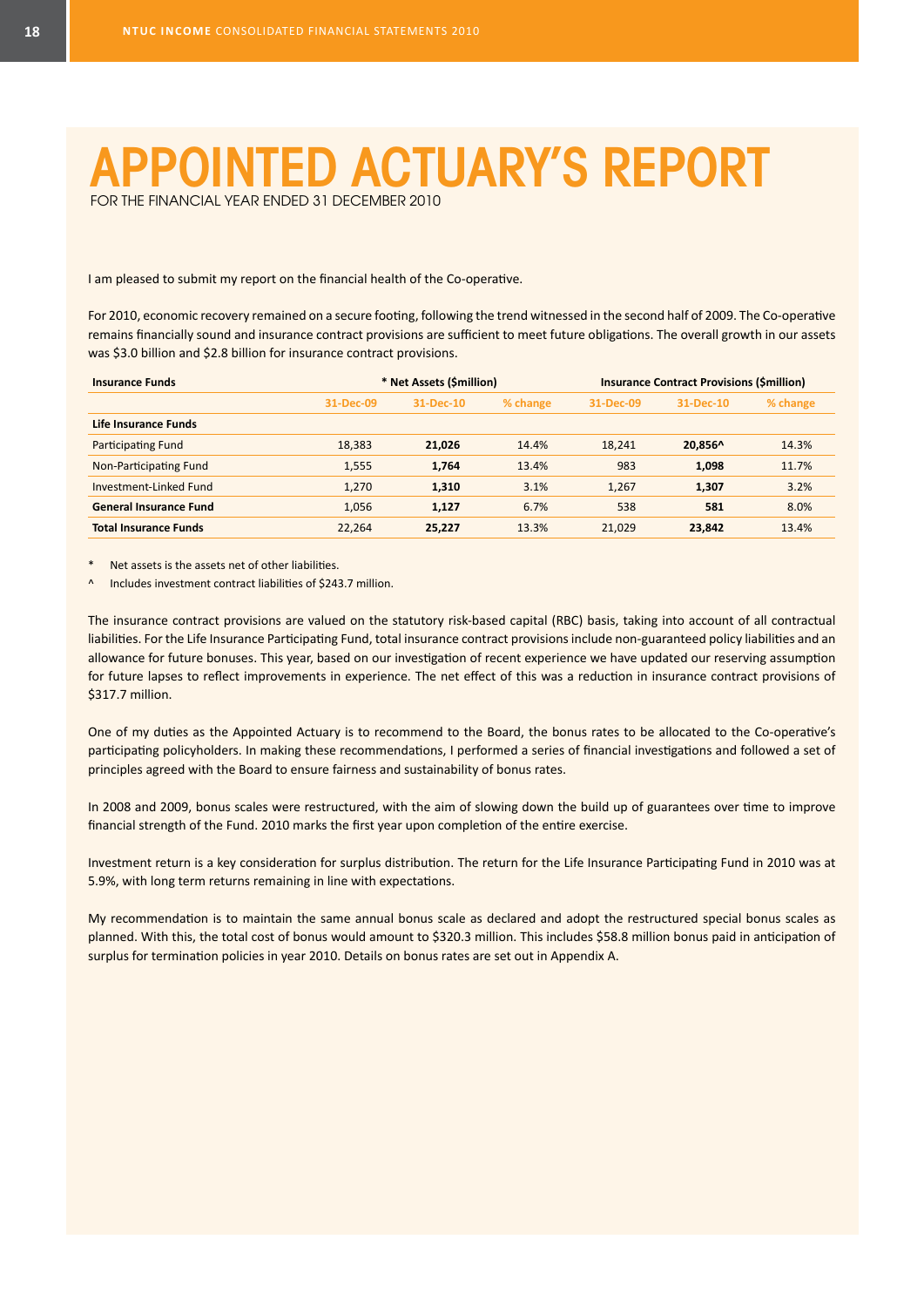A summary of the financials after taking account of the cost of bonus:

| (in \$million)                                                   | Life Insurance<br><b>Participating Fund</b> | Life Insurance<br><b>Non-Par Fund</b> | Investment<br><b>Linked Fund</b> | <b>General Insurance</b><br><b>Fund</b> |
|------------------------------------------------------------------|---------------------------------------------|---------------------------------------|----------------------------------|-----------------------------------------|
| Accumulated Surplus held in Insurance Funds as<br>at 31 Dec 2009 | 141.5                                       | 149.3                                 | 3.5                              | 517.5                                   |
| Add Investment Income from Surplus Account                       | 0.2                                         | <b>NA</b>                             | <b>NA</b>                        | <b>NA</b>                               |
| Add Net Surplus for the year <sup>^</sup>                        | 35.5                                        | 65.2                                  | (1.1)                            | 82.6                                    |
| Add / (less) transfer between insurance funds                    | 0.0                                         | 35.5                                  | 0.0                              | (35.5)                                  |
| Less transfer to reserve for future distribution                 | 0.0                                         | 66.5                                  | 0.0                              | 0.0                                     |
| Less transfer to Shareholders' Fund                              | 6.5                                         | 6.8                                   | 0.0                              | 16.5                                    |
| Accumulated Surplus held in Insurance Funds as<br>at 31 Dec 2010 | 170.7                                       | 176.7                                 | 2.4                              | 548.1                                   |

^ Net of Allocation of management expenses excluding investment income from surplus account.

I recommended to the Board of Directors a transfer of one-ninth of the total cost of bonus, or \$35.5 million, to the Life Insurance Participating Fund Surplus Account. In addition, we will continue to transfer 18.3% of this amount (or \$6.5 million) to the Shareholders' Fund.

I also recommend a transfer to the Shareholders' Fund of \$6.8 million from the Life Insurance Non-Participating Fund and \$16.5 million from the General Insurance Fund.

For investment linked business, new business are written out of the non unit account of the Investment Linked Fund. As such, I do not recommend any transfer to the Shareholders' Fund from the Investment Linked Fund in order to support the business and maintain financial strength.

**KEN NG** FIA, FSAS Appointed Actuary

Singapore, 22 March 2011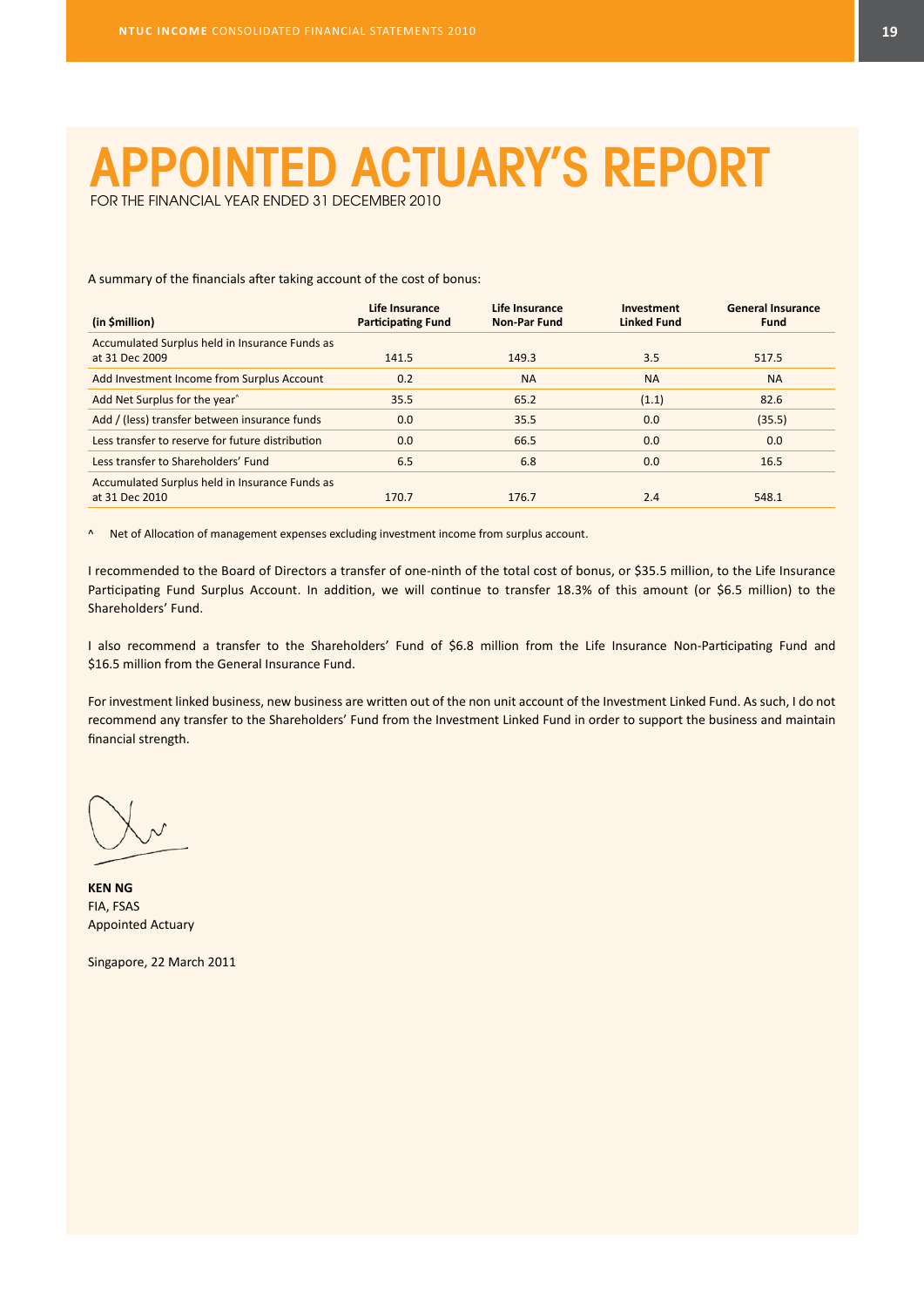### **Appendix A**

**Bonus Rates**

### *(a) Annual bonus and Compounding rates*

|                                         | 2010                      | 2010                     |
|-----------------------------------------|---------------------------|--------------------------|
| <b>Bonus Series</b>                     | <b>Annual Bonus Rates</b> | <b>Compounding Rates</b> |
| EV - Ltd Pay Living/Protection (LPLP)   | \$13                      | 1.30%                    |
| EV-PayMyUni                             | \$13                      | 1.30%                    |
| EV - Revosave                           | \$13                      | 1.30%                    |
| EV - Vivolife                           | \$7                       | 0.70%                    |
| $EV - Reach$                            | \$10                      | 1.00%                    |
| EV - Dreamsaver                         | n.a.                      | n.a.                     |
| $EV - SAiL$                             | \$16                      | 1.60%                    |
| LP - Whole Life Policy                  | \$13                      | 1.30%                    |
| LP - Harvest Policy (Ver 1)             | \$11                      | 1.10%                    |
| LP-Growth Policy                        | \$10                      | 1.00%                    |
| LP - Endowment & Harvest Policy (Ver 2) | \$13                      | 1.30%                    |
| CB - Whole Life Policy                  | \$15                      | 1.50%                    |
| $CB - Others$                           | \$15                      | 1.50%                    |
| DP - Whole Life Policy                  | \$15                      | 1.50%                    |
| DP-Others                               | \$15                      | 1.50%                    |
| SB - Whole Life Policy                  | \$15                      | 1.50%                    |
| $SB - Others$                           | \$15                      | 1.50%                    |
| <b>AD</b>                               | \$40                      | 4.75%                    |
| Annuity - Y                             | 0.00%                     | 0.00%                    |
| Annuity - H                             | 1.00%                     | 1.00%                    |
| Annuity $-K$                            | 2.50%                     | 2.50%                    |
| Annuity - K1                            | 2.00%                     | 2.00%                    |
| Paid-up policies                        | \$0                       | 0.00%                    |

Note:

- Annual bonus rates are quoted per \$1,000 sum assured. For participating annuities, they are quoted as percentage addition to monthly annuity payment.
- There are special features for some plans and bonus series.

These bonuses will be declared on policies in force as at 31 December 2010. They will vest on 1 April 2011 or the second policy anniversary of the policy, whichever is later. For regular premium policies, it is subject to payment of the full year's premium to the policy anniversary in 2010. For annuities, bonus is added on their policy anniversaries from 1 April 2011 to 31 March 2012.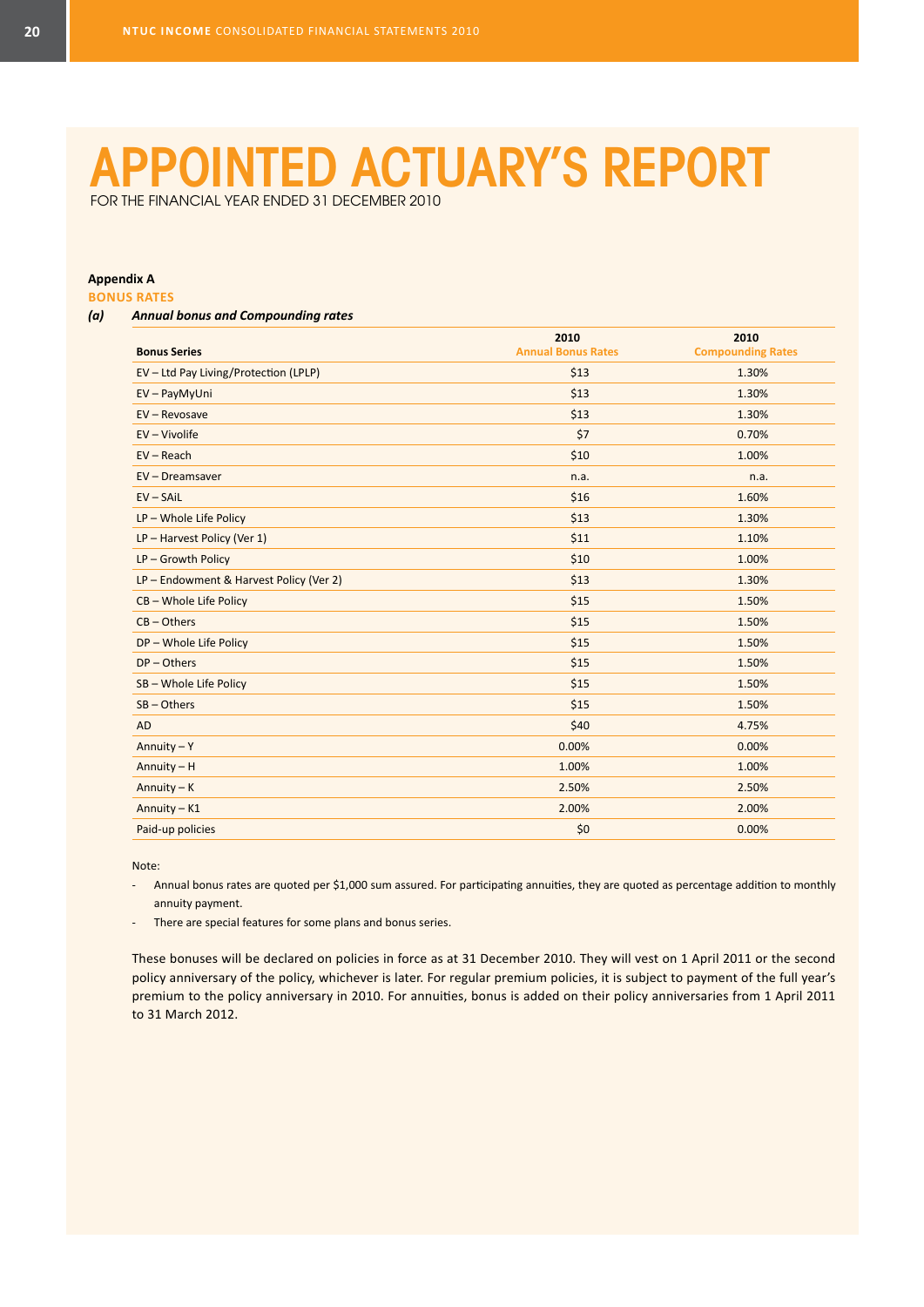### **Appendix A (continued)**

**Bonus Rates (continued)**

### *(b) Terminal Bonus*

### **LP Series**

|                    |                   | <b>For Deaths &amp; Maturities</b> |                               |                   | <b>For Surrenders</b>            |                               |  |  |
|--------------------|-------------------|------------------------------------|-------------------------------|-------------------|----------------------------------|-------------------------------|--|--|
| <b>Policy Year</b> | <b>Whole Life</b> | Endowment,<br>Harvest (v2)         | <b>Growth</b><br>Harvest (v1) | <b>Whole Life</b> | <b>Endowment</b><br>Harvest (v2) | <b>Growth</b><br>Harvest (v1) |  |  |
| 5                  | 125%              | 95%                                | 102%                          | 80%               | 56%                              | 62%                           |  |  |
| 10                 | 72%               | 58%                                | 61%                           | 59%               | 45%                              | 48%                           |  |  |
| 15                 | 57%               | 47%                                | 49%                           | 45%               | 36%                              | 37%                           |  |  |
| 20                 | 50%               | 42%                                | 43%                           | 50%               | 42%                              | 43%                           |  |  |
| 25                 | 46%               | 40%                                | 40%                           | 46%               | 40%                              | 40%                           |  |  |
| 30                 | 44%               | 38%                                | 38%                           | 44%               | 38%                              | 38%                           |  |  |
| 35                 | 42%               | 36%                                | 36%                           | 42%               | 36%                              | 36%                           |  |  |
| 40                 | 41%               | 35%                                | 35%                           | 41%               | 35%                              | 35%                           |  |  |
|                    |                   |                                    |                               |                   |                                  |                               |  |  |

### **CB Series**

|                    |                   | <b>For Deaths &amp; Maturities</b> | <b>For Surrenders</b> |                  |  |
|--------------------|-------------------|------------------------------------|-----------------------|------------------|--|
| <b>Policy Year</b> | <b>Whole Life</b> | <b>Endowment</b>                   | <b>Whole Life</b>     | <b>Endowment</b> |  |
| 5                  | 102%              | 89%                                | 62%                   | 52%              |  |
| 10                 | 56%               | 50%                                | 25%                   | 20%              |  |
| 15                 | 43%               | 39%                                | 31%                   | 28%              |  |
| 20                 | 37%               | 35%                                | 26%                   | 24%              |  |
| 25                 | 35%               | 32%                                | 35%                   | 32%              |  |
| 30                 | 33%               | 31%                                | 33%                   | 31%              |  |
| 35                 | <b>NA</b>         | <b>NA</b>                          | <b>NA</b>             | <b>NA</b>        |  |
| 40                 | <b>NA</b>         | <b>NA</b>                          | <b>NA</b>             | <b>NA</b>        |  |

### **EV Series – part 1**

|                    |                                     | <b>For Deaths &amp; Maturities</b> |                 |                 | <b>For Surrenders</b>               |           |                 |                 |
|--------------------|-------------------------------------|------------------------------------|-----------------|-----------------|-------------------------------------|-----------|-----------------|-----------------|
| <b>Policy Year</b> | <b>Ltd Pay</b><br><b>Whole Life</b> | PayMyUni                           | <b>Revosave</b> | <b>Vivolife</b> | <b>Ltd Pay</b><br><b>Whole Life</b> | PayMyUni  | <b>Revosave</b> | <b>Vivolife</b> |
| 5                  | 146%                                | 156%                               | 80%             | 0%              | 90%                                 | 95%       | 30%             | 0%              |
| 10                 | 155%                                | 165%                               | 125%            | 50%             | 99%                                 | 102%      | 70%             | 0%              |
| 15                 | 165%                                | 166%                               | 150%            | 100%            | 110%                                | 109%      | 105%            | 50%             |
| 20                 | 176%                                | 187%                               | 170%            | 150%            | 155%                                | 120%      | 145%            | 100%            |
| 25                 | 187%                                | 197%                               | 188%            | 185%            | 176%                                | 185%      | 175%            | 150%            |
| 30                 | 200%                                | <b>NA</b>                          | <b>NA</b>       | 185%            | 188%                                | <b>NA</b> | <b>NA</b>       | 185%            |
| 35                 | 213%                                | <b>NA</b>                          | <b>NA</b>       | 188%            | 200%                                | <b>NA</b> | <b>NA</b>       | 188%            |
| 40                 | 227%                                | <b>NA</b>                          | <b>NA</b>       | 195%            | 214%                                | <b>NA</b> | <b>NA</b>       | 195%            |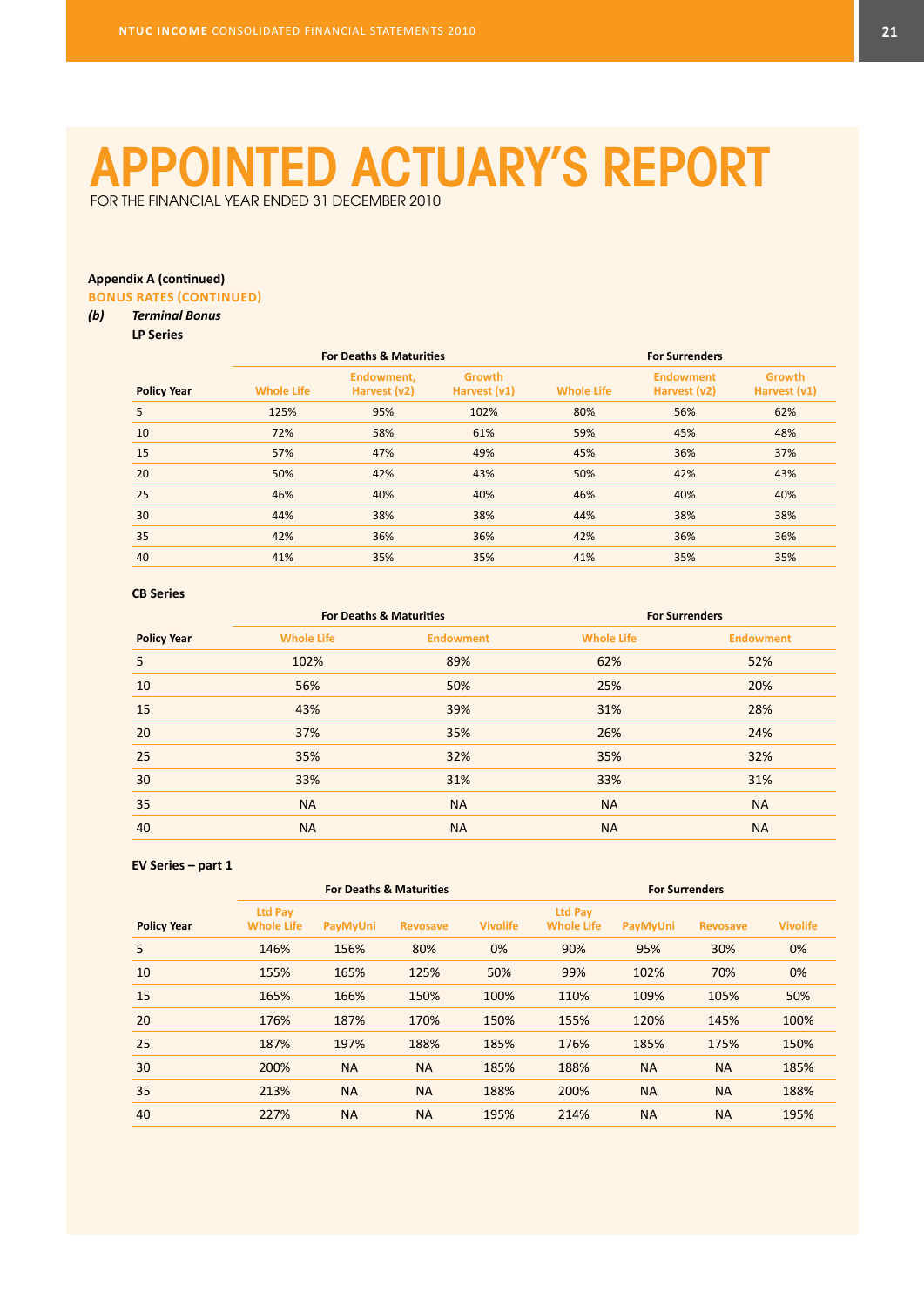### **Appendix A (continued)**

### **Bonus Rates (continued)**

### *(b) Terminal Bonus* (continued)

**EV Series – part 2**

|                    |              | <b>For Deaths &amp; Maturities</b> |             |              | <b>For Surrenders</b> |             |
|--------------------|--------------|------------------------------------|-------------|--------------|-----------------------|-------------|
| <b>Policy Year</b> | <b>Reach</b> | <b>Dreamsaver</b>                  | <b>SAIL</b> | <b>Reach</b> | <b>Dreamsaver</b>     | <b>SAIL</b> |
| 5                  | 50%          | 400%                               | 185%        | 25%          | 0%                    | 170%        |
| 10                 | 80%          | 950%                               | 195%        | 70%          | 900%                  | 180%        |
| 15                 | <b>NA</b>    | <b>NA</b>                          | 240%        | <b>NA</b>    | 0%                    | 220%        |
| 20                 | <b>NA</b>    | <b>NA</b>                          | 285%        | <b>NA</b>    | 0%                    | 266%        |
| 25                 | <b>NA</b>    | <b>NA</b>                          | 332%        | <b>NA</b>    | 0%                    | 316%        |
| 30                 | <b>NA</b>    | <b>NA</b>                          | 384%        | <b>NA</b>    | 0%                    | 374%        |
| 35                 | <b>NA</b>    | <b>NA</b>                          | <b>NA</b>   | <b>NA</b>    | 0%                    | <b>NA</b>   |
| 40                 | <b>NA</b>    | <b>NA</b>                          | <b>NA</b>   | <b>NA</b>    | 0%                    | <b>NA</b>   |

### **Other Series**

|                    |                          | <b>For Deaths &amp; Maturities</b> |                  |                  | <b>For Surrenders</b>    |                                 |                  |                  |
|--------------------|--------------------------|------------------------------------|------------------|------------------|--------------------------|---------------------------------|------------------|------------------|
| <b>Policy Year</b> | <b>SB Series</b><br>(WL) | <b>SB Series</b><br>(Endowment)    | <b>DP Series</b> | <b>AD Series</b> | <b>SB Series</b><br>(WL) | <b>SB Series</b><br>(Endowment) | <b>DP Series</b> | <b>AD Series</b> |
| 5                  | 59%                      | 52%                                | 0%               | 25%              | 27%                      | 22%                             | 0%               | <b>NA</b>        |
| 10                 | 40%                      | 37%                                | 0%               | 25%              | 12%                      | 9%                              | 0%               | 15%              |
| 15                 | 34%                      | 31%                                | 30%              | 25%              | 23%                      | 21%                             | 19%              | 15%              |
| 20                 | 31%                      | 29%                                | 28%              | 25%              | 21%                      | 19%                             | 18%              | 25%              |
| 25                 | 30%                      | 28%                                | 28%              | 25%              | 30%                      | 28%                             | 28%              | 25%              |
| 30                 | 29%                      | 28%                                | 28%              | 25%              | 29%                      | 28%                             | 28%              | 25%              |
| 35                 | 29%                      | 28%                                | 27%              | 25%              | 29%                      | 28%                             | 27%              | 25%              |
| 40                 | 28%                      | 27%                                | <b>NA</b>        | 25%              | 28%                      | 27%                             | <b>NA</b>        | 25%              |

Special bonus above is calculated as percentage of accumulated bonus, and applicable to the policies reaching the specified events above during year 2011. For Dreamsaver, special bonus rates are declared as a percentage of monthly premium.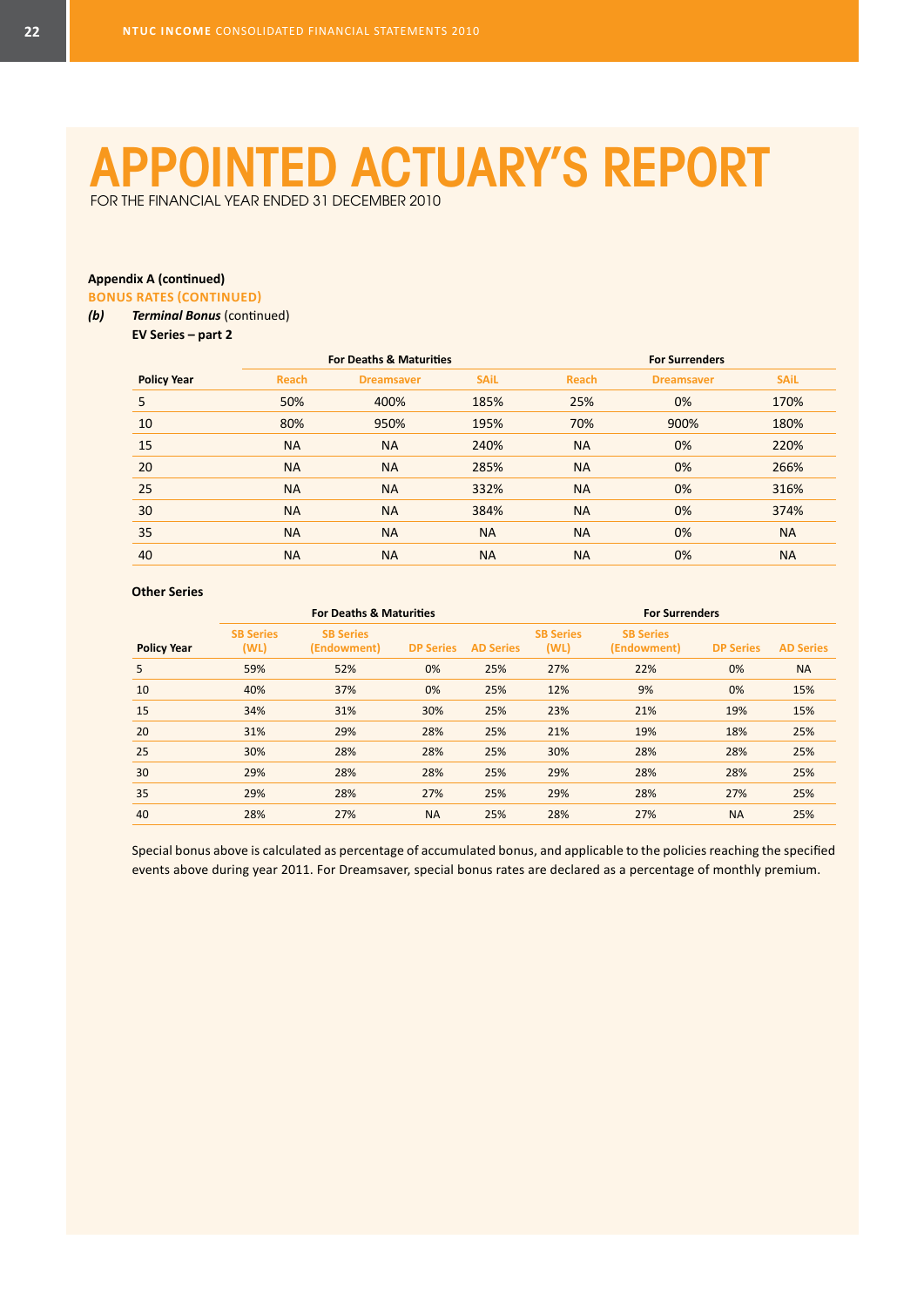### **TATEMENT BY DIRECTORS** For the financial year ended 31 December 2010

In the opinion of the directors,

- (a) the consolidated financial statements of the Group as set out on pages 26 to 93 are drawn up so as to give a true and fair view of the state of affairs of the Group as at 31 December 2010 and of the results of the business, changes in equity and cash flows of the Group for the financial year ended 31 December 2010; and
- (b) at the date of this statement, there are reasonable grounds to believe that the Co-operative will be able to pay its debts as and when they fall due.

On behalf of the Board of Directors

Singapore, 22 March 2011

minim

**Ng Kee Choe Ron Foo Tan Suee Chieh Chairman Director Director Director Principal Officer**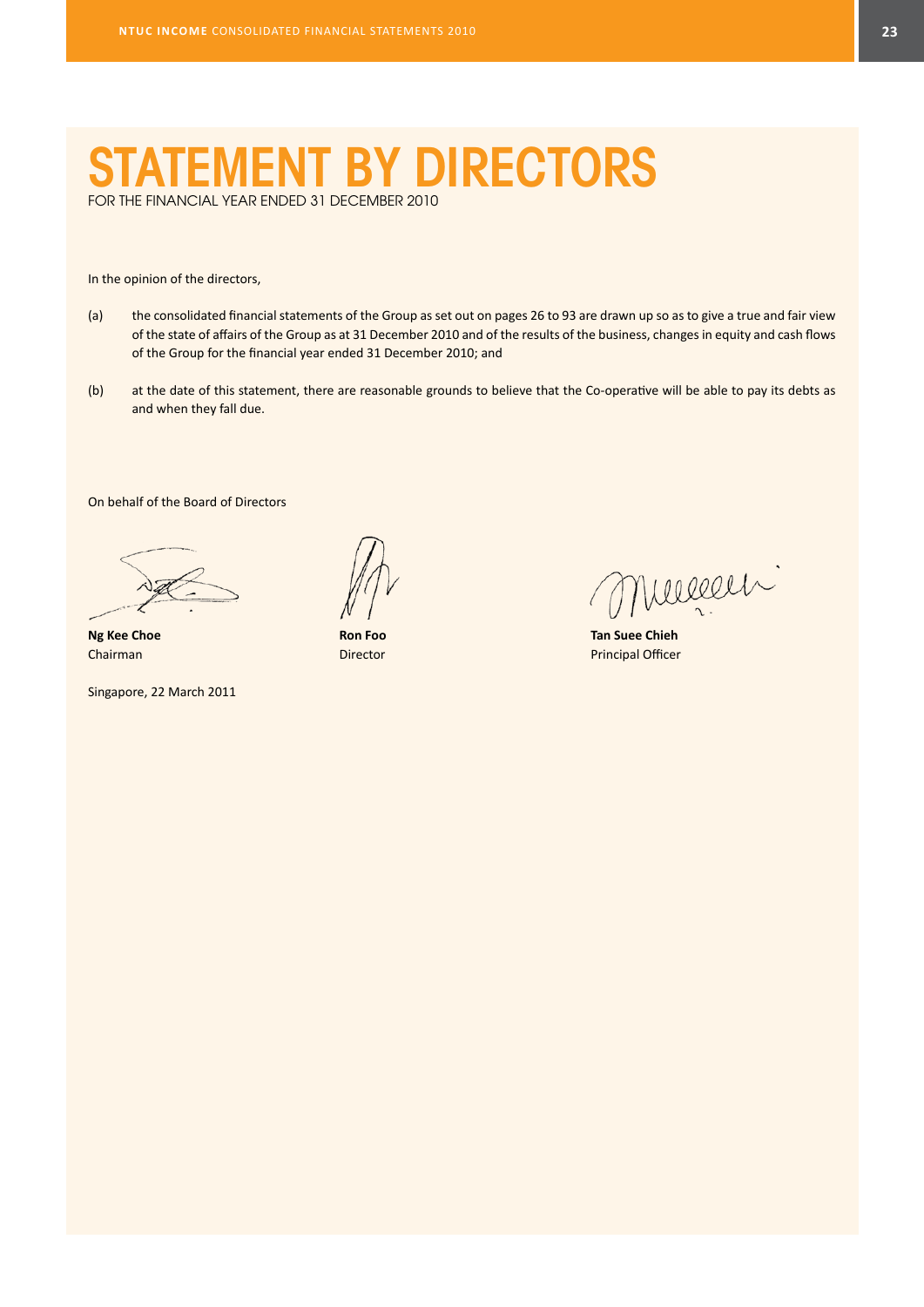### INDEPENDENT AUDITOR'S REPORT

TO THE MEMBERS OF NTUC INCOME INSURANCE CO-OPERATIVE LIMITED

### **Report on the Financial Statements**

We have audited the accompanying financial statements of NTUC Income Insurance Co-operative Limited and its subsidiaries (the "Group") set out on pages 26 to 93, which comprise the consolidated balance sheet of the Group as at 31 December 2010, the consolidated statement of comprehensive income, the consolidated statement of changes in equity, and consolidated statement of cash flows of the Group for the financial year then ended, and a summary of significant accounting policies and other explanatory information*.*

### *Management's Responsibility for the Financial Statements*

Management is responsible for the preparation of financial statements that give a true and fair view in accordance with the provisions of the Co-operative Societies Act (the "Act") and Singapore Financial Reporting Standards, and for devising and maintaining a system of internal accounting controls sufficient to provide reasonable assurance that assets are safeguarded against loss from unauthorised use or disposition, that transactions are properly authorised and that they are recorded as necessary to permit the preparation of true and fair profit and loss accounts and balance sheets and to maintain accountability of assets.

#### *Auditor's Responsibility*

Our responsibility is to express an opinion on these financial statements based on our audit. We conducted our audit in accordance with Singapore Standards on Auditing. Those Standards require that we comply with ethical requirements and plan and perform the audit to obtain reasonable assurance about whether the financial statements are free from material misstatement.

An audit involves performing procedures to obtain audit evidence about the amounts and disclosures in the financial statements. The procedures selected depend on the auditor's judgement, including the assessment of the risks of material misstatement of the financial statements, whether due to fraud or error. In making those risk assessments, the auditor considers internal controls relevant to the entity's preparation of financial statements that give a true and fair view in order to design audit procedures that are appropriate in the circumstances, but not for the purpose of expressing an opinion on the effectiveness of the entity's internal controls. An audit also includes evaluating the appropriateness of accounting policies used and the reasonableness of accounting estimates made by management, as well as evaluating the overall presentation of the financial statements.

We believe that the audit evidence we have obtained is sufficient and appropriate to provide a basis for our audit opinion.

#### *Opinion*

As stated in Note 2(r) and 17 of the financial statements, the share capital and treasury shares of the Co-operative do not qualify as equity in accordance with the provisions of Financial Reporting Standard 32, Financial Instruments: Presentation, and should instead be classified as financial liabilities. Had it been done, the share capital of \$438,713,000 (2009: \$438,613,000) and the corresponding treasury shares of \$14,159,000 (2009: \$14,159,000) would be reflected as liabilities, and dividends paid of \$38,432,000 (2009: \$12,898,000) would be reflected as a finance cost in the respective preceding years instead of a distribution to participating members.

In our opinion, except for the presentation of the share capital and treasury shares as equity, and dividends as a distribution to participating members, the consolidated financial statements of the Group are properly drawn up in accordance with Singapore Financial Reporting Standards so as to give a true and fair view of the state of affairs of the Group as at 31 December 2010, and the results, changes in equity and cash flows of the Group for the financial year ended on that date.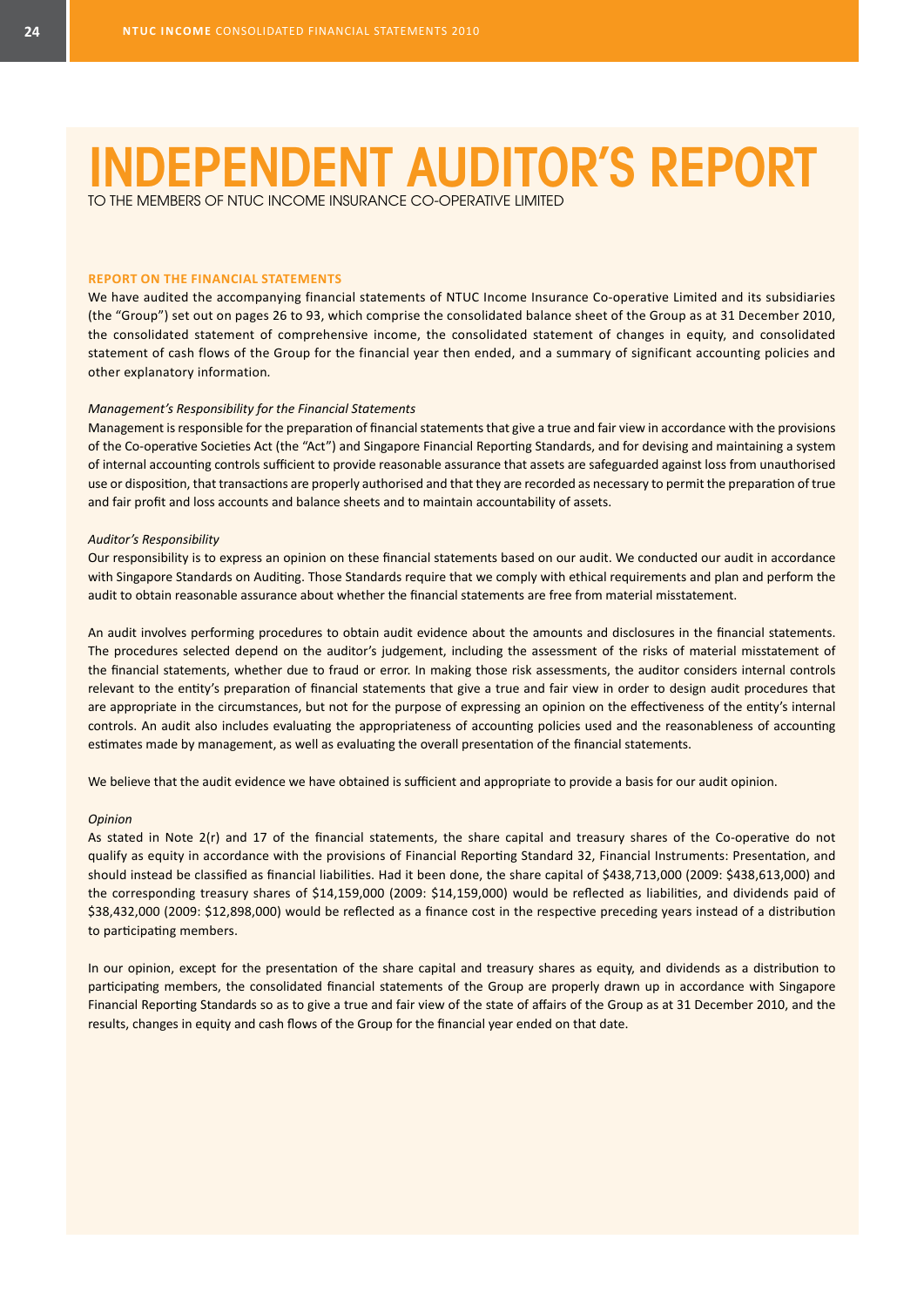### INDEPENDENT AUDITOR'S REPORT TO THE MEMBERS OF NTUC INCOME INSURANCE CO-OPERATIVE LIMITED

### **Report on Other Legal and Regulatory Requirements**

In our opinion,

- (a) proper accounting and other records have been kept; and
- (b) the receipts, expenditure and investment of monies and the acquisition and disposal of assets by the Co-operative and the Group during the financial year have been in accordance with the By-laws of the Co-operative and the provisions of the Cooperative Societies Act, Chapter 62.

Portchely UP

**PricewaterhouseCoopers LLP** Public Accountants and Certified Public Accountants

Singapore, 22 March 2011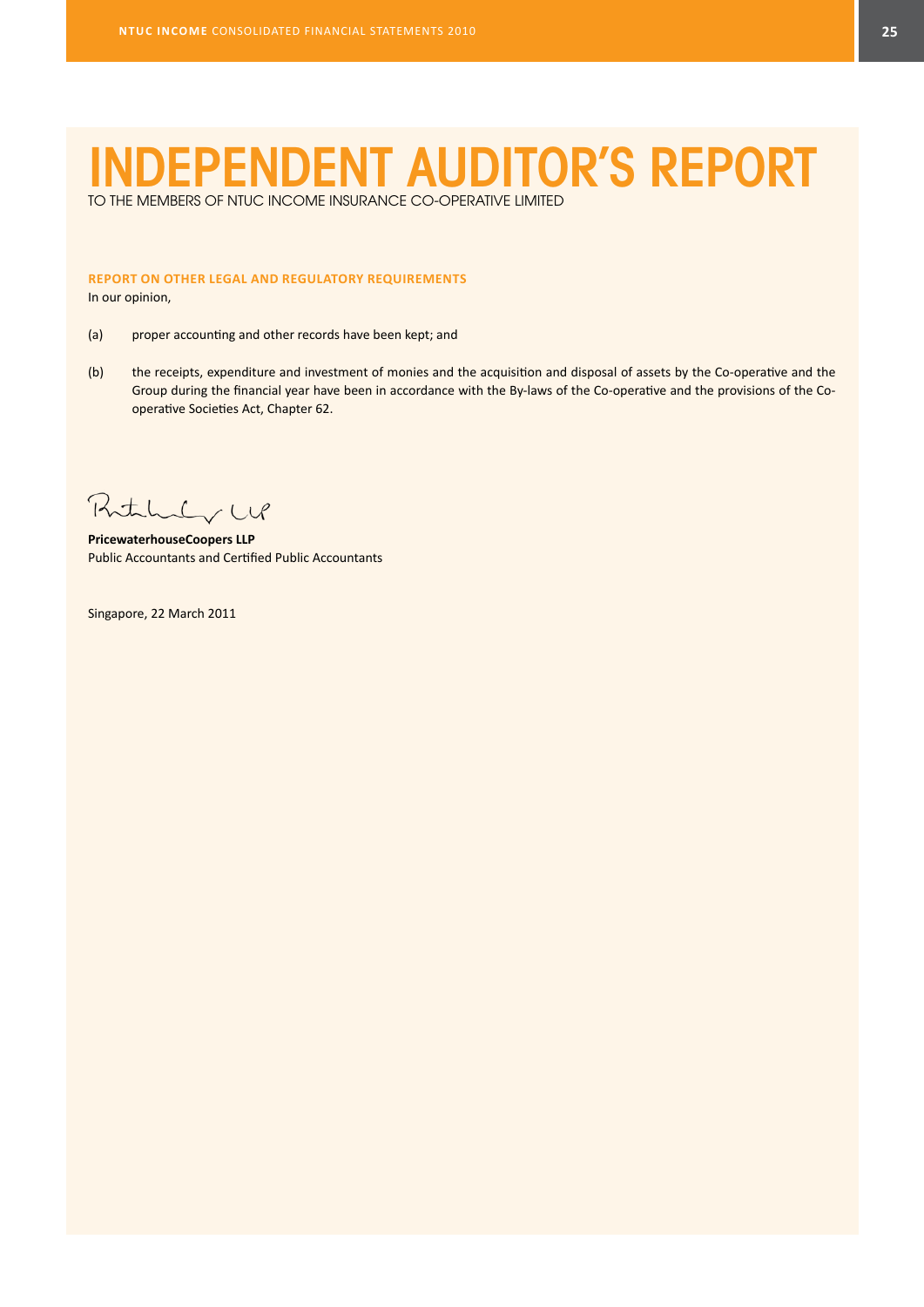### CONSOLIDATED BALANCE SHEET As at 31 December 2010

|                                         |                | <b>The Group</b>                    |                               |                              |                                 |                         |              |  |  |
|-----------------------------------------|----------------|-------------------------------------|-------------------------------|------------------------------|---------------------------------|-------------------------|--------------|--|--|
|                                         |                |                                     |                               | 2010                         |                                 |                         |              |  |  |
|                                         |                |                                     | <b>Life</b>                   |                              |                                 |                         |              |  |  |
|                                         |                | Life                                | <b>Insurance</b>              | <b>Investment</b>            | General                         | <b>Share</b>            |              |  |  |
|                                         | <b>Note</b>    | <b>Insurance</b><br><b>Par Fund</b> | <b>Non-Par</b><br><b>Fund</b> | <b>Linked</b><br><b>Fund</b> | <b>Insurance</b><br><b>Fund</b> | holders'<br><b>Fund</b> | <b>Total</b> |  |  |
|                                         |                | \$'000                              | \$'000                        | \$'000                       | \$'000                          | \$'000                  | \$'000       |  |  |
| <b>ASSETS</b>                           |                |                                     |                               |                              |                                 |                         |              |  |  |
| Property, plant and equipment           | 5              | 7,894                               |                               |                              |                                 |                         | 7,894        |  |  |
| Intangible assets                       | 6              | 26,222                              | $\blacksquare$                |                              |                                 |                         | 26,222       |  |  |
| Investment properties                   | $\overline{7}$ | 1,055,786                           |                               |                              |                                 | $\blacksquare$          | 1,055,786    |  |  |
| Investment in associated companies      | 9              | 301,665                             |                               |                              |                                 | $\blacksquare$          | 301,665      |  |  |
| Other financial assets                  | 10             | 17,891,731                          | 1,693,492                     | 1,284,318                    | 1,094,203                       | 379,105                 | 22,342,849   |  |  |
| Loans                                   | 11             | 868,932                             |                               |                              | 157                             |                         | 869,089      |  |  |
| Derivative financial instruments        | 12             | 276,254                             | 1,261                         | 6,869                        | 1,379                           | 12,075                  | 297,838      |  |  |
| Reinsurers' share of insurance contract |                |                                     |                               |                              |                                 |                         |              |  |  |
| provisions                              | 13             | $\blacksquare$                      |                               |                              | 33,488                          | $\blacksquare$          | 33,488       |  |  |
| Insurance and other receivables         | 14             | 100,612                             | 30,728                        | 31,691                       | 12,824                          | 25,658                  | 201,513      |  |  |
| Cash and cash equivalents               | 15             | 1,018,980                           | 87,321                        | 38,424                       | 65,629                          | 10,232                  | 1,220,586    |  |  |
|                                         |                | 21,548,076                          | 1,812,802                     | 1,361,302                    | 1,207,680                       | 427,070                 | 26,356,930   |  |  |
|                                         |                |                                     |                               |                              |                                 |                         |              |  |  |
| <b>LIABILITIES</b>                      |                |                                     |                               |                              |                                 |                         |              |  |  |
| Insurance contract provisions           | 13             | 20,612,165                          | 1,097,687                     | 1,307,145                    | 614,264                         | $\blacksquare$          | 23,631,261   |  |  |
| Investment contract liabilities         |                | 243,654                             |                               |                              |                                 |                         | 243,654      |  |  |
| Derivative financial instruments        | 12             | 64,821                              |                               | 3,904                        |                                 | 5,139                   | 73,864       |  |  |
| Insurance and other payables            | 16             | 455,383                             | 49,042                        | 47,896                       | 47,681                          | 17,807                  | 617,809      |  |  |
|                                         |                | 21,376,023                          | 1,146,729                     | 1,358,945                    | 661,945                         | 22,946                  | 24,566,588   |  |  |
|                                         |                |                                     |                               |                              |                                 |                         |              |  |  |
| <b>NET ASSETS</b>                       |                | 172,053                             | 666,073                       | 2,357                        | 545,735                         | 404,124                 | 1,790,342    |  |  |
|                                         |                |                                     |                               |                              |                                 |                         |              |  |  |
| <b>SHARE CAPITAL AND RESERVES</b>       |                |                                     |                               |                              |                                 |                         |              |  |  |
| Share capital                           | 17             | $\blacksquare$                      |                               |                              |                                 | 438,713                 | 438,713      |  |  |
| <b>Treasury shares</b>                  |                | $\blacksquare$                      |                               |                              |                                 | (14, 159)               | (14, 159)    |  |  |
| Reserves for future distribution        | 18             | $\blacksquare$                      | 489,401                       |                              |                                 |                         | 489,401      |  |  |
| Fair value reserve                      |                |                                     |                               |                              | (2, 311)                        | (50)                    | (2, 361)     |  |  |
| Accumulated deficit of                  |                |                                     |                               |                              |                                 |                         |              |  |  |
| shareholders' fund                      | 25             |                                     |                               |                              |                                 | (20, 380)               | (20, 380)    |  |  |
| Accumulated surplus of                  |                |                                     |                               |                              |                                 |                         |              |  |  |
| insurance funds                         |                |                                     |                               |                              |                                 |                         |              |  |  |
| - Life insurance par fund               | 24             | 170,660                             |                               |                              |                                 |                         | 170,660      |  |  |
| - Other insurance funds                 | 25             |                                     | 176,672                       | 2,357                        | 548,046                         |                         | 727,075      |  |  |
|                                         |                | 170,660                             | 666,073                       | 2,357                        | 545,735                         | 404,124                 | 1,788,949    |  |  |
| Non controlling interest                |                | 1,393                               | $\qquad \qquad \blacksquare$  | $\blacksquare$               | $\qquad \qquad \blacksquare$    |                         | 1,393        |  |  |
| <b>Total equity</b>                     |                | 172,053                             | 666,073                       | 2,357                        | 545,735                         | 404,124                 | 1,790,342    |  |  |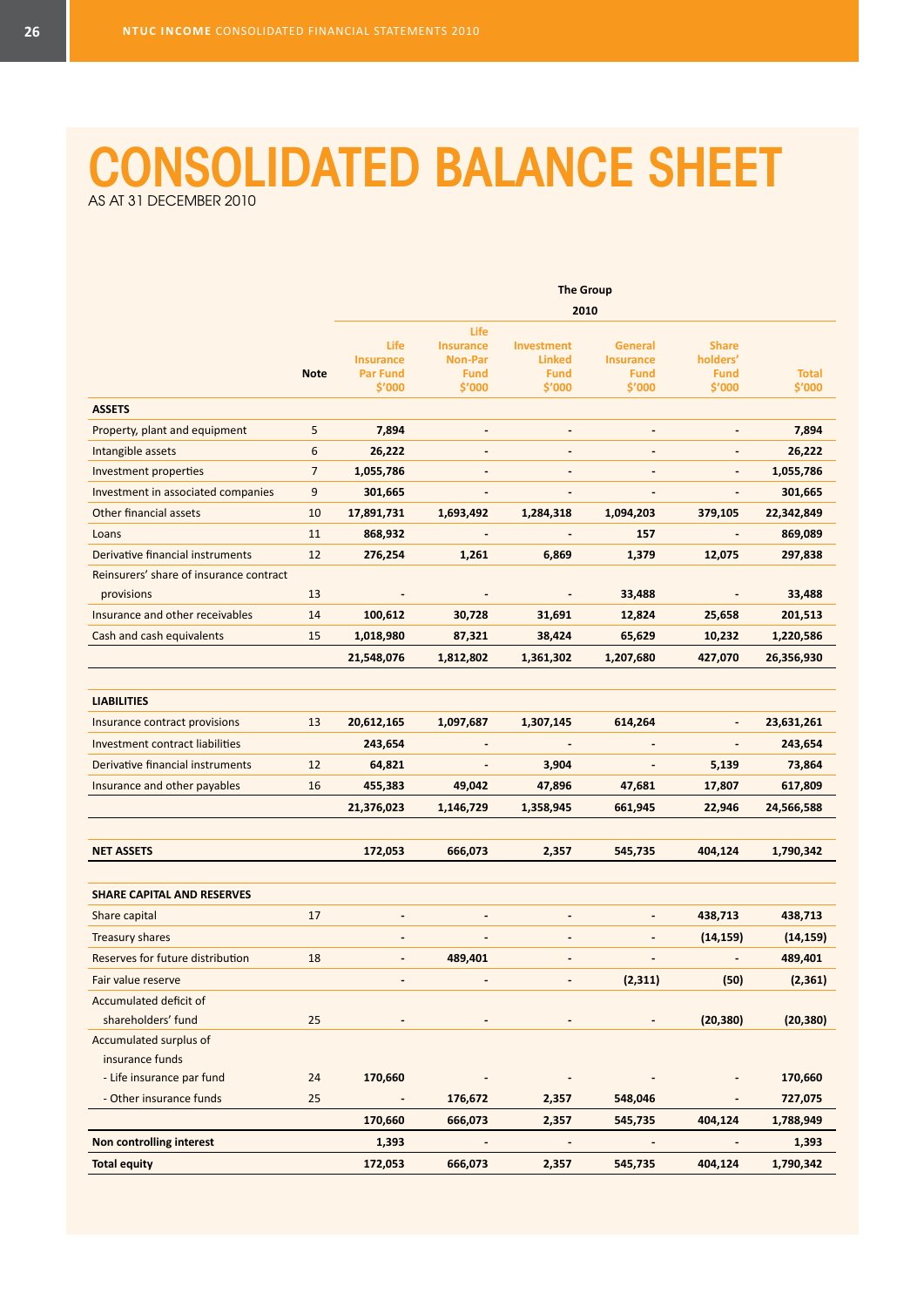### CONSOLIDATED BALANCE SHEET As at 31 December 2010

|                                        |                |                                     |                        | <b>The Group</b>             |                                 |                          |              |
|----------------------------------------|----------------|-------------------------------------|------------------------|------------------------------|---------------------------------|--------------------------|--------------|
|                                        |                |                                     |                        | 2009                         |                                 |                          |              |
|                                        |                |                                     | <b>Life</b>            |                              |                                 |                          |              |
|                                        |                | Life                                | <b>Insurance</b>       | <b>Investment</b>            | <b>General</b>                  | <b>Share</b>             |              |
|                                        | <b>Note</b>    | <b>Insurance</b><br><b>Par Fund</b> | Non-Par<br><b>Fund</b> | <b>Linked</b><br><b>Fund</b> | <b>Insurance</b><br><b>Fund</b> | holders'<br><b>Fund</b>  | <b>Total</b> |
|                                        |                | \$'000                              | \$′000                 | \$′000                       | \$'000                          | \$'000                   | \$'000       |
| <b>ASSETS</b>                          |                |                                     |                        |                              |                                 |                          |              |
| Property, plant and equipment          | 5              | 13,669                              |                        |                              |                                 |                          | 13,669       |
| Intangible assets                      | 6              | 20,810                              |                        |                              |                                 | $\overline{a}$           | 20,810       |
| Investment properties                  | $\overline{7}$ | 1,018,632                           |                        |                              |                                 | $\overline{\phantom{a}}$ | 1,018,632    |
| Investment in associated companies     | 9              | 273,523                             |                        |                              |                                 | $\overline{a}$           | 273,523      |
| Other financial assets                 | 10             | 15,445,435                          | 1,503,481              | 1,234,494                    | 999,065                         | 357,875                  | 19,540,350   |
| Loans                                  | 11             | 761,990                             |                        |                              | 1,229                           | 82                       | 763,301      |
| Derivative financial instruments       | 12             | 100,957                             | 965                    | 1,339                        | 1,028                           | 912                      | 105,201      |
| Reinsurers' share of insurance         |                |                                     |                        |                              |                                 |                          |              |
| contract provisions                    | 13             | $\overline{\phantom{a}}$            |                        |                              | 38,371                          | $\overline{\phantom{a}}$ | 38,371       |
| Insurance and other receivables        | 14             | 98,160                              | 29,501                 | 19,194                       | 13,401                          | 39,422                   | 199,678      |
| Cash and cash equivalents              | 15             | 924,912                             | 88,457                 | 31,569                       | 80,890                          | 31,621                   | 1,157,449    |
|                                        |                | 18,658,088                          | 1,622,404              | 1,286,596                    | 1,133,984                       | 429,912                  | 23,130,984   |
|                                        |                |                                     |                        |                              |                                 |                          |              |
| <b>LIABILITIES</b>                     |                |                                     |                        |                              |                                 |                          |              |
| Insurance contract provisions          | 13             | 17,996,919                          | 982,595                | 1,266,590                    | 576,628                         | $\overline{\phantom{a}}$ | 20,822,732   |
| <b>Investment contract liabilities</b> |                | 244,527                             |                        |                              |                                 |                          | 244,527      |
| Derivative financial instruments       | 12             | 63,102                              |                        | 2,340                        |                                 | 1,978                    | 67,420       |
| Insurance and other payables           | 16             | 212,062                             | 67,586                 | 14,206                       | 39,901                          | 45,636                   | 379,391      |
|                                        |                | 18,516,610                          | 1,050,181              | 1,283,136                    | 616,529                         | 47,614                   | 21,514,070   |
|                                        |                |                                     |                        |                              |                                 |                          |              |
| <b>NET ASSETS</b>                      |                | 141,478                             | 572,223                | 3,460                        | 517,455                         | 382,298                  | 1,616,914    |
|                                        |                |                                     |                        |                              |                                 |                          |              |
| <b>SHARE CAPITAL AND RESERVES</b>      |                |                                     |                        |                              |                                 |                          |              |
| Share capital                          | 17             |                                     |                        |                              |                                 | 438,613                  | 438,613      |
| Treasury shares                        |                | $\overline{\phantom{a}}$            |                        | $\qquad \qquad -$            |                                 | (14, 159)                | (14, 159)    |
| Reserves for future distribution       | 18             | $\qquad \qquad =$                   | 422,957                |                              |                                 |                          | 422,957      |
| Accumulated deficit of                 |                |                                     |                        |                              |                                 |                          |              |
| shareholders' fund                     | 25             |                                     |                        |                              |                                 | (42, 156)                | (42, 156)    |
| Accumulated surplus of                 |                |                                     |                        |                              |                                 |                          |              |
| insurance funds                        |                |                                     |                        |                              |                                 |                          |              |
| - Life insurance par fund              | 24             | 141,478                             |                        |                              |                                 |                          | 141,478      |
| - Other insurance funds                | 25             |                                     | 149,266                | 3,460                        | 517,455                         |                          | 670,181      |
| <b>Total equity</b>                    |                | 141,478                             | 572,223                | 3,460                        | 517,455                         | 382,298                  | 1,616,914    |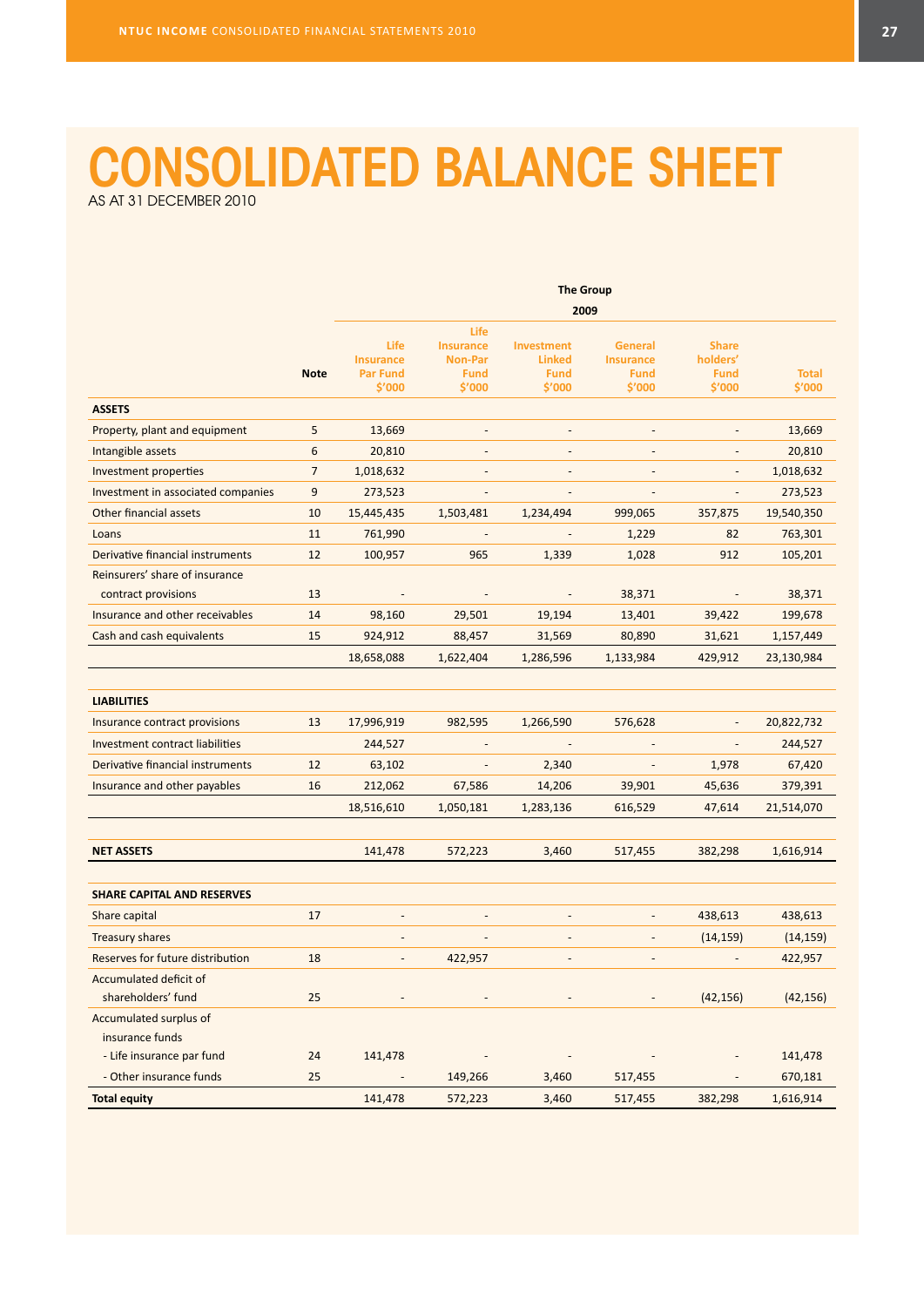## CONSOLIDATED STATEMENT OF COMPREHENSIVE INCOME

|                                                             |             | <b>The Group</b><br>2010  |                                                   |                             |                                    |                          |                        |  |  |
|-------------------------------------------------------------|-------------|---------------------------|---------------------------------------------------|-----------------------------|------------------------------------|--------------------------|------------------------|--|--|
|                                                             |             | Life<br><b>Insurance</b>  | <b>Life</b><br><b>Insurance</b><br><b>Non-Par</b> | Investment<br><b>Linked</b> | <b>General</b><br><b>Insurance</b> | <b>Share</b><br>holders' |                        |  |  |
|                                                             | <b>Note</b> | <b>Par Fund</b><br>\$'000 | <b>Fund</b><br>\$'000                             | <b>Fund</b><br>\$'000       | <b>Fund</b><br>\$'000              | <b>Fund</b><br>\$'000    | <b>Total</b><br>\$'000 |  |  |
| <b>Gross premiums</b>                                       |             | 2,862,323                 | 508,036                                           | 141,299                     | 301,844                            | $\blacksquare$           | 3,813,502              |  |  |
| Reinsurance premiums                                        |             | (15, 616)                 | (102, 356)                                        |                             | (18, 306)                          |                          | (136, 278)             |  |  |
| Net premiums                                                |             | 2,846,707                 | 405,680                                           | 141,299                     | 283,538                            |                          | 3,677,224              |  |  |
| Fee and other income                                        | 19          | 21,654                    | 819                                               |                             | 2,290                              | 2,068                    | 26,831                 |  |  |
| Net investment income and fair                              |             |                           |                                                   |                             |                                    |                          |                        |  |  |
| value gains                                                 | 20          | 1,131,739                 | 48,024                                            | 78,308                      | 60,910                             | 47,459                   | 1,366,440              |  |  |
| <b>Total</b>                                                |             | 4,000,100                 | 454,523                                           | 219,607                     | 346,738                            | 49,527                   | 5,070,495              |  |  |
| <b>Benefits and claims</b>                                  |             |                           |                                                   |                             |                                    |                          |                        |  |  |
| Gross claims, surrenders and annuities                      |             | 1,238,383                 | 282,355                                           | 176,961                     | 157,894                            | $\ddot{\phantom{a}}$     | 1,855,593              |  |  |
| Bonus to policyholders                                      | 13          | 261,476                   |                                                   |                             |                                    | $\blacksquare$           | 261,476                |  |  |
| Increase in insurance contract<br>provisions                | 13          | 2,321,658                 | 104,684                                           | 40,555                      | 39,065                             | $\overline{\phantom{a}}$ | 2,505,962              |  |  |
| Less: Reinsurers' share of insurance<br>benefits and claims |             | (7,518)                   | (59, 430)                                         |                             | (8, 238)                           |                          | (75, 186)              |  |  |
| Net insurance benefits and claims                           |             | 3,813,999                 | 327,609                                           | 217,516                     | 188,721                            |                          | 4,547,845              |  |  |
| <b>Expenses</b>                                             |             |                           |                                                   |                             |                                    |                          |                        |  |  |
| Selling expenses                                            |             | 100,317                   | 18,728                                            | 1,689                       | 31,722                             | $\blacksquare$           | 152,456                |  |  |
| Management expenses                                         | 21          | 50,102                    | 43,135                                            | 1,444                       | 43,800                             | 3,898                    | 142,379                |  |  |
| <b>Total claims and expenses</b>                            |             | 3,964,418                 | 389,472                                           | 220,649                     | 264,243                            | 3,898                    | 4,842,680              |  |  |
| Net operating surplus / (deficit)                           |             | 35,682                    | 65,051                                            | (1,042)                     | 82,495                             | 45,629                   | 227,815                |  |  |
| Allocation of management and selling<br>expenses            |             | 485                       | 115                                               | (61)                        | 103                                | (642)                    |                        |  |  |
| Transfer to insurance contract<br>provisions                | 13          | (32, 432)                 |                                                   |                             |                                    |                          | (32, 432)              |  |  |
| Transfer to Shareholders' Fund                              |             | (6,500)                   | (6,803)                                           |                             | (16, 520)                          | 29,823                   |                        |  |  |
| Contribution to Central Co-operative<br>Fund                |             |                           |                                                   |                             |                                    | (25)                     | (25)                   |  |  |
| Contribution to Singapore Labour<br>Foundation              |             |                           |                                                   |                             |                                    | (14, 577)                | (14, 577)              |  |  |
| Share of result of associated companies                     |             | 31,998                    |                                                   |                             |                                    |                          | 31,998                 |  |  |
| Net surplus / (deficit) for the year                        |             | 29,233                    | 58,363                                            | (1, 103)                    | 66,078                             | 60,208                   | 212,779                |  |  |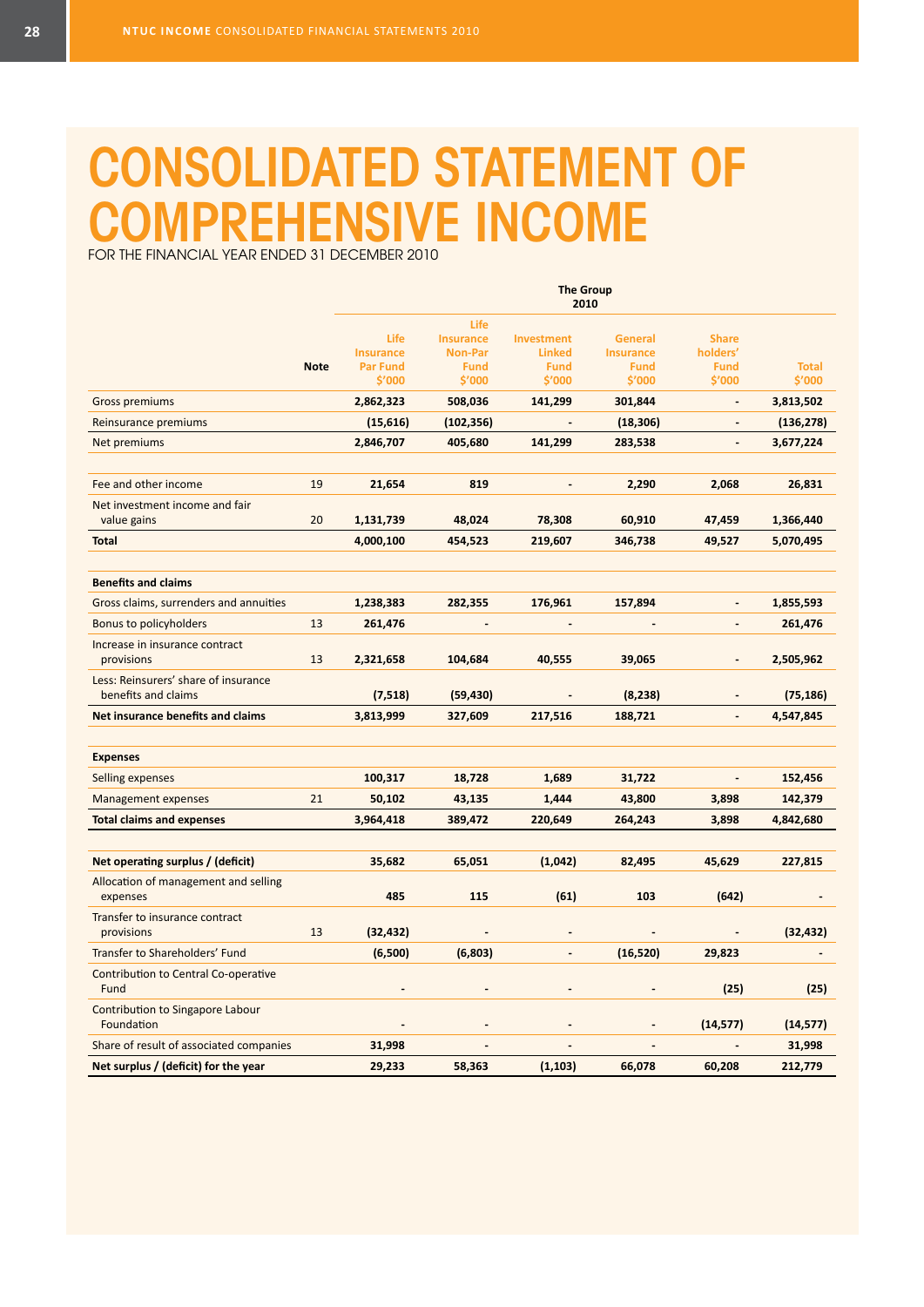## CONSOLIDATED STATEMENT OF COMPREHENSIVE INCOME

**The Group**

|                                                             |             | THE OLON<br>2009                                             |                                                                     |                                                      |                                                      |                                                   |                        |  |  |
|-------------------------------------------------------------|-------------|--------------------------------------------------------------|---------------------------------------------------------------------|------------------------------------------------------|------------------------------------------------------|---------------------------------------------------|------------------------|--|--|
|                                                             | <b>Note</b> | <b>Life</b><br><b>Insurance</b><br><b>Par Fund</b><br>\$′000 | Life<br><b>Insurance</b><br><b>Non-Par</b><br><b>Fund</b><br>\$'000 | Investment<br><b>Linked</b><br><b>Fund</b><br>\$'000 | General<br><b>Insurance</b><br><b>Fund</b><br>\$′000 | <b>Share</b><br>holders'<br><b>Fund</b><br>\$'000 | <b>Total</b><br>\$'000 |  |  |
| <b>Gross premiums</b>                                       |             | 2,196,304                                                    | 502,543                                                             | 106,559                                              | 330,198                                              | $\overline{\phantom{a}}$                          | 3,135,604              |  |  |
| Reinsurance premiums                                        |             | (8, 252)                                                     | (99, 780)                                                           |                                                      | (21, 476)                                            | ÷,                                                | (129, 508)             |  |  |
| Net premiums                                                |             | 2,188,052                                                    | 402,763                                                             | 106,559                                              | 308,722                                              | $\Box$                                            | 3,006,096              |  |  |
| Fee and other income                                        | 19          | 17,149                                                       | 765                                                                 |                                                      | 4,680                                                |                                                   | 22,594                 |  |  |
| Net investment income and fair value<br>gains               | 20          | 1,952,163                                                    | 131,444                                                             | 303,105                                              | 23,888                                               | 141,925                                           | 2,552,525              |  |  |
| <b>Total</b>                                                |             | 4,157,364                                                    | 534,972                                                             | 409,664                                              | 337,290                                              | 141,925                                           | 5,581,215              |  |  |
| <b>Benefits and claims</b>                                  |             |                                                              |                                                                     |                                                      |                                                      |                                                   |                        |  |  |
| Gross claims, surrenders and annuities                      |             | 1,563,343                                                    | 255,004                                                             | 88,020                                               | 207,706                                              | $\blacksquare$                                    | 2,114,073              |  |  |
| Bonus to policyholders                                      | 13          | 370,400                                                      |                                                                     |                                                      |                                                      | $\overline{a}$                                    | 370,400                |  |  |
| Increase in insurance contract<br>provisions                | 13          | 2,048,454                                                    | 136,074                                                             | 321,270                                              | 29,752                                               | $\blacksquare$                                    | 2,535,550              |  |  |
| Less: Reinsurers' share of insurance<br>benefits and claims |             | (2,015)                                                      | (56, 119)                                                           |                                                      | (13,939)                                             |                                                   | (72, 073)              |  |  |
| Net insurance benefits and claims                           |             | 3,980,182                                                    | 334,959                                                             | 409,290                                              | 223,519                                              |                                                   | 4,947,950              |  |  |
| <b>Expenses</b>                                             |             |                                                              |                                                                     |                                                      |                                                      |                                                   |                        |  |  |
| Selling expenses                                            |             | 80,402                                                       | 17,471                                                              | 736                                                  | 32,143                                               | $\Box$                                            | 130,752                |  |  |
| Management expenses                                         | 21          | 50,549                                                       | 44,116                                                              | 1,178                                                | 45,001                                               | 1,780                                             | 142,624                |  |  |
| <b>Total claims and expenses</b>                            |             | 4,111,133                                                    | 396,546                                                             | 411,204                                              | 300,663                                              | 1,780                                             | 5,221,326              |  |  |
| Net operating surplus / (deficit)                           |             | 46,231                                                       | 138,426                                                             | (1,540)                                              | 36,627                                               | 140,145                                           | 359,889                |  |  |
| Allocation of management and selling<br>expenses            | 13          | 4,317                                                        |                                                                     |                                                      | (4, 317)                                             |                                                   |                        |  |  |
| Transfer to insurance contract<br>provisions                | 13          | (20, 492)                                                    |                                                                     |                                                      |                                                      |                                                   | (20, 492)              |  |  |
| Transfer to Shareholders' Fund                              |             | (8,400)                                                      | (21, 388)                                                           |                                                      | (7, 325)                                             | 37,113                                            |                        |  |  |
| Transfer between Insurance Fund                             |             | $\overline{a}$                                               |                                                                     | 5,000                                                | (5,000)                                              |                                                   |                        |  |  |
| Contribution to Central Co-operative<br>Fund                |             | $\overline{\phantom{a}}$                                     | $\overline{a}$                                                      |                                                      |                                                      | (25)                                              | (25)                   |  |  |
| <b>Contribution to Singapore Labour</b><br>Foundation       |             | $\overline{\phantom{m}}$                                     |                                                                     |                                                      | $\overline{\phantom{a}}$                             | (35, 352)                                         | (35, 352)              |  |  |
| Share of result of associated companies                     |             | 16,175                                                       |                                                                     |                                                      |                                                      |                                                   | 16,175                 |  |  |
| Net surplus for the year                                    |             | 37,831                                                       | 117,038                                                             | 3,460                                                | 19,985                                               | 141,881                                           | 320,195                |  |  |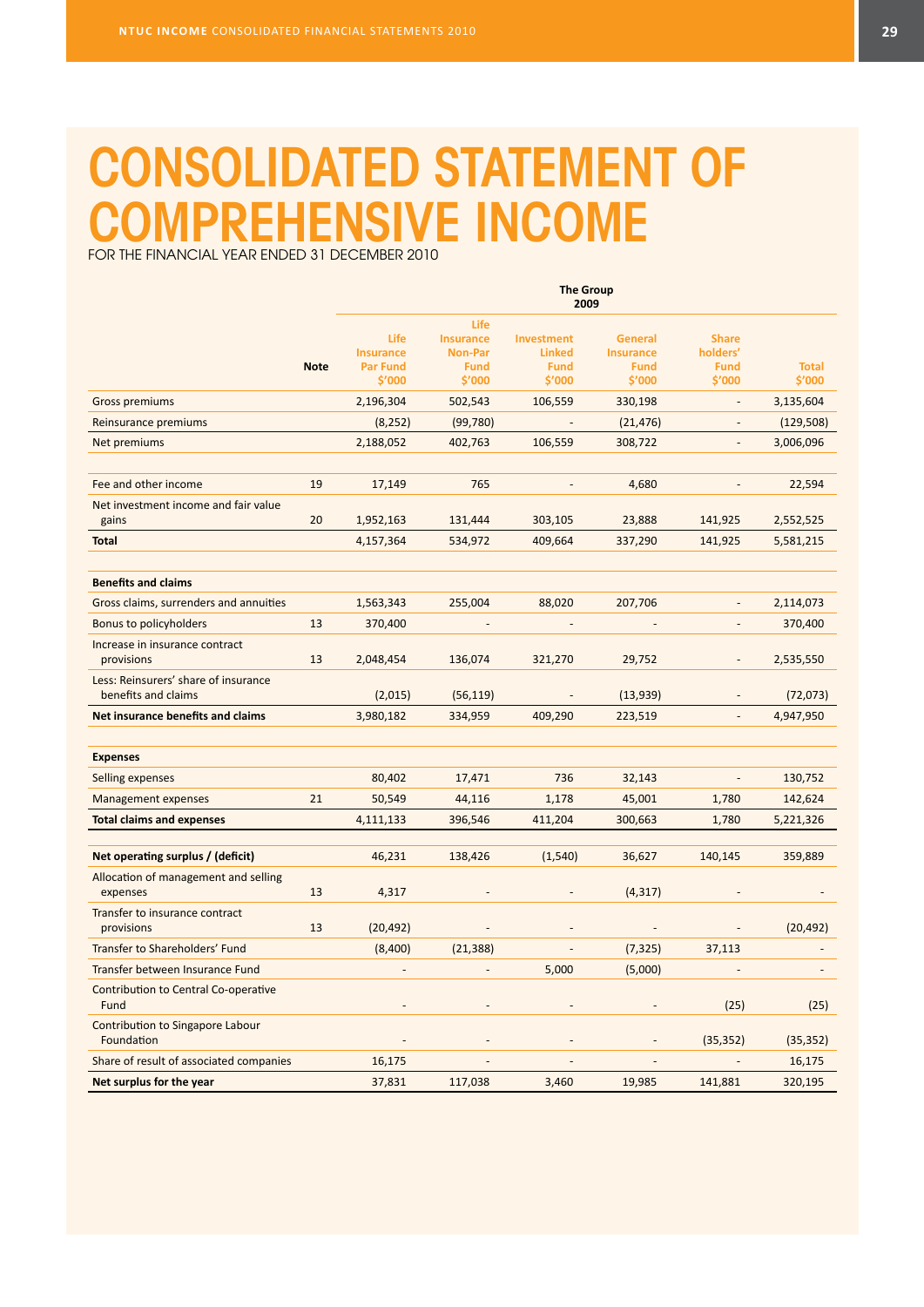### CONSOLIDATED STATEMENT OF COMPREHENSIVE INCOME

|                                                                                                          |             | <b>The Group</b><br>2010 |                          |                   |                  |              |              |  |
|----------------------------------------------------------------------------------------------------------|-------------|--------------------------|--------------------------|-------------------|------------------|--------------|--------------|--|
|                                                                                                          |             | <b>Life</b>              | Life<br><b>Insurance</b> | <b>Investment</b> | <b>General</b>   | <b>Share</b> |              |  |
|                                                                                                          |             | <b>Insurance</b>         | <b>Non-Par</b>           | <b>Linked</b>     | <b>Insurance</b> | holders'     |              |  |
|                                                                                                          | <b>Note</b> | <b>Par Fund</b>          | <b>Fund</b>              | <b>Fund</b>       | <b>Fund</b>      | <b>Fund</b>  | <b>Total</b> |  |
|                                                                                                          |             | \$'000                   | \$'000                   | \$'000            | \$'000           | \$'000       | \$'000       |  |
| Net surplus / (deficit) for the year                                                                     |             | 29,233                   | 58,363                   | (1, 103)          | 66,078           | 60,208       | 212,779      |  |
| Other comprehensive income:                                                                              |             |                          |                          |                   |                  |              |              |  |
| Financial assets, available-for-sale:                                                                    |             |                          |                          |                   |                  |              |              |  |
| Fair value gain/(loss) through reserve                                                                   |             | 1,294                    |                          |                   | (2, 311)         | (50)         | (1,067)      |  |
| Transfer to reserves for future<br>distribution                                                          | 18          |                          | (30, 957)                |                   |                  |              | (30, 957)    |  |
| Share in other comprehensive loss of<br>associated companies                                             | 9           | (1,614)                  |                          |                   |                  |              | (1,614)      |  |
| Transfer to insurance contract<br>provision                                                              | 13          | 1,614                    |                          |                   |                  |              | 1,614        |  |
| Change in liabilities for insurance<br>contracts arising from unrealised<br>available-for-sale net gains |             | (1, 294)                 |                          |                   |                  |              | (1, 294)     |  |
| <b>Total comprehensive income</b>                                                                        |             | 29,233                   | 27,406                   | (1, 103)          | 63,767           | 60,158       | 179,461      |  |
|                                                                                                          |             |                          |                          |                   |                  |              |              |  |
| Net surplus / (deficit) for the year<br>excluding non controlling interest                               |             | 29,182                   | 58,363                   | (1, 103)          | 66,078           | 60,208       | 212,728      |  |
| Non controlling interest                                                                                 |             | 51                       |                          |                   |                  |              | 51           |  |
|                                                                                                          |             | 29,233                   | 58,363                   | (1, 103)          | 66,078           | 60,208       | 212,779      |  |
|                                                                                                          |             |                          |                          |                   |                  |              |              |  |
| Total comprehensive income / (loss)<br>excluding non controlling interest                                |             | 29,182                   | 27,406                   | (1, 103)          | 63,767           | 60,158       | 179,410      |  |
| Non controlling interest                                                                                 |             | 51                       |                          |                   |                  |              | 51           |  |
|                                                                                                          |             | 29,233                   | 27,406                   | (1, 103)          | 63,767           | 60,158       | 179,461      |  |
|                                                                                                          |             |                          |                          |                   |                  |              |              |  |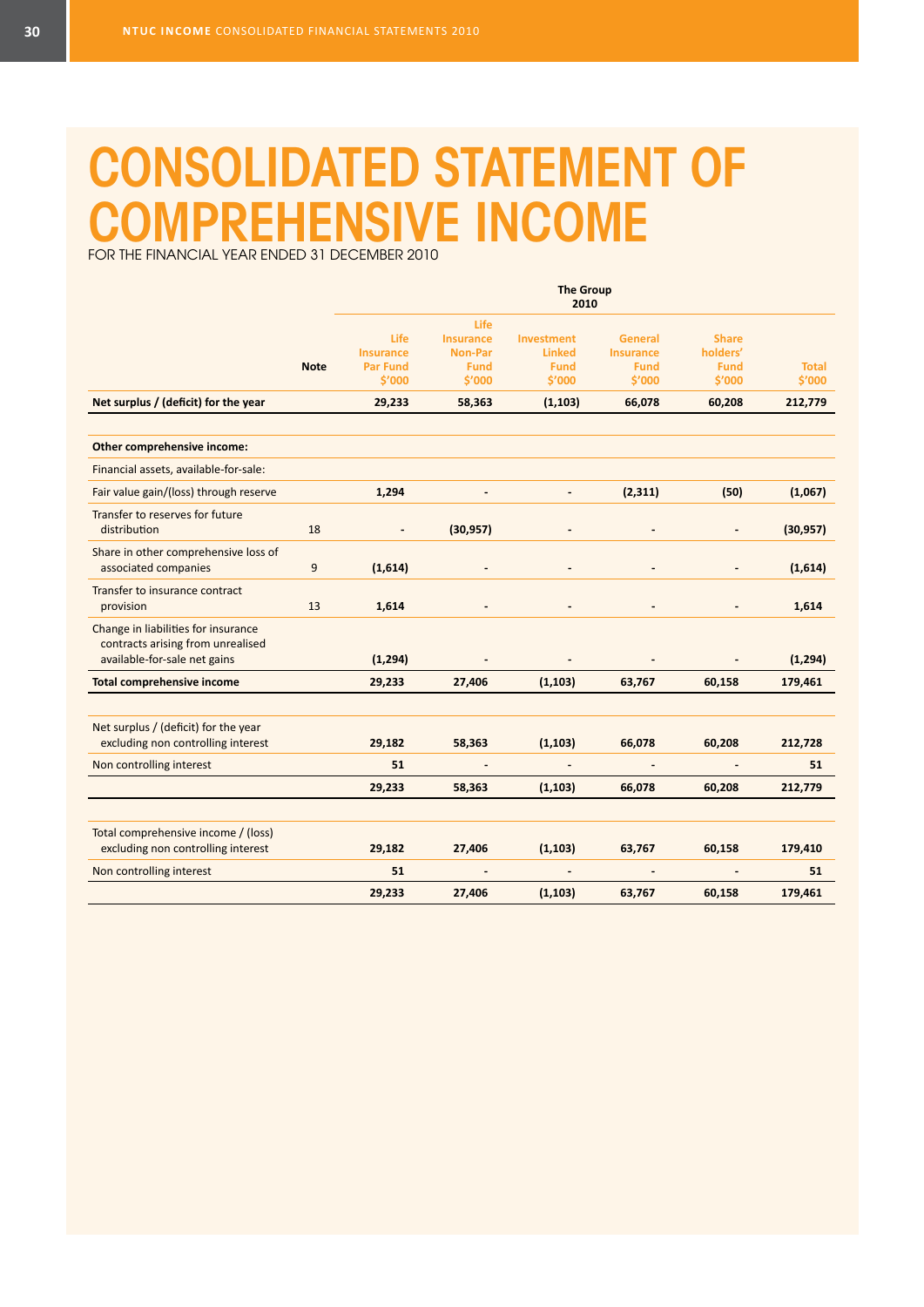### CONSOLIDATED STATEMENT OF COMPREHENSIVE INCOME For the financial year ended 31 December 2010

|                                                                          |             | <b>The Group</b><br>2009 |                              |                          |                          |                          |              |  |
|--------------------------------------------------------------------------|-------------|--------------------------|------------------------------|--------------------------|--------------------------|--------------------------|--------------|--|
|                                                                          |             |                          | Life                         |                          |                          |                          |              |  |
|                                                                          |             | <b>Life</b>              | <b>Insurance</b>             | <b>Investment</b>        | <b>General</b>           | <b>Share</b>             |              |  |
|                                                                          |             | Insurance                | Non-Par                      | <b>Linked</b>            | Insurance                | holders'                 |              |  |
|                                                                          | <b>Note</b> | <b>Par Fund</b>          | <b>Fund</b>                  | <b>Fund</b>              | <b>Fund</b>              | <b>Fund</b>              | <b>Total</b> |  |
|                                                                          |             | \$'000                   | \$'000                       | \$′000                   | \$′000                   | \$′000                   | \$′000       |  |
| Net surplus for the year                                                 |             | 37,831                   | 117,038                      | 3,460                    | 19,985                   | 141,881                  | 320,195      |  |
|                                                                          |             |                          |                              |                          |                          |                          |              |  |
| Other comprehensive income:                                              |             |                          |                              |                          |                          |                          |              |  |
| Financial assets, available-for-sale:                                    |             |                          |                              |                          |                          |                          |              |  |
| Fair value gain through reserve                                          |             | 42,885                   | $\overline{\phantom{a}}$     | $\overline{\phantom{a}}$ | $\overline{\phantom{a}}$ | $\blacksquare$           | 42,885       |  |
| Transfer to reserves for future                                          |             |                          |                              |                          |                          |                          |              |  |
| distribution                                                             | 18          | $\overline{\phantom{a}}$ | (31, 477)                    | $\overline{\phantom{a}}$ | $\overline{\phantom{a}}$ | ۰.                       | (31, 477)    |  |
| Change in liabilities for insurance<br>contracts arising from unrealised |             |                          |                              |                          |                          |                          |              |  |
| available-for-sale net gains                                             |             | (42, 885)                | $\qquad \qquad \blacksquare$ | $\overline{\phantom{m}}$ |                          | $\overline{\phantom{a}}$ | (42, 885)    |  |
| <b>Total comprehensive income</b>                                        |             | 37,831                   | 85,561                       | 3,460                    | 19,985                   | 141,881                  | 288,718      |  |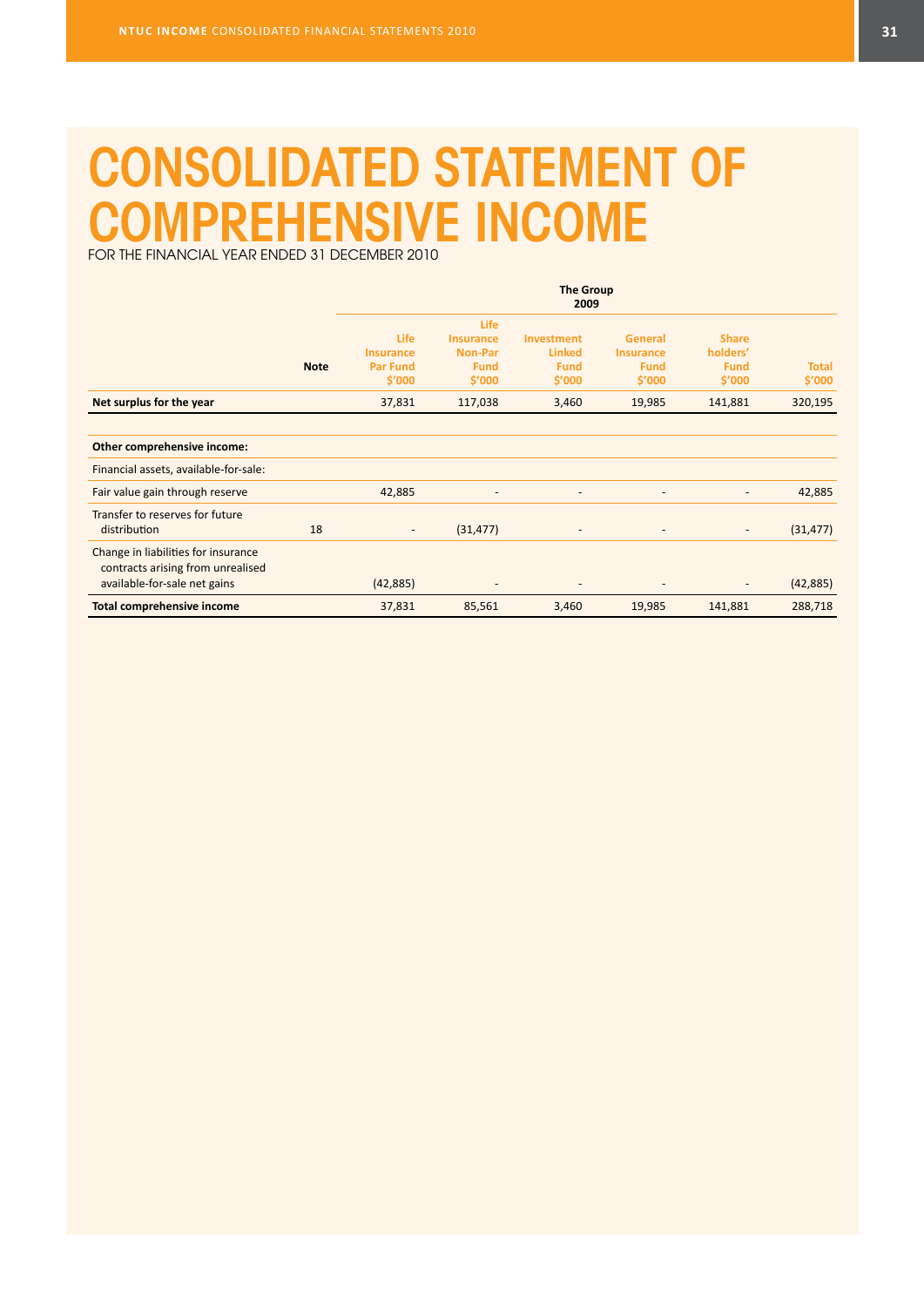## CONSOLIDATED STATEMENT OF CHANGES IN EQUITY

|                                                   |             | <b>The Group</b><br>2010 |                          |                          |                          |                          |              |  |
|---------------------------------------------------|-------------|--------------------------|--------------------------|--------------------------|--------------------------|--------------------------|--------------|--|
|                                                   |             | <b>Life</b>              | Life<br><b>Insurance</b> | <b>Investment</b>        | <b>General</b>           | <b>Share</b>             |              |  |
|                                                   |             | <b>Insurance</b>         | <b>Non-Par</b>           | <b>Linked</b>            | <b>Insurance</b>         | Holders'                 |              |  |
|                                                   | <b>Note</b> | <b>Par Fund</b>          | <b>Fund</b>              | <b>Fund</b>              | <b>Fund</b>              | <b>Fund</b>              | <b>Total</b> |  |
|                                                   |             | \$′000                   | \$′000                   | \$′000                   | \$'000                   | \$'000                   | \$000        |  |
| <b>SHARE CAPITAL</b>                              |             |                          |                          |                          |                          |                          |              |  |
| At 1 January 2010                                 |             | $\overline{a}$           |                          | $\overline{\phantom{a}}$ | $\overline{\phantom{a}}$ | 438,613                  | 438,613      |  |
| Issuance of participating shares                  | 17          | ÷,                       | $\blacksquare$           | $\overline{\phantom{a}}$ | $\overline{\phantom{a}}$ | 1,998                    | 1,998        |  |
| Redemption of participating                       |             |                          |                          |                          |                          |                          |              |  |
| shares                                            | 17          |                          |                          |                          |                          | (1,898)                  | (1,898)      |  |
| At 31 December 2010                               |             |                          |                          |                          |                          | 438,713                  | 438,713      |  |
|                                                   |             |                          |                          |                          |                          |                          |              |  |
| At 1 January 2009                                 |             | $\overline{\phantom{a}}$ | $\overline{\phantom{a}}$ | $\overline{\phantom{a}}$ | $\overline{\phantom{a}}$ | 437,961                  | 437,961      |  |
| Issuance of participating shares                  | 17          | $\overline{a}$           |                          | $\overline{a}$           | $\overline{a}$           | 3,626                    | 3,626        |  |
| Redemption of participating                       |             |                          |                          |                          |                          |                          |              |  |
| shares                                            | 17          |                          |                          |                          |                          | (2,974)                  | (2,974)      |  |
| At 31 December 2009                               |             | ÷,                       | $\overline{\phantom{a}}$ | $\overline{\phantom{a}}$ | $\sim$                   | 438,613                  | 438,613      |  |
| <b>ACCUMULATED SURPLUS</b>                        |             |                          |                          |                          |                          |                          |              |  |
| At 1 January 2010                                 |             | 141,478                  | 149,266                  | 3,460                    | 517,455                  | (42, 156)                | 769,503      |  |
| Net surplus / (deficit) for the year              |             | 29,182                   | 58,363                   | (1, 103)                 | 66,078                   | 60,208                   | 212,728      |  |
| Transfer to reserves for future                   |             |                          |                          |                          |                          |                          |              |  |
| distribution                                      |             |                          | (66, 444)                |                          |                          |                          | (66, 444)    |  |
| Transfer between Insurance Funds                  |             |                          | 35,487                   | $\overline{\phantom{a}}$ | (35, 487)                |                          |              |  |
| Dividends for 2009 paid                           | 23          | $\overline{\phantom{a}}$ |                          |                          |                          | (38, 432)                | (38, 432)    |  |
| At 31 December 2010                               |             | 170,660                  | 176,672                  | 2,357                    | 548,046                  | (20, 380)                | 877,355      |  |
|                                                   |             |                          |                          |                          |                          |                          |              |  |
| At 1 January 2009                                 |             | 103,647                  | 63,705                   |                          | 497,470                  | (171, 139)               | 493,683      |  |
| Net surplus / (deficit) for the year              |             | 37,831                   | 117,038                  | 3,460                    | 19,985                   | 141,881                  | 320,195      |  |
| Transfer to reserves for future                   |             |                          |                          |                          |                          |                          |              |  |
| distribution                                      |             |                          | (31, 477)                |                          |                          |                          | (31, 477)    |  |
| Dividends for 2008 paid                           | 23          |                          |                          |                          |                          | (12, 898)                | (12, 898)    |  |
| At 31 December 2009                               |             | 141,478                  | 149,266                  | 3,460                    | 517,455                  | (42, 156)                | 769,503      |  |
|                                                   |             |                          |                          |                          |                          |                          |              |  |
| <b>FAIR VALUE RESERVE</b>                         |             |                          |                          |                          |                          |                          |              |  |
| At 1 January 2010                                 |             | $\Box$                   | $\blacksquare$           | $\blacksquare$           | $\bar{\phantom{a}}$      | $\Box$                   |              |  |
| Comprehensive loss for the year                   |             | ÷,                       |                          | $\overline{a}$           | (2,311)                  | (50)                     | (2, 361)     |  |
| At 31 December 2010                               |             | L,                       | $\blacksquare$           | $\blacksquare$           | (2,311)                  | (50)                     | (2, 361)     |  |
|                                                   |             |                          |                          |                          |                          |                          |              |  |
| At 1 January 2009                                 |             | ÷,                       | $\overline{\phantom{a}}$ | $\overline{a}$           |                          | ÷,                       |              |  |
| Comprehensive loss for the year                   |             | $\qquad \qquad -$        |                          |                          |                          |                          |              |  |
| At 31 December 2009                               |             | $\overline{\phantom{a}}$ | $\overline{a}$           |                          | $\overline{\phantom{a}}$ | $\sim$                   |              |  |
|                                                   |             |                          |                          |                          |                          |                          |              |  |
| <b>RESERVES FOR FUTURE</b><br><b>DISTRIBUTION</b> |             |                          |                          |                          |                          |                          |              |  |
| At 1 January 2010                                 |             | $\overline{\phantom{a}}$ | 422,957                  | $\overline{\phantom{a}}$ | $\overline{\phantom{a}}$ | $\overline{a}$           | 422,957      |  |
| Transfer from surplus for the year                |             | $\overline{\phantom{a}}$ | 66,444                   | $\overline{\phantom{a}}$ | $\overline{\phantom{a}}$ | $\overline{\phantom{a}}$ | 66,444       |  |
| At 31 December 2010                               |             |                          |                          |                          |                          |                          |              |  |
|                                                   | 18          | $\blacksquare$           | 489,401                  | $\blacksquare$           | $\blacksquare$           | $\blacksquare$           | 489,401      |  |
| At 1 January 2009                                 |             | $\blacksquare$           | 391,480                  | $\overline{\phantom{a}}$ | $\blacksquare$           | $\blacksquare$           | 391,480      |  |
| Transfer from surplus for the year                |             | ÷,                       | 31,477                   | $\overline{\phantom{a}}$ | $\overline{\phantom{a}}$ |                          | 31,477       |  |
| At 31 December 2009                               | 18          |                          | 422,957                  |                          |                          |                          | 422,957      |  |
|                                                   |             |                          |                          |                          |                          |                          |              |  |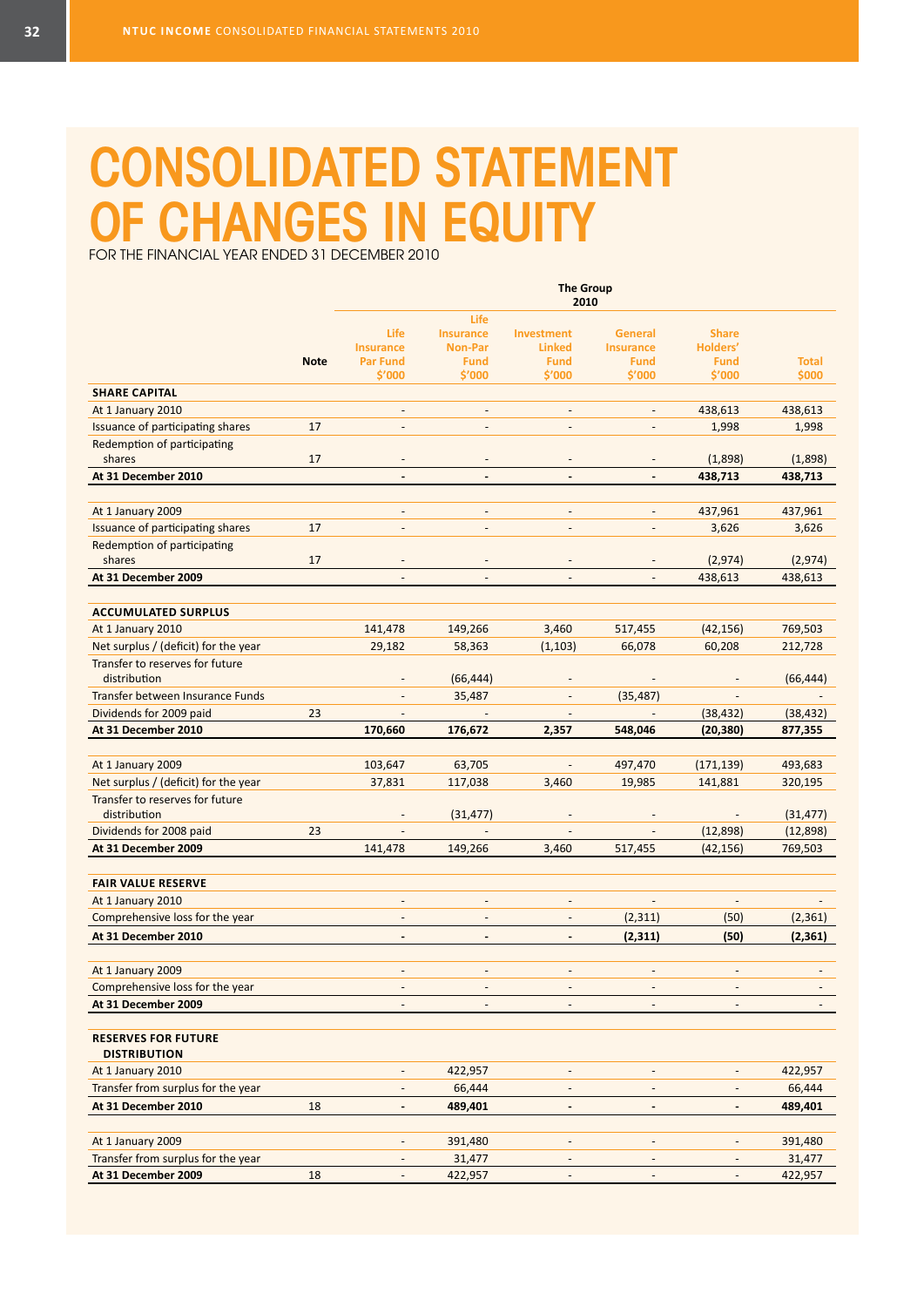### CONSOLIDATED STATEMENT OF CHANGES IN EQUITY For the financial year ended 31 December 2010

|                                                     |             | <b>The Group</b><br>2010 |                          |                          |                          |              |              |  |
|-----------------------------------------------------|-------------|--------------------------|--------------------------|--------------------------|--------------------------|--------------|--------------|--|
|                                                     |             |                          | Life                     |                          |                          |              |              |  |
|                                                     |             | Life                     | <b>Insurance</b>         | Investment               | <b>General</b>           | <b>Share</b> |              |  |
|                                                     |             | <b>Insurance</b>         | <b>Non-Par</b>           | <b>Linked</b>            | <b>Insurance</b>         | Holders'     |              |  |
|                                                     | <b>Note</b> | <b>Par Fund</b>          | <b>Fund</b>              | <b>Fund</b>              | <b>Fund</b>              | <b>Fund</b>  | <b>Total</b> |  |
|                                                     |             | \$'000                   | \$'000                   | \$'000                   | \$'000                   | \$'000       | \$000        |  |
| <b>TREASURY SHARES</b>                              |             |                          |                          |                          |                          |              |              |  |
| At 1 January 2010                                   |             | $\overline{a}$           |                          |                          |                          | (14, 159)    | (14, 159)    |  |
| Issuance of treasury shares                         |             |                          |                          |                          |                          |              |              |  |
| At 31 December 2010                                 |             |                          |                          |                          | $\blacksquare$           | (14, 159)    | (14, 159)    |  |
|                                                     |             |                          |                          |                          |                          |              |              |  |
| At 1 January 2009                                   |             |                          | ÷,                       |                          | $\overline{\phantom{a}}$ | (14,088)     | (14,088)     |  |
| Issuance of treasury shares                         |             | $\overline{\phantom{a}}$ | $\overline{\phantom{a}}$ | $\overline{\phantom{a}}$ | $\overline{\phantom{a}}$ | (71)         | (71)         |  |
| At 31 December 2009                                 |             |                          | ÷,                       | $\blacksquare$           | $\overline{\phantom{a}}$ | (14, 159)    | (14, 159)    |  |
|                                                     |             |                          |                          |                          |                          |              |              |  |
| At 31 December 2010                                 |             | 170,660                  | 666,073                  | 2,357                    | 545,735                  | 404,124      | 1,788,949    |  |
|                                                     |             |                          |                          |                          |                          |              |              |  |
| At 31 December 2009                                 |             | 141,478                  | 572,223                  | 3,460                    | 517,455                  | 382,298      | 1,616,914    |  |
|                                                     |             |                          |                          |                          |                          |              |              |  |
| <b>EQUITY OF NON-CONTROLLING</b><br><b>INTEREST</b> |             |                          |                          |                          |                          |              |              |  |
| At 1 January 2010                                   |             |                          | $\overline{\phantom{a}}$ |                          |                          |              |              |  |
| Others                                              |             | 1,342                    |                          |                          |                          |              | 1,342        |  |
| Comprehensive income for the year                   |             | 51                       |                          |                          |                          |              | 51           |  |
| At 31 December 2010                                 |             | 1,393                    |                          |                          |                          |              | 1,393        |  |
|                                                     |             |                          |                          |                          |                          |              |              |  |
| At 31 December 2010                                 |             | 172,053                  | 666,073                  | 2,357                    | 545,735                  | 404,124      | 1,790,342    |  |
|                                                     |             |                          |                          |                          |                          |              |              |  |
| At 31 December 2009                                 |             | 141,478                  | 572,223                  | 3,460                    | 517,455                  | 382,298      | 1,616,914    |  |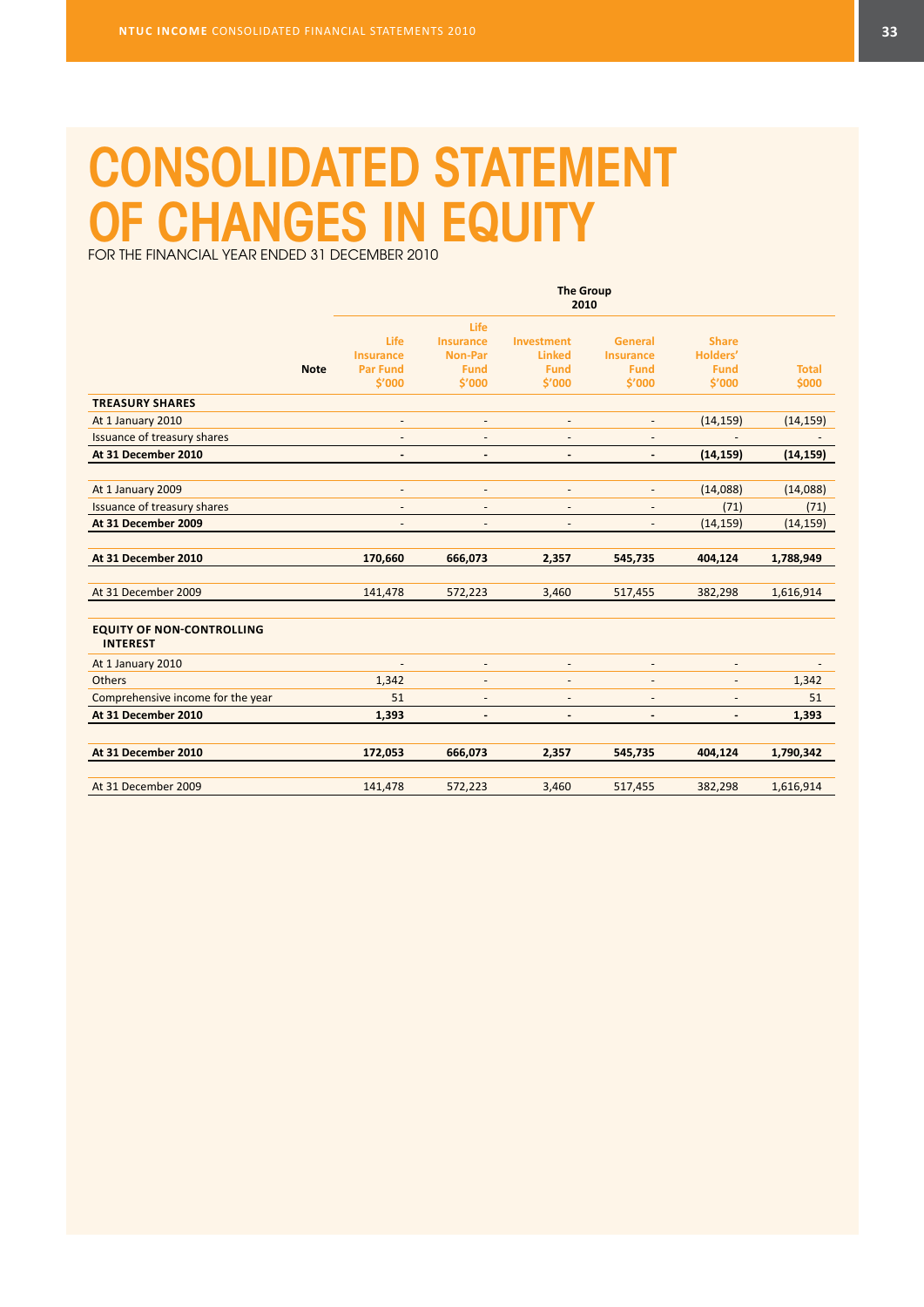### CONSOLIDATED STATEMENT OF CASH FLOWS

|                                                                           | <b>Note</b> | 2010       | 2009        |
|---------------------------------------------------------------------------|-------------|------------|-------------|
|                                                                           |             | \$000      | \$000       |
| <b>Operating activities</b>                                               |             |            |             |
| Net surplus after levy                                                    |             | 212,779    | 320,195     |
| Adjustments for:                                                          |             |            |             |
| Contribution to Central Co-operative Fund and Singapore Labour Foundation |             | 14,602     | 35,377      |
| Depreciation of property, plant and equipment                             |             | 5,140      | 5,566       |
| Amortisation of intangible assets                                         |             | 5,618      | 3,911       |
| Gain on disposal of property, plant and equipment and intangible asset    |             | (5)        | (4)         |
| Interest income                                                           |             | (39, 819)  | (39, 921)   |
| Dividend income                                                           |             | (184, 507) | (169, 872)  |
| Gain on changes in fair value of other financial assets                   |             | (809, 696) | (2,455,702) |
| Loss on changes in fair value of loans                                    |             | 3,322      |             |
| (Gain)/loss on changes in fair value of derivatives                       |             | (302, 891) | 23,362      |
| (Gain)/loss on changes in fair value of investment properties             |             | (31, 283)  | 73,411      |
| Loss on disposal of an associate                                          |             |            | 188         |
| Allowance for impairment made during the year                             |             | 15,971     | 18,274      |
| Allowance for doubtful loans written back                                 |             | (501)      | (1,687)     |
| Loans written off                                                         |             | 841        | 943         |
| Write-back for doubtful receivables                                       |             | (1,909)    | (1, 111)    |
| <b>Bonus to policyholders</b>                                             |             | 261,476    | 370,400     |
| Decrease/(increase) in reinsurers' share of insurance contract provision  |             | 4,883      | (7,651)     |
| Increase in insurance contract provisions                                 |             | 2,547,373  | 2,551,284   |
| Share of profit of associated companies                                   |             | (31,998)   | (16, 175)   |
| Operating cash flows before changes in working capital                    |             | 1,669,396  | 710,788     |
| Changes in working capital:                                               |             |            |             |

| Insurance and other receivables                     | 959       | 19,445                   |
|-----------------------------------------------------|-----------|--------------------------|
| Insurance and other payables                        | 259.193   | (56, 891)                |
| Investment contract liabilities                     | (873)     | (1,522)                  |
| Cash generated from operations                      | 1,928,675 | 671,820                  |
| <b>Contributions to Singapore Labour Foundation</b> | (35, 352) |                          |
| <b>Contributions to Central Co-operative Fund</b>   | (25)      | $\overline{\phantom{0}}$ |
| Cash flows provided by operating activities         | 1,893,298 | 671,820                  |
|                                                     |           |                          |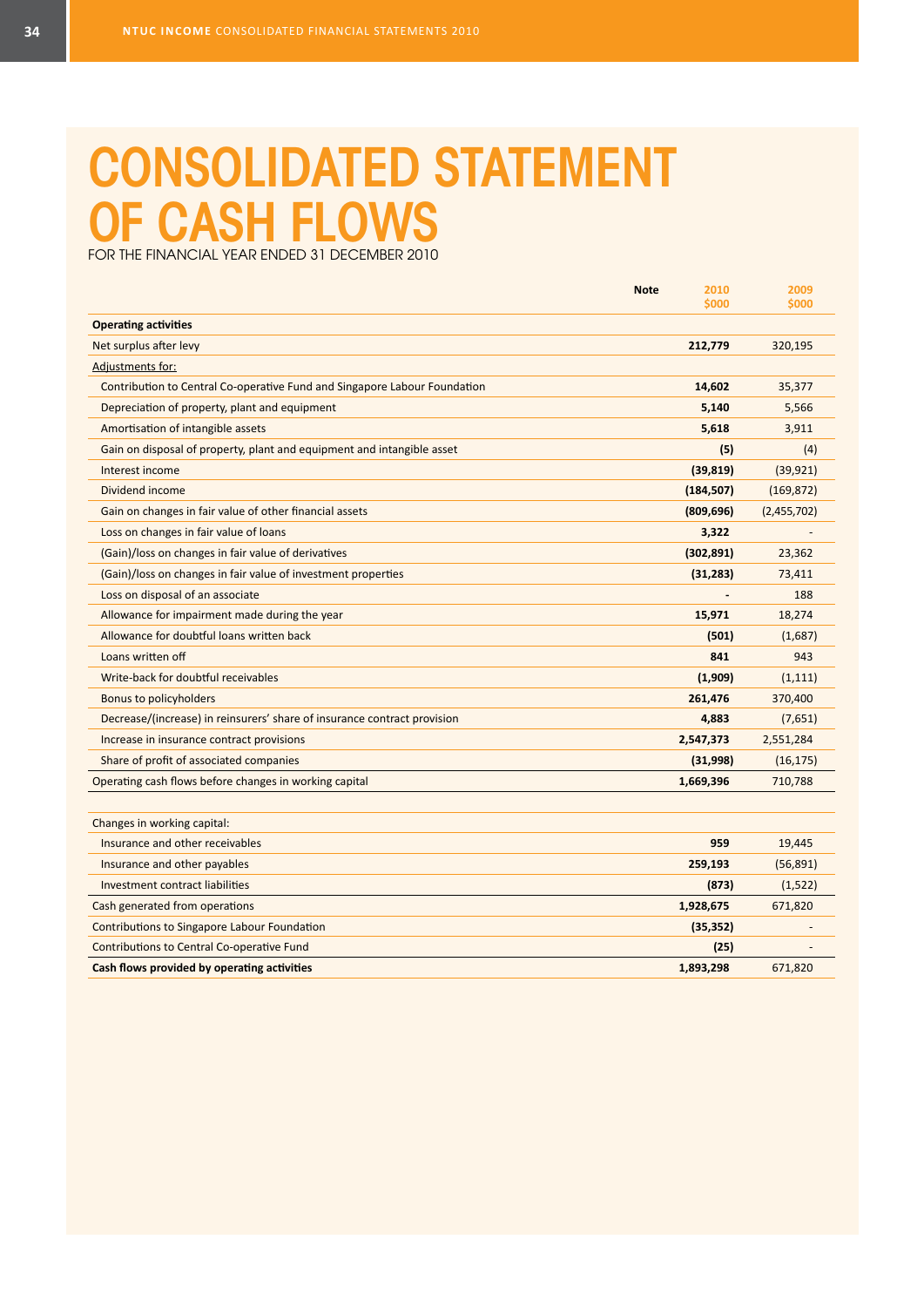# CONSOLIDATED STATEMENT OF CASH FLOWS

For the financial year ended 31 December 2010

|                                                                               | <b>Note</b> | 2010        | 2009       |
|-------------------------------------------------------------------------------|-------------|-------------|------------|
|                                                                               |             | \$000       | \$000      |
| <b>Investing activities</b>                                                   |             |             |            |
| Purchase of property, plant and equipment                                     |             | (4,013)     | (3,766)    |
| Purchase of intangible assets                                                 |             | (12, 100)   | (12, 962)  |
| Increase in properties                                                        |             | (5, 871)    | (3, 498)   |
| Proceeds from disposal of property, plant and equipment and intangible assets |             | 5,723       | 2,514      |
| Proceeds from disposal of an associate                                        |             |             | 50         |
| Proceeds from disposal of investment properties                               |             |             | 3,377      |
| Interest received                                                             |             | 38,975      | 39,957     |
| Dividends received                                                            |             | 184,466     | 168,559    |
| Investment in associate                                                       |             |             | (32, 242)  |
| Increase in investments (net)                                                 |             | (1,891,801) | (984, 454) |
| (Increase)/decrease in loans (net)                                            |             | (107, 208)  | 31,726     |
| Cash flows used in investing activities                                       |             | (1,791,829) | (790, 739) |
| <b>Financing activities</b>                                                   |             |             |            |
| Proceeds from issuance of participating shares                                |             | 1,998       | 3,555      |
| Redemption of participating shares                                            |             | (1,898)     | (2,974)    |
| Dividends paid to participating members                                       |             | (38, 432)   | (12,898)   |
| Cash flows used in financing activities                                       |             | (38, 332)   | (12, 317)  |
|                                                                               |             |             |            |
| Net increase/(decrease) in cash and cash equivalents                          |             | 63,137      | (131, 236) |
| Cash and cash equivalents at beginning of the year                            |             | 1,157,449   | 1,288,685  |
| Cash and cash equivalents at end of the year                                  | 15          | 1,220,586   | 1,157,449  |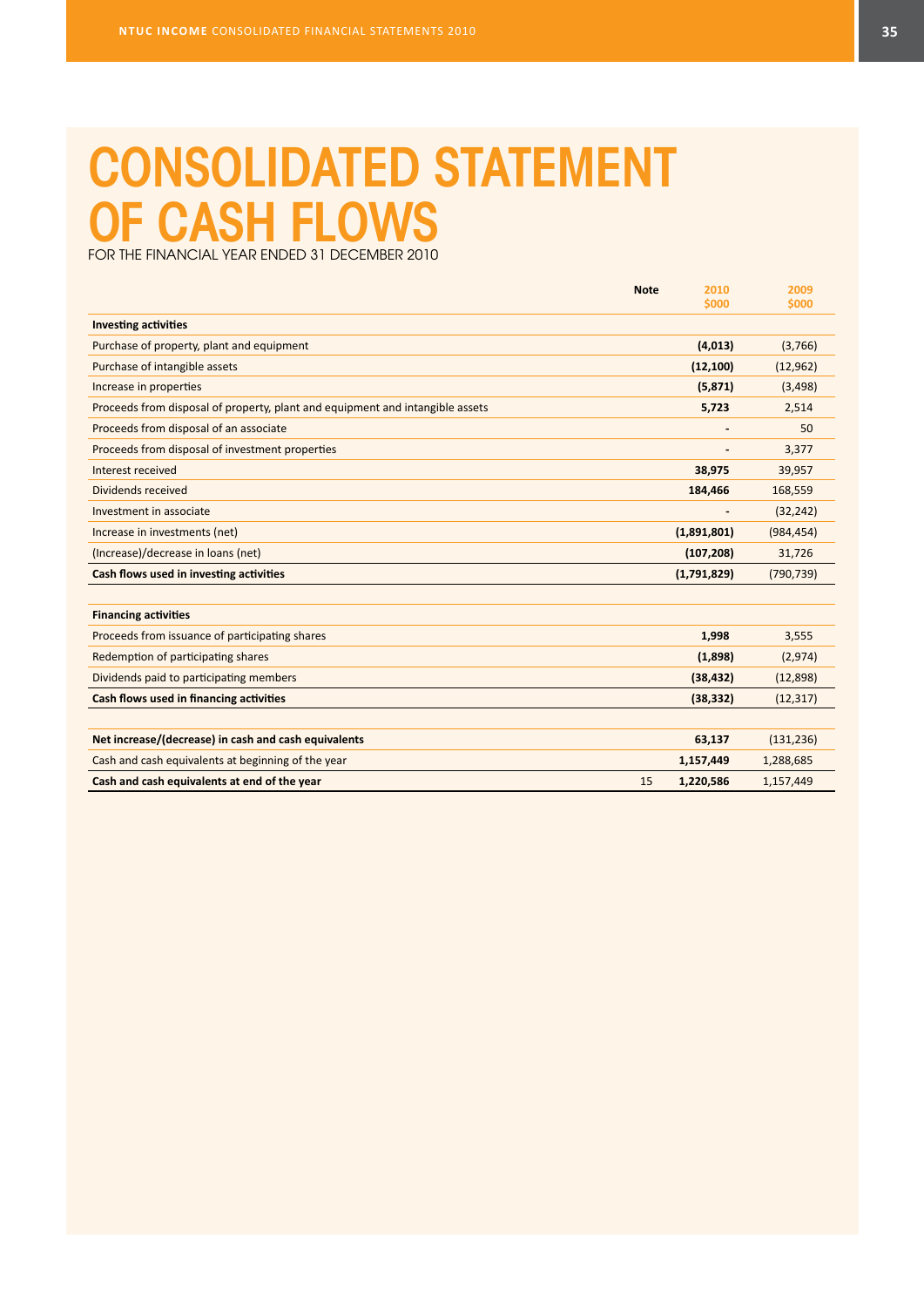For the financial year ended 31 December 2010

These notes form an integral part of and should be read in conjunction with the financial statements.

#### **1. General**

NTUC Income Insurance Co-operative Limited (the "Co-operative") is domiciled in Singapore and constituted under the Cooperative Societies Act (Chapter 62). The address of the Co-operative's registered office is 75 Bras Basah Road, NTUC Income Centre, Singapore 189557.

The principal activities of the Co-operative consist of the underwriting of life and general insurance business, and carrying out investment activities incidental to its business. The principal activities of its subsidiaries are investment holding and operator of retail and referral services.

#### **2. Significant accounting policies**

#### **(a) Basis of preparation**

These financial statements have been prepared in accordance with Singapore Financial Reporting Standards ("FRS"), under the historical cost convention, except as disclosed in the accounting policies below.

The preparation of financial statements in conformity with FRS requires management to exercise its judgement in the process of applying the Group's accounting policies. It also requires the use of certain critical accounting estimates and assumptions.

The estimates and underlying assumptions are reviewed on an ongoing basis. Revisions to accounting estimates are recognised in the year in which the estimate is revised, if the revision affects only that year, or in the year of the revision and future years, if the revision affects both current and future years.

The areas involving a higher degree of judgement or complexity, or areas where assumptions and estimates are significant to the financial statements, are disclosed in Note 3.

#### *Interpretations and amendments to published standards effective in 2010*

On 1 January 2010, the Group adopted the new or amended FRS and interpretation to FRS ("INT FRS") that are mandatory for application from that date. Changes to the Group's accounting policies have been made as required, in accordance with the transitional provisions in the respective FRS and INT FRS.

The adoption of these new or amended FRS and INT FRS did not result in substantial changes to the Group's accounting policies and had no material effect on the amounts reported for the current or prior financial years.

# **(b) Fund accounting**

#### *Life Insurance Par Fund*

The Life Insurance Par Fund contains all the individual participating life insurance contracts and certain non-participating life insurance contracts.

Participating life insurance contracts are contracts that contain a discretionary participating feature ("DPF"). This feature entitles the policyholders to receive additional benefits in the form of annual and terminal bonuses. The amount or timing of the bonus declaration is not guaranteed, and is at the sole discretion of the Group.

#### *Life Insurance Non-Par Fund*

The Life Insurance Non-Par Fund contains the health insurance and group term insurance businesses. It also includes the IncomeShield plans, ElderShield Scheme and the Dependants' Protection Scheme.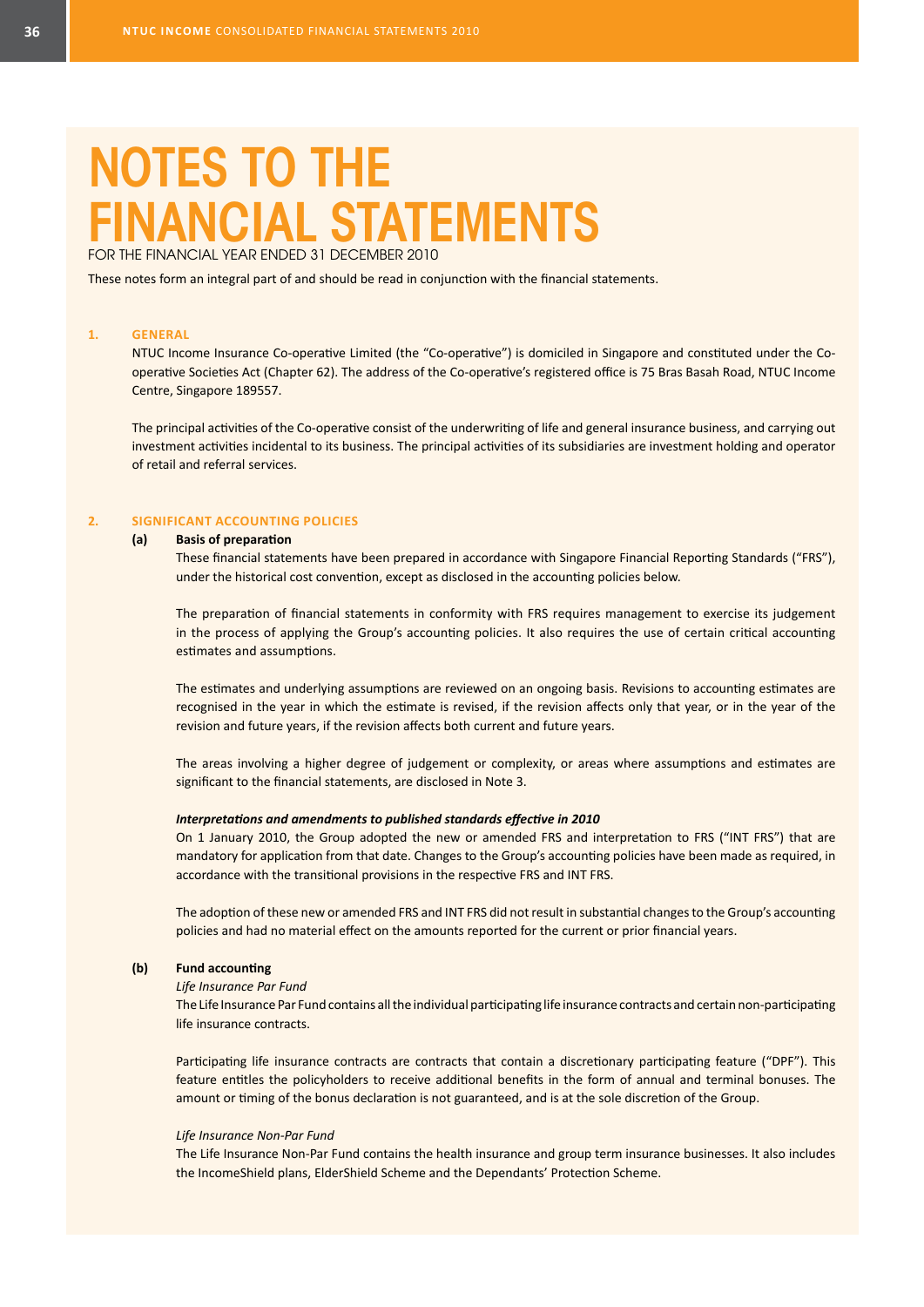# **2. Significant accounting policies (continued)**

# **(b) Fund accounting (continued)**

#### *Investment Linked Fund*

The Investment Linked Fund contains the business of all investment-linked insurance contracts.

#### *General Insurance Fund*

The General Insurance Fund contains the business of all the general insurance contracts.

#### *Shareholders' Fund*

The Shareholders' Fund contains the capital contributions made by shareholders, net of transfers to and from the insurance funds and net assets relating to other non-insurance businesses.

#### **(c) Classification of insurance and investment contracts**

The Group issues contracts that transfer insurance risk or financial risk, or both.

Financial risk is the risk of a possible change in one or more of the following: a specified interest rate, security price, commodity price, foreign exchange rate, index of prices or rates, credit rating or credit index or other variable, provided in the case of non-financial variable, that the variable is not specific to a party to the contract.

Insurance contracts are those contracts that transfer significant insurance risk. An insurance contract is a contract under which one party (the insurer) accepts significant insurance risk from another party (the policyholder) by agreeing to compensate the policyholder if a specified uncertain future event (the insured event) adversely affects the policyholder. Such contracts may also transfer financial risks. As a general guideline, the Group defines as significant insurance risk the possibility of having to pay benefits on the occurrence of an insured event that are at least 5% more than the benefits payable if the insured event did not occur.

Investment contracts are those contracts that transfer financial risk without significant insurance risk.

#### **(d) Insurance contracts**

# **(i) Recognition and measurement**

# **Life Insurance Contracts**

# *Premium revenue*

Premiums from life insurance in-force insurance contracts, including annuities, are recognised as revenue on the due date. Premiums not received on due date are included as revenue. The outstanding premiums are included in "Insurance and other receivables" in the balance sheet.

Premiums received in advance before the due dates are not recognised as revenue. They are recorded as advance premiums and included in "Insurance and other payables" in the balance sheet until they are recognised as revenue when they fall due.

#### *Claims*

Claims include maturities, annuities, surrenders and death claims. Maturity and annuity claims are recognised as an expense when due for payment. Surrender claims are recognised when paid. Death claims are recognised when notified.

All expense charges deducted from the investment linked life insurance contracts are recognised as income by the Life Insurance Par Fund for products introduced prior to 2009. For products introduced from 2009, these expense charges are recognised as income by the Investment Linked Fund. If the insurance benefit arising from a death claim exceeds the surrender value of an investment linked policy, the additional benefit exceeding the surrender value is paid out of the Life Insurance Par Fund for products introduced prior to 2009 and paid out of the Investment Linked Fund for products introduced from 2009.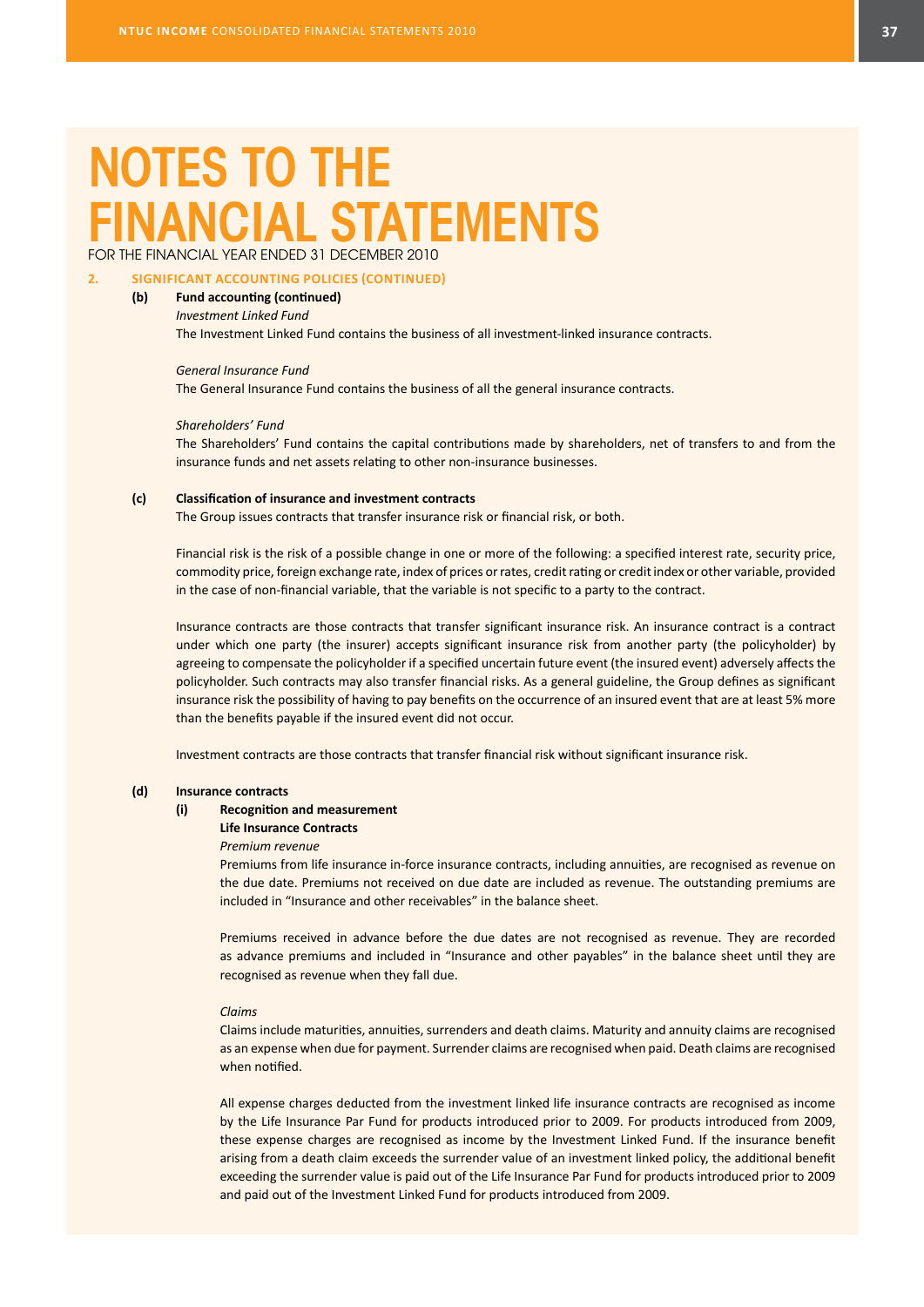For the financial year ended 31 December 2010

### **2. Significant accounting policies (continued)**

### **(d) Insurance contracts (continued)**

#### **(i) Recognition and measurement (continued) Life Insurance Contracts (continued)**

*Bonuses to policyholders*

All participating life insurance contracts have discretionary participating features. These features entitle the policyholders to receive, as a supplement to guaranteed benefits, additional benefits or bonuses. Reversionary bonuses and cash dividends declared are based on the results of annual actuarial valuations in accordance with Insurance Regulations as advised by the Appointed Actuary. The amount or timing of the bonus declaration is not guaranteed, and is at the sole discretion of the Group. The Board of Directors approves the amount of bonus declared to policyholders of participating plans every year.

#### *Insurance contract provisions*

The valuation of insurance contract liabilities is determined according to Singapore Insurance Act (Chapter 142) and Insurance (Valuation and Capital) Regulations 2004 for life insurance funds.

#### *(i) Life Insurance Par Fund*

Provision for future participating and certain non-participating benefits in the Life Insurance Par Fund are established using a discounted prospective cash-flow method. It includes the current best estimate of future contractual premiums, expected claims, provisions for adverse deviation and the costs of maintaining the contracts and future renewal expenses.

### *(ii) Life Insurance Non-Par Fund*

Insurance contract provisions in the Life Insurance Non-Par Fund include provisions for future nonparticipating benefits, claims and loss adjustment expenses, provisions for adverse deviation and unexpired risks. Provision for future non-participating benefits is established based on the same approach used in the Life Insurance Par Fund. Provisions for claims and loss adjustment expenses and unexpired risks are established based on the same approach used in the General Insurance Fund.

#### *(iii) Investment Linked Fund*

Provision for investment linked insurance contracts is based on the carrying amount of the net assets of the Investment Linked Fund at the reporting date. Provisions for future non unit liability are based on the same approach used in the Life Insurance Non-Par Fund.

# **General Insurance Contracts**

#### *Premium revenue*

Premiums are recognised as revenue from the commencement date of insurance cover. Written premiums are reported in the financial statements on a gross basis, inclusive of commission payable to intermediaries. Premiums attributable to financial periods outside the financial reporting period are adjusted to the provision for unexpired risks.

#### *Claims*

Claims incurred comprise claims paid during the financial year, net of salvage and subrogation recoveries, and changes in provision for insurance claims.

#### *Salvage and subrogation reimbursements*

Some insurance contracts permit the Group to sell salvaged property (salvage) or sue liable third parties (subrogation) in recovering the cost of losses.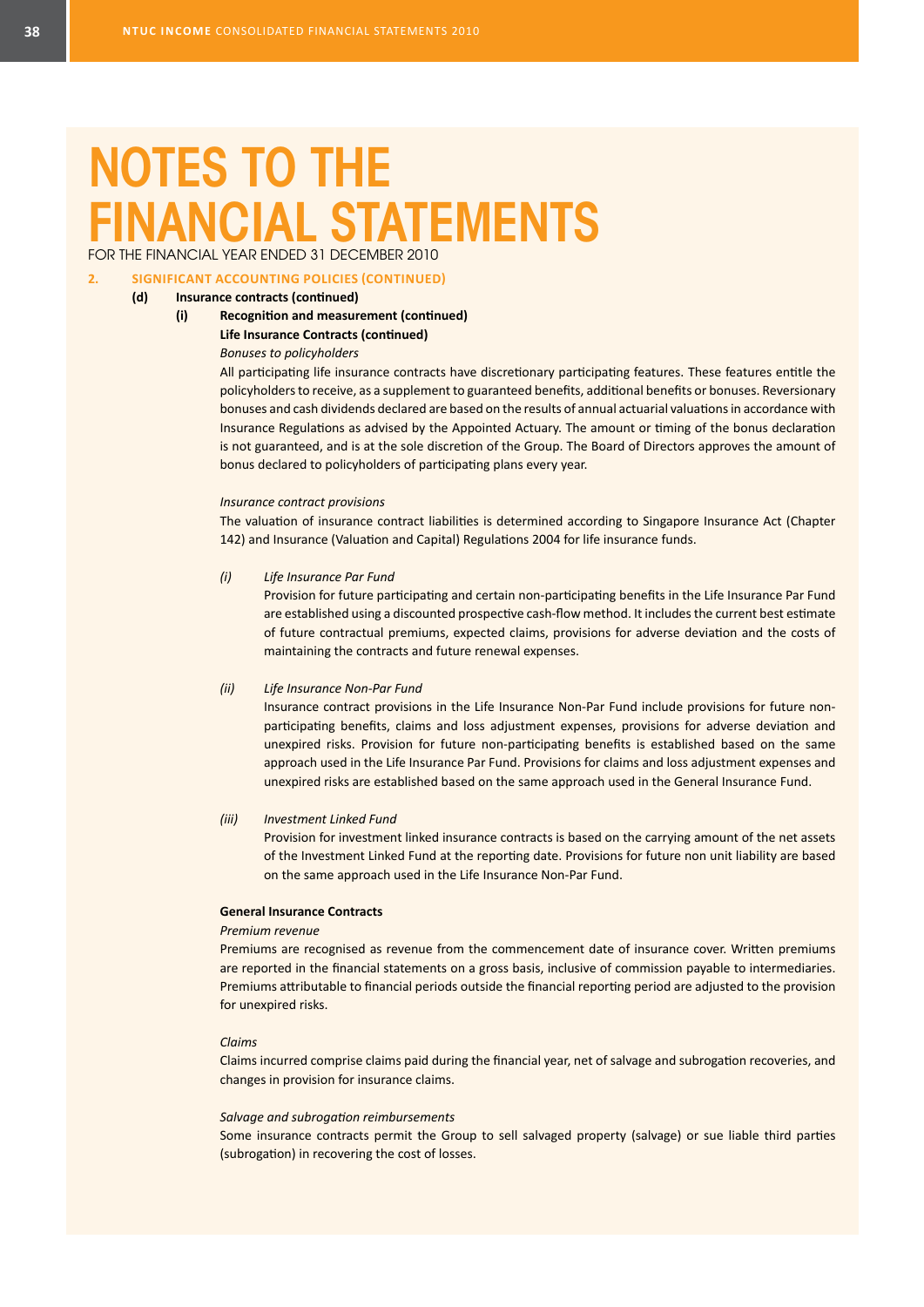For the financial year ended 31 December 2010

# **2. Significant accounting policies (continued)**

### **(d) Insurance contracts (continued)**

# **(i) Recognition and measurement (continued)**

#### **General Insurance Contracts (continued)**

*Salvage and subrogation reimbursements* (continued)

Reasonable estimates of the salvage recoveries or subrogation reimbursements are included as an allowance in the measurement of the insurance liability for claims, and recognised in other assets when the liability is settled.

#### *Insurance contract provisions – General Insurance Fund*

#### *Provision for unexpired risks*

Provision for unexpired risks includes provision for unearned premiums and a provision for premium deficiency.

The provision for unearned premiums represents premiums received for risks that have not yet expired. The provision is recognised when contracts are entered into and premiums are charged. The provision is released over the term of the contract.

Additional provision for premium deficiency is made where the expected future claim costs and expenses and a provision for adverse deviation exceed the provision for unearned premiums.

#### *Provision for insurance claims*

Provision is made for all outstanding claims as at the balance sheet date. This provision includes all unpaid claims, claims incurred but not reported, the anticipated direct and indirect costs of settling these claims and a provision for adverse deviation.

#### **Investment Contracts**

Amounts collected on investment contracts, which primarily involve the transfer of financial risk are accounted for using deposit accounting. The liability is initially measured at its fair value less transaction costs that are incremental and directly attributable to the acquisition or issue of the contract. Subsequent measurement of investment contracts at amortised cost uses the effective interest method. Claim and/or benefit settlement is adjusted directly against the value of investment contract liabilities.

# **(ii) Embedded derivatives in insurance contracts**

The Group does not need to separately measure at fair value the policyholder's option to surrender an insurance contract for a fixed amount (or for an amount based on a fixed amount and an interest rate), even if the exercise price differs from the carrying amount of the host insurance liability. This is in accordance with FRS 104 – Insurance Contracts.

Options and guarantees inherent in some insurance contracts which are closely related to the host contract issued by the Group are not required to be separated and measured at fair value.

All revenue, benefit payments, expenses and valuation of future benefits payments including investment components are recognised in profit or loss.

### **(iii) Impact on unrealised gains and losses on available-for-sale assets on liabilities from insurance contracts – Life Insurance Par Fund**

Changes in insurance contract liabilities within Life Insurance Par Fund which are due to the unrealised gains or losses arising from available-for-sale assets are recognised directly in the fair value reserve to match the corresponding unrealised gains or losses arising from available-for-sale assets.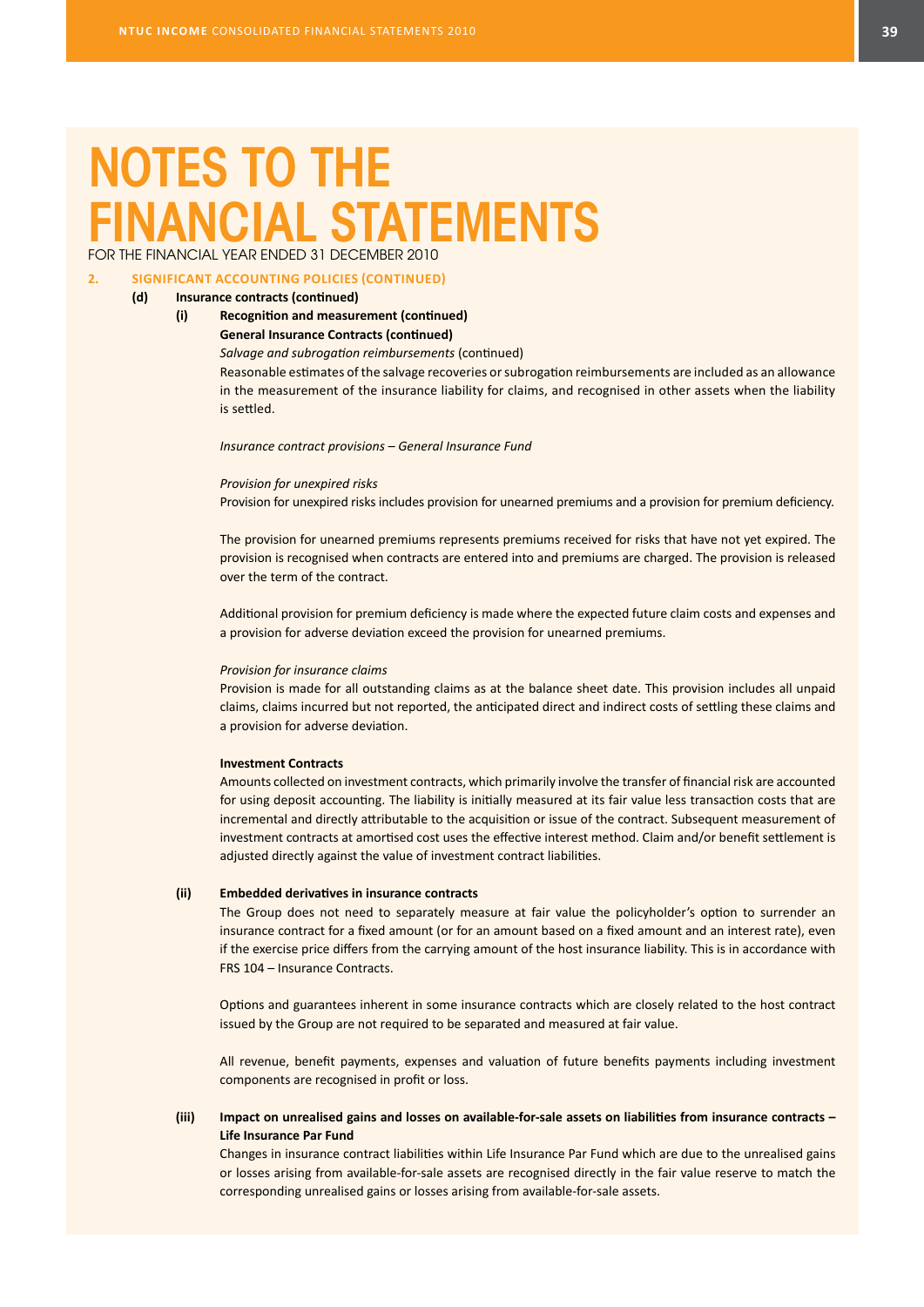For the financial year ended 31 December 2010

### **2. Significant accounting policies (continued)**

### **(d) Insurance contracts (continued)**

# **(iv) Accumulated surplus – Life Insurance Par Fund**

The accumulated surplus within the Life Insurance Par Fund represents the maximum amount of the surplus arising from the Life Insurance Par Fund that could be transferred to the Shareholders' Fund each year. It has been the Group's practice that only a portion of the surplus will be transferred to the Shareholders' Fund.

#### **(v) Reinsurance**

The Group enters into reinsurance contracts in the normal course of business to diversify its risks and limit its net loss potential. Assets, liabilities, income and expense arising from the reinsurance contracts and coinsurance arrangements are presented separately from the assets, liabilities, income and expense from the related insurance contracts.

Amounts recoverable under reinsurance contracts are assessed for impairment at each balance sheet date. Such assets are deemed impaired if there is objective evidence that the Group may not recover all amounts due from the reinsurer.

#### **(vi) Liability adequacy tests**

At each balance sheet date, liability adequacy tests are performed to ensure the adequacy of the insurance liabilities estimates. Current best estimates of future contractual cash flow, expected future claims handling, acquisition and administration costs, if any, are projected at best estimate assumptions, and discounted at rates that are close to the Group prospective investment return. Any deficiency is charged to profit or loss.

#### **(e) Revenue**

### **Gross premium**

The accounting policy for the recognition of gross premium is disclosed in note  $2(d)(i)$ .

#### **Fee and other income**

Fee and other income comprises reinsurance commission income (including reinsurance profit commission income) and management and other fees.

Reinsurance commission income is recognised as revenue on a basis that is consistent with the recognition of the costs incurred on the acquisition of underlying insurance contracts (see note 2(d)).

Reinsurance profit commission income is recognised based on the terms of the underlying reinsurance contract, and when the amount of revenue and related cost of the reinsurance transaction can be reliably measured.

Management and other fees comprise fund management fees, mortality fees, policy fees and fund switch fees relating to Investment Linked Funds.

Management and other fees are recognised as revenue on a straight-line basis over the period the service is provided.

#### **Investment income**

Investment income comprises of rental income from investment properties, dividend and interest income from financial assets and interest income on loans and bank deposits.

Rental income from investment properties is recognised as revenue on a straight-line basis over the term of the operating lease.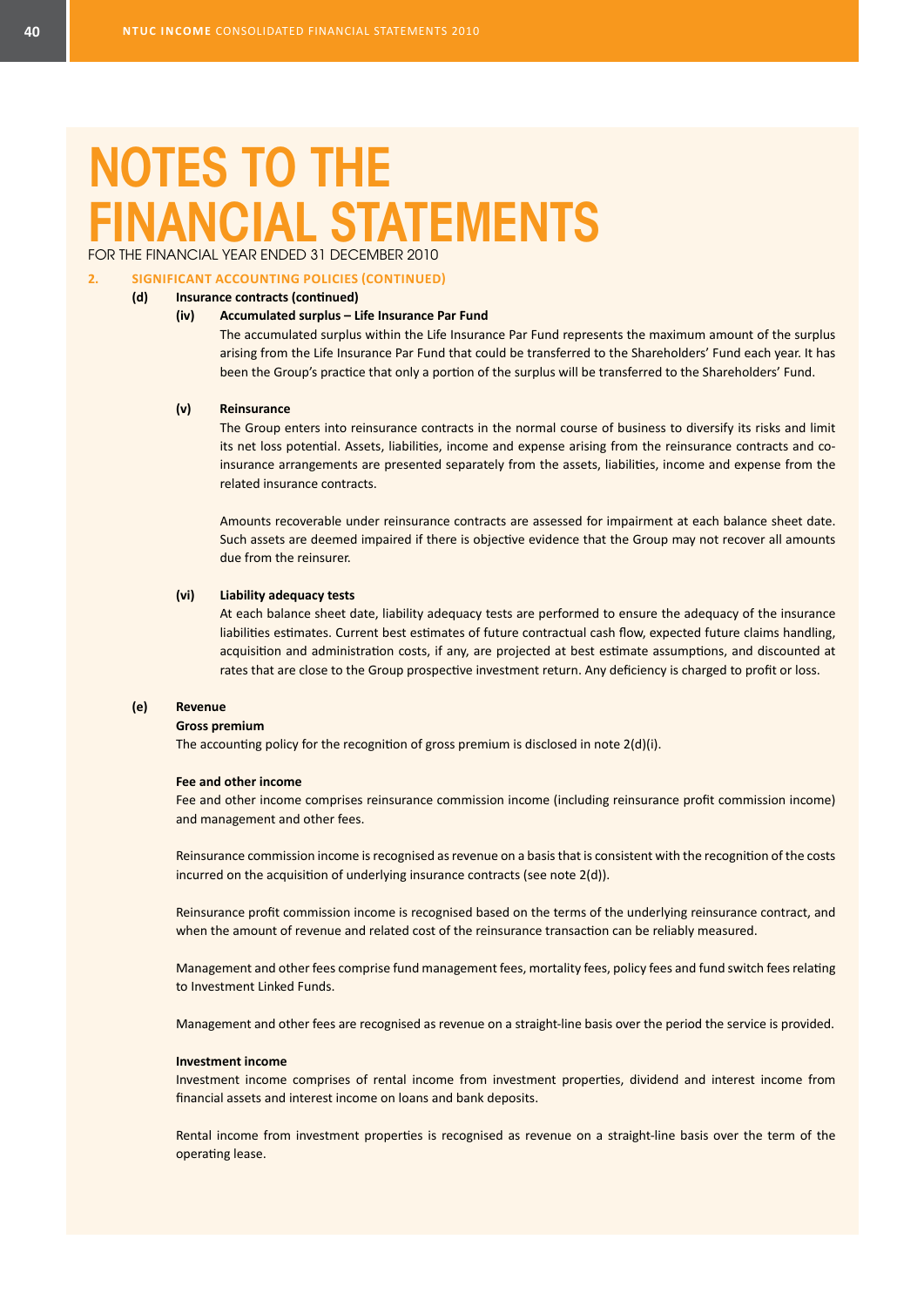For the financial year ended 31 December 2010

### **2. Significant accounting policies (continued)**

# **(e) Revenue (continued)**

#### **Investment income (continued)**

Interest income is recognised using the effective interest method. When a receivable is impaired, the Group reduces the carrying amount to its recoverable amount, being the estimated future cash flow discounted at the original effective interest rate of the instrument and continues unwinding the discount as interest income.

Dividend income is recognised when the right to receive payment is established.

#### **(f) Employee compensation**

#### **Defined contribution plans**

Defined contribution plans are post-employment benefit plans under which the Group pays fixed contributions into separate entities such as the Central Provident Fund on a mandatory, contractual or voluntary basis. The Group has no further payment obligations once the contributions have been paid. The Group's contributions are recognised as employee compensation expense when they are due, unless they can be capitalised as an asset.

#### **Employee leave entitlements**

Employee entitlements to annual leave are recognised when they accrue to employees. A provision is made for the estimated liability for annual leave as a result of services rendered by the employees up to the balance sheet date.

#### **(g) Contributions to Central Co-operative Fund and Singapore Labour Foundation**

Under the Co-operative Societies Act, the surplus of a Co-operative society is subject to a levy payable to the Central Co-operative Fund (the "CCF") and/or the Singapore Labour Foundation (the "SLF"). A levy of 5% of the first \$500,000 of surplus is payable to the CCF. A levy of 20% of the surplus for amounts above \$500,000 is payable to either the SLF or CCF.

In the case of an insurance Co-operative, the surplus excludes the portion that is used for declaration of bonus to policyholders or retained in the insurance fund and, accordingly, no provision for levy has been made for any surplus retained in any insurance fund. Such surpluses are designated as surpluses retained within insurance funds on the balance sheet.

#### **(h) Foreign currency translation**

#### **(i) Functional and presentation currency**

The financial statements are presented in Singapore Dollars and are rounded to the nearest thousand, unless otherwise stated.

# **(ii) Transactions and balances**

Foreign currency transactions are translated into Singapore Dollars using the exchange rates prevailing at the dates of the transactions. Foreign exchange gains and losses resulting from settlement of such transactions and from the translation at year-end exchange rates of monetary assets and liabilities denominated in foreign currencies are recognised in profit or loss.

Changes in fair values of available-for-sale debt securities (i.e. monetary items) denominated in foreign currencies are analysed into currency translation differences on the amortised cost of the securities and other changes; the currency translation differences are recognised in profit or loss and the other changes are recognised in the fair value reserve. Changes in fair values of available-for-sale equity securities (i.e. non-monetary items) are recognised in the fair value reserve, together with the related currency translation differences.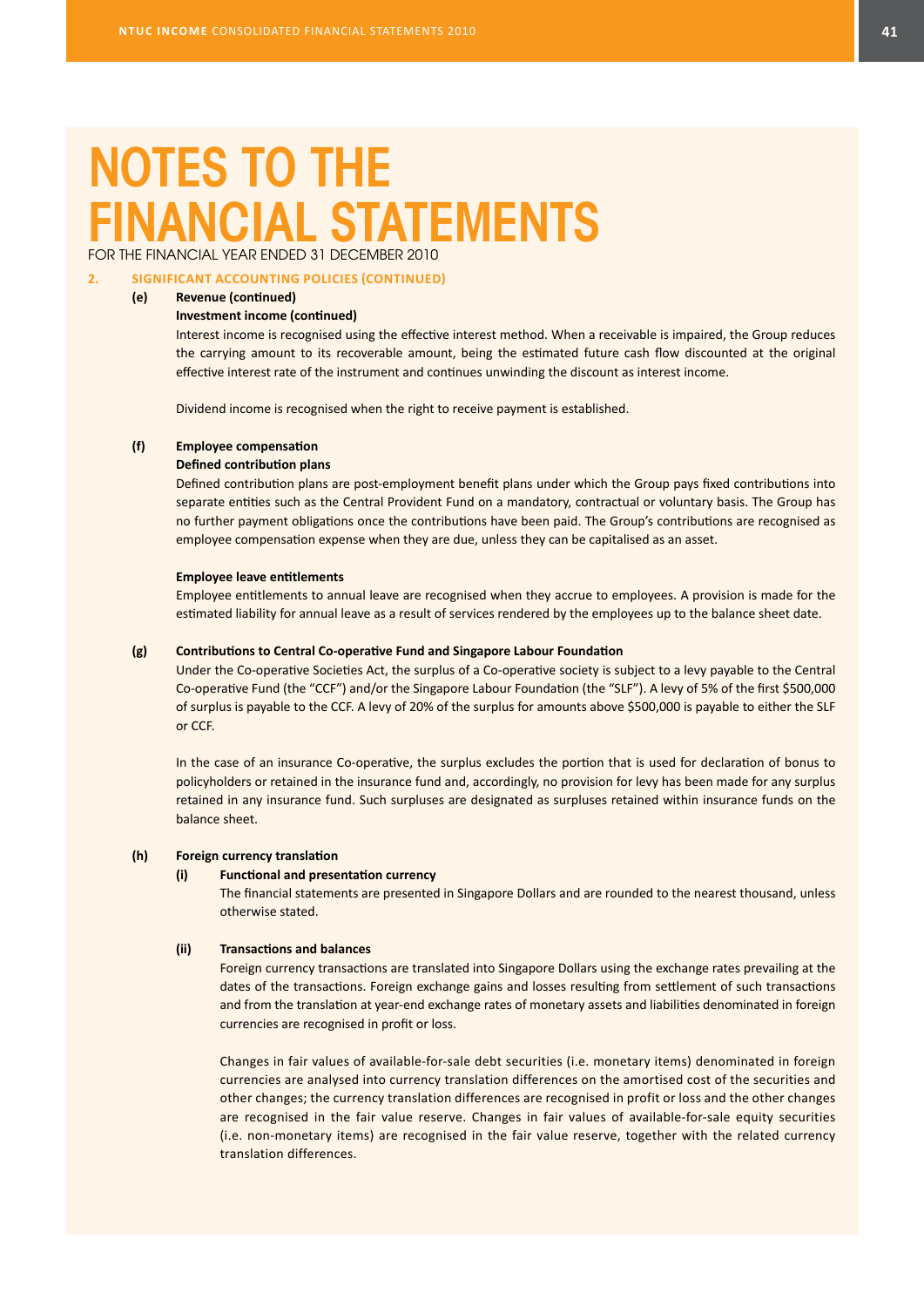For the financial year ended 31 December 2010

**2. Significant accounting policies (continued)**

# **(h) Foreign currency translation (continued)**

# **(ii) Transactions and balances (continued)**

Translation differences on non-monetary items, such as equities held at fair value through profit or loss, are reported as part of the fair value gain or loss.

#### **(i) Group accounting**

#### **(i) Subsidiaries**

#### *Consolidation*

Subsidiaries are entities (including special purpose entities) over which the Group has power to govern the financial and operating policies so as to obtain benefits from its activities, generally accompanied by a shareholding giving rise to a majority of the voting rights. The existence and effect of potential voting rights that are currently exercisable or convertible are considered when assessing whether the Group controls another entity. Subsidiaries are consolidated from the date on which control is transferred to the Group. They are de-consolidated from the date on which control ceases.

In preparing the consolidated financial statements, transactions, balances and unrealised gains on transactions between group entities are eliminated. Unrealised losses are also eliminated but are considered an impairment indicator of the asset transferred. Accounting policies of subsidiaries have been changed where necessary to ensure consistency with the policies adopted by the Group.

Non-controlling interests are that part of the net results of operations and of net assets of a subsidiary attributable to the interests which are not owned directly or indirectly by the equity holders of the Company. They are shown separately in the consolidated statement of comprehensive income, statement of changes in equity and balance sheet. Total comprehensive income is attributed to the non-controlling interests based on their respective interests in a subsidiary, even if this results in the non-controlling interests having a deficit balance.

#### *Transactions with non-controlling interests*

Changes in the Company's ownership interest in a subsidiary that do not result in a loss of control over the subsidiary are accounted for as transactions with equity owners of the Group. Any difference between the change in the carrying amounts of the non-controlling interest and the fair value of the consideration paid or received is recognised in a separate reserve within equity attributable to the equity holders of the Company.

### **(ii) Associated companies**

Associated companies are entities (not being subsidiaries) in which the Group has significant influence, but not control, generally accompanied by a shareholding giving rise to voting rights of 20% and above but not exceeding 50%. Investments in associated companies are accounted for in the consolidated financial statements using the equity method of accounting less impairment losses, if any.

Investments in associated companies are initially recognised at cost. The cost of an acquisition is measured at the fair value of the assets given, equity instruments issued or liabilities incurred or assumed at the date of exchange, plus costs directly attributable to the acquisition. Goodwill on associated companies represents the excess of the cost of acquisition of the associate over the Group's share of the fair value of the identifiable net assets of the associate and is included in the carrying amount of the investments.

In applying the equity method of accounting, the Group's share of its associated companies' post-acquisition profits or losses are recognised in profit or loss and its share of post-acquisition movements in reserves is recognised in equity directly. These post-acquisition movements are adjusted against the carrying amount of the investment.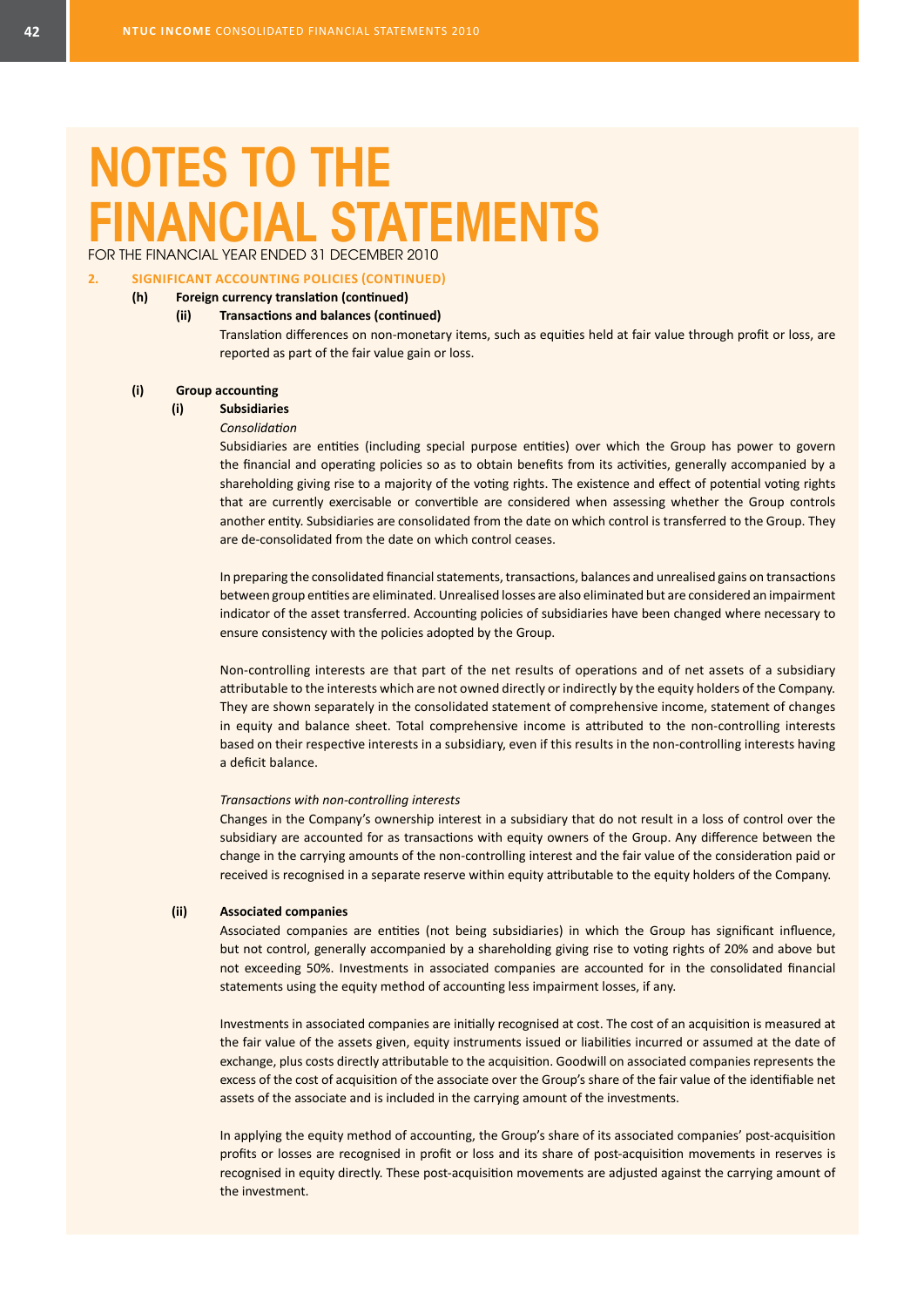For the financial year ended 31 December 2010

### **2. Significant accounting policies (continued)**

### **(i) Group accounting (continued)**

#### **(ii) Associated companies (continued)**

When the Group's share of losses in an associated company equals or exceeds its interest in the associated company, including any other unsecured non-current receivables, the Group does not recognise further losses, unless it has obligations or has made payments on behalf of the associated company.

Unrealised gains on transactions between the Group and its associated companies are eliminated to the extent of the Group's interest in the associated companies. Unrealised losses are also eliminated unless the transaction provides evidence of an impairment of the asset transferred. Accounting policies of associated companies have been changed where necessary to ensure consistency with the accounting policies adopted by the Group.

Gains and losses arising from partial disposals or dilutions in investments in associated companies are recognised in profit or loss.

Investments in associated companies are derecognised when the Group loses significant influence. Any retained interest in the entity is re-measured at its fair value. The difference between the carrying amount of the retained investment at the date when significant influence is lost and its fair value is recognised in profit or loss.

### **(j) Property, plant and equipment**

Property, plant and equipment are initially recognised at cost and subsequently carried at cost less accumulated depreciation and accumulated impairment losses. The cost of an item of property, plant and equipment initially recognised includes its purchase price and any cost that is directly attributable to bringing the asset to the location and condition necessary for it to be capable of operating in the manner intended by management.

Depreciation on property, plant and equipment is calculated on a straight-line basis to allocate their depreciable amounts over their estimated useful lives as follows:

|                               | Useful lives |
|-------------------------------|--------------|
| Office equipment              | 5 years      |
| <b>Furniture and fittings</b> | 5 years      |
| Computer equipment            | 3 to 5 years |
| Motor vehicles                | 5 years      |

The residual values, estimated useful lives and depreciation method of property, plant and equipment are reviewed, and adjusted as appropriate, at each balance sheet date. The effects of any revision are recognised in profit or loss when the changes arise.

Subsequent expenditure relating to property, plant and equipment that has already been recognised is added to the carrying amount of the asset only when it is probable that future economic benefits associated with the item will flow to the Group and the cost of the item can be measured reliably. All other repair and maintenance expenses are recognised in profit or loss when incurred.

On disposal of an item of property, plant and equipment, the difference between the disposal proceeds and its carrying amount is recognised in profit or loss.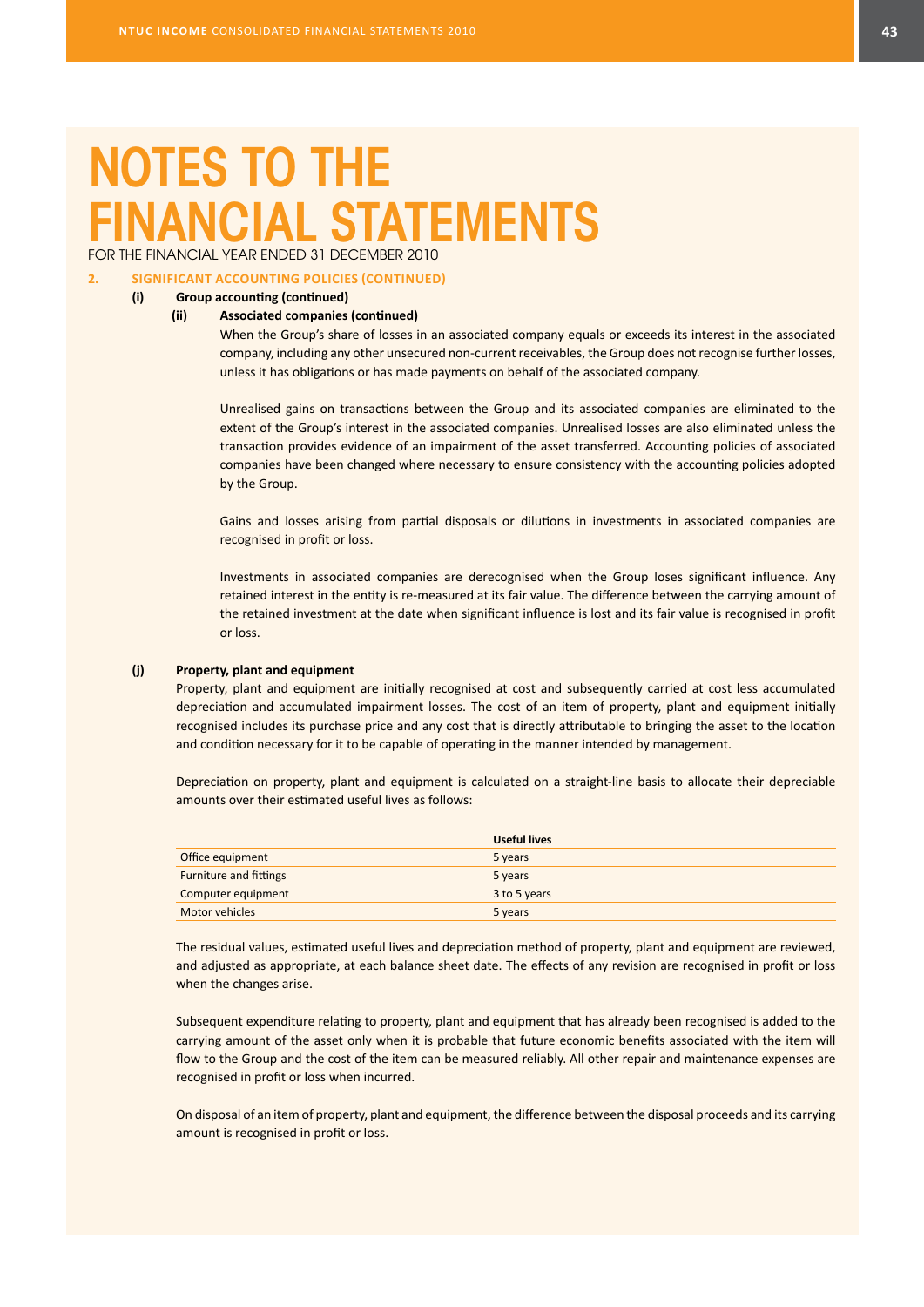For the financial year ended 31 December 2010

#### **2. Significant accounting policies (continued)**

### **(k) Intangible assets**

Intangible assets include cost of computer software acquired. Acquired computer software licenses are initially capitalised at cost which includes the purchase price (net of any discounts and rebates) and other directly attributable cost of preparing the asset for its intended use. Direct expenditure which enhances or extends the performance of computer software beyond its specifications and which can be reliably measured is added to the original cost of the software. Costs associated with maintaining computer software are recognised as an expense when incurred.

Computer software licenses are subsequently carried at cost less accumulated amortisation and accumulated impairment losses. These costs are amortised to profit or loss using the straight-line method over their estimated useful lives of five years.

The amortisation period and amortisation method of intangible assets are reviewed at least at each balance sheet date. The effects of any revision are recognised in profit or loss when the changes arise.

#### **(l) Investment properties**

Investment properties are initially recognised at cost and subsequently carried at fair value. Fair value is based on active market prices, adjusted, if necessary, for any difference in the nature, location or condition of the specific asset. If this information is not available, the Group uses alternative methods such as discounted cash flow projections or recent prices in less active markets. These valuations are reviewed annually by an independent professional valuer. Changes in fair values are recorded in profit or loss.

All properties are held as investment properties within the Life Insurance Par Fund for investment purposes (rental yields and capital appreciation). Any change in value of the properties would accrue mainly to the participating policyholders.

Investment properties are subject to renovations or improvements at regular intervals. The cost of major renovations and improvements is capitalised and the carrying amounts of the replaced components are recognised in profit or loss. The cost of maintenance, repairs and minor improvements is charged to profit or loss when incurred.

On disposal of an investment property, the difference between the disposal proceeds and the carrying amount is recognised to profit or loss.

#### **(m) Investment and other financial assets**

Non-derivative investments and other financial assets are classified into the following categories: at fair value through profit or loss, loans and receivables and available-for-sale. The classification depends on the purpose for which the assets were acquired. Management determines the classification of its financial assets at initial recognition. The designation of financial assets at fair value through profit or loss is irrevocable.

#### **(i) Investments at fair value through profit or loss**

Investments that are held by the Group to back life insurance and investment contract liabilities are designated by the Group on initial recognition at fair value through profit or loss. This designation eliminates or significantly reduces measurement inconsistency that would otherwise arise. The measurement bases for investment contracts, investment linked life insurance contracts and contracts with discretionary participation features issued by the Group all reflect changes in the fair value of the investments backing the contracts. For annuities and other life insurance contracts issued by the Group, the valuation discount rate is adjusted for changes in the fair value of the investments backing the contracts. Changes in the value of all insurance contract and investment contract liabilities are included in profit or loss.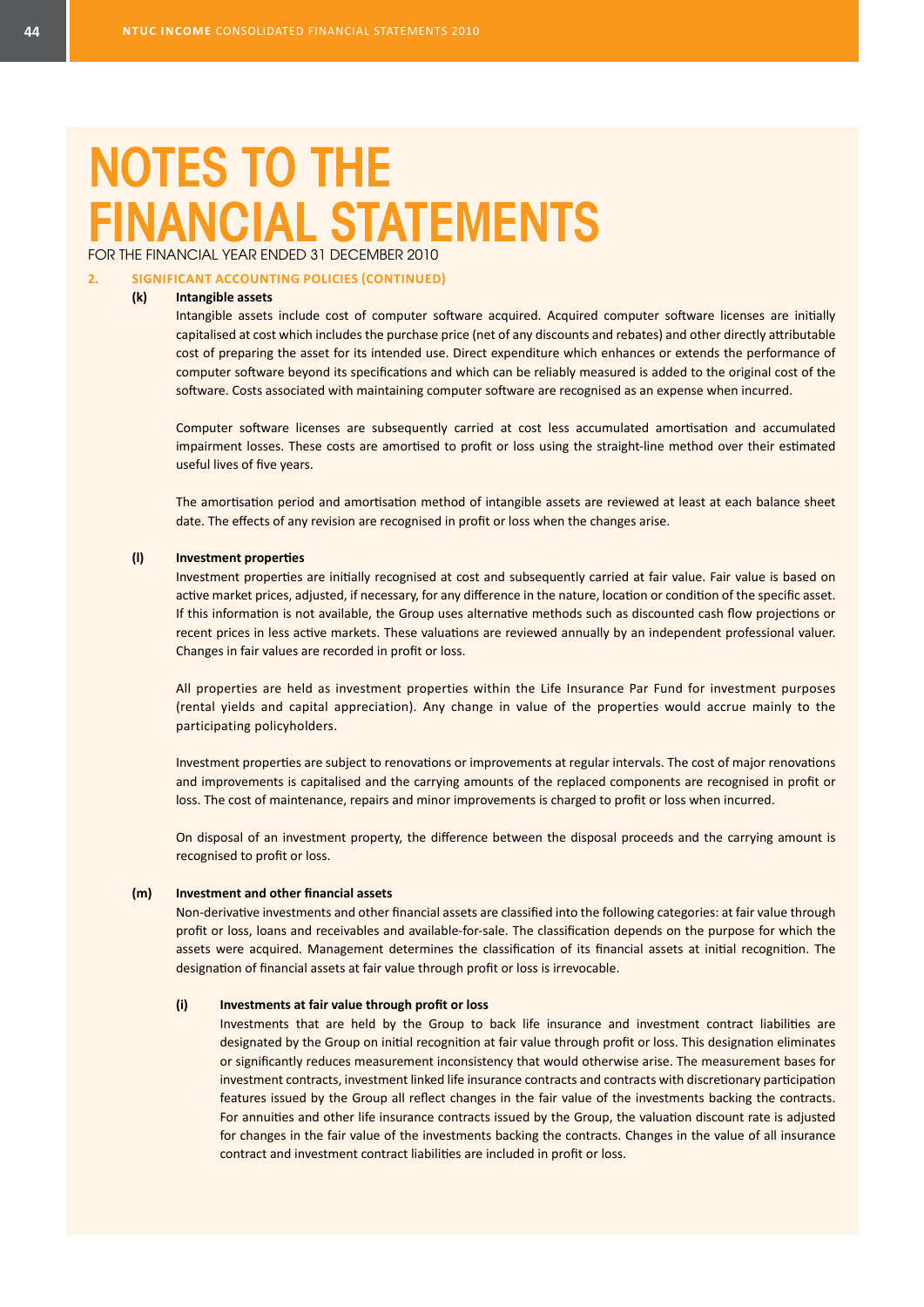For the financial year ended 31 December 2010

# **2. Significant accounting policies (continued)**

# **(m) Investment and other financial assets (continued)**

# **(ii) Loans and receivables**

Loans and receivables are non-derivative financial assets with fixed or determinable payments that are not quoted in an active market other than those that the Group intends to sell in the short term or that it has designated at fair value through profit or loss. Loans and receivables include "cash and cash equivalents", "insurance and other receivables" and "loans".

#### **(iii) Available-for-sale investments**

Available-for-sale investments are non-derivative financial assets that are either designated in this category or not classified in any of the other categories*.*

### **(iv) Recognition, measurement, derecognition and disclosure**

Purchases and sales of 'regular way' financial instruments are recognised on trade date, which is when the Group commits to purchase or sell the assets. Financial assets are derecognised when the contractual rights to receive cash flows from the financial assets expire, or when the financial assets have been transferred, together with substantially all the risks and rewards of ownership. On disposal of a financial asset, the difference between the carrying amount and the sale proceeds is recognised in profit or loss. Any amount in the fair value reserve relating to that asset is transferred to profit or loss.

Financial assets are initially recognised at fair value plus transaction costs except for financial assets at fair value through profit or loss, which are recognised at fair value. Transaction costs for financial assets at fair value through profit and loss are recognised immediately in profit or loss.

After initial recognition, the Group measures financial assets, designated at fair value through profit or loss, and as available-for-sale, at fair values without any deduction for transaction costs it may incur on their disposal. Loans are measured at amortised cost using the effective interest method less accumulated impairment losses.

Changes in the fair value of financial assets at fair value through profit or loss are included in profit or loss in the period in which they arise, including interest income from such assets.

Interest and dividend income on financial assets, available-for-sale are recognised separately in income. Changes in the fair values of available-for-sale debt securities (i.e. monetary items) denominated in foreign currencies are analysed into currency translation differences on the amortised cost of the securities and other changes; the currency translation differences are recognised in profit or loss and the other changes are recognised in the fair value reserve. Changes in fair values of available-for-sale equity securities (i.e. non-monetary items) are recognised in the fair value reserve, together with the related currency translation differences.

### **(v) Derivative financial instruments**

Derivative financial instruments are categorised as held for trading measured at initial recognition, and subsequently, at fair value and changes in fair value are recognised in profit or loss. Transaction costs incurred in buying and selling derivative instruments are recognised in the profit and loss account when incurred.

All derivatives are carried as assets when fair value is positive and as liabilities when fair value is negative.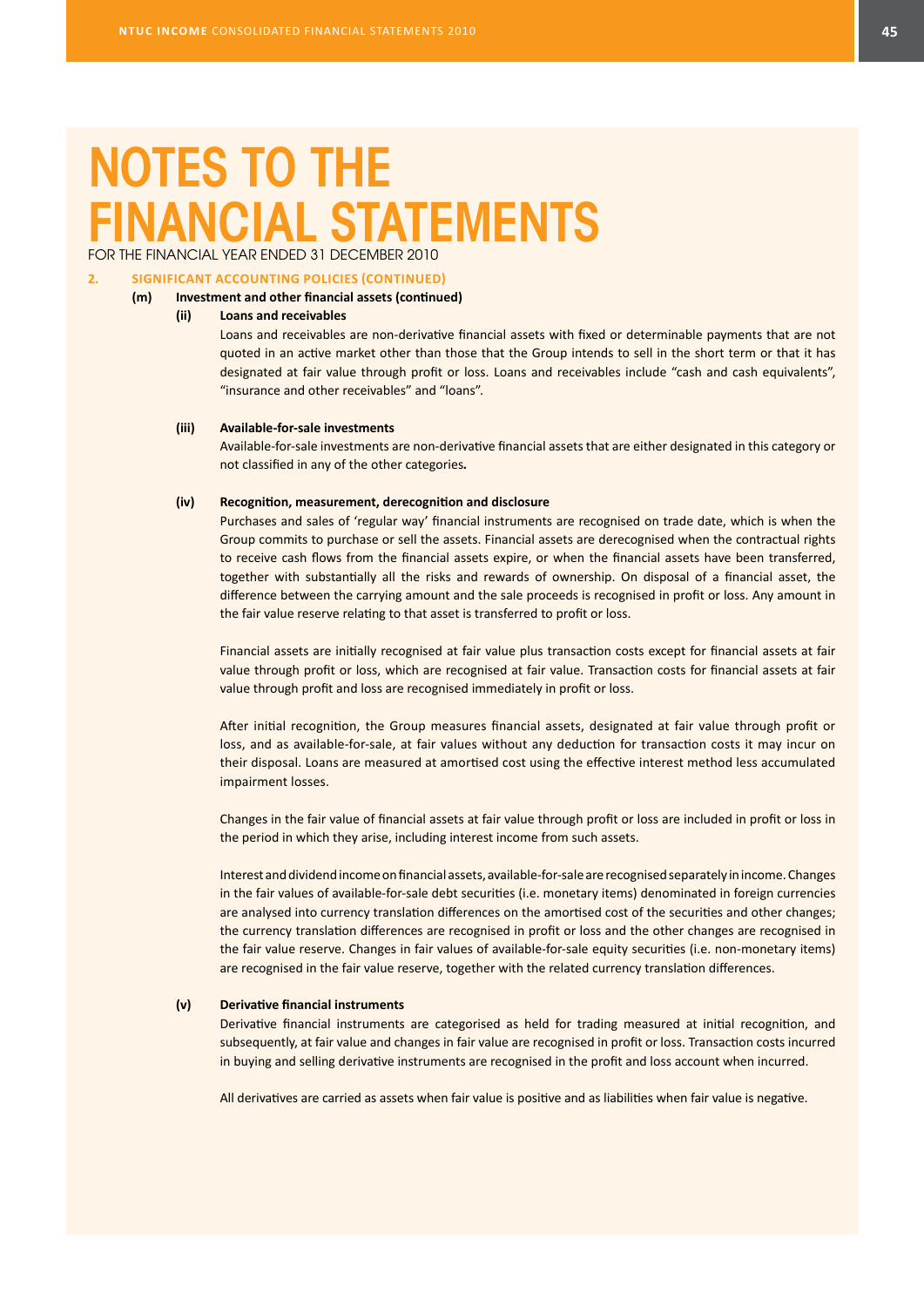For the financial year ended 31 December 2010

# **2. Significant accounting policies (continued)**

# **(m) Investment and other financial assets (continued)**

# **(vi) Fair value estimation**

The fair values of financial instruments traded in active markets (such as exchange-traded and over-thecounter securities and derivatives) are based on quoted market prices at the balance sheet date. The quoted market prices used for financial assets held by the Group are the current bid prices. The fair values of financial instruments that are not traded in an active market are determined by using valuation techniques. The Group uses a variety of methods and makes assumptions that are based on market conditions existing at each balance sheet date. These techniques include the use of recent arm's length market transactions, reference to the current fair value of another instrument that is substantially the same, discounted cash flow analysis or option pricing models. Where appropriate, quoted market prices or dealer quotes for similar instruments are used. Equity instruments whose value cannot be reliably measured are measured at cost less accumulated impairment losses, if any.

The fair value of a derivative financial instrument is determined by reference to its quoted price if quoted prices are regularly available from an exchange, dealer, or broker and there are regularly recurring market transactions in the instrument. The fair value of options is determined using option pricing techniques.

#### **(vii) Offsetting financial instruments**

Financial assets and liabilities are offset, and the net amount reported in the balance sheet only when there is a legally enforceable right to offset the recognised amounts and there is an intention to settle on a net basis, or to realise the asset and settle the liability simultaneously.

#### **(n) Impairment of assets**

#### **Financial assets carried at amortised costs**

The Group assesses at each balance sheet date whether there is objective evidence that a financial asset or a group of financial assets is impaired and recognises an allowance for impairment when such evidence exists.

#### **(i) Loans and receivables**

Significant financial difficulty of the issuer or debtor, probability that the issuer or debtor will enter bankruptcy, and default or significant delay in payments are objective evidence that these financial assets are impaired.

The carrying amount of these assets is reduced through the use of an impairment allowance account which is calculated as the difference between the carrying amount and the present value of estimated future cash flows discounted at the original effective interest rate. When the asset becomes uncollectible, it is written off against the allowance account. Subsequent recoveries of amounts previously written off are recognised against the same line item in profit or loss.

The allowance for impairment loss account is reduced through profit or loss in a subsequent period when the amount of impairment loss decreases and the related decrease can be objectively measured. The carrying amount of the asset previously impaired is increased to the extent that the new carrying amount does not exceed the amortised cost had no impairment been recognised in prior periods.

#### **Financial assets, available-for-sale**

In addition to the objective evidence of impairment described in Note 2 (n)(i), a significant or prolonged decline in the fair value of an equity security below its cost is considered as an indicator that the equity available-for-sale financial asset is impaired.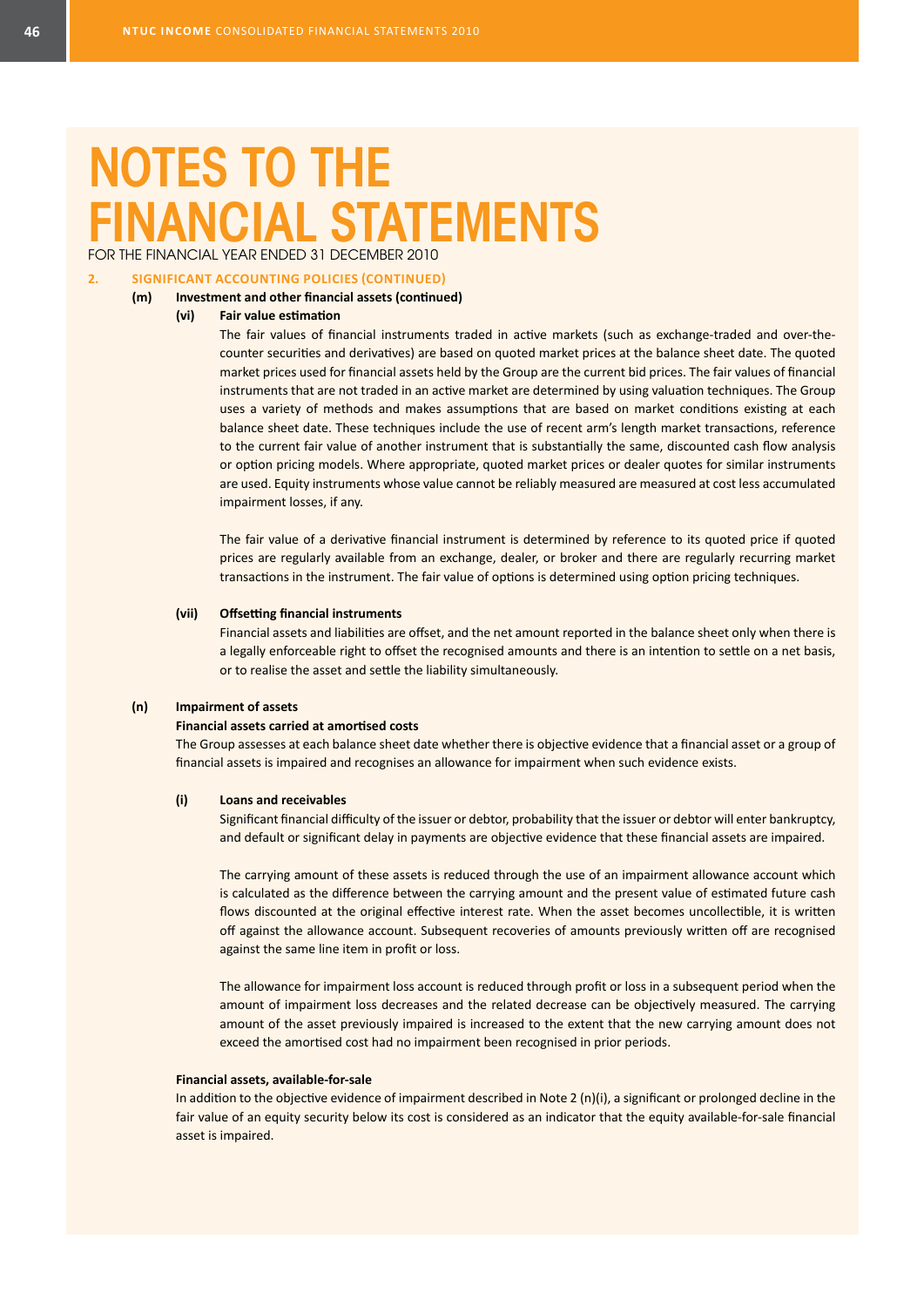For the financial year ended 31 December 2010

**2. Significant accounting policies (continued)**

## **(n) Impairment of assets (continued)**

# **Financial assets, available-for-sale (continued)**

If any evidence of impairment exists, the cumulative loss that was recognised in the fair value reserve is reclassified to profit or loss. The cumulative loss is measured as the difference between the acquisition cost (net of any principal repayments and amortisation) and the current fair value, less any impairment loss previously recognised as an expense. The impairment losses recognised as an expense on equity securities are not reversed through profit or loss.

#### **Impairment of non-financial assets**

Assets that are subject to amortisation are reviewed for impairment whenever there is any objective evidence or indication that these assets may be impaired.

For the purpose of impairment testing, the recoverable amount (i.e. the higher of the fair value less cost to sell and the value-in-use) is determined on an individual asset basis unless the asset does not generate cash flows that are largely independent of those from other assets. If this is the case, the recoverable amount is determined for the cashgenerating unit ("CGU") to which the asset belongs.

If the recoverable amount of the asset (or CGU) is estimated to be less than its carrying amount, the carrying amount of the asset (or CGU) is reduced to its recoverable amount. The difference between the carrying amount and recoverable amount is recognised as an impairment loss in profit or loss.

An impairment loss for an asset is reversed if, and only if, there has been a change in the estimates used to determine the asset's recoverable amount since the last impairment loss was recognised. The carrying amount of this asset is increased to its revised recoverable amount, provided that this amount does not exceed the carrying amount that would have been determined (net of any accumulated amortisation or depreciation) had no impairment loss been recognised for the asset in prior years.

A reversal of impairment loss for an asset is credited to profit or loss.

#### **(o) Insurance and other receivables**

Insurance and other receivables include outstanding premiums, trade receivables, accrued interest receivable from fixed deposits with banks and other receivables. These are recognised initially at fair value and subsequently measured at amortised cost less accumulated impairment losses.

#### **(p) Cash and cash equivalents**

Cash and cash equivalents comprise bank balances and fixed deposits held with banks which are readily convertible into known amounts of cash and are subject to an insignificant risk of change in value.

#### **(q) Insurance and other payables**

Insurance and other payables are recognised initially at fair value and subsequently measured at amortised cost using the effective interest method.

### **(r) Share capital and treasury shares**

All paid-up shares are participating shares and are classified as equity, although they do not all qualify as equity based on the presentation requirements of Financial Reporting Standards 32, Financial Instruments: Presentation. All shareholders are entitled to redeem their shares at the par value of \$10 each or the net asset value of the Group based on the last balance sheet date, whichever is lower.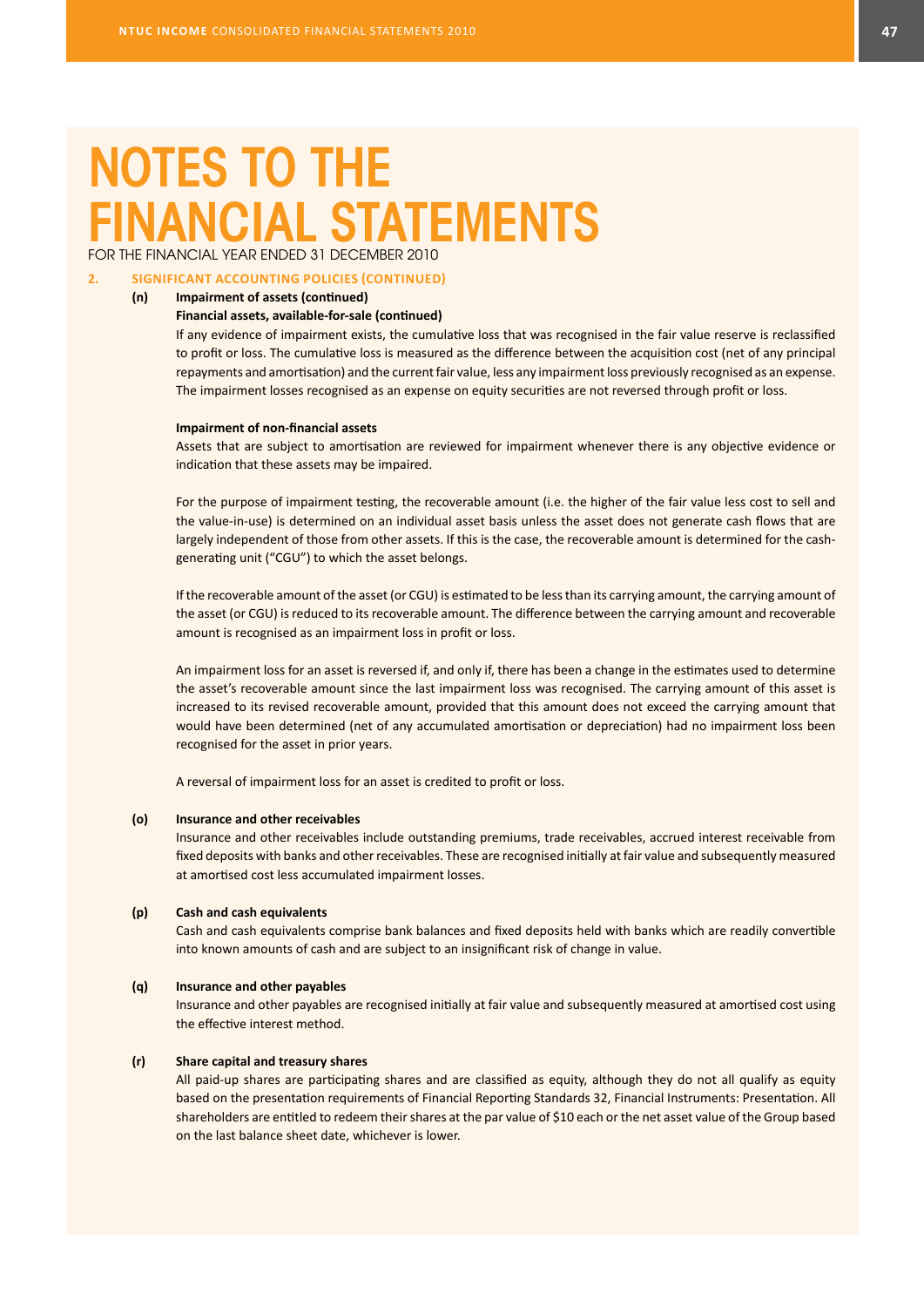For the financial year ended 31 December 2010

# **2. Significant accounting policies (continued)**

### **(r) Share capital and treasury shares (continued)**

Dividends on participating shares are recognised in the Statement of Changes in Equity in the year in which they are declared and approved for payment.

The consideration payable for the purchase by the Group of its own shares is treated as treasury shares at balance sheet date, and shown as a deduction from shareholders' funds in the Statement of Changes in Equity.

#### **(s) Other provisions**

Provisions other than insurance contract provisions are recognised when the Group has a present legal or constructive obligation, as a result of past events, and it is probable that an outflow of resources will be required to settle the obligation. When the Group expects a provision to be reimbursed, the reimbursement is recognised as a separate asset but only when the reimbursement is virtually certain.

### **(t) Operating leases**

Leases of investment properties which the Group retains substantially all risks and rewards incidental to ownership are classified as operating leases. Rental income from operating leases (net of any incentives given to the lessees) is recognised in profit or loss on a straight-line basis over the lease term.

### **3. Critical accounting estimates and judgements**

# **Insurance Contract Provisions for Life Insurance**

The insurance contract provisions for Life insurance are computed in accordance with the applicable regulatory principles using a prospective approach.

The provisions comprise of the following liabilities:

- expected future net payments from guaranteed benefits
- expected future net payments from non-guaranteed benefits (if any)
- provision for adverse deviation from the expected experience

#### **Valuation Methodology**

#### *Assumptions*

Liabilities are computed using the prospective cash flow method. The areas where assumptions have been applied are:

- Mortality and morbidity (if applicable)
- Persistency
- Discount rate
- Management expenses
- Bonuses (for Life Insurance Par Fund only)

#### *Mortality and Morbidity*

A detailed review of the Group's mortality and morbidity experience by plan types and by underwriting types is conducted annually. Based on the results of the review, the Group's Appointed Actuary has formed an opinion with regard to the expected future mortality and/or morbidity experience. The Group also uses published mortality and/or morbidity tables for plans that have no historical experience. A provision for adverse deviation (PAD) is also made based on the types of product.

#### *Persistency*

A detailed review of the Group's persistency experience by plan types and channels is conducted annually. The Group tries to balance past experience and future conditions by making prudent assumptions about the future long term average persistency levels. For new plans with no historical experience, the Group uses industry experience as a basis or assumes full persistency, whichever is deemed more prudent.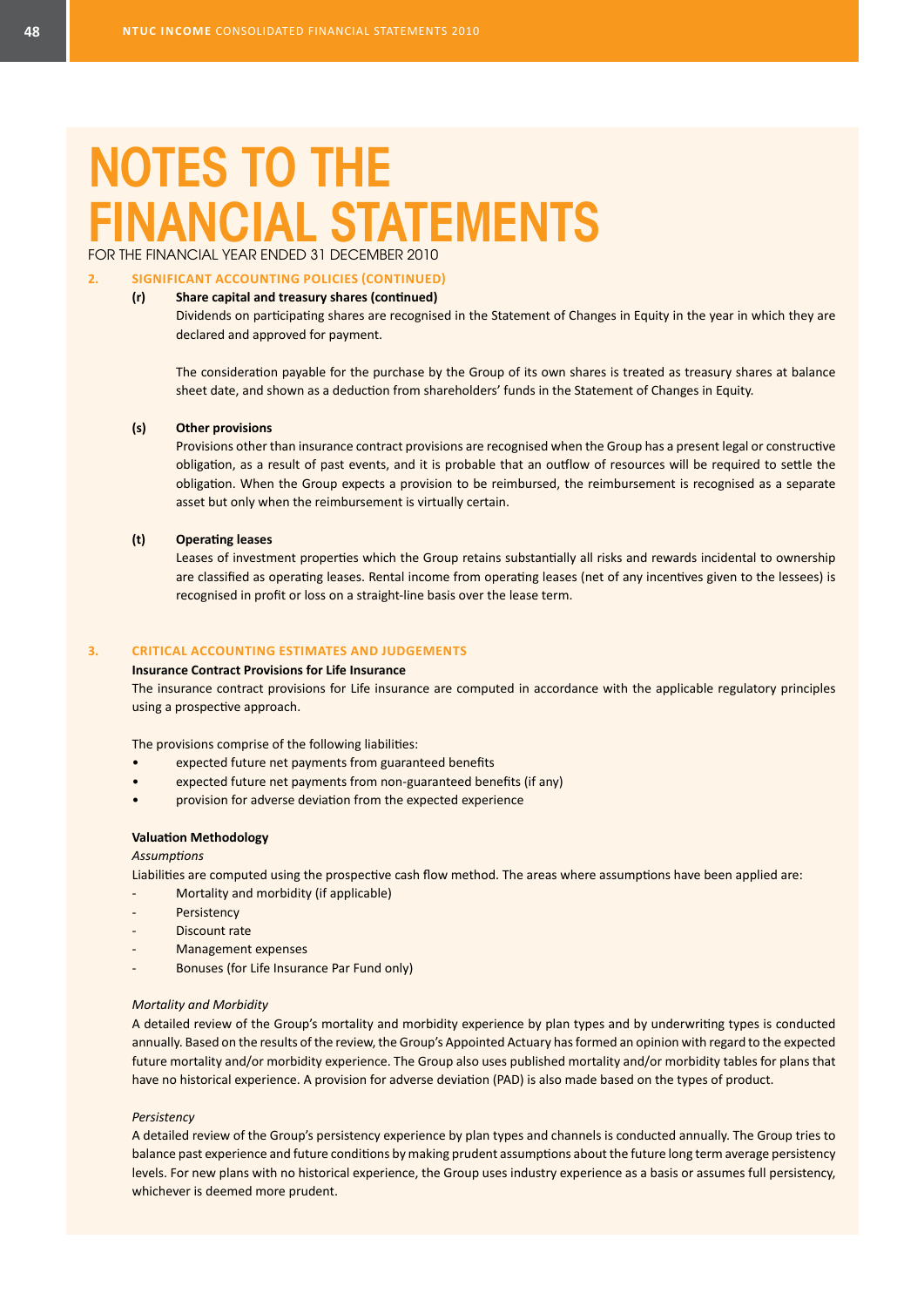For the financial year ended 31 December 2010

# **3. Critical accounting estimates and judgements (continued)**

# **Insurance Contract Provisions for Life Insurance (continued)**

# **Valuation Methodology (continued)**

*Discount Rates*

The discount rates used in the Life Insurance Non-Par Fund are derived from the yields of Singapore Government Securities. The discount rates used in the Life Insurance Par Fund are derived based on the expected prospective long-term investment outlook. This is based on the expected investment returns of assets backing the liabilities of the Par Fund and it is determined in conjunction with the investment managers and the Investment Committee.

#### *Expenses*

The Group reviews and determines the management expense assumptions regularly based on past experience and future business direction of the Group. The expense inflation assumption is the expected long term inflation rate and is based on published inflation rates by the Department of Statistics of Singapore.

#### *Future Bonuses*

The Group conducts a bonus review of the Life Insurance Par Fund annually. Bonuses are declared based on the results of the review which takes into consideration the past investment, mortality and/or morbidity, persistency, and management expense experiences. The goal of the review is to ensure bonuses paid are equitable and sustainable based on the Appointed Actuary's expected prospective outlook of the Life Insurance Par Fund. The reasonable expectations of policyholders are also taken into consideration when determining the amount of bonus to be declared.

#### **Assumption table**

The table below shows the assumptions used in the valuation of provision for future participating and non-participating benefits in the Life Insurance Par Fund and Life Insurance Non-Par Fund.

| <b>Assumptions</b>                                         | Life Insurance Fund                                                                                                                                                                  |
|------------------------------------------------------------|--------------------------------------------------------------------------------------------------------------------------------------------------------------------------------------|
| <b>Interest Rate</b>                                       | MCL <sup>*</sup> : Risk Free Rates from Year 1 to Year 15, Long Term Rates thereafter<br>PL <sup>*</sup> : Flat yield of 5.25%                                                       |
| Provision for adverse deviation (PAD)                      | Par: Ranges from 83% to 87.5% of C1 (Insurance Risk charge) PAD<br>Non-Par: Ranges from 50% to 90% of C1 (Insurance Risk charge) PAD                                                 |
| Lapse / Surrender Rate                                     | 0.0% to 14.0% depending on type of product                                                                                                                                           |
| <b>Selling Expense</b>                                     | Based on current commission structure                                                                                                                                                |
| <b>Management Expense</b>                                  | Par: Initial expense of \$160 and Renewal expense of \$45 per policy<br>Non-Par: Initial expense of \$100 and Renewal expense of \$15 per policy                                     |
| Inflation Rate                                             | 1.75%                                                                                                                                                                                |
| Non-guaranteed future bonus                                | 2010 Bonus Rates                                                                                                                                                                     |
| Mortality (Death & TPD)                                    | Par: 90% of S9702M/F<br>Non-Par: 100% to 110% of S9702M/F or Singapore Population Rates or ESTender07 Incidence<br>Rates whichever is the appropriate mortality table                |
| Mortality / Morbidity Rate (Death,<br>TPD & Dread Disease) | Par: Adjusted Mortality / Morbidity Table compiled by the Monetary Authority of Singapore<br>Non-Par: 100% of ESTender07 Incidence Rates for Eldershield and Eldershield Supplements |
| Mortality Rate (Annuities)                                 | Adjusted a(90) mortality table with age reduction and mortality improvement                                                                                                          |

#### **At 31 December 2010**

Note:

C1 – Component 1 Requirement, per Statutory Returns Form 21

MCL – Minimum Condition Liability; PL – Policy Liability valuation bases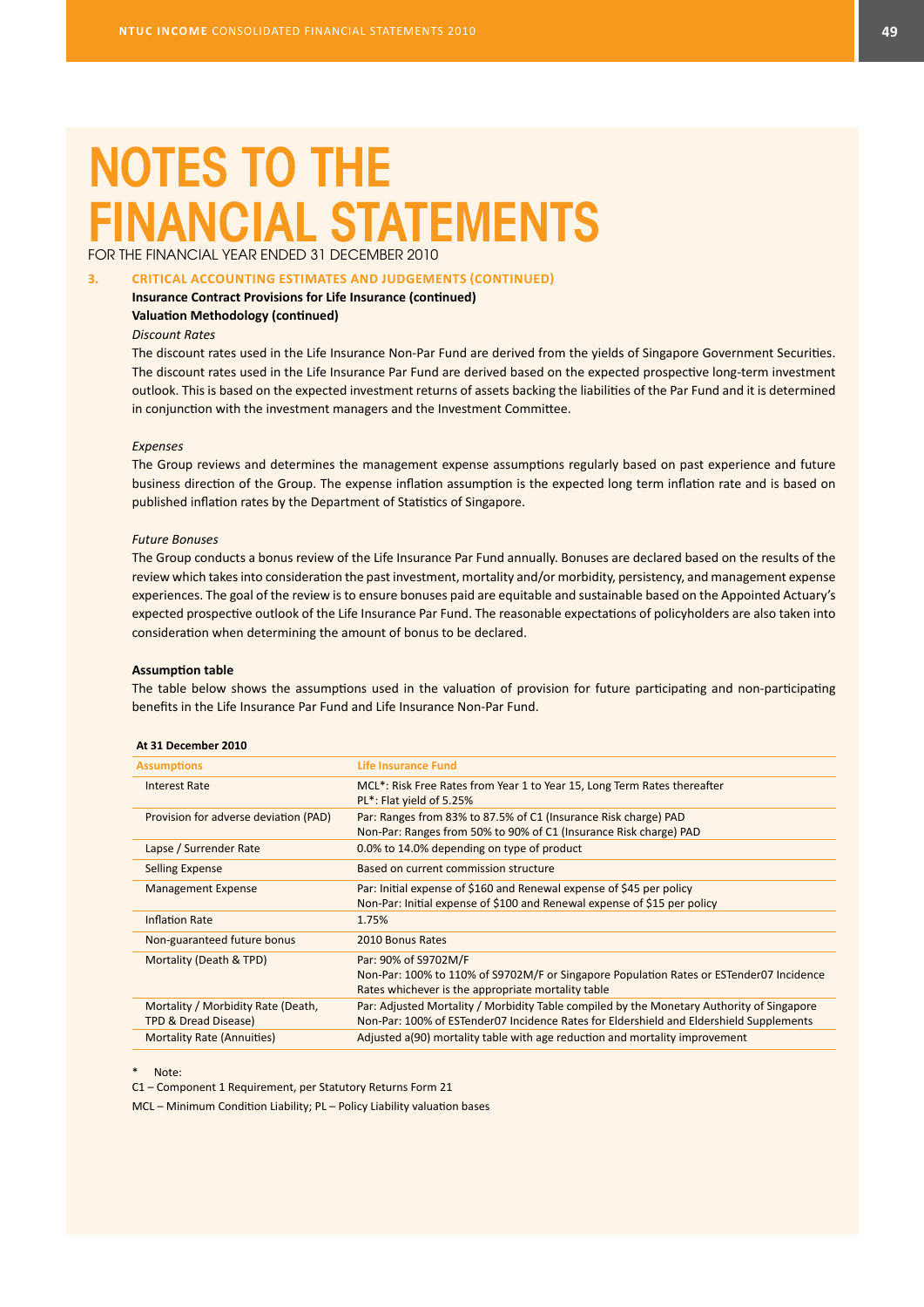For the financial year ended 31 December 2010

# **3. Critical accounting estimates and judgements (continued)**

# **Insurance Contract Provisions for Life Insurance (continued)**

# **Effect of Changing Assumptions Used for Life Liability Valuation**

For the valuation as at 31 December 2010, the Group has updated the liability valuation assumptions as compared to 1 January 2010 valuation assumptions. The impact of the changes in the valuation assumptions is in the table shown below:

*Life Insurance Par Fund*

| <b>Changes in sequence</b>                    | Change in insurance contract<br>provision for guaranteed benefits<br>$\mathsf{S}'$ 000 | % (Decrease)/increase in<br>insurance contract provision for<br>guaranteed benefits* |
|-----------------------------------------------|----------------------------------------------------------------------------------------|--------------------------------------------------------------------------------------|
| <b>Update of lapse assumption</b>             | (317,716)                                                                              | (2.9%)                                                                               |
| Change in C1 PAD assumption                   | (38,042)                                                                               | (0.4% )                                                                              |
| Update of risk free rates to 31 December 2010 | 2,610                                                                                  | 0.0%                                                                                 |

The insurance contract provision for guaranteed benefits is used to illustrate the effect of changing assumptions used for life liability valuation instead of using the entire insurance contract provision because the entire insurance contract provision is currently the policy assets of the fund.

#### *Life Insurance Non-Par Fund*

The Group has updated the liability valuation assumptions as compared to 1 January 2010. The impact of the changes in the valuation assumptions is in the table shown below:

|                                               | Change in insurance contract<br>provision for guaranteed benefits | % Increase/(decrease) in<br>insurance contract provision for |
|-----------------------------------------------|-------------------------------------------------------------------|--------------------------------------------------------------|
| <b>Changes</b>                                | <b>S'000</b>                                                      | guaranteed benefits                                          |
| Change in lapse assumption                    | (35, 597)                                                         | (3.8%)                                                       |
| Update on risk free rates to 31 December 2010 | 22.371                                                            | 2.4%                                                         |

#### **Insurance Contract Provisions for General Insurance**

The insurance contract provisions for General Insurance comprise claims and premium liabilities and are computed in accordance with sound actuarial principles and regulatory guidelines.

These liabilities comprise:

- best estimate of the premium liabilities;
- best estimate of the claims liabilities; and
- margins for adverse deviation to ensure a 75% probability of adequacy.

# **Valuation methodology**

Standard actuarial techniques are used to project the provision for claims and loss adjustment expenses and provision for unexpired risk ("claim liabilities and premium liabilities"). These methods include the Chain-Ladder and Bornhuetter-Ferguson model.

The valuation process involves using the Group's claims and policy data to estimate future claims experience. These insurance liabilities have been derived on a gross basis and are subsequently adjusted for reinsurance and other recoveries for a net basis.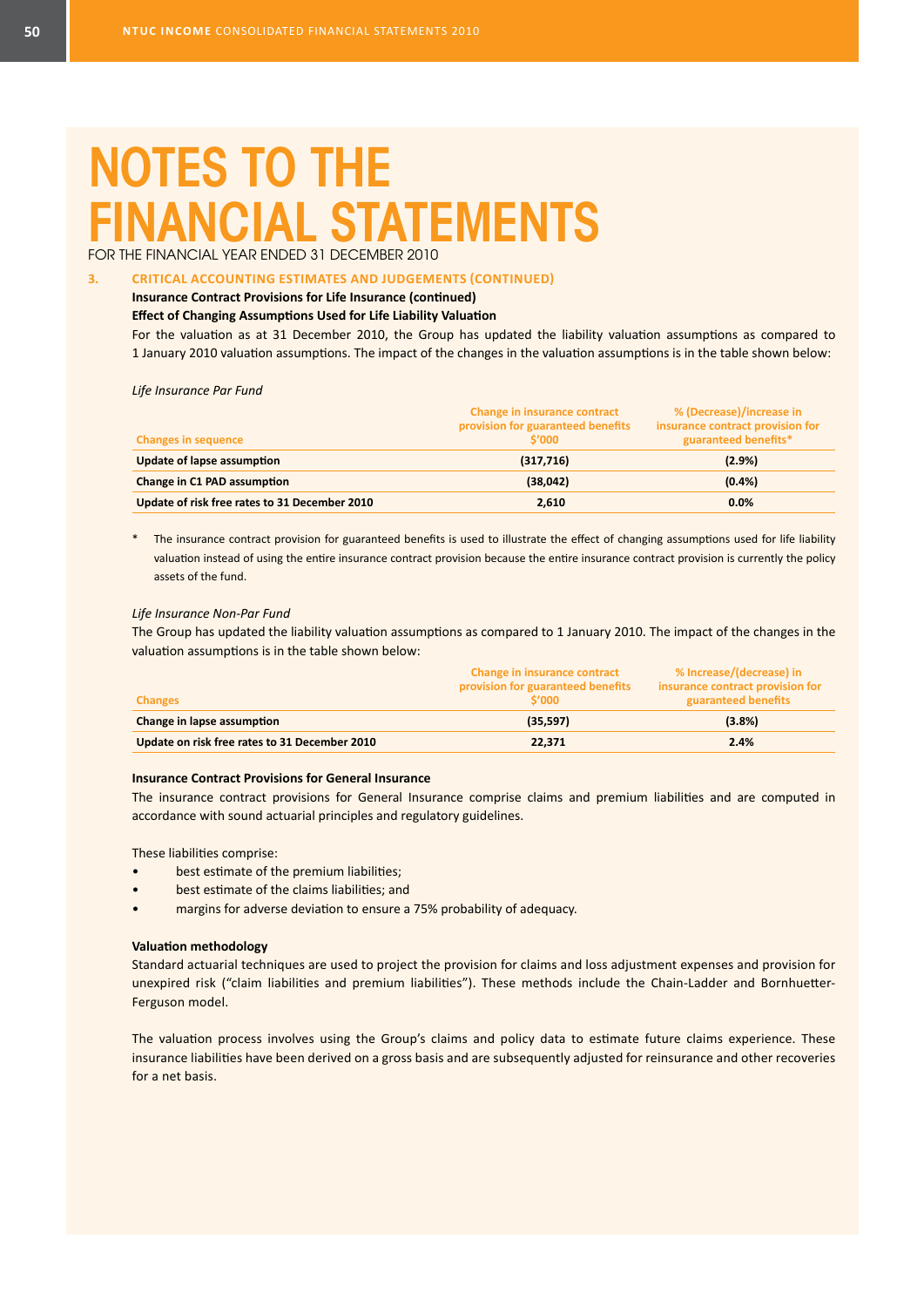For the financial year ended 31 December 2010

**3. Critical accounting estimates and judgements (continued)**

# **Insurance Contract Provisions for General Insurance (continued)**

#### **Assumptions**

The key assumptions of the actuarial valuation models include:

- chain ladder claim development factors
- loss ratios
- expense ratios
- reinsurance recovery ratios

These assumptions are derived based on the Group's historical and emerging underwriting experience.

For the valuation as at 31 December 2010, the basis of liability valuation assumptions have not been changed as compared to 1 January 2010.

### **Effect of Changing Assumptions used for General Insurance**

The table above summarises the effect of changing assumptions has on 2009 and prior accident years claim liabilities where comparisons can be made to last year's year end liability valuation. Without any change in assumptions, the additional 1 year of updated experience would have reduced the claims liability by \$38.3 million. Changes in the assumptions used in Incurred Chain Ladder (ICD) and Bornhuetter-Ferguson (BF) valuation methods have increased liability by \$3.6 million and \$0.8 million respectively. There is also a \$10.1 million increase in liability due to change in 'Claims Handling Expenses' (CHE) assumptions.

#### **Margins for adverse deviation**

In accordance with the insurance regulations, the insurance liabilities include a risk margin to ensure a 75% probability of adequacy.

The risk margin is determined to allow for the uncertainty and volatility of the claims experience. Effects of diversification are also allowed for at the fund level.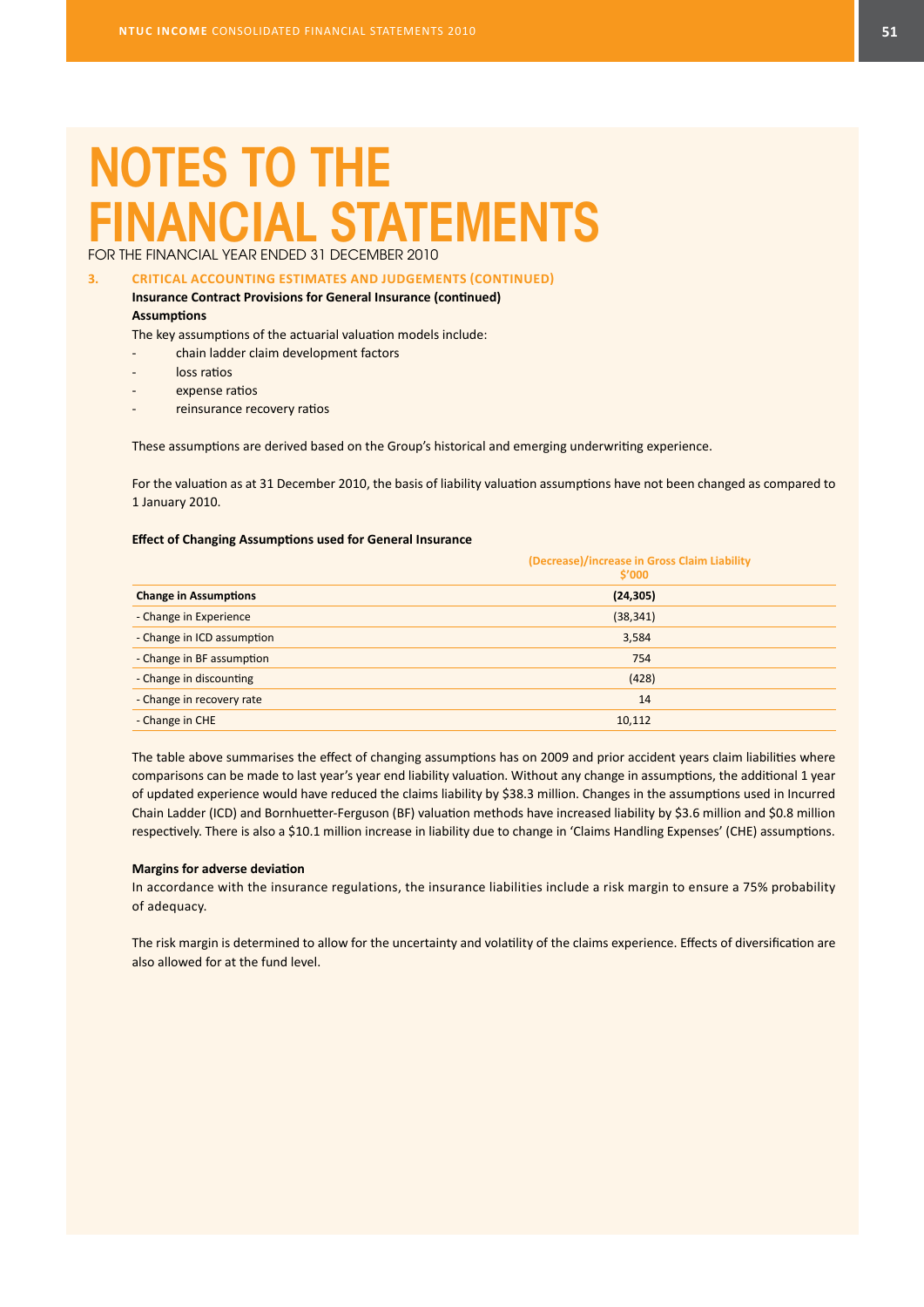For the financial year ended 31 December 2010

# **3. Critical accounting estimates and judgements (continued)**

# **Insurance Contract Provisions for General Insurance (continued)**

# **Discounting**

The insurance liabilities have been discounted using risk free rates derived from the yields of the Singapore government bonds of appropriate term.

#### **Gross liabilities**

The gross claims liability as at 31 December 2010 is \$452 million (FY2009: \$412 million) as compared to net claims liability of \$421 million (FY2009: \$382 million).

The premium liability on gross basis is \$162 million (FY2009: \$164 million) as compared to net premium liability of \$160 million (FY2009: \$156 million).

**\$'000**

#### **Development and movement of general insurance claim liabilities**

Below is the summary of the development of past years' gross claims liabilities.

|                                                                   | 2001    | 2002    | 2003    | 2004    | 2005    | 2006    | 2007    | 2008    | 2009    | 2010    | <b>Total</b>      |
|-------------------------------------------------------------------|---------|---------|---------|---------|---------|---------|---------|---------|---------|---------|-------------------|
| Claims development table 2010                                     |         |         |         |         |         |         |         |         |         |         |                   |
| <b>Accident year</b>                                              |         |         |         |         |         |         |         |         |         |         |                   |
|                                                                   |         |         |         |         |         |         |         |         |         |         |                   |
| End of accident year                                              | 130,921 | 180,583 | 214,700 | 221,260 | 211,430 | 166,473 | 175,745 | 246,049 | 244,656 | 212,240 |                   |
| 1 year later                                                      | 140,852 | 189,434 | 197,057 | 201,873 | 198,300 | 175,776 | 196,521 | 240,920 | 226,472 |         |                   |
| 2 years later                                                     | 142,216 | 185,858 | 189,914 | 196,892 | 197,168 | 172,310 | 194,974 | 235,024 |         |         |                   |
| 3 years later                                                     | 140,546 | 185,424 | 191,627 | 195,433 | 195,546 | 174,119 | 193,230 |         |         |         |                   |
| 4 years later                                                     | 140,205 | 182,769 | 191,504 | 190,751 | 193,766 | 172,861 |         |         |         |         |                   |
| 5 years later and<br>beyond                                       | 139,425 | 182,277 | 190,671 | 190,902 | 193,196 |         |         |         |         |         |                   |
| <b>Estimate of gross</b><br>cumulative claims                     | 139,425 | 182,277 | 190,671 | 190,902 | 193,196 | 172,861 | 193,230 | 235,024 | 226,472 |         | 212,240 1,936,298 |
| Cumulative claim<br>payments                                      | 139,219 | 180,819 | 188,781 | 188,382 | 185,773 | 160,052 | 163,894 | 176,514 | 130,105 |         | 57,059 1,570,598  |
| Estimate of gross<br>claim liabilities                            | 206     | 1,458   | 1,890   | 2,520   | 7,423   | 12,809  | 29,336  | 58,510  | 96,367  | 155,181 | 365,700           |
| <b>Effect of discounting</b>                                      | (0)     | (7)     | (18)    | (34)    | (75)    | (146)   | (370)   | (874)   | (1,728) | (3,099) | (6, 351)          |
| <b>Claims handling</b><br>expenses                                | 29      | 203     | 262     | 348     | 1,027   | 1,770   | 4,050   | 8,058   | 13,232  | 21,263  | 50,242            |
| Best estimate of<br>gross claim<br>liability before<br>recoveries | 235     | 1,654   | 2,134   | 2,834   | 8,375   | 14,433  | 33,016  | 65,694  | 107,871 | 173,345 | 409,591           |
| Estimated gross claim<br>liabilities for prior<br>accident years  |         |         |         |         |         |         |         |         |         |         | 1,006             |
| Recoveries and other<br>adjustments                               |         |         |         |         |         |         |         |         |         |         | (2,046)           |
| Provisions for<br>adverse deviation                               |         |         |         |         |         |         |         |         |         |         | 43,293            |
| <b>Gross claim liabilities</b>                                    |         |         |         |         |         |         |         |         |         |         | 451,844           |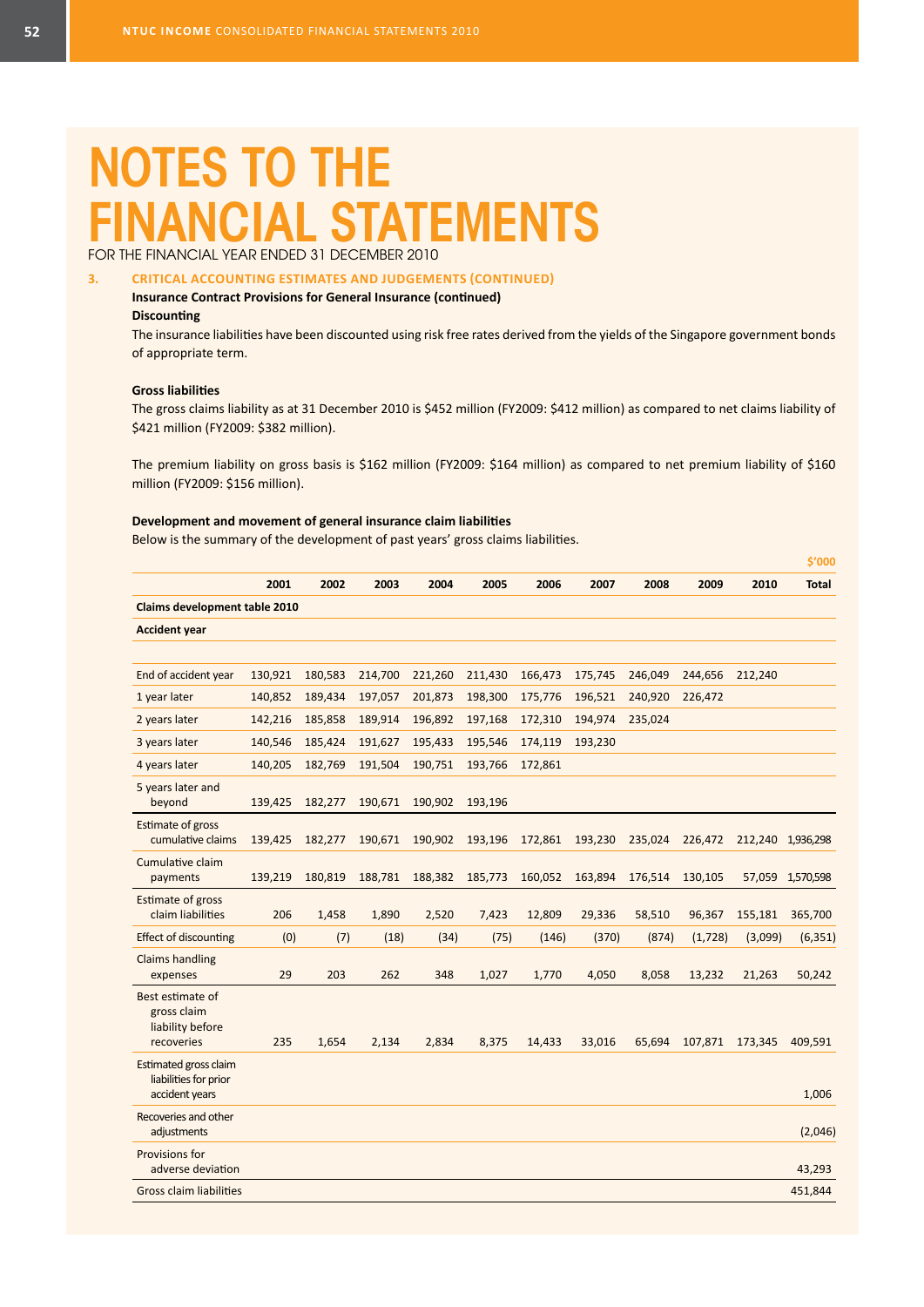# **3. Critical accounting estimates and judgements (continued)**

 **Insurance Contract Provisions for General Insurance (continued) Development and movement of general insurance claim liabilities (continued)**

|                                                                      |         |         |         |         |         |         |         |         |          | v vvv        |
|----------------------------------------------------------------------|---------|---------|---------|---------|---------|---------|---------|---------|----------|--------------|
|                                                                      | 2001    | 2002    | 2003    | 2004    | 2005    | 2006    | 2007    | 2008    | 2009     | <b>Total</b> |
| <b>Claims development table 2009</b>                                 |         |         |         |         |         |         |         |         |          |              |
| <b>Accident year</b>                                                 |         |         |         |         |         |         |         |         |          |              |
|                                                                      |         |         |         |         |         |         |         |         |          |              |
| End of accident year                                                 | 130,921 | 180,583 | 214,700 | 221,260 | 211,430 | 166,473 | 175,745 | 246,049 | 244.656  |              |
| 1 year later                                                         | 140,852 | 189,434 | 197,057 | 201,873 | 198,300 | 175,776 | 196,521 | 240.920 |          |              |
| 2 years later                                                        | 142,216 | 185,858 | 189,914 | 196,892 | 197,168 | 172,310 | 194,974 |         |          |              |
| 3 years later                                                        | 140,546 | 185,424 | 191,627 | 195,433 | 195,546 | 174,119 |         |         |          |              |
| 4 years later                                                        | 140,205 | 182,769 | 191,504 | 190,751 | 193,766 |         |         |         |          |              |
| 5 years later and beyond                                             | 139,511 | 182,396 | 190,738 | 191,492 |         |         |         |         |          |              |
| <b>Estimate of gross</b><br>cumulative claims                        | 139,511 | 182,396 | 190,738 | 191,492 | 193,766 | 174,119 | 194,974 | 240,920 | 244,656  | 1,752,572    |
| Cumulative claim payments                                            | 139,020 | 180,434 | 188,388 | 186,450 | 179,746 | 151,611 | 148,982 | 153,219 | 76,844   | 1,404,694    |
| Estimate of gross claim liabilities                                  | 491     | 1,962   | 2,350   | 5,042   | 14,020  | 22,508  | 45,992  | 87,701  | 167,812  | 347,878      |
| <b>Effect of discounting</b>                                         | (3)     | (18)    | (34)    | (55)    | (164)   | (296)   | (696)   | (1,597) | (3, 263) | (6, 126)     |
| <b>Claims handling expenses</b>                                      | 47      | 186     | 222     | 478     | 1,328   | 2,129   | 4,342   | 8,254   | 15,774   | 32,760       |
| Best estimate of gross claim<br>liability before recoveries          | 535     | 2,130   | 2,538   | 5,465   | 15,184  | 24,341  | 49,638  | 94,358  | 180,323  | 374,512      |
| <b>Estimated gross claim liabilities</b><br>for prior accident years |         |         |         |         |         |         |         |         |          | 1,040        |
| Recoveries and other<br>adjustments                                  |         |         |         |         |         |         |         |         |          | (2,969)      |
| Provisions for adverse deviation                                     |         |         |         |         |         |         |         |         |          | 39,717       |
| <b>Gross claim liabilities</b>                                       |         |         |         |         |         |         |         |         |          | 412,300      |

# **Fair value of financial instruments**

The majority of the Group's financial instruments reported at fair value are based on quoted and observable market prices or on service providers' internally developed models that are based on independently sourced market parameters, including interest rate yield curves, option volatilities and currency rates.

The Group's fair value policies are approved by the Investment Committee with oversight by the Board. Management exercise judgment in determining the risk characteristics of various financial instruments, discount rates, estimates of future cash flows and other factors used in the valuation process. Judgment may also be applied when less readily observable external parameters are used in fair value estimation.

**\$'000**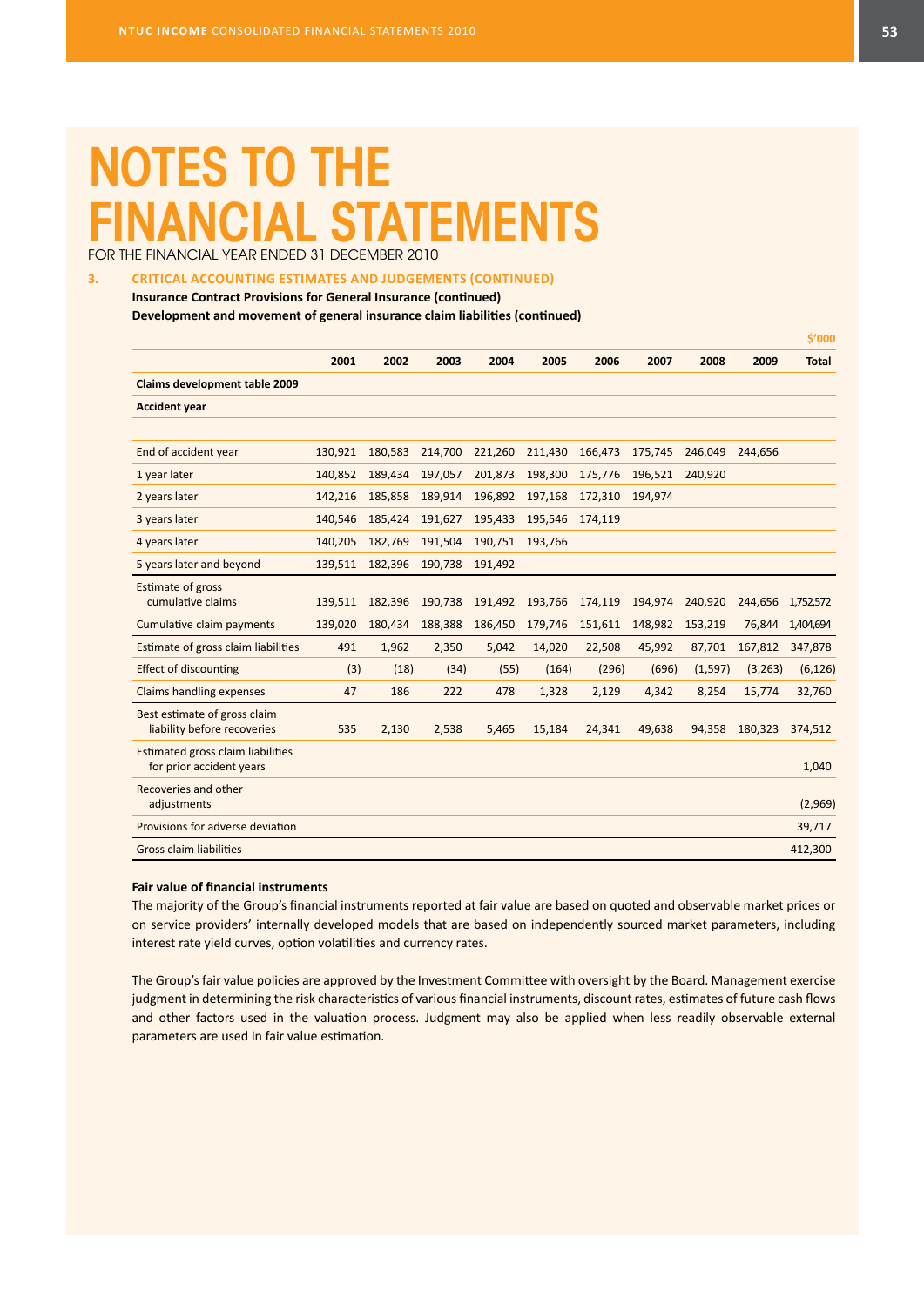For the financial year ended 31 December 2010

## **4. Management of insurance and financial risks**

# *(a) Life Insurance Contracts Risk Management*

# **Insurance Risk in Life Funds**

The Group is exposed to life insurance risk when it signs a contract with the insured party for a premium amount and in return promises to pay a sum of money if a specified event occurs within the time frame stipulated in the contract. The terms of acceptance of the risks by the Group are generally long term in nature (except when they are group or health insurance plans, which are usually on an annual basis). These risks accepted by the Group are mortality risk, morbidity risk, longevity risk and investment risk.

#### **Terms and Conditions of Life Insurance Contracts**

The majority of the individual life insurance contracts plans written in the Par Fund are long term participating policies consisting of Whole Life Plans, Endowments and Annuities. In writing these plans, the Group takes on mortality, morbidity, longevity, and investment risks. The eventual payment to the policyholders consists of a guaranteed amount (the sum assured) and a non-guaranteed component distributed via annual reversionary (if any) and final terminal bonuses (if any). Once declared, bonuses become a fully guaranteed liability, although the Group has the discretion to reduce future reversionary and terminal bonuses if experience is unfavourable. Payment occurs upon death, occurrence of specific morbidity, or survival of the policyholder, depending on the type of policy.

The Non-Par Fund consists of pure insurance protection plans, such as ElderShield, Dependent Protection Scheme (DPS) and Group & Health contracts. Both ElderShield and DPS provide long term contracts. The Group and Health contracts are usually on a negotiable and yearly renewable basis. Protection values are payable upon death, disability, and hospitalisation of the policyholders.

#### **Objectives of managing life insurance risks and the policies for mitigating risks**

Life insurance risks arise through exposure to mortality, morbidity, persistency and any unforeseen expenses.

The Group has implemented underwriting and claims management guidelines and procedures to manage its life insurance risks. It also considers its reinsurance coverage and risk appetite to manage its overall risk exposure.

Mortality risks are selected through underwriting and appropriate premiums are charged based on the level of risks that applicants bring in. The mortality tables used for pricing are based on the Group's best estimates from its annual experience studies. The levels of mortality risks are determined by age, gender, and underwriting experience. For applicants that have mortality risks higher than the Group's tolerance level, these risks will be ceded to the reinsurance companies.

The Life Insurance Non-Par Fund is made up of both group and individual contracts. For death and morbidity covers, the Group transfers insurance risk in excess of its retention limit to its appointed reinsurers on a per contract basis. To manage concentration of insurance risks as a result of a single event such as an epidemic outbreak or terrorist activity, the Group obtains catastrophic reinsurance that limits its maximum overall exposure.

As most of the life insurance contracts are written locally, there is a concentration of geographical risk in Singapore. This risk is managed through prudent underwriting and appropriate reinsurance strategies.

Lapse rate is evaluated in a prudent manner through the pricing of new products, product design, and regular monitoring of persistency reports and procedures for recovery.

Mortality risk is also managed through appropriate claim management systems that help to identify fraudulent claims. The results of yearly experience reviews of mortality, longevity and persistency are used to decide on the bases for reserving and pricing of products. Inevitably, there remains uncertainty about future longevity and persistency that cannot be removed.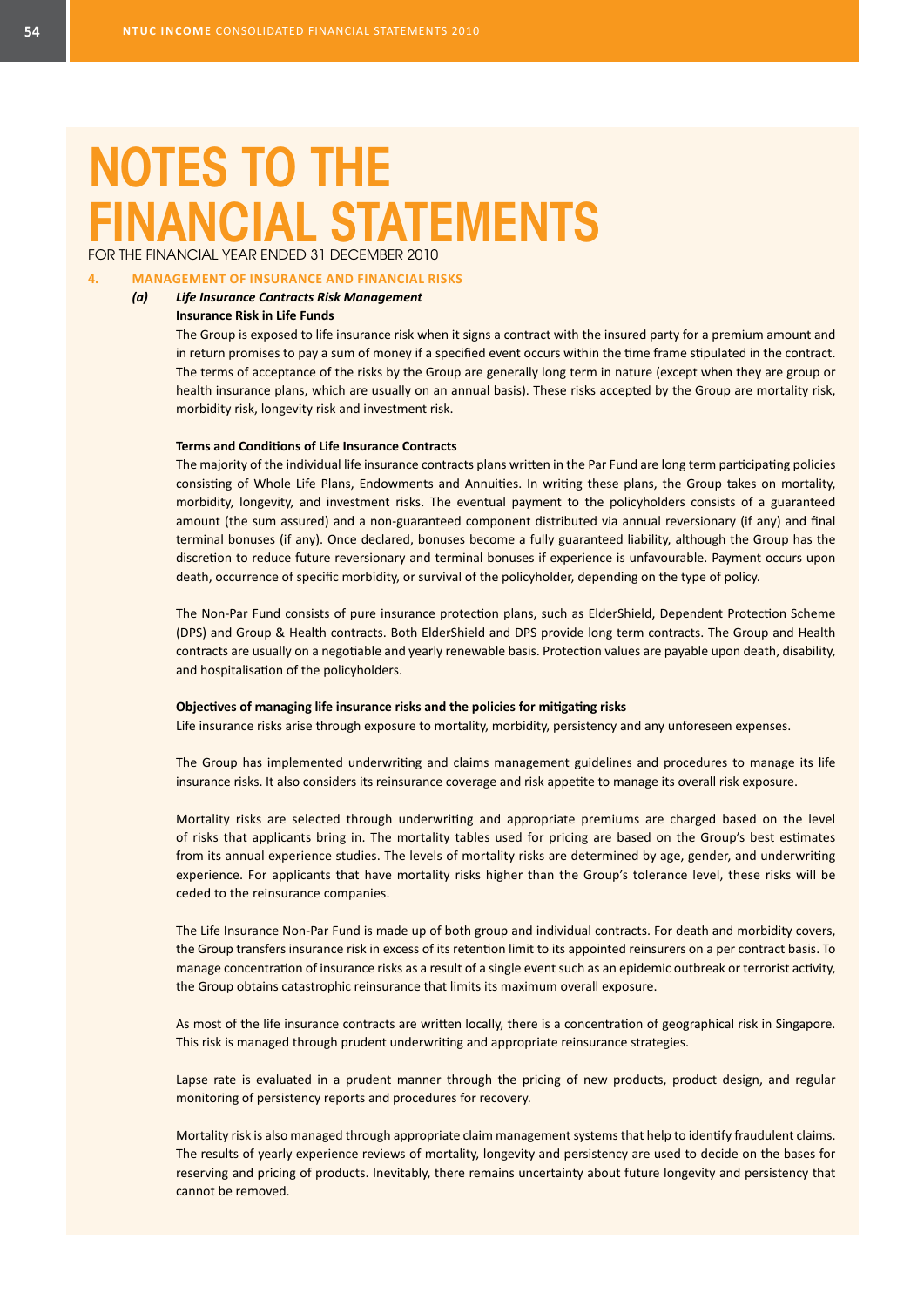For the financial year ended 31 December 2010

**4. Management of insurance and financial risks (continued)**

# *(a) Life Insurance Contracts Risk Management (continued)*

### **Sensitivity Analysis**

#### **(i) Life Insurance Par Fund**

To understand the risks undertaken by the Group in the Life Insurance Par Fund, the following sensitivity analysis is done to measure the impact on the Group's non-guaranteed benefit liabilities.

| <b>Impact On</b><br><b>Impact On</b><br><b>Impact On</b><br><b>Impact On</b><br><b>Non-Guaranteed</b><br><b>Non-Guaranteed</b><br><b>Non-Guaranteed</b><br><b>Non-Guaranteed</b><br><b>Benefit</b><br><b>Benefit</b><br><b>Benefit</b><br><b>Benefit</b><br><b>Liabilities</b><br><b>Liabilities</b><br><b>Liabilities</b><br><b>Liabilities</b><br>\$'000<br>\$'000<br>%<br>%<br><b>Assumption</b><br>Change<br>$+100$ bps<br>941,315<br>9.6%<br>871,491<br>10.0%<br>Interest rates<br>(1,214,949)<br>$-100$ bps<br>(1, 277, 738)<br>$-13.0%$<br>$-13.9%$<br>Mortality/morbidity/<br>longevity<br>- life insurance<br>contracts,<br>excluding<br>annuities<br>$+20%$<br>(297, 931)<br>(266, 025)<br>$-3.0%$<br>$-3.0%$<br>$-20%$<br>2.9%<br>2.7%<br>289,173<br>234,925<br>- annuities contracts<br>Mortality<br>Improvement<br>of 1 Year<br>(23,027)<br>(25,059)<br>$-0.3%$<br>$-0.3%$<br>Mortality<br>Deterioration<br>of 1 Year<br>25,202<br>0.3%<br>23,923<br>0.3%<br>$+20%$<br>(356, 920)<br>(400, 424)<br>$-4.6%$<br>$-3.6%$<br>Lapses<br>$-20%$<br>400,473<br>4.1%<br>403,628<br>4.6% |  | 2010 |  | 2009 |  |  |  |
|----------------------------------------------------------------------------------------------------------------------------------------------------------------------------------------------------------------------------------------------------------------------------------------------------------------------------------------------------------------------------------------------------------------------------------------------------------------------------------------------------------------------------------------------------------------------------------------------------------------------------------------------------------------------------------------------------------------------------------------------------------------------------------------------------------------------------------------------------------------------------------------------------------------------------------------------------------------------------------------------------------------------------------------------------------------------------------------------|--|------|--|------|--|--|--|
|                                                                                                                                                                                                                                                                                                                                                                                                                                                                                                                                                                                                                                                                                                                                                                                                                                                                                                                                                                                                                                                                                              |  |      |  |      |  |  |  |
|                                                                                                                                                                                                                                                                                                                                                                                                                                                                                                                                                                                                                                                                                                                                                                                                                                                                                                                                                                                                                                                                                              |  |      |  |      |  |  |  |
|                                                                                                                                                                                                                                                                                                                                                                                                                                                                                                                                                                                                                                                                                                                                                                                                                                                                                                                                                                                                                                                                                              |  |      |  |      |  |  |  |
|                                                                                                                                                                                                                                                                                                                                                                                                                                                                                                                                                                                                                                                                                                                                                                                                                                                                                                                                                                                                                                                                                              |  |      |  |      |  |  |  |
|                                                                                                                                                                                                                                                                                                                                                                                                                                                                                                                                                                                                                                                                                                                                                                                                                                                                                                                                                                                                                                                                                              |  |      |  |      |  |  |  |
|                                                                                                                                                                                                                                                                                                                                                                                                                                                                                                                                                                                                                                                                                                                                                                                                                                                                                                                                                                                                                                                                                              |  |      |  |      |  |  |  |
|                                                                                                                                                                                                                                                                                                                                                                                                                                                                                                                                                                                                                                                                                                                                                                                                                                                                                                                                                                                                                                                                                              |  |      |  |      |  |  |  |
|                                                                                                                                                                                                                                                                                                                                                                                                                                                                                                                                                                                                                                                                                                                                                                                                                                                                                                                                                                                                                                                                                              |  |      |  |      |  |  |  |
|                                                                                                                                                                                                                                                                                                                                                                                                                                                                                                                                                                                                                                                                                                                                                                                                                                                                                                                                                                                                                                                                                              |  |      |  |      |  |  |  |
|                                                                                                                                                                                                                                                                                                                                                                                                                                                                                                                                                                                                                                                                                                                                                                                                                                                                                                                                                                                                                                                                                              |  |      |  |      |  |  |  |
|                                                                                                                                                                                                                                                                                                                                                                                                                                                                                                                                                                                                                                                                                                                                                                                                                                                                                                                                                                                                                                                                                              |  |      |  |      |  |  |  |
|                                                                                                                                                                                                                                                                                                                                                                                                                                                                                                                                                                                                                                                                                                                                                                                                                                                                                                                                                                                                                                                                                              |  |      |  |      |  |  |  |
|                                                                                                                                                                                                                                                                                                                                                                                                                                                                                                                                                                                                                                                                                                                                                                                                                                                                                                                                                                                                                                                                                              |  |      |  |      |  |  |  |
|                                                                                                                                                                                                                                                                                                                                                                                                                                                                                                                                                                                                                                                                                                                                                                                                                                                                                                                                                                                                                                                                                              |  |      |  |      |  |  |  |
|                                                                                                                                                                                                                                                                                                                                                                                                                                                                                                                                                                                                                                                                                                                                                                                                                                                                                                                                                                                                                                                                                              |  |      |  |      |  |  |  |
|                                                                                                                                                                                                                                                                                                                                                                                                                                                                                                                                                                                                                                                                                                                                                                                                                                                                                                                                                                                                                                                                                              |  |      |  |      |  |  |  |
|                                                                                                                                                                                                                                                                                                                                                                                                                                                                                                                                                                                                                                                                                                                                                                                                                                                                                                                                                                                                                                                                                              |  |      |  |      |  |  |  |
|                                                                                                                                                                                                                                                                                                                                                                                                                                                                                                                                                                                                                                                                                                                                                                                                                                                                                                                                                                                                                                                                                              |  |      |  |      |  |  |  |
|                                                                                                                                                                                                                                                                                                                                                                                                                                                                                                                                                                                                                                                                                                                                                                                                                                                                                                                                                                                                                                                                                              |  |      |  |      |  |  |  |
|                                                                                                                                                                                                                                                                                                                                                                                                                                                                                                                                                                                                                                                                                                                                                                                                                                                                                                                                                                                                                                                                                              |  |      |  |      |  |  |  |
|                                                                                                                                                                                                                                                                                                                                                                                                                                                                                                                                                                                                                                                                                                                                                                                                                                                                                                                                                                                                                                                                                              |  |      |  |      |  |  |  |

The non-guaranteed benefit liabilities in the sensitivity analysis represent the value of future bonus and transfers. Assuming policy assets remain the same, a dollar reduction in the guaranteed benefit liabilities results in an additional dollar available for future bonus and transfer. If interest rates are increased by 100 bps, the non-guaranteed benefit liabilities are increased by 9.6% (2009: 10.0%). This would mean that future bonus and transfers may be increased by 9.6% (2009: 10.0%).

The changes in the assumptions are applied to all future cash flows.

Profits are defined as the present value of future cash flows before transfer to the Surplus Account and assuming no bonus is declared in the future.

The impact on profits gives an indication of how changes in experience in the future will affect the profits, and thereby, affect the ability of the Group to declare bonus and transfer.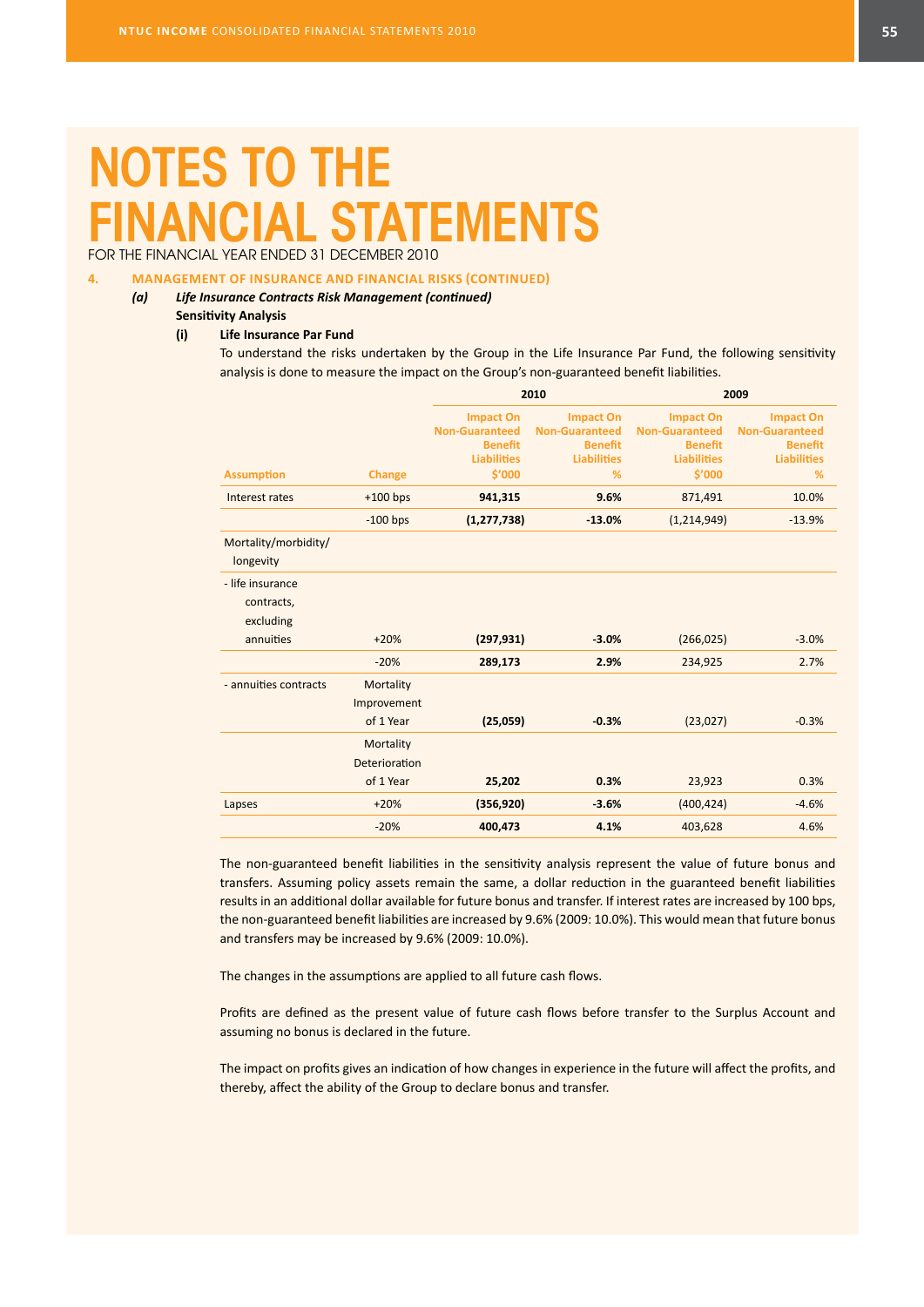For the financial year ended 31 December 2010

**4. Management of insurance and financial risks (continued)**

# *(a) Life Insurance Contracts Risk Management (continued)*

## **Sensitivity Analysis (continued)**

#### **(ii) Life Insurance Non-Par Fund**

To understand the risks undertaken by the Group in the Life Insurance Non-Par Fund, the following sensitivity analysis is done to measure the impact on the Group's benefit liabilities.

|                         |                                                                            |                                                  | 2010                                        | 2009                                             |                                             |  |
|-------------------------|----------------------------------------------------------------------------|--------------------------------------------------|---------------------------------------------|--------------------------------------------------|---------------------------------------------|--|
|                         |                                                                            | <b>Impact</b><br><b>On Liabilities</b><br>\$′000 | <b>Impact</b><br><b>On Liabilities</b><br>% | <b>Impact</b><br><b>On Liabilities</b><br>\$′000 | <b>Impact</b><br><b>On Liabilities</b><br>% |  |
| <b>Assumption</b>       | Change                                                                     |                                                  |                                             |                                                  |                                             |  |
| Interest rates          | $+100$ bps                                                                 | (186, 020)                                       | $-17%$                                      | (152, 207)                                       | $-15%$                                      |  |
|                         | $-100$ bps                                                                 | 318,325                                          | 29%                                         | 257,566                                          | 26%                                         |  |
| Mortality/<br>morbidity | ElderShield: +11.1% Morbidity<br>DPS: +5% Mortality<br>G&H: +20% Morbidity | 105,854                                          | 10%                                         | 78,240                                           | 8%                                          |  |
|                         | ElderShield: -11.1% Morbidity<br>DPS: -5% Mortality<br>G&H: -20% Morbidity | (90, 459)                                        | $-8%$                                       | (68, 147)                                        | $-7%$                                       |  |
| Lapses                  | Eldershield: +50bps<br>DPS: +50bps                                         | (22, 391)                                        | $-2%$                                       | N/A                                              | N/A                                         |  |
|                         | Eldershield: -50bps<br>DPS: -50bps                                         | 25,870                                           | 2%                                          | N/A                                              | N/A                                         |  |

For the Life Insurance Non-Par Fund, the analysis is done with respect to the liabilities of the fund. If interest rates increase by 100 bps across the board, the value of liabilities decreases by \$186 million (2009: \$152 million), and a corresponding amount will be recognised as surplus.

Considerations of non-guaranteed benefits do not arise in the Non-Par Fund, as all the product benefits written in this fund do not contain discretionary features.

# *(b) General Insurance Contracts Risk Management*

#### **General Insurance Risks**

Insurance contracts transfer risk to the Group by indemnifying the policyholders against adverse effects arising from the occurrence of specified uncertain future events. The insurance risks arise from the fluctuations in the timing, frequency and severity of claims, as well as the adequacy of premiums and reserves.

The majority of the general insurance business is motor insurance. Other insurance business includes personal accident, worker's compensation, fire, marine and other miscellaneous classes.

#### **Terms and Conditions of General Insurance Contracts**

The General Insurance contracts written by the Group are mostly on an annual coverage and annual premium basis, with the exception of short term policies such as Travel Insurance which cover only the travel period and Marine Cargo which covers the duration in which the cargo is being transported. Some of the more common policies which make up a large part of the general insurance portfolio are briefly described as follows:

Motor Insurance policies cover private cars, commercial vehicles, motorcycles, buses and taxis. Private Cars, the largest portion of the motor portfolio, covers losses or damages to the insured vehicle, death or injuries to third parties, damages to third party property and personal accident.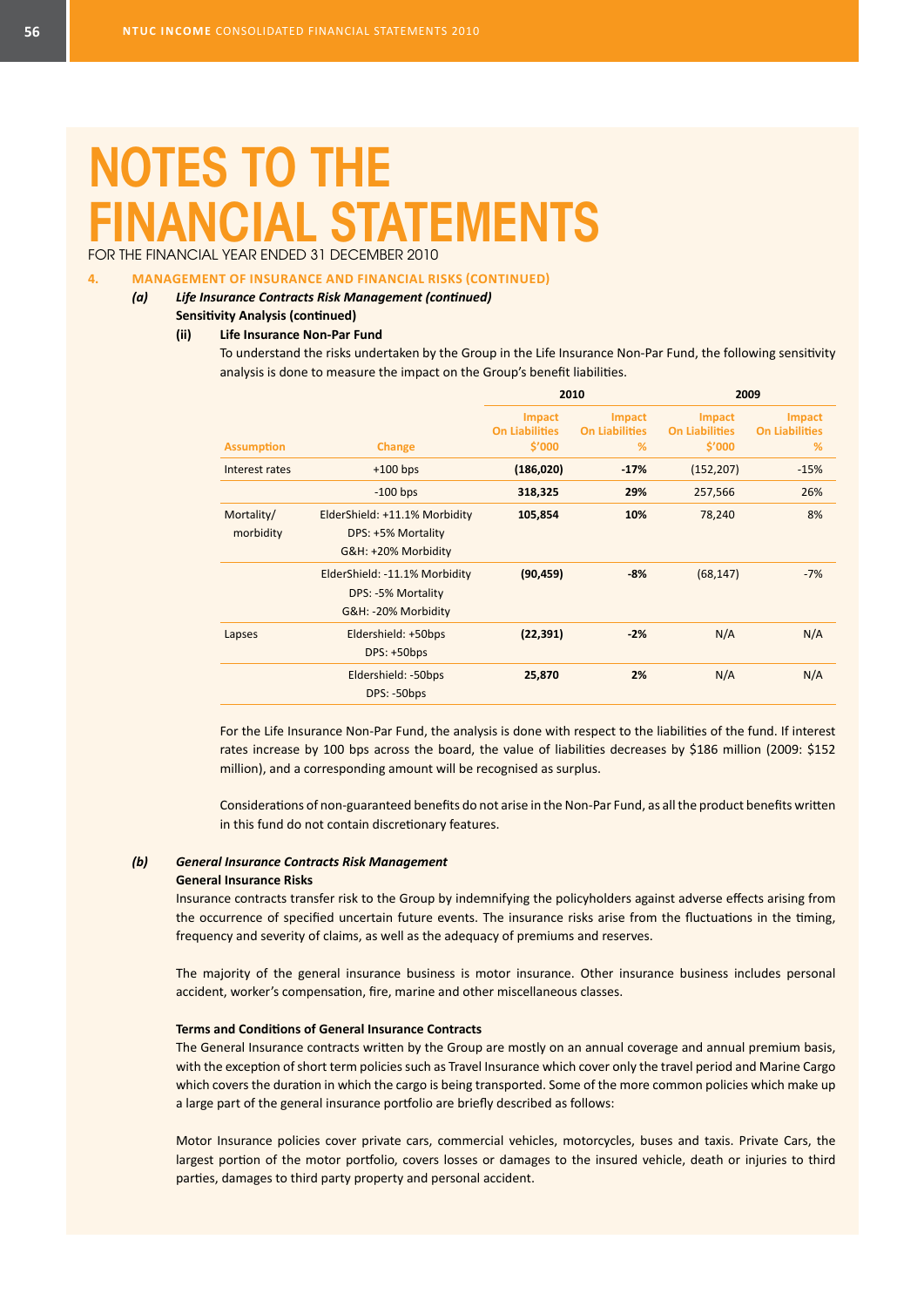For the financial year ended 31 December 2010

### **4. Management of insurance and financial risks (continued)**

# *(b) General Insurance Contracts Risk Management (continued)*

### **Terms and Conditions of General Insurance Contracts (continued)**

Personal Accident policies cover death, disablement, medical expenses and emergency evacuation expenses due to accident, hijacking, murder, assault, strike, riot, civil commotion, act of terrorism and natural disasters such as earthquake and flood.

Workmen Compensation policies cover 2 legal liabilities. Firstly, the "Act" provides compensation to workers or their dependants for specified occupational diseases, personal injuries or deaths caused by accidents arising out of and in the course of employment. Secondly, "Common Law" covers an employer's liability under common law to his workers, due to negligence leading to an accident resulting in death or injury.

Fire Insurance policies insure properties against physical losses or damages by fire and lightning and extraneous perils such as riot & strike, malicious damage, explosion, aircraft damage, impact damage, bursting & overflowing of water pipes, flood, earthquake, volcanic eruption, hurricane, cyclone, typhoon or windstorm.

#### **Objectives of managing risks and policies for mitigating risks**

The objectives of managing insurance risks are to enhance the long-term financial performance of the business and limit any excessive variability of the insurance results.

Underwriting insurance contracts involves the pooling of a large number of uncorrelated risks to reduce relative variability. The Group adopts the following measures to manage the general insurance risks:

- underwriting standards to select risks and control exposure in accordance to established guidelines
- claims control to pay claims fairly and control claim wastage or fraud
- pricing and reserving standards to ensure adequate pricing for risks and valuation of insurance liabilities
- reinsurance protection to limit exposure to large insurance contracts and large claims

Concentration risk is particularly relevant in the case of natural disasters and other catastrophes. The Group's insurance contracts mostly cover perils and risks in Singapore. As such, the Group's concentration risk is negligible as Singapore is hardly exposed to natural disasters.

Perils like floods, epidemics and terrorism do present a level of variability and correlation in the future claim experience but these concentration of risks are protected by event excess of loss reinsurance.

Geographically our risks are concentrated in Singapore. Concentration risk arising from natural catastrophes is negligible as the exposure to natural disasters in Singapore is minimal from historical experience. 80% of the Group's general insurance portfolio is motor insurance with risks well diversified across private cars, commercial vehicles, motorcycles, buses and taxis.

#### **Sensitivity analysis**

Given the uncertainty in establishing the claim liabilities, it is likely that the final outcome will be different from the estimation. The table below gives an indication of the sensitivity of the claim liabilities and the impact on net surplus before levy for the year:

| Net claim liabilities                                              | 2010<br>\$′000 | 2009<br>\$′000 |
|--------------------------------------------------------------------|----------------|----------------|
| Assumed loss ratio for Bornhuetter-Ferguson method increase by 20% | 37.667         | 31.853         |
| Assumed loss ratio for Bornhuetter-Ferguson method decrease by 20% | (37.667)       | (31.853)       |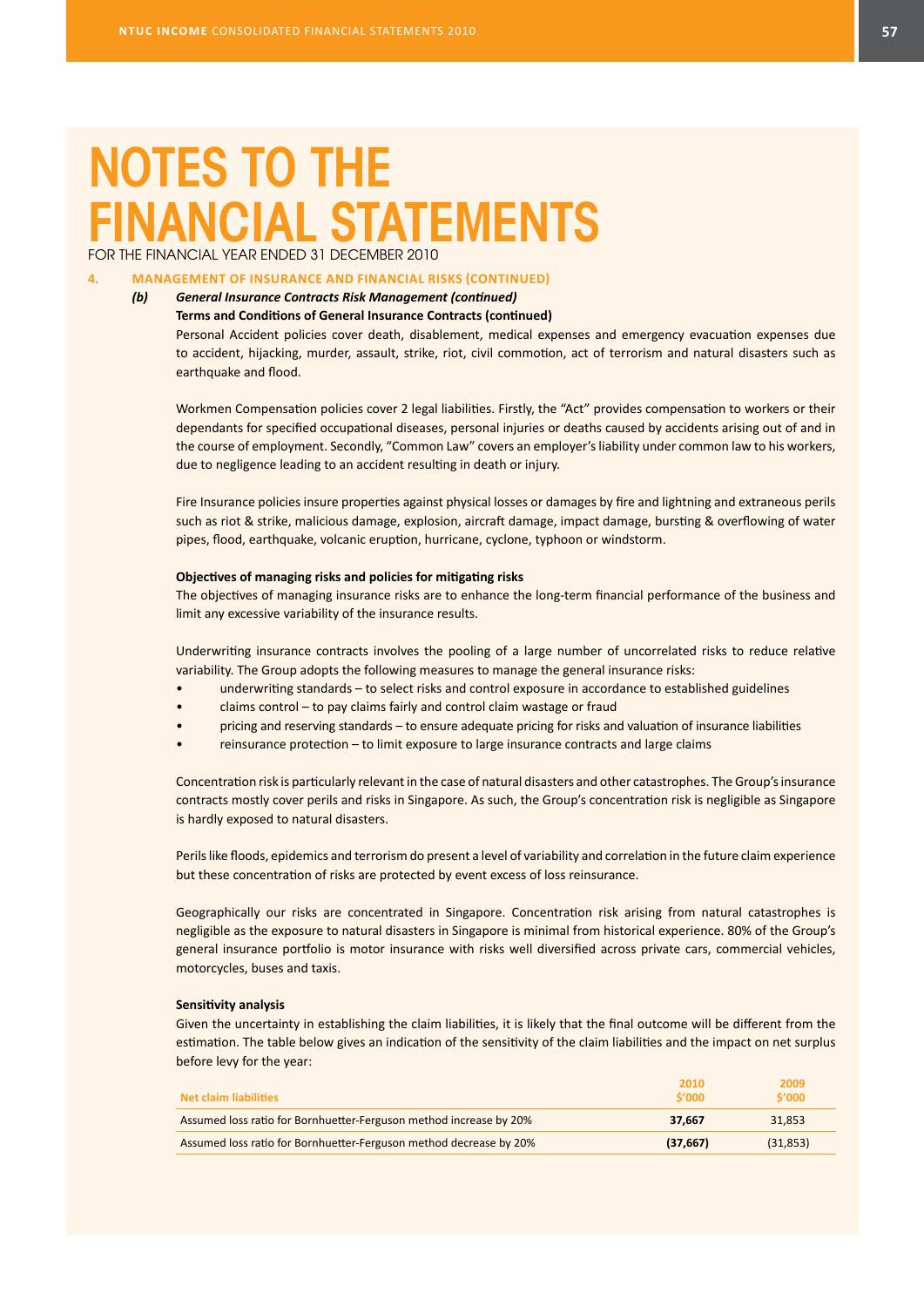For the financial year ended 31 December 2010

#### **4. Management of insurance and financial risks (continued)**

#### *(c) Financial risk*

The Group has to meet substantial long term liabilities to policyholders for claims and maturity payments and to ensure that adequate liquidity is available to meet short term claims, solvency margin and capital adequacy for business expansion. The Group invests in a variety of market instruments such as bonds and quoted and unquoted equities to match the maturity of its liabilities. This exposes the Group to a number of risks such as interest rate, liquidity, currency and credit risks.

The management of these risks lies with the Risk Management and Investment Committees. The Risk Management Committee sets the policy and framework for the risk management function and reviews its appropriateness regularly. The administration of the financial risk management process is delegated to the senior management of the Group. Primarily, the risk management process focuses on mitigating the risks due to uncertainties of the financial market to minimise the adverse impact of these risks on the financial performance of the Group. A key aspect of risk management is matching the timing of cash flows from assets and liabilities. The Investment Committee provides oversight of the asset/liability management process and approves investment guidelines and limits.

#### **(i) Market risk**

Market risk is the risk of loss arising from uncertainty concerning movements in market prices and rates, including observable variables such as interest rates, exchange rates, and others that may be only indirectly observable such as volatilities and correlations. Market risk includes such factors as changes in economic environment, consumption pattern and investor's expectation etc. which may have significant impact on the value of the investments.

The Group's investments are substantially dependent on changes in interest rates and equity prices.

The Group regularly monitors its exposure to different asset classes to satisfy itself that its exposure to equities, debt securities, and other risk assets are within the Group's self-imposed risk tolerance limits.

The Group distinguishes market risk as follows:

- (a) Equity price risk
- (b) Interest rate risk
- (c) Foreign exchange risk

### **(a) Equity price risk**

The Group is exposed to equity price risk arising from investments held which are classified as fair value through profit or loss. These securities are listed in recognised exchanges under the Morgan Stanley Composite Index ("MSCI") purview.

The Group monitors equity exposure against a benchmark set and agreed by the Investment Committee, and has a process in place to manage the exposure. This process includes monitoring the country, sector, single security exposure of the portfolio against the limits set.

The Group also formulates equity risk management strategy taking into account the full range of the Group's equity holdings. The Group's investments in equities are substantially in Asia.

The statistical risk analytic tools used by the Group to monitor price risk exposures are the volatility of the benchmark and beta of the portfolio. In this analysis, equity and index exposures are grouped by appropriate market indices, as determined by the Group, and the net beta adjusted exposures to each market index are calculated.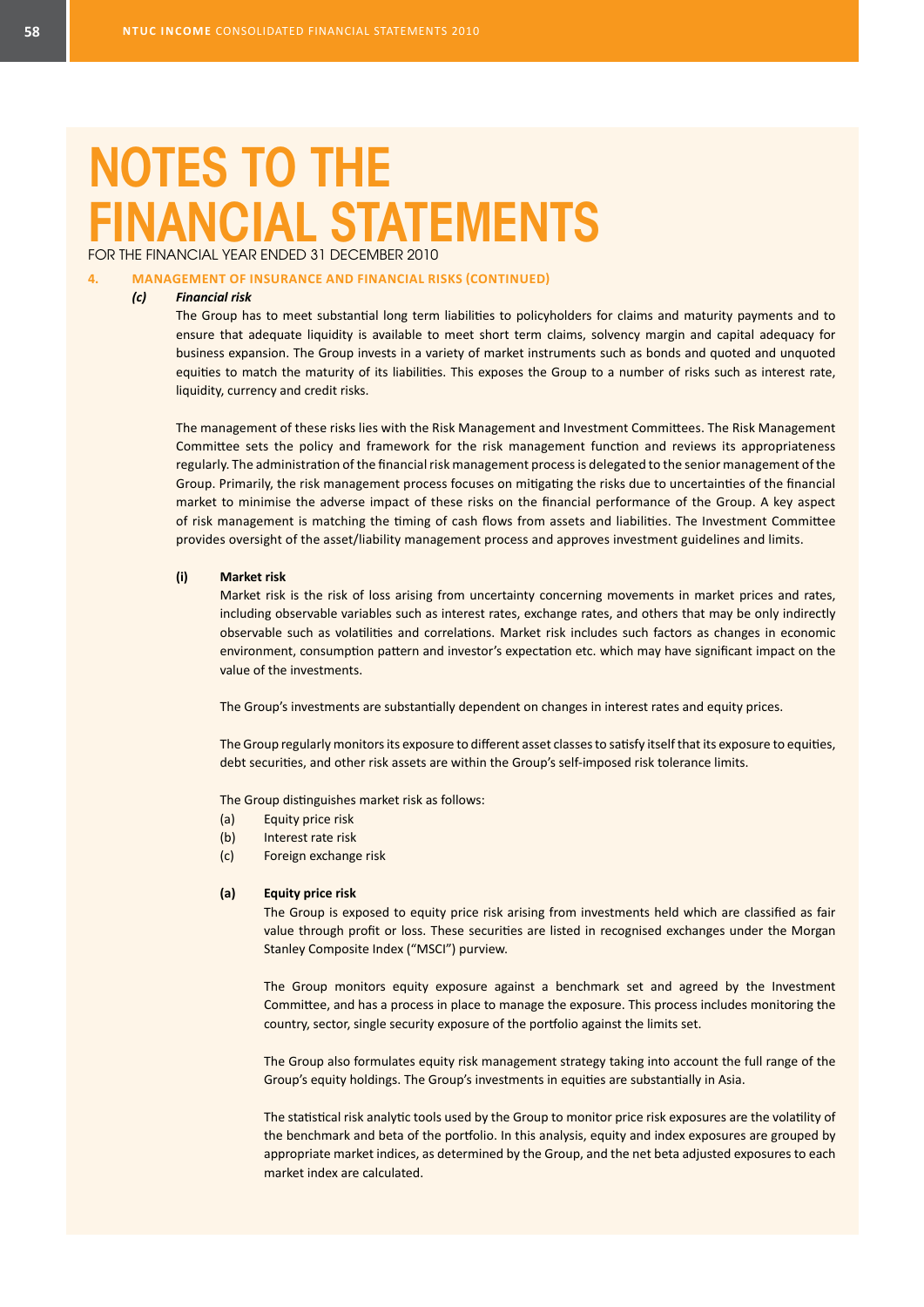# **4. Management of insurance and financial risks (continued)**

# *(c) Financial risk (continued)*

# **(i) Market risk (continued)**

### **(a) Equity price risk (continued)**

The Group has chosen the MSCI Singapore, MSCI Asia Ex-Japan and MSCI Global indices as representative market indices for all the equities held at balance sheet date. In addition, the Group makes adjustments or assumptions where it determines this to be necessary or appropriate. Historical statistics used in the model may not accurately estimate future changes particularly in periods of market turmoil. Actual results may differ substantially from these estimates.

Sensitivity analysis for changes in risk variable that was reasonably possible at year end is as follows:

| Impact on surplus<br>before levy and allocation<br>of management expenses |            |  |
|---------------------------------------------------------------------------|------------|--|
| 2010                                                                      | 2009       |  |
|                                                                           | \$'000     |  |
| 828,491                                                                   | 834,308    |  |
| (828, 491)                                                                | (834, 308) |  |
|                                                                           |            |  |
|                                                                           |            |  |
| 576,147                                                                   | 397,052    |  |
| (576, 147)                                                                | (397, 052) |  |
|                                                                           |            |  |
|                                                                           |            |  |
| 164,023                                                                   | 106,675    |  |
| (164, 023)                                                                | (106, 675) |  |
|                                                                           | \$'000     |  |

#### **(b) Interest rate risk**

The Group is exposed to interest rate risk primarily through investments in fixed income securities by the Insurance Funds and policy liabilities in those Funds which are guaranteed.

The presence of interest rate risk is the result of not holding assets that match policy liabilities fully. The interest rate risk arising from asset-liability tenure mismatch is actively managed and monitored by various departments within the Group, including the Investment Committee and Chief Actuary.

Interest rate risks are managed by the Group on an ongoing basis with the primary objective of limiting the extent to which solvency can be affected by an adverse movement in interest rates.

The Group reduces interest rate risk through the close matching of assets and guaranteed liabilities of Insurance Funds. In this respect, the Group uses derivative instruments, including interest rate and cross currency swaps, to reduce interest rate risk with the aim of facilitating efficient portfolio management.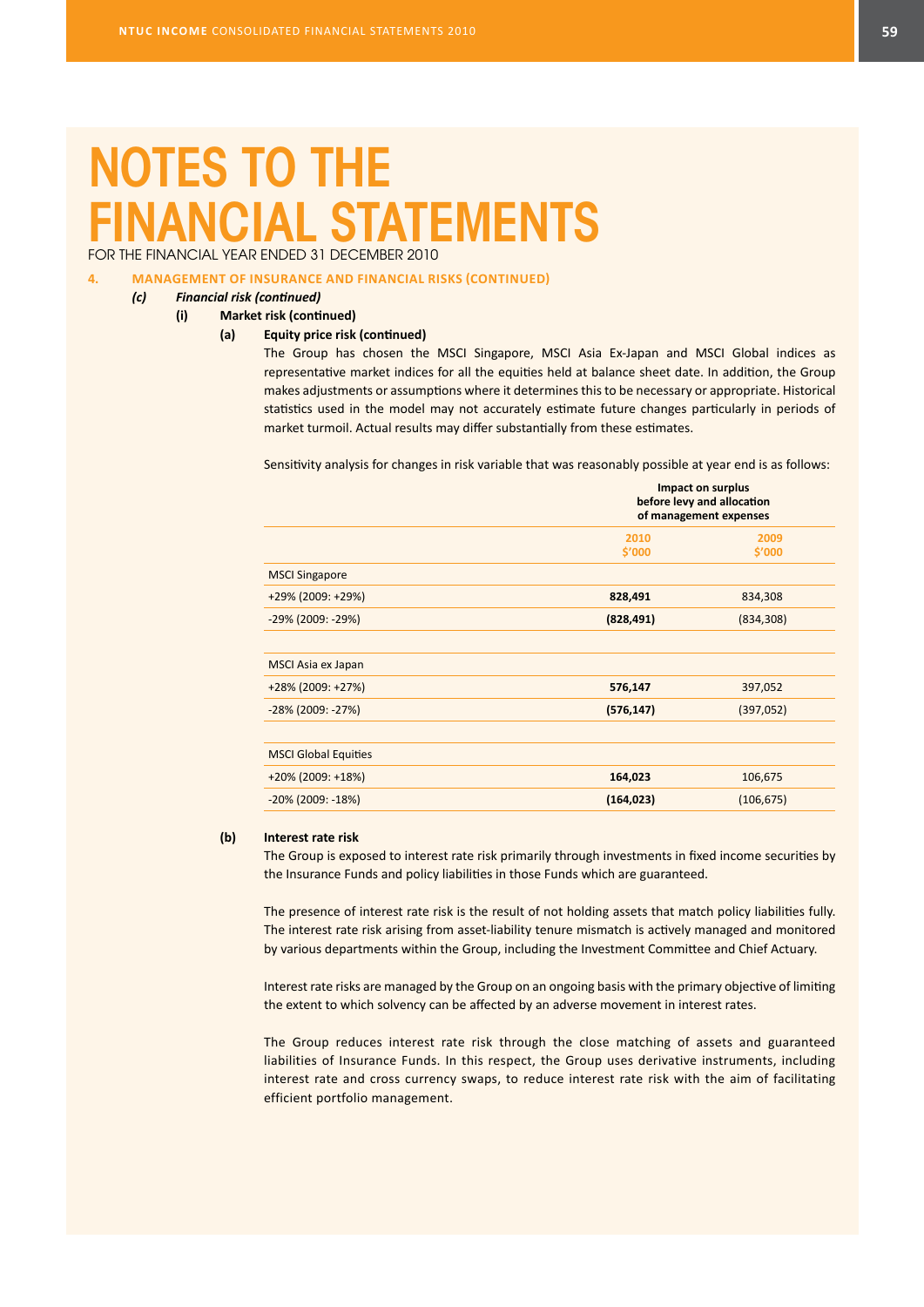For the financial year ended 31 December 2010

## **4. Management of insurance and financial risks (continued)**

# *(c) Financial risk (continued)*

# **(i) Market risk (continued)**

### **(b) Interest rate risk (continued)**

The long duration of policy liabilities in the Insurance Funds and the uncertainty of the cash flows of the said Funds mean interest rate risk cannot be completely eliminated, except to match guarantees as much as possible.

The Group's aim is to match the Life Insurance Par Fund's guaranteed liabilities falling due within the next 10 years from balance sheet date. The Group also matches the Life Insurance Par Fund's contractual liabilities falling due within the 11-15 years according to the following percentages.

The remaining liabilities are backed by equities, fixed income securities, loans and investment properties with a view to maximise long term returns subject to acceptable volatility in market value.

Investment Linked Fund's liabilities are fully matched by the assets held in the respective investment linked policies sub-funds. The interest rate risk is wholly borne by the policyholders.

Shareholders' Fund has exposure to fixed income investments, which will be subject to mark-to-market valuation loss when interest rates rise.

A study of fixed income securities' yield movement during the previous periods has been undertaken and a 100bps change in yield across the different curves is considered to be a reasonable basis for interest rate sensitivity analysis. The table below summarises the impact on surplus before levy and allocation of management expenses based on a 100bps parallel shift in the yield curves:

Sensitivity analysis for changes in risk variable that was reasonably possible as at year end is as follows:

|                                |                | Impact on surplus<br>before levy and allocation<br>of management expenses |
|--------------------------------|----------------|---------------------------------------------------------------------------|
|                                | 2010<br>\$′000 | 2009<br>\$′000                                                            |
| Parallel shift in yield curves |                |                                                                           |
| $+100$ bps                     | (715, 362)     | (643, 528)                                                                |
| $-100$ bps                     | 780,231        | 698,536                                                                   |

#### **(c) Foreign currency risk**

#### **Policy on foreign currency risk management**

The Group operates mainly in Singapore, with over 99% of its insurance liabilities denominated in Singapore Dollars.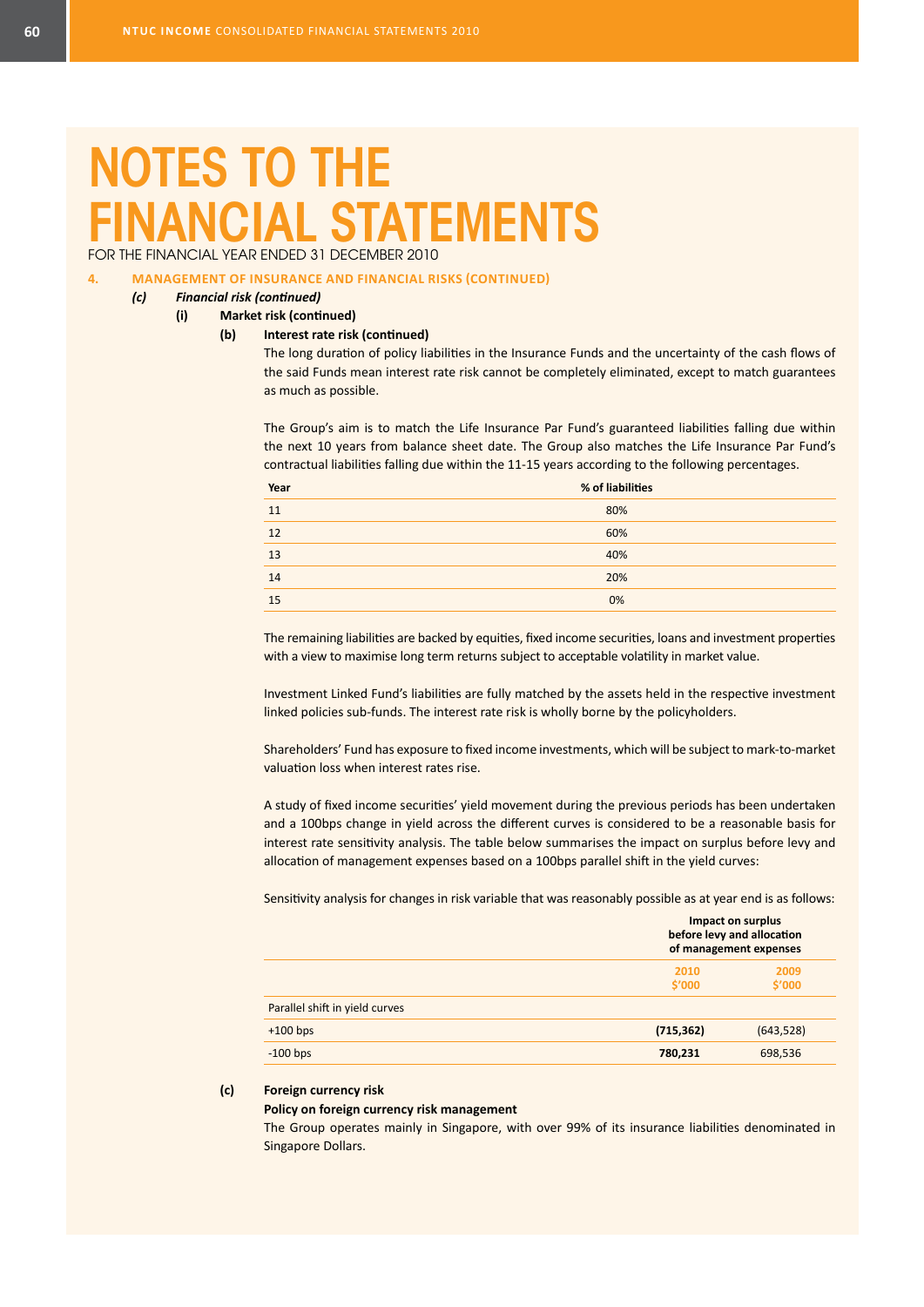**4. Management of insurance and financial risks (continued)**

# *(c) Financial risk (continued)*

### **(i) Market risk (continued)**

#### **(c) Foreign currency risk (continued**)

**Policy on foreign currency risk management (continued)**

The Group mitigates the potential foreign currency risks arising from its investment in financial assets through a combination of direct hedging and managing the foreign currency exposure against the Singapore dollar trade weighted basket. The potential foreign currency risks arising from the investment in foreign currency denominated bonds are hedged using foreign exchange forward contracts and currency swaps.

The Group monitors and rebalances the foreign currency exposure periodically to keep the deviations from the trade weighted basket within the approved tolerances.

The following table presents the Group's exposures to major foreign currencies, presented in Singapore Dollar equivalent amounts as at:

| 2010                               | <b>USD</b>  | <b>Euro</b> | <b>GBP</b> | <b>HKD</b> | <b>KRW</b>                   | <b>Others</b> |
|------------------------------------|-------------|-------------|------------|------------|------------------------------|---------------|
| <b>Assets</b>                      | \$'000      | \$'000      | \$'000     | \$'000     | \$'000                       | \$'000        |
| Investments                        |             |             |            |            |                              |               |
| - Equities                         | 322,353     | 111,124     | 70,704     | 897,320    | 461,234                      | 869,507       |
| - Debt securities                  | 1,727,983   | 230,655     | 51,082     |            | $\qquad \qquad \blacksquare$ | 105,755       |
| - Funds                            | 751,923     | 35,432      |            | 320        |                              | 30,257        |
| Cash and cash<br>equivalents       | 39,860      | 3,757       | 397        | 10,485     | 2,273                        | 41,361        |
| Total                              | 2,842,119   | 380,968     | 122,183    | 908,125    | 463,507                      | 1,046,880     |
|                                    |             |             |            |            |                              |               |
| Less:                              |             |             |            |            |                              |               |
| Derivative contracts<br>(notional) | (1,667,321) | (267, 445)  | (17, 714)  | (71, 425)  | (44, 375)                    | (965, 744)    |
| Net foreign currency               |             |             |            |            |                              |               |
| risk exposure                      | 1,174,798   | 113,523     | 104,469    | 836,700    | 419,132                      | 81,136        |
|                                    |             |             |            |            |                              |               |
| 2009                               | <b>USD</b>  | <b>Euro</b> | <b>GBP</b> | <b>HKD</b> | <b>KRW</b>                   | <b>Others</b> |
| <b>Assets</b>                      | \$'000      | \$'000      | \$'000     | \$'000     | \$'000                       | \$'000        |
| Investments                        |             |             |            |            |                              |               |
| - Equities                         | 311,104     | 140,827     | 69,861     | 574,592    | 306,203                      | 598,976       |
| - Debt securities                  | 1,244,794   | 371,792     | 38,633     |            | $\frac{1}{2}$                | 222,946       |
| - Funds                            | 328,232     | 18,317      |            | 2,417      | -                            | 108,792       |
| Cash and cash                      |             |             |            |            |                              |               |
| equivalents                        | 46,194      | 2,580       | 444        | 8,669      | 2,059                        | 18,405        |
| Total                              | 1,930,324   | 533,516     | 108,938    | 585,678    | 308,262                      | 949,119       |
|                                    |             |             |            |            |                              |               |
| Less:                              |             |             |            |            |                              |               |
| Derivative contracts<br>(notional) | (845, 176)  | (272, 546)  | (21, 346)  | (52, 686)  | (17, 379)                    | (1, 379, 175) |
| Net foreign currency               |             |             |            |            |                              |               |
| risk exposure                      | 1,085,148   | 260,970     | 87,592     | 532,992    | 290,883                      | (430, 056)    |
|                                    |             |             |            |            |                              |               |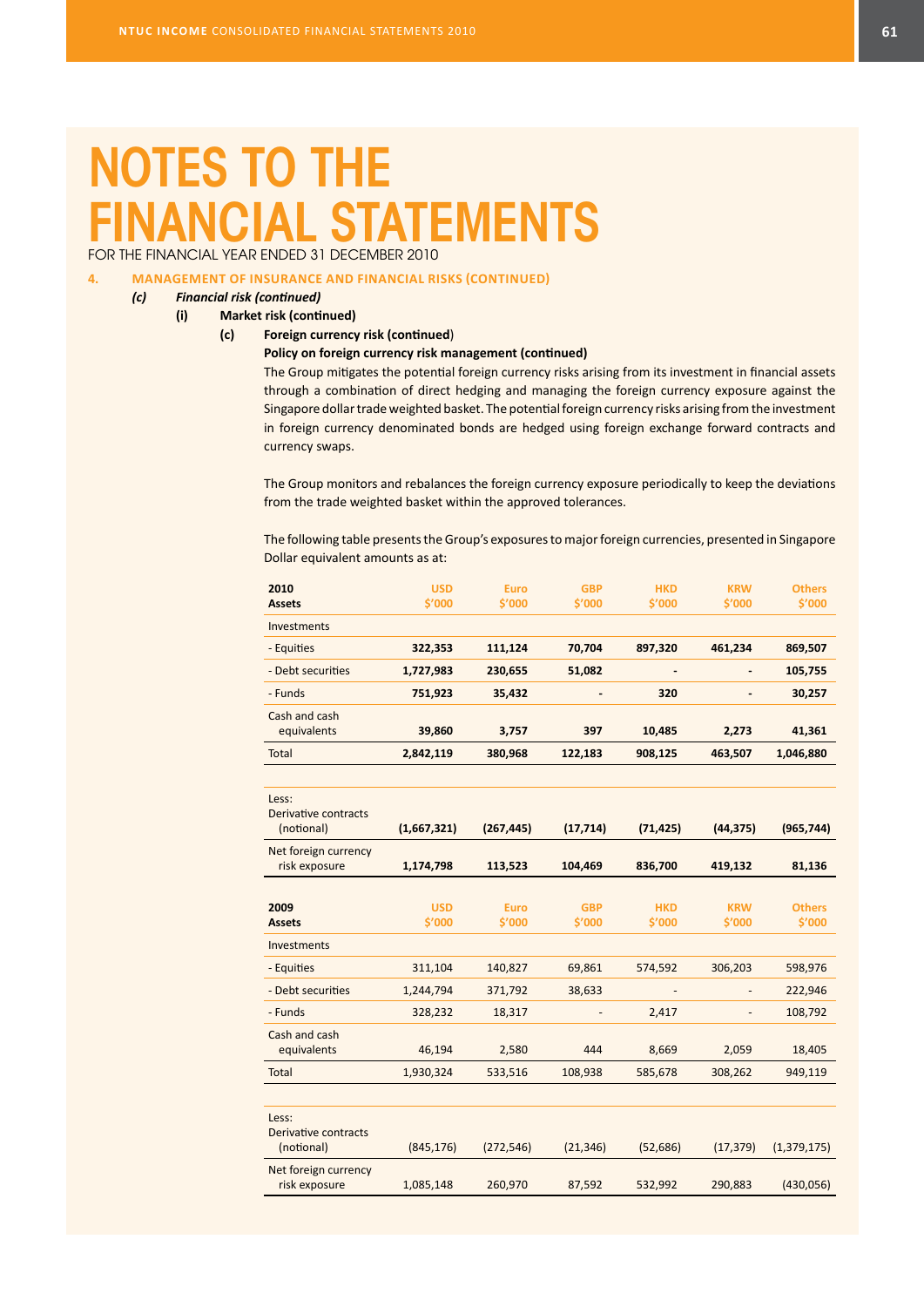# **4. Management of insurance and financial risks (continued)**

# *(c) Financial risk (continued)*

# **(i) Market risk (continued)**

**(c) Foreign currency risk (continued)**

**Policy on foreign currency risk management (continued)** The Group's liabilities are predominantly denominated in Singapore dollars.

The Group's foreign currency risk exposure is closely tracked with its benchmark model.

Consequently, the sensitivity of the Group's foreign currency risk exposure is low. Based on the annualised monthly volatilities, management estimates a  $\pm 2\%$  (2009:  $\pm 2\%$ ) change in the relevant currency risk that were reasonably possible at the balance sheet date.

The following table shows Group's sensitivity to foreign currency exposure should those currencies increase or decrease by 2% (2009: 2%) with all other variables held constant.

| <b>Currency</b> | Risen / lowered by | Net increase in net surplus before levy<br>and allocation of management expenses |                            |  |  |
|-----------------|--------------------|----------------------------------------------------------------------------------|----------------------------|--|--|
|                 |                    | 31 December 2010<br>\$′000                                                       | 31 December 2009<br>\$′000 |  |  |
| <b>GBP</b>      | 2% (2009: 2%)      | 2,089                                                                            | 1,752                      |  |  |
| Euro            | 2% (2009: 2%)      | 2,270                                                                            | 5,219                      |  |  |
| <b>USD</b>      | 2% (2009: 2%)      | 23,496                                                                           | 21,703                     |  |  |
| <b>HKD</b>      | 2% (2009: 2%)      | 16,734                                                                           | 10,660                     |  |  |
| <b>KRW</b>      | 2% (2009: 2%)      | 8,383                                                                            | 5,818                      |  |  |

# **(ii) Credit risk**

Credit risk is the potential financial loss resulting from the failure of a customer or counterparty to settle its financial and contractual obligations to the Group as and when they fall due.

The Group's primary exposure to credit risk is through its investments in fixed income securities, lending activities such as corporate loans and consumer loans and potential obligations of reinsurers arising out of reinsurance arrangements.

The Investment Committee manages credit risk associated with investments in fixed income securities through setting of investment policy and credit exposure limits, as well as approving credit risk management methodologies.

Evaluation of an issuer's or counterparty's credit risk is undertaken by credit analysts. Monitoring of credit and concentration risk is carried out by the Investment Compliance and Risk Division.

The credit risk of the Insurance Funds' fixed income securities investments is actively managed by Investment Department to ensure adherence to credit limits by issuer or counterparty and by credit rating bucket limits.

Overall investment limits monitoring is in place at various levels to ensure that all investment activities are aligned with the Group's risk management principles and philosophies.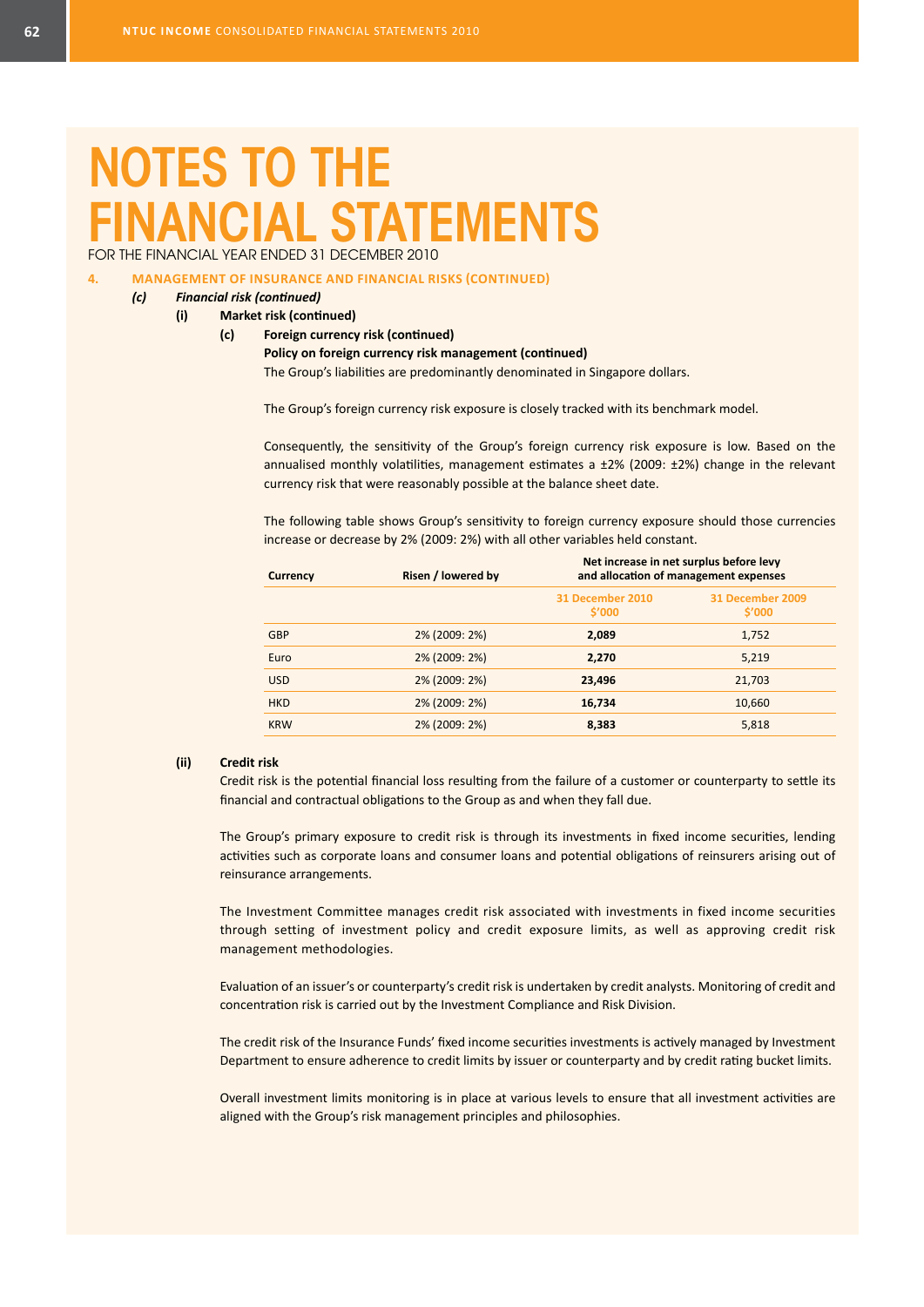For the financial year ended 31 December 2010

# **4. Management of insurance and financial risks (continued)**

# *(c) Financial risk (continued)*

### **(ii) Credit risk (continued)**

The corporate loans in the portfolio are generally secured by commercial real estate, thus mitigating credit risk. Evaluating and monitoring of credit risk arising from such lending activities is undertaken by credit analysts. Valuation of the corporate loans' collateral is carried out periodically. The carrying amount of past due or impaired corporate loans on 31 December 2010 is \$nil (2009: nil).

The consumer loan portfolio as at 31 December 2010 amounts to \$92 million (2009: \$129 million). This is made up of secured and unsecured loans of which about 94% (2009: 93%) are secured loans.

For the management of credit risk of secured consumer loans, the Group regularly performs a valuation exercise to derive the fair value of the collaterals. The purpose of this exercise is to monitor the Loan to Valuation Ratio. For some loans, the Group may repossess the collateral when the loan defaults.

The Group's credit policy to monitor the default risk on unsecured loans is to engage an external agent to regularly inform the Group if any of the borrowers are currently facing legal actions by other creditors.

The following table provides information regarding the carrying value of financial assets that have been impaired and the ageing of financial assets that are past due but not impaired.

**At 31 December 2010**

|                                                          |                                                      |                               | At 31 December 2010                                           |                                         |                        |                                                                    |
|----------------------------------------------------------|------------------------------------------------------|-------------------------------|---------------------------------------------------------------|-----------------------------------------|------------------------|--------------------------------------------------------------------|
|                                                          |                                                      |                               | <b>Financial assets that are</b><br>past due but not impaired |                                         |                        |                                                                    |
|                                                          | <b>Neither past</b><br>due nor<br>impaired<br>\$′000 | Up to $3$<br>months<br>\$′000 | 3 months to<br>1 year<br>\$′000                               | <b>Greater than</b><br>1 year<br>\$′000 | <b>Total</b><br>\$'000 | <b>Financial</b><br>assets that<br>have been<br>impaired<br>\$′000 |
| Debt securities                                          | 14,782,466                                           | $\qquad \qquad \blacksquare$  | ٠                                                             | $\qquad \qquad \blacksquare$            | 14,782,466             |                                                                    |
| Loans                                                    | 861,216                                              | 5,951                         | 1,597                                                         | 325                                     | 869,089                | 1,925                                                              |
| Derivatives with<br>positive fair values                 | 297,838                                              |                               | $\overline{\phantom{a}}$                                      |                                         | 297,838                |                                                                    |
| Reinsurers' share of<br>insurance contract<br>provisions | 33,488                                               |                               |                                                               |                                         | 33,488                 |                                                                    |
| Insurance and other<br>receivables                       | 129,048                                              | 67,717                        | 4,595                                                         | 153                                     | 201,513                | 5,223                                                              |
| Cash and cash<br>equivalents                             | 1,220,586                                            |                               |                                                               |                                         | 1,220,586              |                                                                    |
|                                                          |                                                      |                               |                                                               |                                         |                        |                                                                    |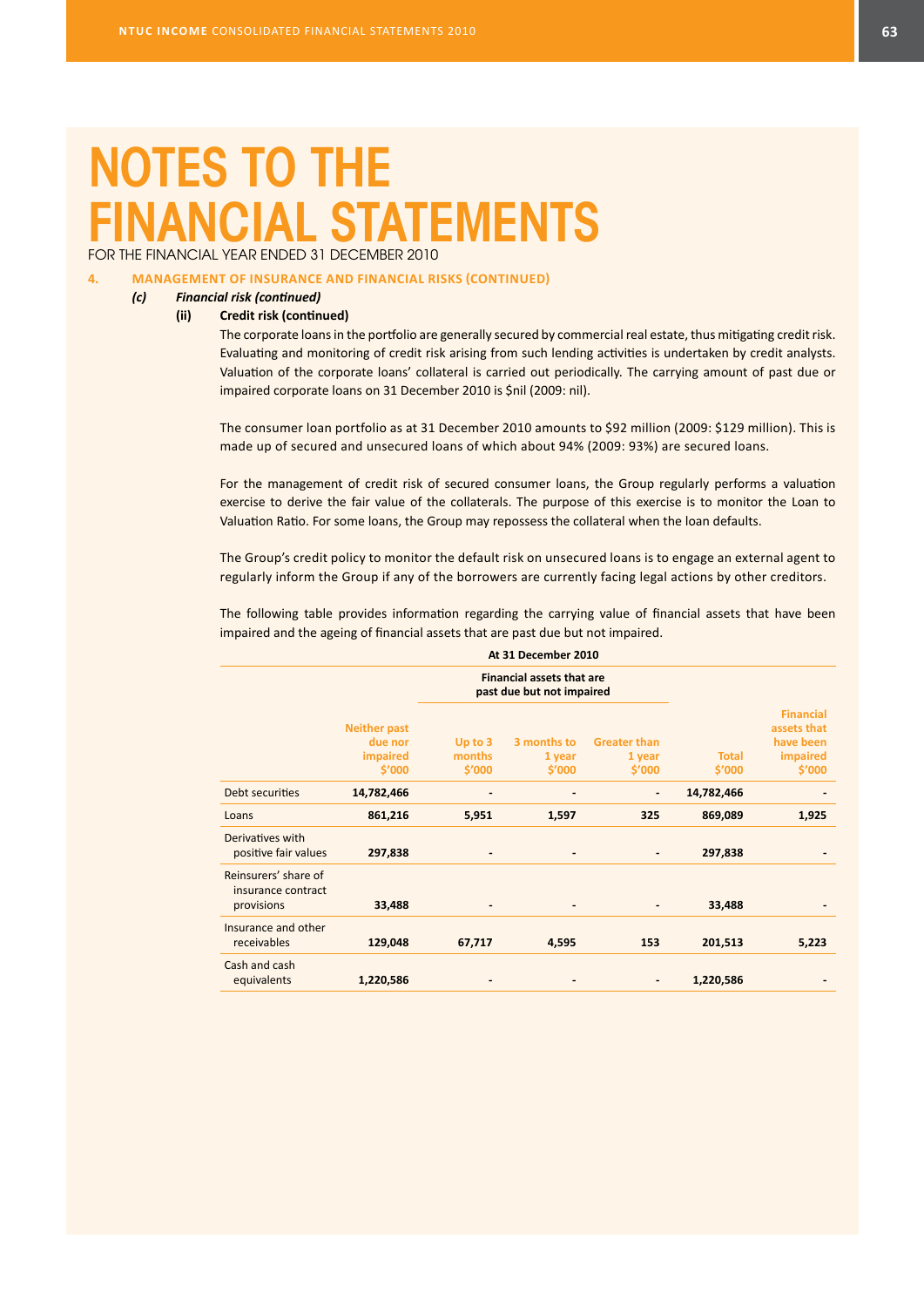# **4. Management of insurance and financial risks (continued)**

### *(c) Financial risk (continued)*

**(ii) Credit risk (continued)**

| At 31 December 2009                                      |                                                               |                               |                                 |                                         |                        |                                                                       |
|----------------------------------------------------------|---------------------------------------------------------------|-------------------------------|---------------------------------|-----------------------------------------|------------------------|-----------------------------------------------------------------------|
|                                                          | <b>Financial assets that are</b><br>past due but not impaired |                               |                                 |                                         |                        |                                                                       |
|                                                          | <b>Neither past</b><br>due nor<br>impaired<br>\$′000          | Up to $3$<br>months<br>\$′000 | 3 months to<br>1 year<br>\$′000 | <b>Greater than</b><br>1 year<br>\$′000 | <b>Total</b><br>\$′000 | <b>Financial</b><br>assets<br>that have<br>been<br>impaired<br>\$′000 |
| Debt securities                                          | 13,303,885                                                    |                               |                                 | $\overline{\phantom{a}}$                | 13,303,885             |                                                                       |
| Loans                                                    | 752,795                                                       | 6,950                         | 2,420                           | 1,136                                   | 763,301                | 2,426                                                                 |
| Derivatives with<br>positive fair values                 | 105,201                                                       |                               | $\overline{a}$                  |                                         | 105,201                |                                                                       |
| Reinsurers' share of<br>insurance contract<br>provisions | 38,371                                                        |                               | $\overline{\phantom{a}}$        |                                         | 38,371                 |                                                                       |
| Insurance and other<br>receivables                       | 128,343                                                       | 65,898                        | 5,002                           | 435                                     | 199,678                | 7,132                                                                 |
| Cash and cash<br>equivalents                             | 1,157,449                                                     |                               |                                 | -                                       | 1,157,449              |                                                                       |

The table below provide information regarding the credit risk exposure of the Group by classifying assets according to the credit ratings of counterparties.

| As at 31 December 2010                   | <b>Investment</b><br>Grade<br>(AAA to BBB-)<br>\$'000 | <b>Speculative</b><br>Grade<br>(Below BBB-)<br>\$'000 | Non-rated<br>\$′000 | <b>Total</b><br>\$'000 |
|------------------------------------------|-------------------------------------------------------|-------------------------------------------------------|---------------------|------------------------|
| Debt securities                          | 11,157,682                                            | 112,142                                               | 3,512,642           | 14,782,466             |
| Loans                                    | $\overline{\phantom{0}}$                              |                                                       | 869,089             | 869,089                |
| Cash and cash equivalents                | 1,220,586                                             | $\qquad \qquad \blacksquare$                          | $\blacksquare$      | 1,220,586              |
| Derivatives with positive fair<br>values |                                                       |                                                       | 297,838             | 297,838                |

| As at 31 December 2009                   | <b>Investment</b><br>Grade<br>(AAA to BBB-)<br>\$′000 | <b>Speculative</b><br>Grade<br>(Below BBB-)<br>\$′000 | Non-rated<br>\$′000      | <b>Total</b><br>\$'000 |
|------------------------------------------|-------------------------------------------------------|-------------------------------------------------------|--------------------------|------------------------|
| Debt securities                          | 10,839,038                                            | 73,062                                                | 2,391,785                | 13,303,885             |
| Loans                                    | $\overline{\phantom{a}}$                              |                                                       | 763,301                  | 763,301                |
| Cash and cash equivalents                | 1,157,449                                             | -                                                     | $\overline{\phantom{0}}$ | 1,157,449              |
| Derivatives with positive fair<br>values | $\overline{a}$                                        |                                                       | 105,201                  | 105,201                |

The carrying amount of assets included on the balance sheet represents the maximum credit exposure.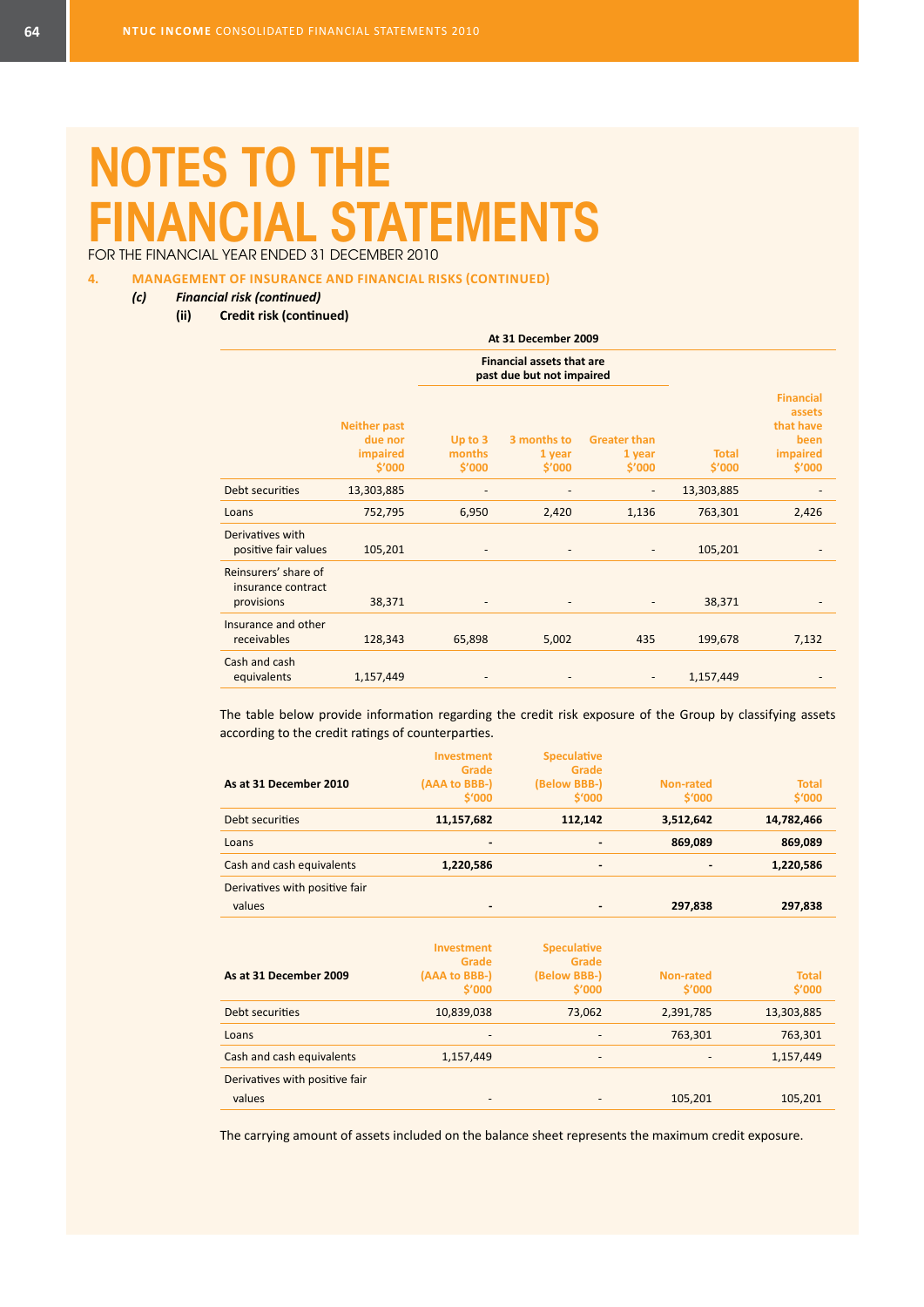# **4. Management of insurance and financial risks (continued)**

# *(c) Financial risk (continued)*

# **(ii) Credit risk (continued)**

Cash and cash equivalents are placed with banks and financial institutions: (i) which are regulated by the Monetary Authority of Singapore in Singapore and other like regulators overseas; and (ii) whose credit is rated by credit rating agencies.

Ceded reinsurance contains credit risk, and such reinsurance assets are reported after deductions for known insolvencies and uncollectible items. The Group monitors the financial condition of its reinsurers on an ongoing basis and reviews its reinsurance arrangements periodically. When selecting its reinsurers, the Group considers their relative financial security. The security of the reinsurer is assessed based on public rating information.

# **(iii) Liquidity risk**

Liquidity risk arises when the Group is unable to meet its obligations at a reasonable cost. This could arise through bad publicity or adverse market conditions leading to unexpected cash demands and huge amount of surrenders. As a result, the Group may have to sell off assets at a loss to provide the cash lump sum payment.

The Group monitors its liquidity risk and maintains a level of cash and cash flow deemed adequate by management to finance its operations and to mitigate the effects of fluctuations in cash requirements. Liquidity management requires the Group to maintain a liquid position at all times to meet unexpected claims payments when they fall due and simultaneously holding an asset mix which meets the Group's target return.

The Group manages liquidity risk by maintaining an adequate level of cash and cash equivalents as well as putting in place an asset liability matching (ALM) strategy for Life Participating Fund. The liquidity risk is minimised by holding cash and also close monitoring of surrenders and redemptions.

For Non-Par Fund, the business is managed on an annual cash flow basis ensuring sufficient cash flow of premium as the liability matching strategy and monitoring of the experience to ensure claims can be paid. ElderShield liabilities are currently not matched because the Group expects the fund to be cash-flow positive for at least 10 years.

For General Insurance Fund, a significant portion of the assets are liquid assets which can be easily liquidated to pay claims.

For Investment Linked Funds, the liabilities and unit prices for transactions fully reflect the market value of assets held in the respective Investment Linked Product sub-funds. A significant portion of the assets are liquid assets which can be easily liquidated to fund liquidation of units by unit-holders.

The table below shows the gross liability including both guaranteed and non-guaranteed benefits (before reinsurance) as at 31 December 2010 based on estimated timing of net cash outflows. Almost all investment contracts may be surrendered. In this case, the earliest contractual maturity date is the balance sheet date. The liability will be the surrender value required if all investment contract policyholders surrender at the balance sheet date.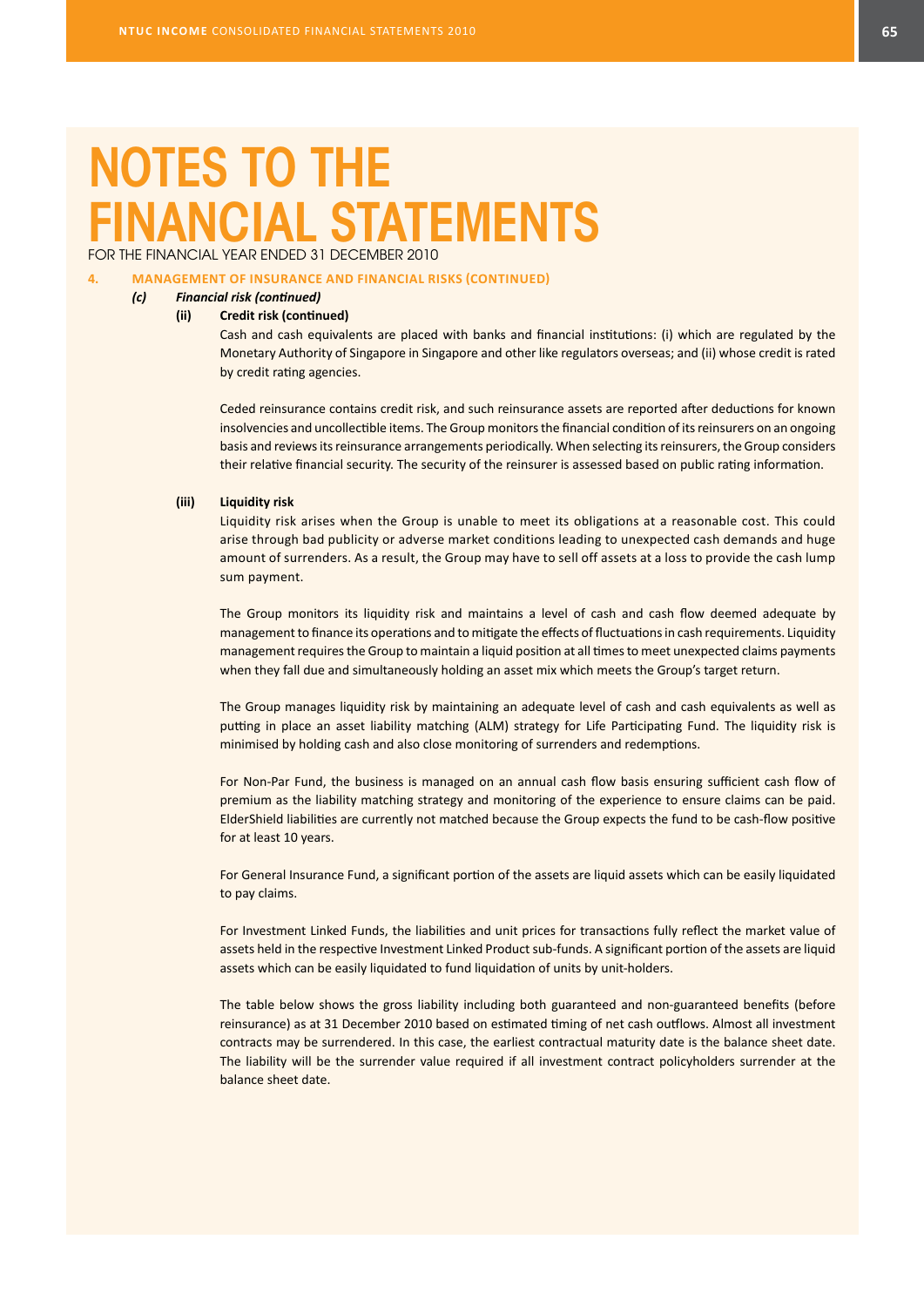# **4. Management of insurance and financial risks (continued)**

# *(c) Financial risk (continued)*

**(iii) Liquidity risk (continued)**

|                        |                | <b>Within 1</b> | $1 - 5$     | $5 - 15$    | Over 15        |
|------------------------|----------------|-----------------|-------------|-------------|----------------|
| As 31 December 2010    | <b>Total</b>   | year            | years       | years       | years          |
|                        | \$′000         | \$′000          | \$′000      | \$′000      | \$′000         |
| Long Term business     |                |                 |             |             |                |
| - Insurance contracts  | (23, 631, 261) | (2,854,915)     | (5,467,629) | (4,685,544) | (10, 623, 173) |
| - Investment contracts | (243, 654)     | (118, 743)      | (81, 953)   | (42, 958)   |                |
| <b>Total</b>           | (23, 874, 915) | (2,973,658)     | (5,549,582) | (4,728,502) | (10,623,173)   |
|                        |                |                 |             |             |                |
|                        |                | <b>Within 1</b> | $1 - 5$     | $5 - 15$    | Over 15        |
| As 31 December 2009    | <b>Total</b>   | year            | years       | years       | years          |
|                        | \$′000         | \$′000          | \$′000      | \$'000      | \$′000         |
| Long Term business     |                |                 |             |             |                |
| - Insurance contracts  | (20, 822, 732) | (2, 138, 450)   | (4,572,022) | (4,611,205) | (9,501,055)    |
| - Investment contracts | (244, 527)     | (116, 548)      | (83, 533)   | (44, 446)   |                |
| Total                  | (21,067,259)   | (2, 254, 998)   | (4,655,555) | (4,655,651) | (9,501,055)    |

The table below shows the undiscounted contractual cash flows in relation to derivative instruments and other payables.

| As 31 December 2010             | <b>Total</b><br>\$′000 | Within 1<br>year<br>\$'000 | $1 - 5$<br>years<br>\$'000        | $5 - 15$<br>years<br>\$′000 | Over <sub>15</sub><br>years<br>\$'000 |
|---------------------------------|------------------------|----------------------------|-----------------------------------|-----------------------------|---------------------------------------|
| Derivative financial            |                        |                            |                                   |                             |                                       |
| instruments                     | (65, 223)              | (60, 492)                  | (3,817)                           | (914)                       |                                       |
| Insurance and other             |                        |                            |                                   |                             |                                       |
| payables                        | (617, 809)             | (589, 259)                 | (23, 766)                         | (4, 720)                    | (64)                                  |
| As 31 December 2009             | <b>Total</b><br>\$'000 | Within 1<br>year<br>\$'000 | $1 - 5$<br><b>Years</b><br>\$′000 | $5 - 15$<br>years<br>\$′000 | Over 15<br>years<br>\$'000            |
| Derivative financial            |                        |                            |                                   |                             |                                       |
| instruments                     | (68, 278)              | (45, 968)                  | (22, 797)                         | 487                         | $\overline{\phantom{a}}$              |
| Insurance and other<br>payables | (379, 391)             | (352, 192)                 | (22, 543)                         | (4, 557)                    | (99)                                  |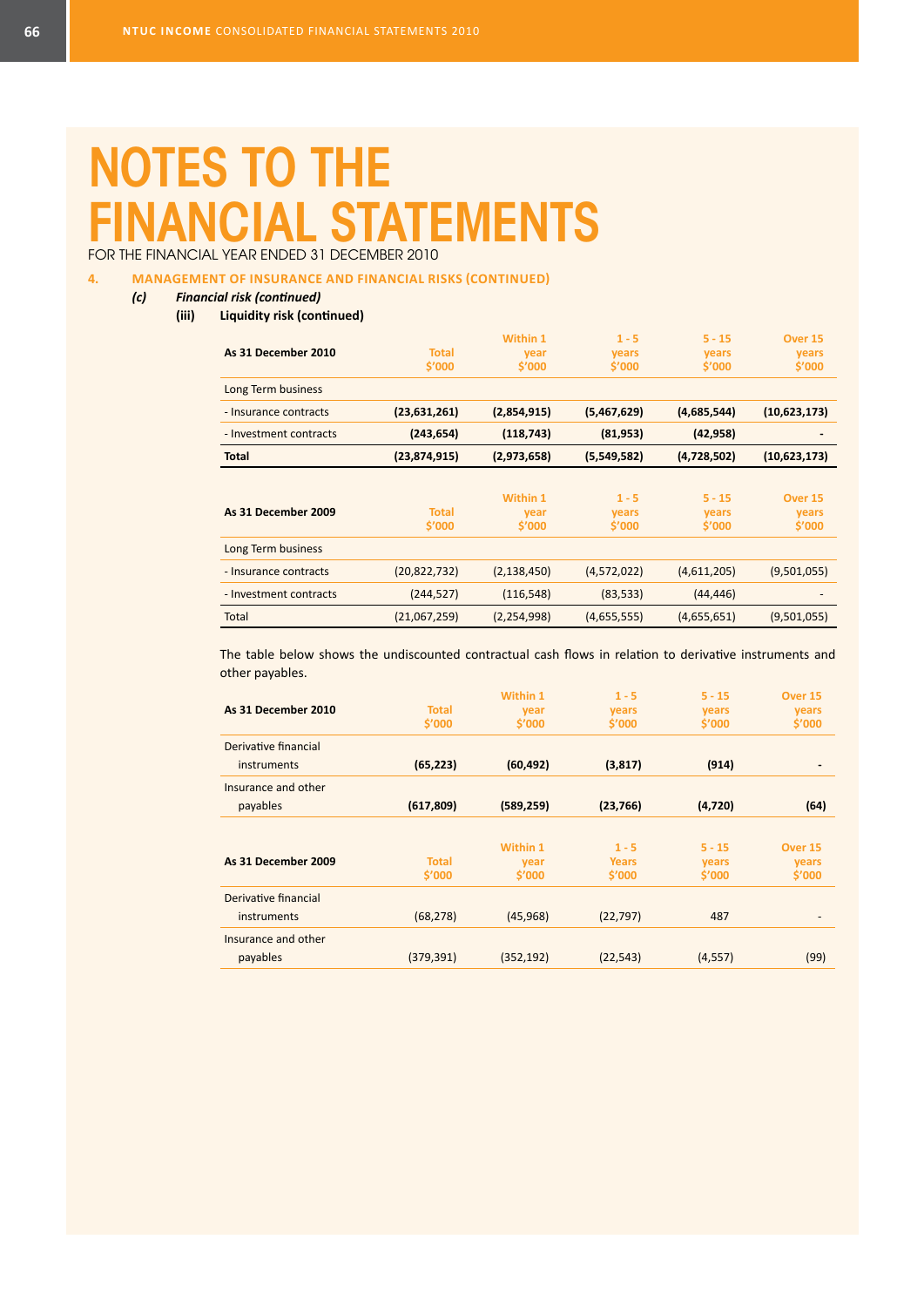For the financial year ended 31 December 2010

### **4. Management of insurance and financial risks (continued)**

### **(d) Capital Management**

The Group's capital policy is to ensure capital efficiency and the ability to self-generate sufficient level of surpluses within each fund to support the on-going development. This is especially important given its co-operative status and limited avenues for raising capital.

The Group's capital management framework is to ensure the use of capital and generation of surplus through steering of bonus distribution strategy, investment strategy, product pricing and development and risk management. Critical amongst these is to ensure that products are priced on a profitable basis to self-generate surpluses and bolster capital. To ensure this, minimum pricing standards have been set.

The Co-operative is required to comply with the regulatory capital requirement prescribed in the Valuation and Capital Regulations 2004 under the MAS Insurance Act. Under the Risk-based Capital Framework regulation set by Monetary Authority of Singapore, Insurance companies are required to satisfy a minimum capital adequacy ratio of 120%. The Co-operative has a capital adequacy ratio in excess of the minimum requirement.

Regulated capital of the Co-operative as at 31 December 2010 comprised Available Capital of \$6.22 billion, Risk Capital of \$2.66 billion and Capital Adequacy Ratio of 234%. The amounts as at 31 December 2009 are: Available Capital \$5.49 billion, Risk Capital \$2.70 billion and Capital Adequacy Ratio of 203%.

#### **(e) Fair value measurements**

The following table presents our assets and liabilities measured at fair value at 31 December 2010.

|                                      | Level 1<br>\$'000        | Level <sub>2</sub><br>\$′000 | Level 3<br>\$'000 | <b>Total</b> |
|--------------------------------------|--------------------------|------------------------------|-------------------|--------------|
|                                      |                          |                              |                   | \$′000       |
| <b>Assets</b>                        |                          |                              |                   |              |
| Investments designated               |                          |                              |                   |              |
| at fair value through profit or loss |                          |                              |                   |              |
| Equities                             | 6,077,938                | $\qquad \qquad \blacksquare$ |                   | 6,077,938    |
| Funds                                | 911,476                  | $\overline{\phantom{m}}$     |                   | 911,476      |
| Debt securities                      | 14,264,339               | 446,483                      | 71,644            | 14,782,466   |
| Available-for-sale investments       |                          |                              |                   |              |
| Equities                             | $\overline{\phantom{m}}$ |                              | 36,527            | 36,527       |
| <b>Funds</b>                         | $\overline{\phantom{0}}$ |                              | 534,442           | 534,442      |
| Derivative financial instruments     |                          | 297,838                      |                   | 297,838      |
| <b>Total assets</b>                  | 21,253,753               | 744,321                      | 642,613           | 22,640,687   |
|                                      |                          |                              |                   |              |
| <b>Liabilities</b>                   |                          |                              |                   |              |
| Derivative financial instruments     |                          | (73, 864)                    |                   | (73, 864)    |

The fair value of financial instruments traded in active markets (such as trading and available-for-sale securities) is based on quoted market prices at the balance sheet date. The quoted market price used for financial assets held by the Group is the current bid price. These instruments are included in Level 1.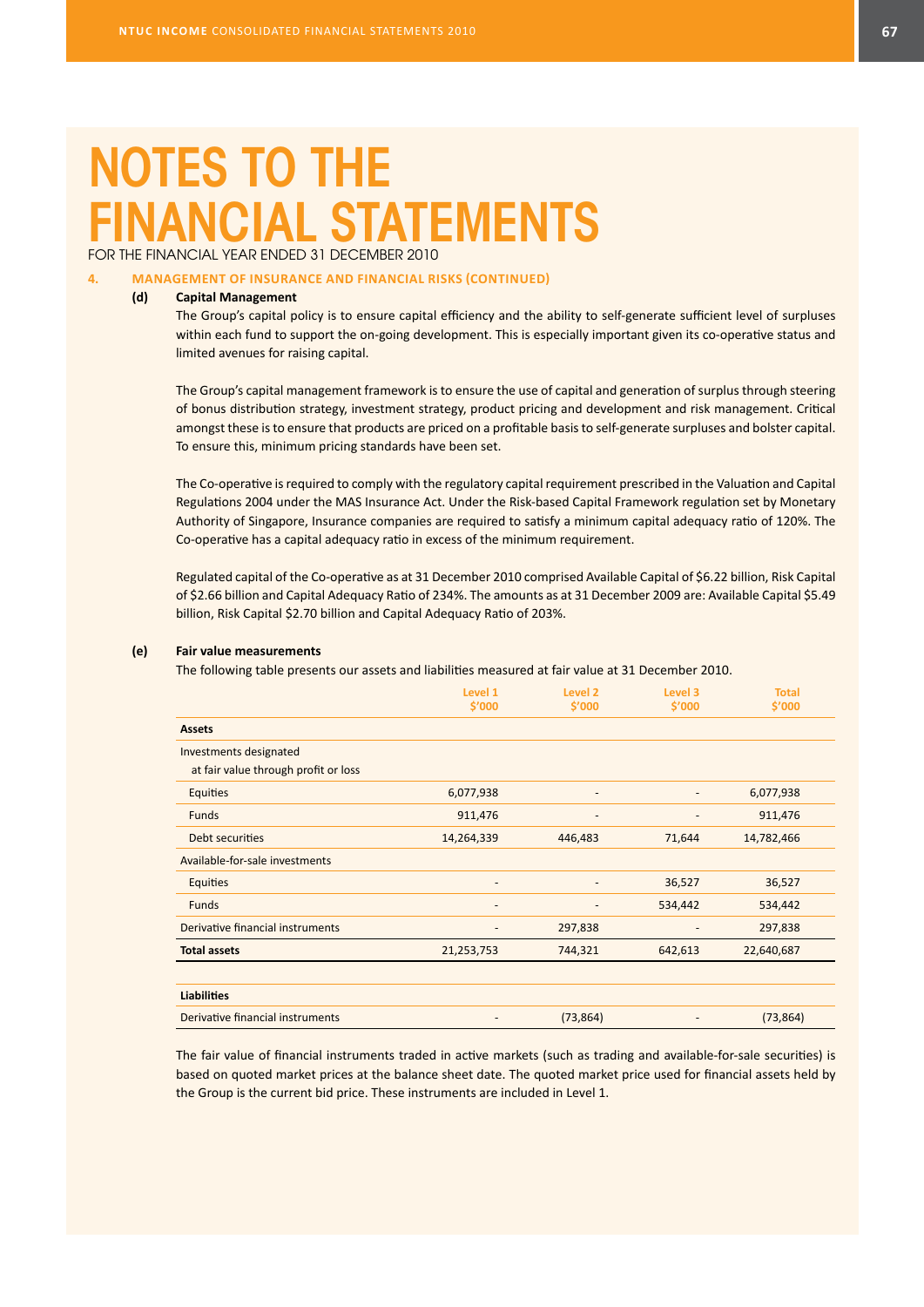For the financial year ended 31 December 2010

**4. Management of insurance and financial risks (continued)**

## **(e) Fair value measurements (continued)**

The fair value of financial instruments that are not traded in an active market (for example, over-the-counter derivatives) is determined by using valuation techniques. The Group uses a variety of methods and makes assumptions that are based on market conditions existing at each balance sheet date. Quoted market prices or dealer quotes for similar instruments are used to estimate fair value for long-term debt for disclosure purposes. Other techniques, such as estimated discounted cash flows, are used to determine fair value for the remaining financial instruments. The fair value of interest rate swaps is calculated as the present value of the estimated future cash flows. The fair value of forward foreign exchange contracts is determined using quoted forward exchange rates at the balance sheet date. These investments are included in Level 2 and comprise debt investments and derivative financial instruments. In infrequent circumstances, where a valuation technique for these instruments is based on significant unobservable inputs, such instruments are included in Level 3.

Valuation of private equity fund investments was based on net asset value reports as at 30 September 2010, adjusted for the net cash flows movement from 1 October 2010 till 31 December 2010. If a premium of 4.5% had been applied, the impact on the valuation would have been \$17.8m.

**Available-for-sale investments**

For debt investments in Level 3, if a discount factor of 10% had been applied, the impact would be \$12 million.

|                                                  | <b>Debt</b><br><b>investments</b><br>\$′000 | <b>Unquoted</b><br>funds<br>\$′000 | <b>Unquoted</b><br>equities<br>\$′000 | <b>Total</b><br>\$′000 |
|--------------------------------------------------|---------------------------------------------|------------------------------------|---------------------------------------|------------------------|
| Opening balance                                  | 44,725                                      | 397,251                            | 37,483                                | 479,459                |
| Sales of level 3 securities                      |                                             | (42, 971)                          | (308)                                 | (43, 279)              |
| Transfers into level 3                           | $\qquad \qquad -$                           |                                    |                                       |                        |
| Purchases of level 3 securities                  | $\overline{\phantom{a}}$                    | 160,467                            | 1,772                                 | 162,239                |
| <b>Revaluation reserve</b>                       | $\qquad \qquad -$                           | 512                                | (1,579)                               | (1,067)                |
| Gains and losses recognised in profit or loss    | 26,919                                      | 19,183                             | (841)                                 | 45,261                 |
| <b>Closing balance</b>                           | 71,644                                      | 534,442                            | 36,527                                | 642,613                |
|                                                  |                                             |                                    |                                       |                        |
| Total gains or losses for the period included in |                                             |                                    |                                       |                        |
| profit or loss for assets held at the end of the |                                             |                                    |                                       |                        |
| reporting period                                 | 26.919                                      | 19,183                             | (841)                                 | 45.261                 |

The following table presents the changes in Level 3 instruments for the year ended 31 December 2010.

The carrying value less impairment provision of insurance receivables and payables are assumed to approximate their fair values. The fair value of financial liabilities for disclosure purposes is estimated based on quoted market prices or dealer quotes for similar instruments by discounting the future contractual cash flows at the current market interest rate that is available to the Group for similar financial instruments.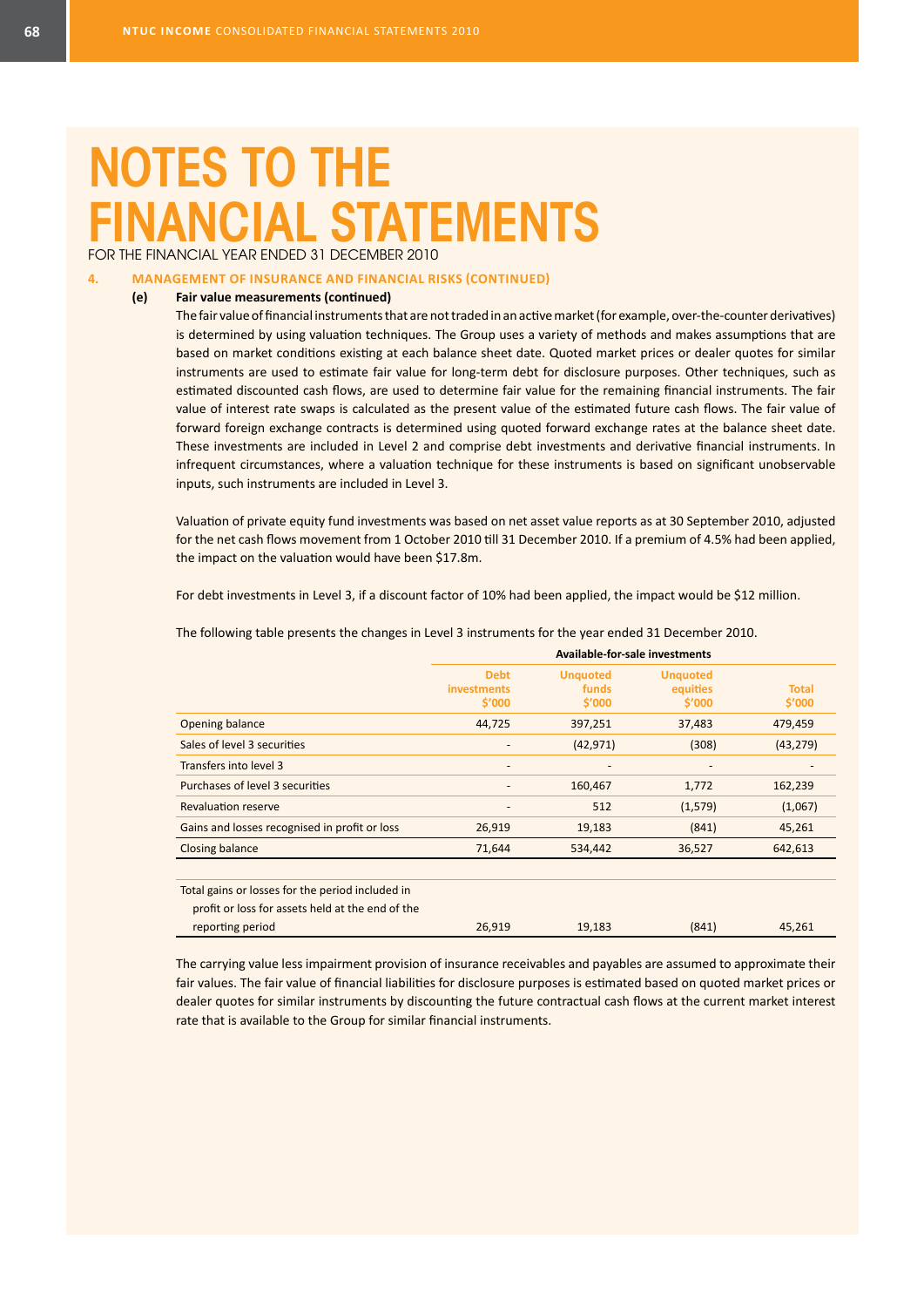**5. Property, plant and equipment**

**Life Insurance Par Fund**

|                                 | <b>Office</b><br>equipment<br>\$′000 | <b>Furniture</b><br>and fittings<br>\$'000 | <b>Computer</b>     | <b>Motor</b><br>vehicles<br>\$'000 | <b>Total</b><br>\$'000 |
|---------------------------------|--------------------------------------|--------------------------------------------|---------------------|------------------------------------|------------------------|
|                                 |                                      |                                            | equipment<br>\$'000 |                                    |                        |
| 2010                            |                                      |                                            |                     |                                    |                        |
| Cost                            |                                      |                                            |                     |                                    |                        |
| At 1 January 2010               | 6,403                                | 18,254                                     | 26,060              | 504                                | 51,221                 |
| <b>Additions</b>                | 164                                  | 2,973                                      | 876                 | $\blacksquare$                     | 4,013                  |
| <b>Disposals</b>                | (3, 284)                             | (6,506)                                    | (10, 735)           | (9)                                | (20,534)               |
| At 31 December 2010             | 3,283                                | 14,721                                     | 16,201              | 495                                | 34,700                 |
| <b>Accumulated depreciation</b> |                                      |                                            |                     |                                    |                        |
| At 1 January 2010               | 5,093                                | 12,312                                     | 19,883              | 264                                | 37,552                 |
| Charge for the year             | 496                                  | 2,024                                      | 2,533               | 87                                 | 5,140                  |
| <b>Disposals</b>                | (2, 777)                             | (4,068)                                    | (9,035)             | (6)                                | (15, 886)              |
| At 31 December 2010             | 2,812                                | 10,268                                     | 13,381              | 345                                | 26,806                 |
| Net book value                  |                                      |                                            |                     |                                    |                        |
| At 31 December 2010             | 471                                  | 4,453                                      | 2,820               | 150                                | 7,894                  |
|                                 |                                      |                                            |                     |                                    |                        |
|                                 | <b>Office</b>                        | <b>Furniture</b>                           | <b>Computer</b>     | <b>Motor</b>                       |                        |
|                                 | equipment<br>\$′000                  | and fittings<br>\$'000                     | equipment<br>\$′000 | vehicles<br>\$′000                 | <b>Total</b><br>\$'000 |
| 2009                            |                                      |                                            |                     |                                    |                        |
| Cost                            |                                      |                                            |                     |                                    |                        |
| At 1 January 2009               | 6,344                                | 18,858                                     | 25,328              | 476                                | 51,006                 |
| <b>Additions</b>                | 80                                   | 2,618                                      | 969                 | 99                                 | 3,766                  |
| <b>Disposals</b>                | (21)                                 | (3, 222)                                   | (237)               | (71)                               | (3, 551)               |
| At 31 December 2009             | 6,403                                | 18,254                                     | 26,060              | 504                                | 51,221                 |
|                                 |                                      |                                            |                     |                                    |                        |
| <b>Accumulated depreciation</b> |                                      |                                            |                     |                                    |                        |
| At 1 January 2009               | 4,523                                | 11,129                                     | 17,491              | 203                                | 33,346                 |
| Charge for the year             | 585                                  | 2,272                                      | 2,625               | 84                                 | 5,566                  |
| <b>Disposals</b>                | (15)                                 | (1,089)                                    | (233)               | (23)                               | (1,360)                |
| At 31 December 2009             | 5,093                                | 12,312                                     | 19,883              | 264                                | 37,552                 |
| Net book value                  |                                      |                                            |                     |                                    |                        |
| At 31 December 2009             | 1,310                                | 5,942                                      | 6,177               | 240                                | 13,669                 |

Depreciation expense is included in "Management expenses" in the statement of comprehensive income.

During the financial year, the Group reviewed and changed the useful lives of computer equipment. The useful lives of certain computer equipment have been reduced from 5 years to 3 years. This change in useful lives resulted in an additional depreciation charge of \$197,000 in 2010.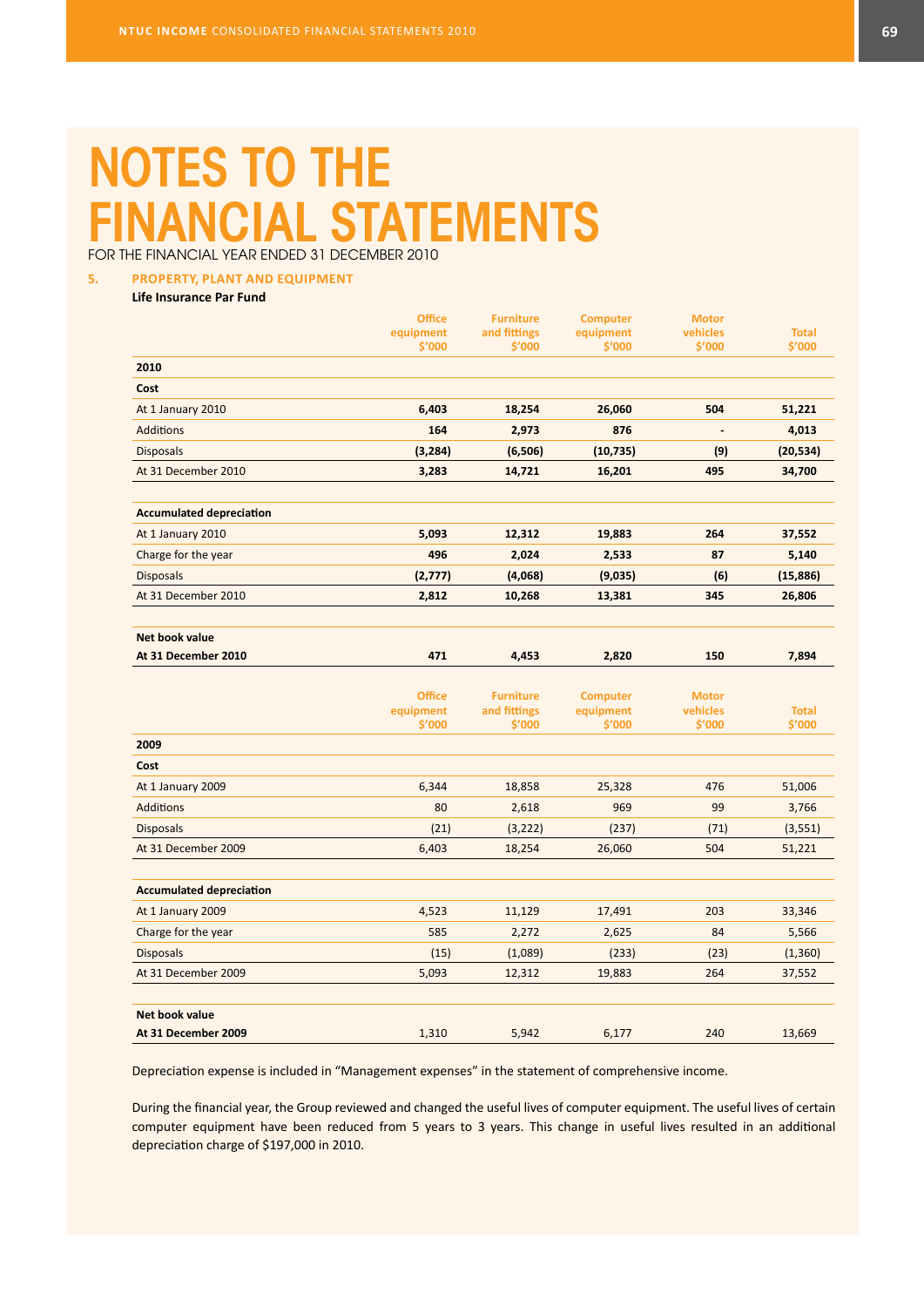#### **6. Intangible assets**

|                                 | 2010    | 2009   |
|---------------------------------|---------|--------|
|                                 | \$'000  | \$'000 |
| Life Insurance Par Fund         |         |        |
| Cost                            |         |        |
| At 1 January                    | 33,087  | 20,475 |
| <b>Additions</b>                | 12,100  | 12,962 |
| Disposal                        | (1,507) | (350)  |
| At 31 December                  | 43,680  | 33,087 |
|                                 |         |        |
| <b>Accumulated amortisation</b> |         |        |
| At 1 January                    | 12,277  | 8,397  |
| Charge for the year             | 5,618   | 3,911  |
| Disposal                        | (437)   | (31)   |
| At 31 December                  | 17,458  | 12,277 |
|                                 |         |        |
| Net book value at 31 December   | 26,222  | 20,810 |

Amortisation expense is included in "Management expenses" in the statement of comprehensive income.

# **7. Investment properties**

|                                                       | 2010           | 2009      |
|-------------------------------------------------------|----------------|-----------|
|                                                       | \$'000         | \$'000    |
| Life Insurance Par Fund                               |                |           |
| At 1 January                                          | 1,018,632      | 1,091,922 |
| <b>Additions</b>                                      | 5,871          | 3,498     |
| <b>Disposals</b>                                      | $\blacksquare$ | (3, 377)  |
| Change in net fair value recognised in profit or loss | 31,283         | (73, 411) |
| At 31 December                                        | 1,055,786      | 1,018,632 |

Investment properties are carried at fair values at the balance sheet date as determined by independent professional valuers. Valuations are made annually based on the properties' fair market values using the direct sale comparison and income approach.

All investment properties belong to the Life Insurance Par Fund. These properties are held for the purpose of capital appreciation and rental income. The following amounts are recognised in profit or loss.

|                                                                                           | 2010<br>\$'000 | 2009<br>\$'000 |
|-------------------------------------------------------------------------------------------|----------------|----------------|
|                                                                                           |                |                |
| Rental income                                                                             | 58,378         | 61,313         |
| Direct operating expenses arising from investment properties that generated rental income | (16, 117)      | (17, 223)      |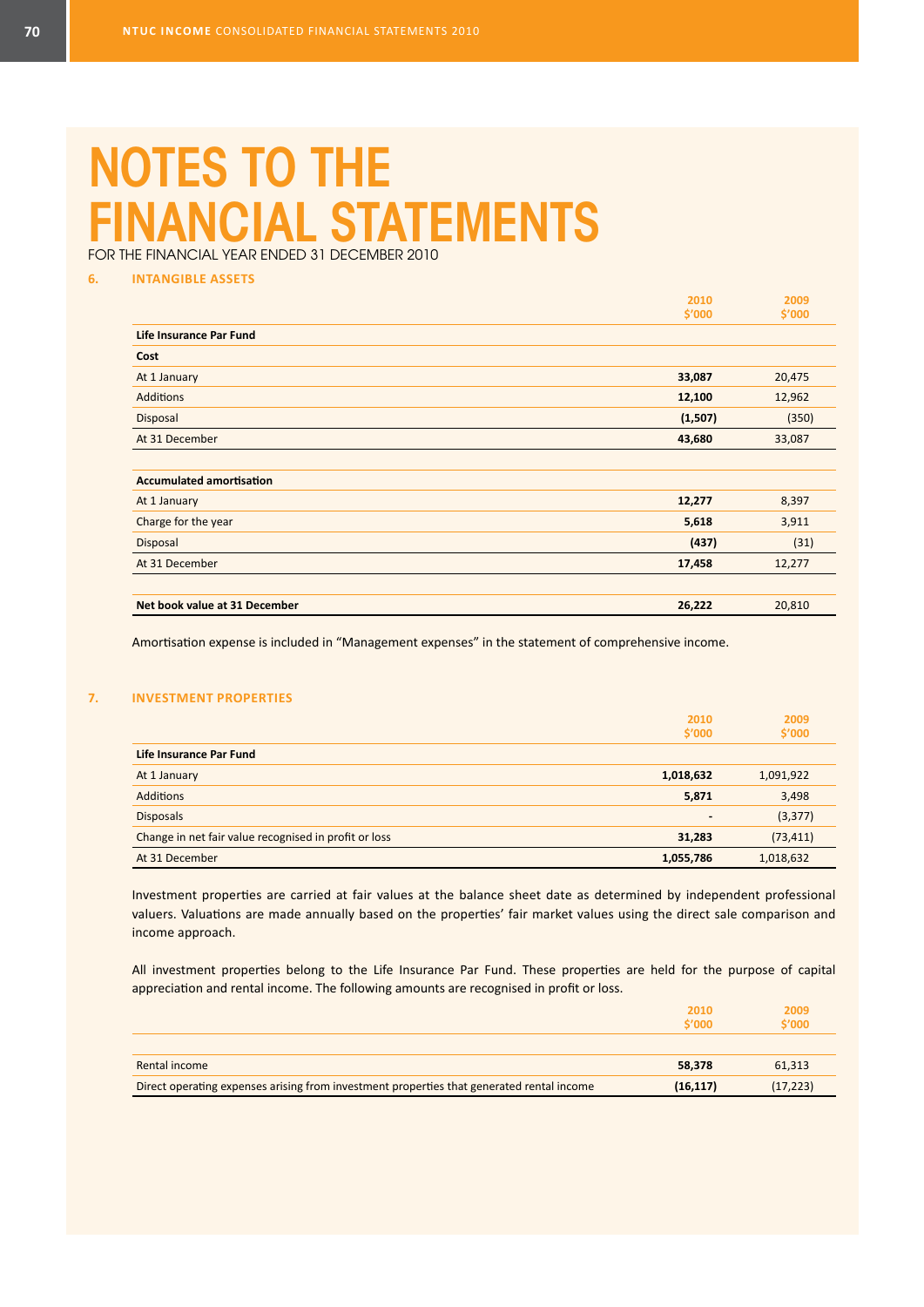## NOTES TO THE FINANCIAL STATEMENTS

For the financial year ended 31 December 2010

#### **8. Investment in subsidiaries**

The subsidiaries of the Co-operative, all incorporated in Singapore and having their place of business in Singapore, at 31 December 2010 are as follows:

| <b>Principal activities</b>              | Interest held by Co-operative |      |  |
|------------------------------------------|-------------------------------|------|--|
|                                          | 2010                          | 2009 |  |
|                                          | ℅                             | %    |  |
|                                          |                               |      |  |
| Investment holding                       | 100                           | 100  |  |
| Investment holding                       |                               |      |  |
|                                          | 73                            | 73   |  |
|                                          |                               |      |  |
|                                          |                               |      |  |
| Operator of retail and referral services | 100                           | 100  |  |
| Car sharing                              | 100                           | 100  |  |
| Investment management                    | 100                           | 100  |  |
|                                          |                               |      |  |

As at 31 December 2010, investments in subsidiaries held through NTUC Income Enterprises Pte Ltd (NIE), a 100% owned subsidiary of the Co-operative are as follows:

| <b>Name</b>            | <b>Principal activities</b>               | Interest held by NIE |           |  |
|------------------------|-------------------------------------------|----------------------|-----------|--|
|                        |                                           | 2010<br>%            | 2009<br>% |  |
| I-Map Pte Ltd          | Electronic directories                    | 100                  | 100       |  |
| <b>Big Trumpet Ltd</b> | Create, establish and maintain electronic |                      |           |  |
|                        | commerce club                             | 100                  | 100       |  |

\* Being struck-off during the year

\*\* Being liquidated during the year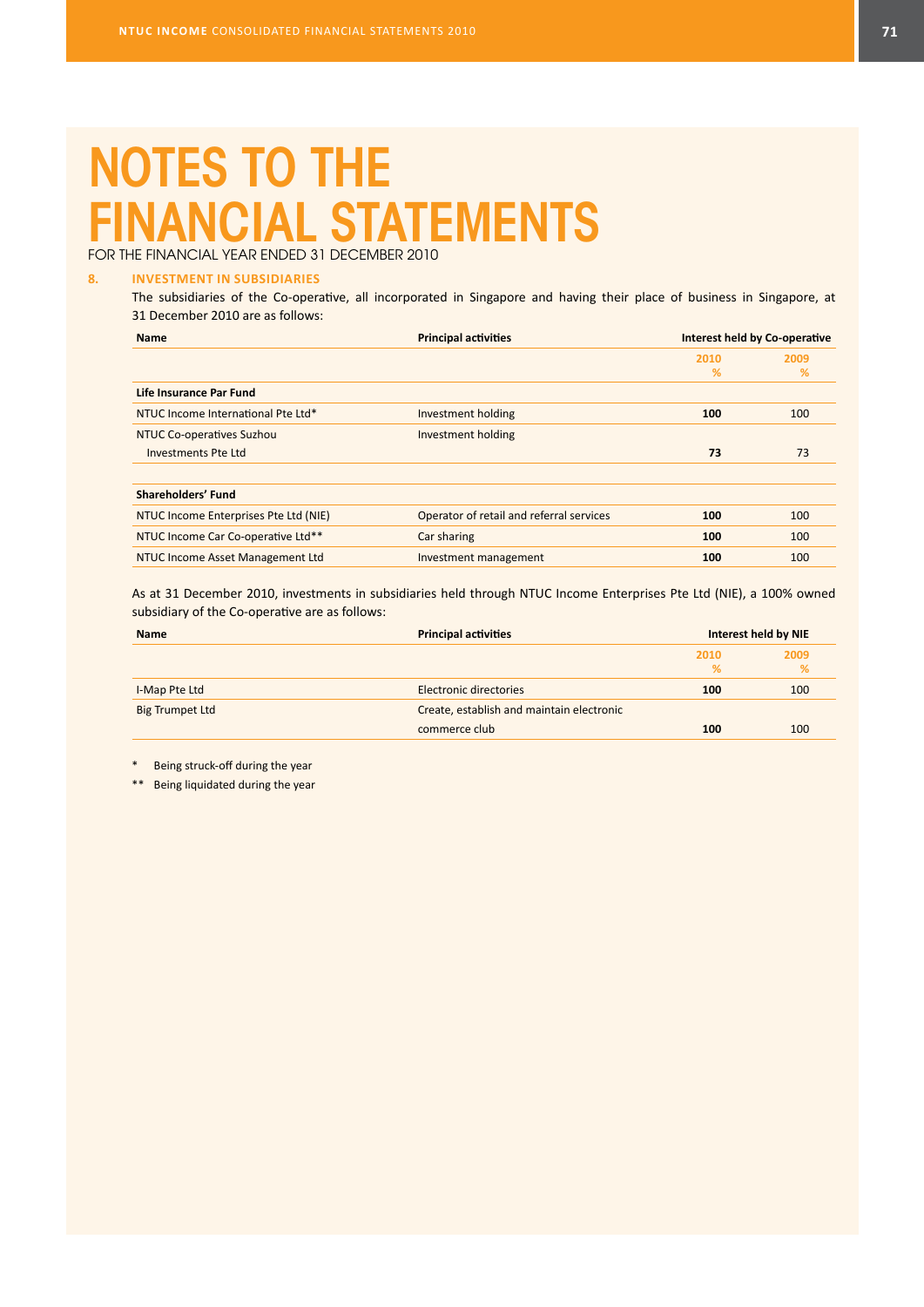**9. Investment in associated companies**

|                                                                            |           | Group     |
|----------------------------------------------------------------------------|-----------|-----------|
|                                                                            | 2010      | 2009      |
|                                                                            | \$′000    | \$′000    |
| Life Insurance Par Fund                                                    |           |           |
| Equity investment at cost                                                  |           |           |
| Beginning of financial year                                                | 273,523   | 225,206   |
| Investment during the year                                                 | ٠         | 32,242    |
| Share of profits                                                           | 31,998    | 16,175    |
| Share in other comprehensive loss                                          | (1,614)   |           |
| Impairment charge                                                          |           | (100)     |
| <b>Others</b>                                                              | (2, 242)  |           |
| End of financial year                                                      | 301,665   | 273,523   |
|                                                                            |           |           |
| The summarised financial information of associated companies is as follows |           |           |
| - Assets                                                                   | 2,600,327 | 1,704,288 |
| - Liabilities                                                              | 1,265,494 | 672,351   |
| - Revenue                                                                  | 446,072   | 461,641   |

- Net profit **161,272** 54,305

The investment in associated companies is as follows:

| Name of company                                | <b>Country of</b><br>incorporation | <b>Principal activities</b>   | Interest held by<br>Co-operative |      |
|------------------------------------------------|------------------------------------|-------------------------------|----------------------------------|------|
|                                                |                                    |                               | 2010                             | 2009 |
|                                                |                                    |                               | %                                | %    |
| Life Insurance Par Fund                        |                                    |                               |                                  |      |
| Falcon-Air Holdings Pte Ltd <sup>(d)</sup>     | Singapore                          | Investment holding            | 23                               | 23   |
| MegaTalk Pte Ltd*                              | Singapore                          | Provision of internet phone   |                                  |      |
|                                                |                                    | solutions                     |                                  | 40   |
| NTUC Choice Homes Co-operative Ltd(a)          | Singapore                          | Property development          | 25                               | 25   |
| One Marina Property Services Pte Ltd           | Singapore                          | Provision of facility         |                                  |      |
| (formerly known as SLF Management              |                                    | management, project           |                                  |      |
| Services Pte Ltd)(a)                           |                                    | management, marketing and     |                                  |      |
|                                                |                                    | leasing services              | 20                               | 20   |
| Vicom Assessment Centre Pte Ltd <sup>(d)</sup> | Singapore                          | Provision of motor assessment |                                  |      |
|                                                |                                    | services                      | 25                               | 25   |
| Asia Pacific Investment Company                | Singapore                          | Properties investment         |                                  |      |
| No. $2$ Ltd <sup>(b)</sup>                     |                                    |                               | 22                               | 22   |
| SG Domain Pte Ltd <sup>(c)</sup>               | Singapore                          | Properties investment holding | 20                               | 20   |
|                                                |                                    |                               |                                  |      |

\* Dissolved during the year

(a) Financial year ends on 31 March

(b) Financial year ends on 30 April

(c) Financial year ends on 31 August

(d) Financial year ends on 31 December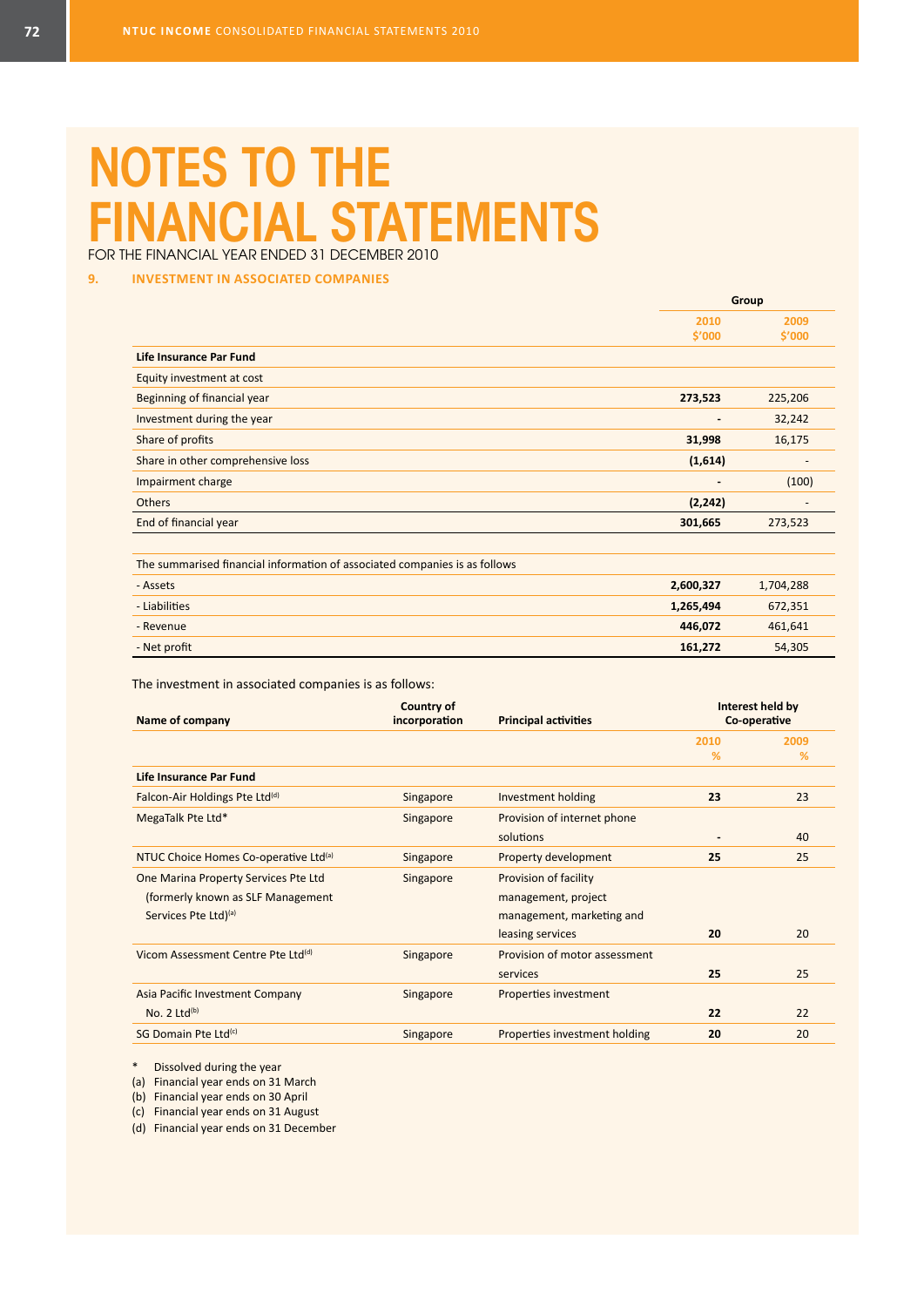#### **10. Other financial assets**

|                                      |                  |                              |                   | 2010             |              |              |
|--------------------------------------|------------------|------------------------------|-------------------|------------------|--------------|--------------|
|                                      |                  | Life                         |                   |                  |              |              |
|                                      | <b>Life</b>      | <b>Insurance</b>             | <b>Investment</b> | <b>General</b>   | <b>Share</b> |              |
|                                      | <b>Insurance</b> | <b>Non-Par</b>               | <b>Linked</b>     | <b>Insurance</b> | holders'     |              |
|                                      | <b>Par Fund</b>  | <b>Fund</b>                  | <b>Fund</b>       | <b>Fund</b>      | <b>Fund</b>  | <b>Total</b> |
|                                      | \$'000           | \$'000                       | \$'000            | <b>\$'000</b>    | \$'000       | \$'000       |
| <b>Investments designated</b>        |                  |                              |                   |                  |              |              |
| at fair value through profit or loss |                  |                              |                   |                  |              |              |
| Quoted                               |                  |                              |                   |                  |              |              |
| Equities                             | 4,808,368        | $\qquad \qquad \blacksquare$ | 697,265           | 244,126          | 328,179      | 6,077,938    |
| <b>Funds</b>                         | 633,407          | ٠                            | 188,704           | 40,002           | 49,363       | 911,476      |
| Debt securities                      | 11,896,998       | 1,693,492                    | 398,349           | 792,386          | 1,241        | 14,782,466   |
| Total investments designated at fair |                  |                              |                   |                  |              |              |
| value through profit or loss         | 17,338,773       | 1,693,492                    | 1,284,318         | 1,076,514        | 378,783      | 21,771,880   |
|                                      |                  |                              |                   |                  |              |              |
| Available-for-sale investments       |                  |                              |                   |                  |              |              |
| <b>Unquoted</b>                      |                  |                              |                   |                  |              |              |
| Equities                             | 18,516           | $\blacksquare$               | $\blacksquare$    | 17,689           | 322          | 36,527       |
| <b>Funds</b>                         | 534,442          | $\blacksquare$               |                   |                  |              | 534,442      |
| Total available-for-sale investments | 552,958          | ٠                            |                   | 17,689           | 322          | 570,969      |
|                                      |                  |                              |                   |                  |              |              |
| <b>Total investments</b>             | 17,891,731       | 1,693,492                    | 1,284,318         | 1,094,203        | 379,105      | 22,342,849   |
|                                      |                  |                              |                   |                  |              |              |
| To be settled within 12 months       | 1,842,926        | 4,735                        | 81,430            | 168,682          | 1,241        | 2,099,014    |
| To be settled after 12 months        | 16,048,805       | 1,688,757                    | 1,202,888         | 925,521          | 377,864      | 20,243,835   |
|                                      | 17,891,731       | 1,693,492                    | 1,284,318         | 1,094,203        | 379,105      | 22,342,849   |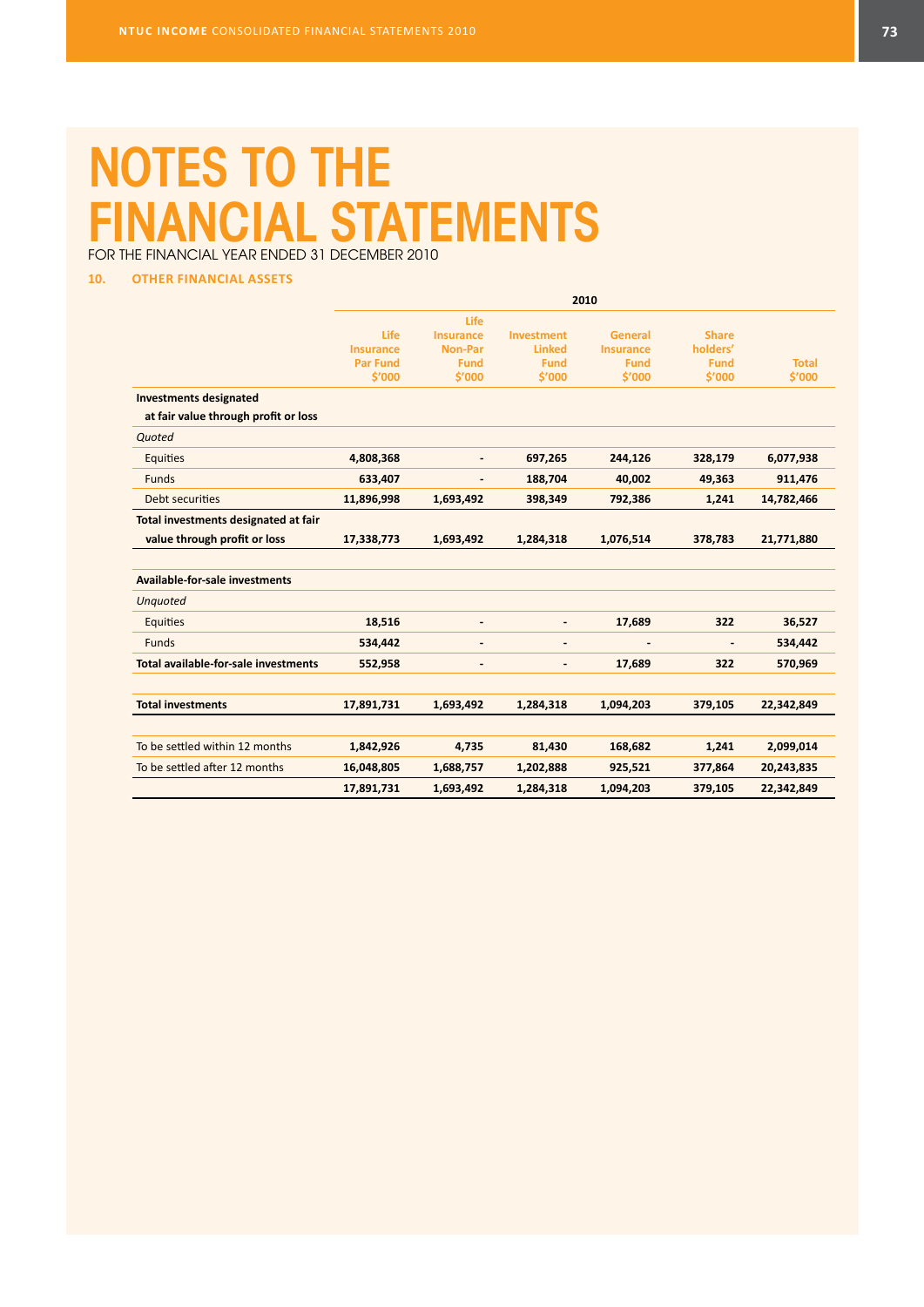#### **10. Other financial assets (continued)**

|                                             |                  |                  |                          | 2009             |                          |              |
|---------------------------------------------|------------------|------------------|--------------------------|------------------|--------------------------|--------------|
|                                             |                  | Life             |                          |                  |                          |              |
|                                             | <b>Life</b>      | <b>Insurance</b> | <b>Investment</b>        | <b>General</b>   | <b>Share</b>             |              |
|                                             | <b>Insurance</b> | <b>Non-Par</b>   | <b>Linked</b>            | <b>Insurance</b> | holders'                 |              |
|                                             | <b>Par Fund</b>  | <b>Fund</b>      | <b>Fund</b>              | <b>Fund</b>      | <b>Fund</b>              | <b>Total</b> |
|                                             | \$'000           | \$'000           | \$'000                   | \$'000           | \$'000                   | \$'000       |
| <b>Investments designated</b>               |                  |                  |                          |                  |                          |              |
| at fair value through profit or loss        |                  |                  |                          |                  |                          |              |
| <b>Quoted</b>                               |                  |                  |                          |                  |                          |              |
| Equities                                    | 3,417,363        | 293,110          | 711,423                  |                  | 269,659                  | 4,691,555    |
| <b>Funds</b>                                | 887,160          | 4,387            | 152,636                  |                  | 65,993                   | 1,110,176    |
| Debt securities                             | 10,726,960       | 1,205,984        | 370,435                  | 978,655          | 21,851                   | 13,303,885   |
| Total investments designated at fair        |                  |                  |                          |                  |                          |              |
| value through profit or loss                | 15,031,483       | 1,503,481        | 1,234,494                | 978,655          | 357,503                  | 19,105,616   |
|                                             |                  |                  |                          |                  |                          |              |
| Available-for-sale investments              |                  |                  |                          |                  |                          |              |
| <b>Unquoted</b>                             |                  |                  |                          |                  |                          |              |
| Equities                                    | 17,111           | $\blacksquare$   |                          | 20,000           | 372                      | 37,483       |
| <b>Funds</b>                                | 396,841          | L,               |                          | 410              |                          | 397,251      |
| <b>Total available for sale investments</b> | 413,952          | $\overline{a}$   | $\overline{\phantom{a}}$ | 20,410           | 372                      | 434,734      |
|                                             |                  |                  |                          |                  |                          |              |
| <b>Total investments</b>                    | 15,445,435       | 1,503,481        | 1,234,494                | 999,065          | 357,875                  | 19,540,350   |
|                                             |                  |                  |                          |                  |                          |              |
| To be settled within 12 months              | 933,776          | 88,604           | 83,632                   | 65,425           | $\overline{\phantom{a}}$ | 1,171,437    |
| To be settled after 12 months               | 14,511,659       | 1,414,877        | 1,150,862                | 933,640          | 357,875                  | 18,368,913   |
|                                             | 15,445,435       | 1,503,481        | 1,234,494                | 999,065          | 357,875                  | 19,540,350   |

Of the total debt securities, 98% (2009: 95%) represents investments in fixed rate instruments**.**

#### **Life Insurance Par Fund**

#### **Loans of quoted equities to financial institutions**

The Group was a participating lender in a Securities Lending Program administered by a financial institution acting as an agent. The agent collected cash and other securities from borrowers as collateral, and this collateral will be at an agreed percentage above the market value of the securities lent out. Marking to market of collateral was performed every business day by the agent and the borrowers were required to deliver additional collateral when necessary. Income earned from the investment of cash collateral and loan fees for loans collateralised by non-cash collateral were distributed to the participating lenders by the agent.

The fair value of the Group's share of the collateral in cash and other securities received by the agent as at 31 December 2010 was \$46.8 million (2009: \$71.5 million). These collaterals were in respect of equity investments designated as fair value through profit or loss, which were lent to financial institutions. The fair values of these equity investments were \$43.8 million (2009: \$67.9 million) at 31 December 2010.

#### **Shareholders' Fund**

#### **Singapore government securities**

Included in debt securities of Shareholders' Fund is \$1.2 million (2009: \$1.3 million) with nominal value of \$1.2 million (2009: \$1.2 million) in Singapore government securities deposited with the Monetary Authority of Singapore as statutory deposits under the Insurance Act for the life and general insurance businesses.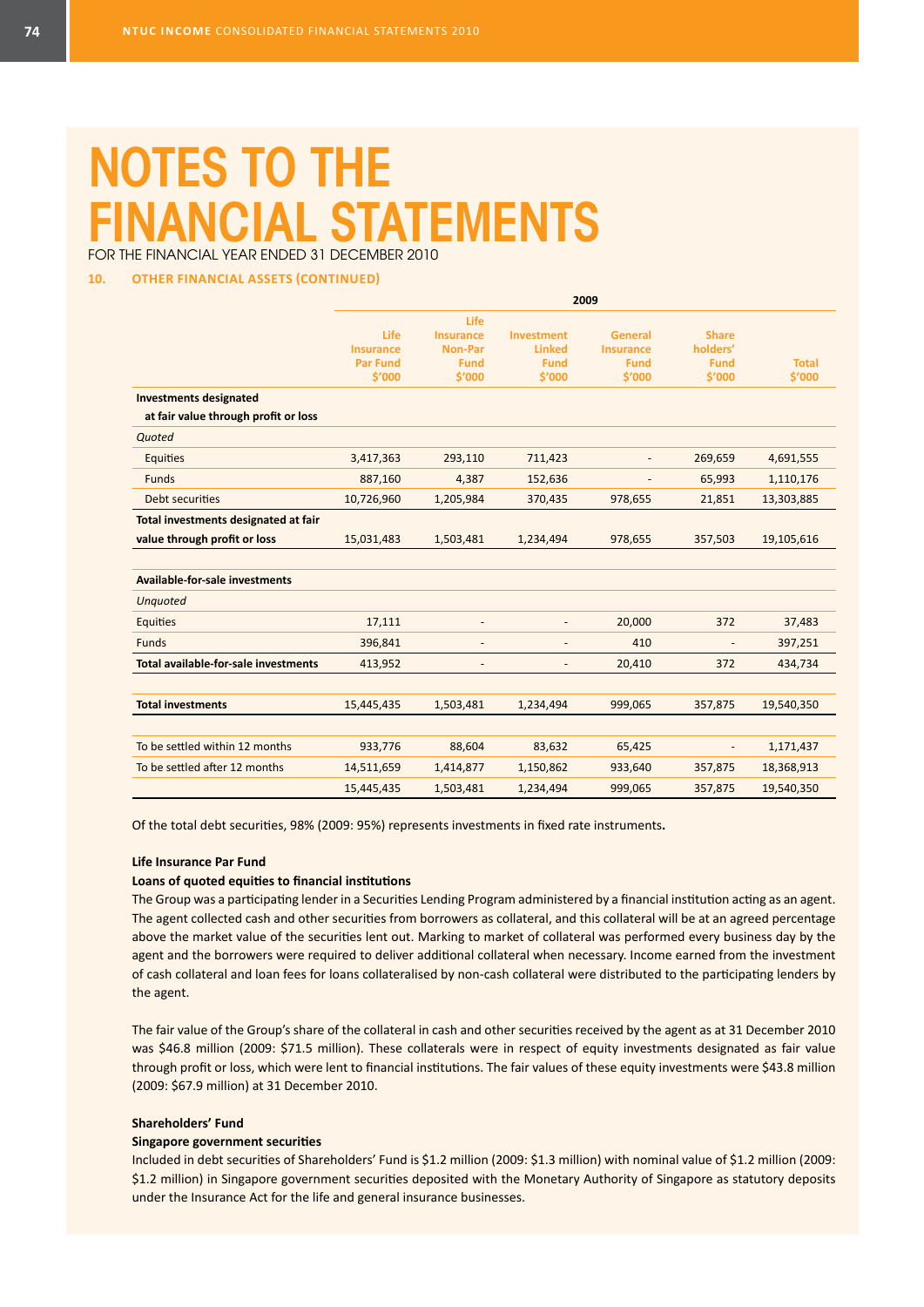**11. Loans** 

|                                |                                 |                                    |                                    | 2010                 |                          |              |
|--------------------------------|---------------------------------|------------------------------------|------------------------------------|----------------------|--------------------------|--------------|
|                                |                                 | Life                               |                                    |                      |                          |              |
|                                | <b>Life</b><br><b>Insurance</b> | <b>Insurance</b><br><b>Non-Par</b> | <b>Investment</b><br><b>Linked</b> | General<br>Insurance | <b>Share</b><br>holders' |              |
|                                | <b>Par Fund</b>                 | <b>Fund</b>                        | <b>Fund</b>                        | <b>Fund</b>          | <b>Fund</b>              | <b>Total</b> |
|                                | \$'000                          | \$′000                             | \$′000                             | \$′000               | \$′000                   | \$'000       |
| Term loans to corporations     |                                 |                                    |                                    |                      |                          |              |
| - secured                      | 186,920                         | $\qquad \qquad \blacksquare$       | $\blacksquare$                     | $\blacksquare$       | ۰                        | 186,920      |
| - unsecured                    | 31,308                          | ٠                                  | $\blacksquare$                     | $\blacksquare$       | ۰                        | 31,308       |
| <b>Consumer loans</b>          | 91,996                          | ٠                                  | $\overline{\phantom{0}}$           | 784                  |                          | 92,780       |
| Loans on policies              | 563,328                         |                                    | $\overline{\phantom{0}}$           | $\blacksquare$       |                          | 563,328      |
| Fair value adjustment          | (3, 322)                        | ٠                                  | $\blacksquare$                     | $\blacksquare$       |                          | (3, 322)     |
| Impairment loss                | (1, 298)                        | ٠                                  | $\overline{\phantom{0}}$           | (627)                |                          | (1, 925)     |
|                                | 868,932                         |                                    | $\qquad \qquad \blacksquare$       | 157                  | -                        | 869,089      |
|                                |                                 |                                    |                                    |                      |                          |              |
| To be settled within 12 months | 14,658                          | $\blacksquare$                     | $\blacksquare$                     | 65                   | -                        | 14,723       |
| To be settled after 12 months  | 854,274                         | ٠                                  | $\overline{\phantom{0}}$           | 92                   | ٠                        | 854,366      |
|                                | 868,932                         | ٠                                  | $\qquad \qquad \blacksquare$       | 157                  | -                        | 869,089      |
|                                |                                 |                                    |                                    |                      |                          |              |

|                                | 2009                                                         |                                                                            |                                                             |                                                      |                                                   |                        |
|--------------------------------|--------------------------------------------------------------|----------------------------------------------------------------------------|-------------------------------------------------------------|------------------------------------------------------|---------------------------------------------------|------------------------|
|                                | <b>Life</b><br><b>Insurance</b><br><b>Par Fund</b><br>\$'000 | <b>Life</b><br><b>Insurance</b><br><b>Non-Par</b><br><b>Fund</b><br>\$′000 | <b>Investment</b><br><b>Linked</b><br><b>Fund</b><br>\$′000 | <b>General</b><br>Insurance<br><b>Fund</b><br>\$'000 | <b>Share</b><br>holders'<br><b>Fund</b><br>\$′000 | <b>Total</b><br>\$′000 |
| Term loans to corporations     |                                                              |                                                                            |                                                             |                                                      |                                                   |                        |
| - secured                      | 74,438                                                       | $\overline{\phantom{a}}$                                                   | $\qquad \qquad -$                                           |                                                      | $\qquad \qquad \blacksquare$                      | 74,438                 |
| - unsecured                    | 85                                                           | $\overline{\phantom{a}}$                                                   | $\overline{\phantom{a}}$                                    | $\overline{\phantom{a}}$                             | $\overline{\phantom{a}}$                          | 85                     |
| <b>Consumer loans</b>          | 127,954                                                      | $\overline{\phantom{a}}$                                                   | $\qquad \qquad \blacksquare$                                | 1,257                                                | 82                                                | 129,293                |
| Loans on policies              | 561,911                                                      | $\overline{\phantom{a}}$                                                   | $\qquad \qquad \blacksquare$                                | $\overline{\phantom{m}}$                             | $\overline{\phantom{a}}$                          | 561,911                |
| Impairment loss                | (2,398)                                                      | $\overline{\phantom{a}}$                                                   | $\qquad \qquad \blacksquare$                                | (28)                                                 | $\qquad \qquad \blacksquare$                      | (2,426)                |
|                                | 761,990                                                      | $\overline{\phantom{a}}$                                                   | $\qquad \qquad -$                                           | 1,229                                                | 82                                                | 763,301                |
|                                |                                                              |                                                                            |                                                             |                                                      |                                                   |                        |
| To be settled within 12 months | 26,413                                                       | $\overline{\phantom{a}}$                                                   | $\overline{\phantom{0}}$                                    | 740                                                  | 18                                                | 27,171                 |
| To be settled after 12 months  | 735,577                                                      | $\overline{\phantom{a}}$                                                   | ٠                                                           | 489                                                  | 64                                                | 736,130                |
|                                | 761,990                                                      | $\overline{\phantom{a}}$                                                   |                                                             | 1,229                                                | 82                                                | 763,301                |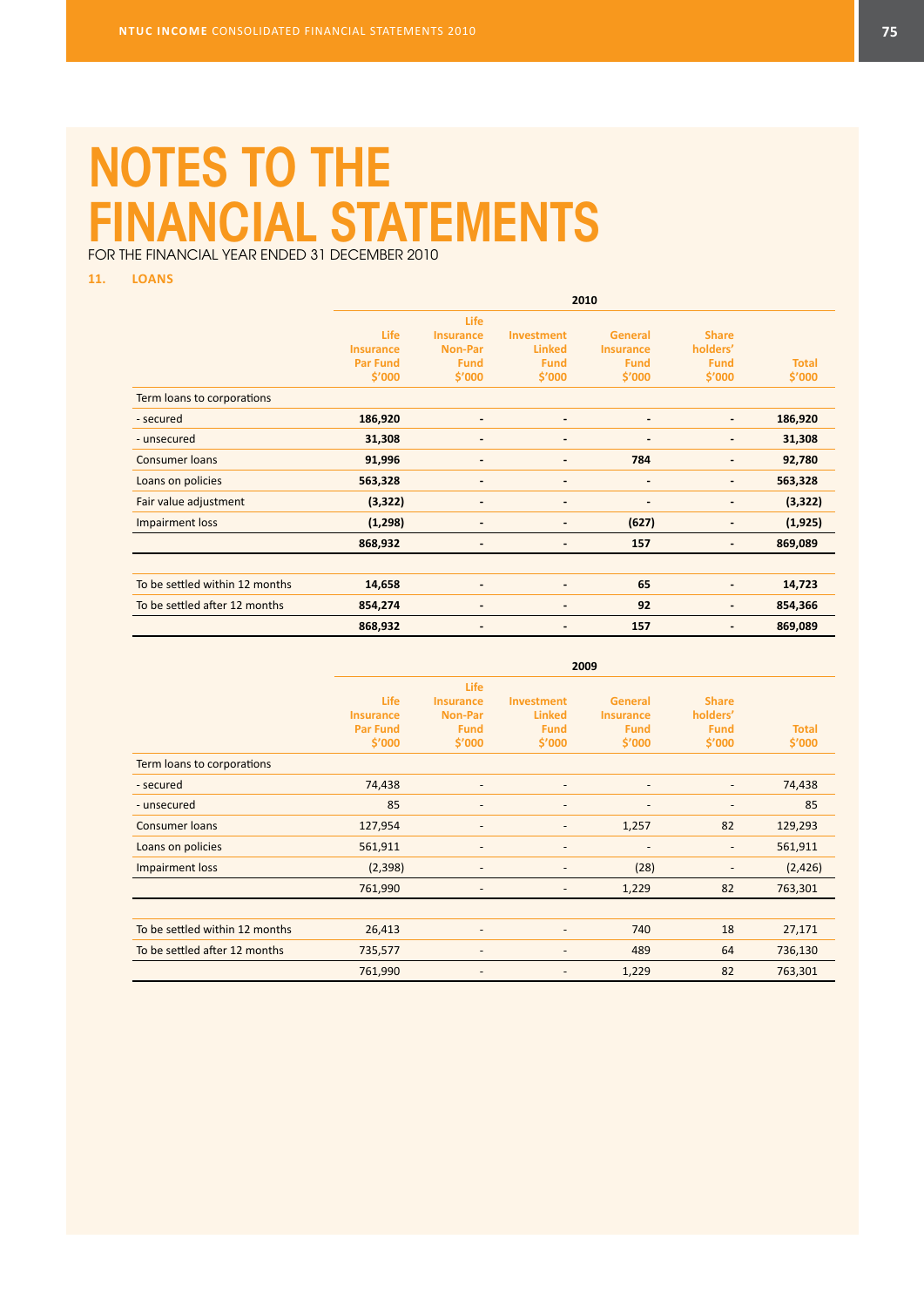## NOTES TO THE FINANCIAL STATEMENTS

For the financial year ended 31 December 2010

#### **11. Loans (continued)**

The balance of unsecured term loans to corporations as at 31 December 2010 includes loans granted to an associated company. These loans to the associated company are as follows:

- a) A five-year non-interest bearing loan of \$29.6 million with provision for fair value loss of \$3.3 million recognised in the statement of comprehensive income under net investment income and fair value gains. The loan is automatically renewable for a further period of five years unless parties otherwise agree.
- b) A five-year interest bearing loan of \$1.6 million with interest rate of 3% and interest earned of \$42,000 recognised in the statement of comprehensive income.

At balance sheet date, the carrying amounts of loans approximate their fair value.

Movements in allowance for impairment loss during the financial year are as follows:

|                                |                   | Life                         |                   |                          |                              |              |
|--------------------------------|-------------------|------------------------------|-------------------|--------------------------|------------------------------|--------------|
|                                | <b>Life</b>       | <b>Insurance</b>             | <b>Investment</b> | <b>General</b>           | <b>Share</b>                 |              |
|                                | Insurance         | <b>Non-Par</b>               | <b>Linked</b>     | <b>Insurance</b>         | holders'                     |              |
|                                | <b>Par Fund</b>   | <b>Fund</b>                  | <b>Fund</b>       | <b>Fund</b>              | <b>Fund</b>                  | <b>Total</b> |
|                                | \$'000            | \$′000                       | \$′000            | \$'000                   | \$′000                       | \$'000       |
| 2010                           |                   |                              |                   |                          |                              |              |
| At 1 January                   | 2,398             | ٠                            |                   | 28                       | ٠                            | 2,426        |
| Allowance made during the year | $\blacksquare$    | $\overline{\phantom{a}}$     | $\blacksquare$    | 599                      |                              | 599          |
| Allowance written back         |                   |                              |                   |                          |                              |              |
| during the year                | (1, 100)          | $\overline{\phantom{a}}$     | $\blacksquare$    | $\overline{\phantom{a}}$ |                              | (1, 100)     |
| At 31 December                 | 1,298             | $\overline{\phantom{0}}$     |                   | 627                      |                              | 1,925        |
|                                |                   |                              |                   |                          |                              |              |
| 2009                           |                   |                              |                   |                          |                              |              |
| At 1 January                   | 4,088             | $\overline{\phantom{a}}$     |                   | 25                       | $\qquad \qquad \blacksquare$ | 4,113        |
| Allowance made during the year | $\qquad \qquad -$ | ٠                            |                   | 3                        |                              | 3            |
| Allowance written back         |                   |                              |                   |                          |                              |              |
| during the year                | (1,690)           | $\qquad \qquad \blacksquare$ | -                 |                          | $\qquad \qquad \blacksquare$ | (1,690)      |
| At 31 December                 | 2,398             | $\qquad \qquad \blacksquare$ |                   | 28                       |                              | 2,426        |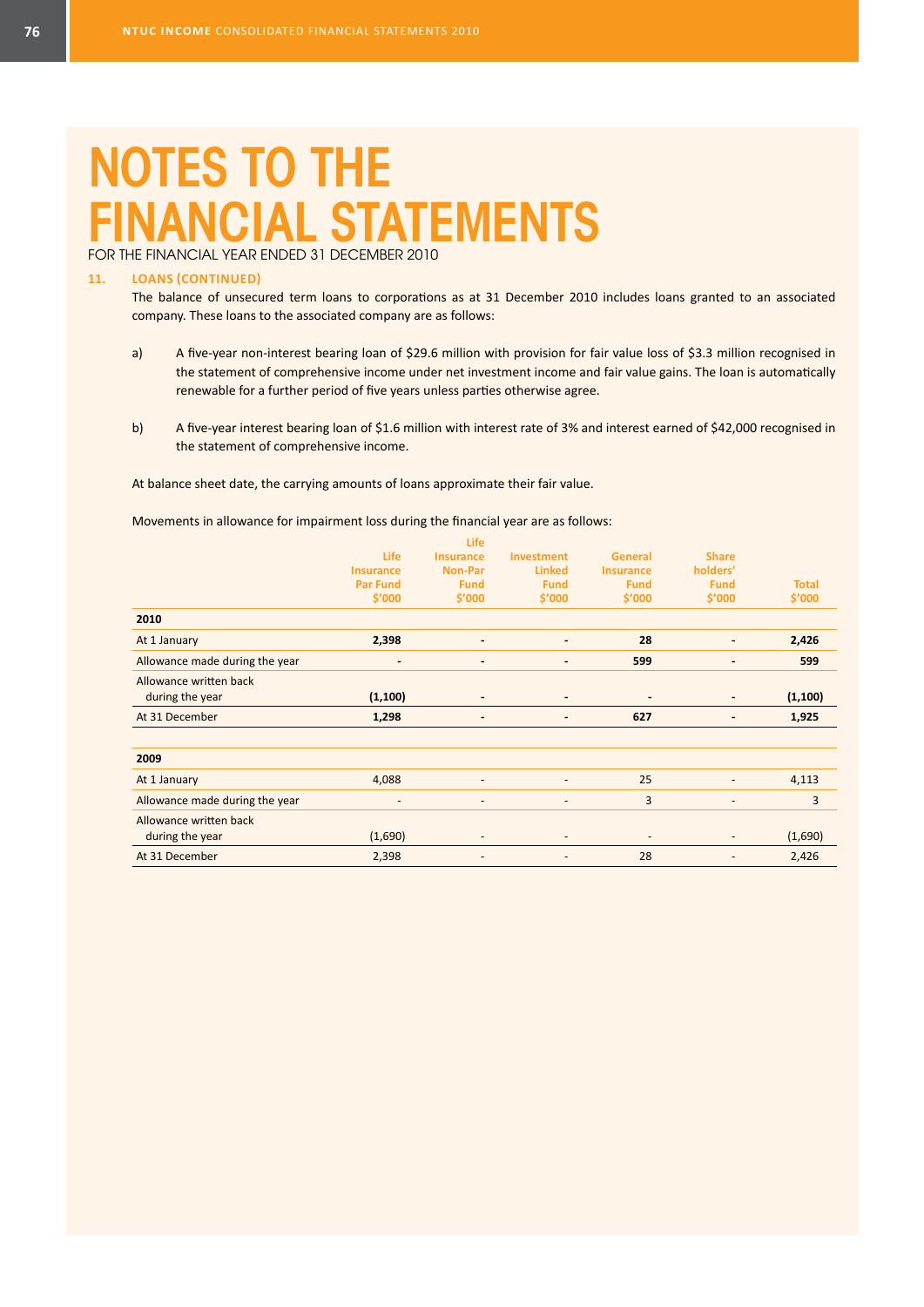**12. Derivative financial instruments**

|                                    | 2010               |                    |                              |            |  |
|------------------------------------|--------------------|--------------------|------------------------------|------------|--|
|                                    | <b>Contract or</b> |                    |                              |            |  |
|                                    | <b>Underlying</b>  | <b>Positive</b>    | <b>Negative</b>              |            |  |
|                                    | <b>Principal</b>   | <b>Revaluation</b> | <b>Revaluation</b>           | <b>Net</b> |  |
|                                    | \$'000             | \$'000             | \$'000                       | \$'000     |  |
| Life Insurance Par Fund            |                    |                    |                              |            |  |
| Forward foreign exchange           | 7,062,327          | 149,871            | 44,988                       | 104,883    |  |
| Interest rate swaps                | 119,795            | 2,836              | 128                          | 2,708      |  |
| Cross currency swaps               | 1,034,510          | 123,547            | 19,293                       | 104,254    |  |
| Swaptions                          | 29,080             |                    | 412                          | (412)      |  |
|                                    | 8,245,712          | 276,254            | 64,821                       | 211,433    |  |
| <b>Life Insurance Non-Par Fund</b> |                    |                    |                              |            |  |
| Forward foreign exchange           | 141,149            | 1,261              | $\qquad \qquad \blacksquare$ | 1,261      |  |
|                                    |                    |                    |                              |            |  |
| <b>Investment Linked Fund</b>      |                    |                    |                              |            |  |
| Forward foreign exchange           | 483,655            | 5,788              | 3,856                        | 1,932      |  |
| Interest rate swaps                | 43,285             | 1,058              | 48                           | 1,010      |  |
| <b>Futures</b>                     | 1,944              | 23                 |                              | 23         |  |
|                                    | 528,884            | 6,869              | 3,904                        | 2,965      |  |
| <b>General Insurance Fund</b>      |                    |                    |                              |            |  |
| <b>Cross currency swaps</b>        | 112,288            | 1,379              | $\blacksquare$               | 1,379      |  |
|                                    |                    |                    |                              |            |  |
| Shareholders' Fund                 |                    |                    |                              |            |  |
| Forward foreign exchange           | 734,129            | 12,075             | 5,139                        | 6,936      |  |
| <b>Total</b>                       | 9,762,162          | 297,838            | 73,864                       | 223,974    |  |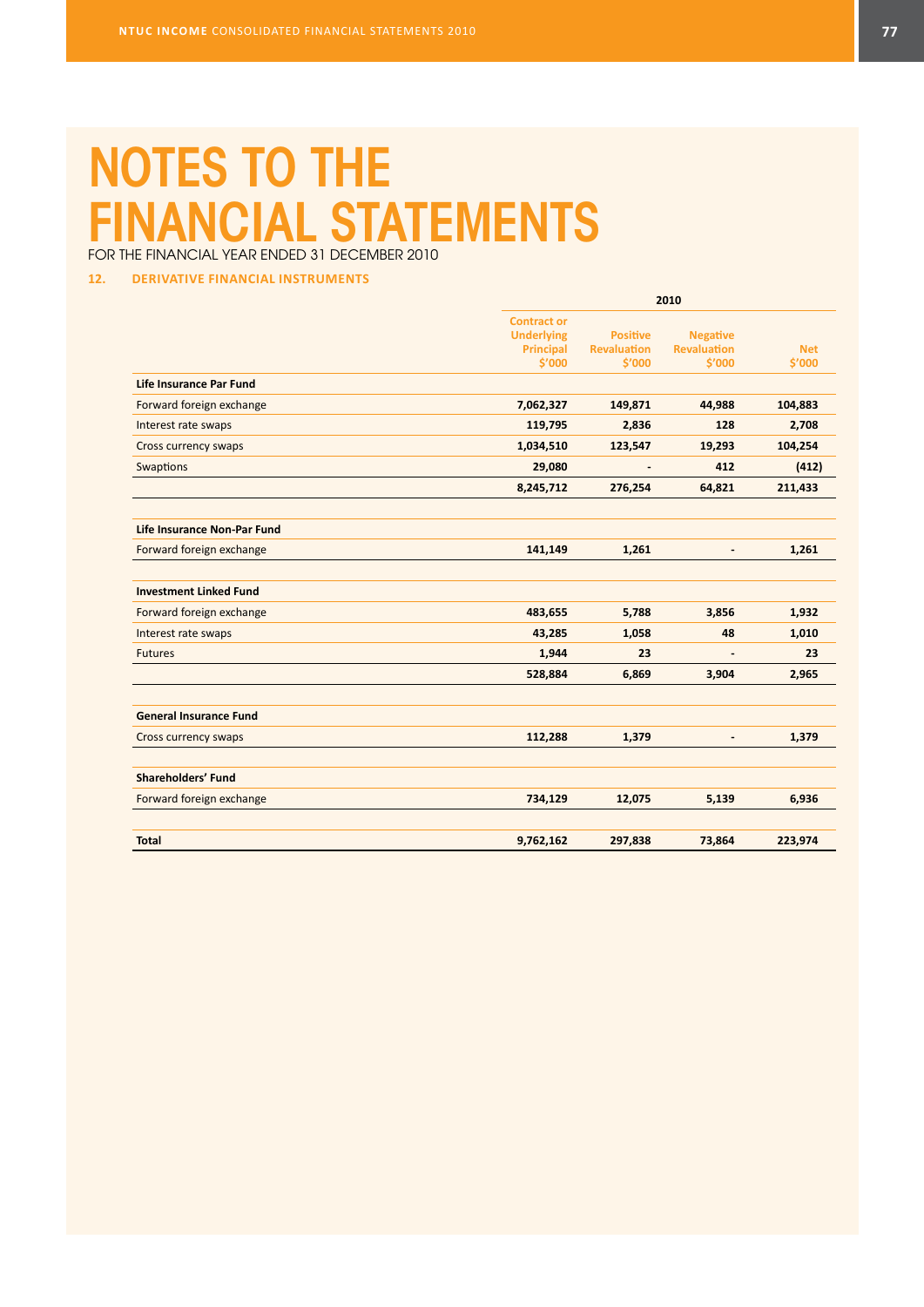**12. Derivative financial instruments (continued)**

|                                    |                                                                       | 2009                                            |                                                 |                      |  |  |
|------------------------------------|-----------------------------------------------------------------------|-------------------------------------------------|-------------------------------------------------|----------------------|--|--|
|                                    | <b>Contract or</b><br><b>Underlying</b><br><b>Principal</b><br>\$'000 | <b>Positive</b><br><b>Revaluation</b><br>\$'000 | <b>Negative</b><br><b>Revaluation</b><br>\$'000 | <b>Net</b><br>\$'000 |  |  |
| <b>Life Insurance Par Fund</b>     |                                                                       |                                                 |                                                 |                      |  |  |
| Forward foreign exchange           | 4,267,464                                                             | 23,914                                          | 37,239                                          | (13, 325)            |  |  |
| Interest rate swaps                | 202,301                                                               | 1,858                                           | 210                                             | 1,648                |  |  |
| Cross currency swaps               | 711,589                                                               | 75,185                                          | 24,796                                          | 50,389               |  |  |
| Swaptions                          | 63,600                                                                | $\overline{\phantom{a}}$                        | 857                                             | (857)                |  |  |
|                                    | 5,244,954                                                             | 100,957                                         | 63,102                                          | 37,855               |  |  |
| <b>Life Insurance Non-Par Fund</b> |                                                                       |                                                 |                                                 |                      |  |  |
| Cross currency swaps               | 4,204                                                                 | 965                                             |                                                 | 965                  |  |  |
| <b>Investment Linked Fund</b>      |                                                                       |                                                 |                                                 |                      |  |  |
| Forward foreign exchange           | 180,511                                                               | 677                                             | 2,046                                           | (1, 369)             |  |  |
| Interest rate swaps                | 53,339                                                                | 319                                             | 65                                              | 254                  |  |  |
| Cross currency swaps               | 1,448                                                                 | 343                                             |                                                 | 343                  |  |  |
| Swaptions                          | 22,800                                                                |                                                 | 229                                             | (229)                |  |  |
|                                    | 258,098                                                               | 1,339                                           | 2,340                                           | (1,001)              |  |  |
| <b>General Insurance Fund</b>      |                                                                       |                                                 |                                                 |                      |  |  |
| Cross currency swaps               | 4,477                                                                 | 1,028                                           | ÷,                                              | 1,028                |  |  |
| <b>Shareholders' Fund</b>          |                                                                       |                                                 |                                                 |                      |  |  |
| Forward foreign exchange           | 186,874                                                               | 912                                             | 1,978                                           | (1,066)              |  |  |
| <b>Total</b>                       | 5,698,607                                                             | 105,201                                         | 67,420                                          | 37,781               |  |  |

At balance sheet date, all derivative financial instruments balances are current, as they are classified as 'held for trading' in accordance with Financial Reporting Standards 39, Financial Instruments: Recognition and Measurement.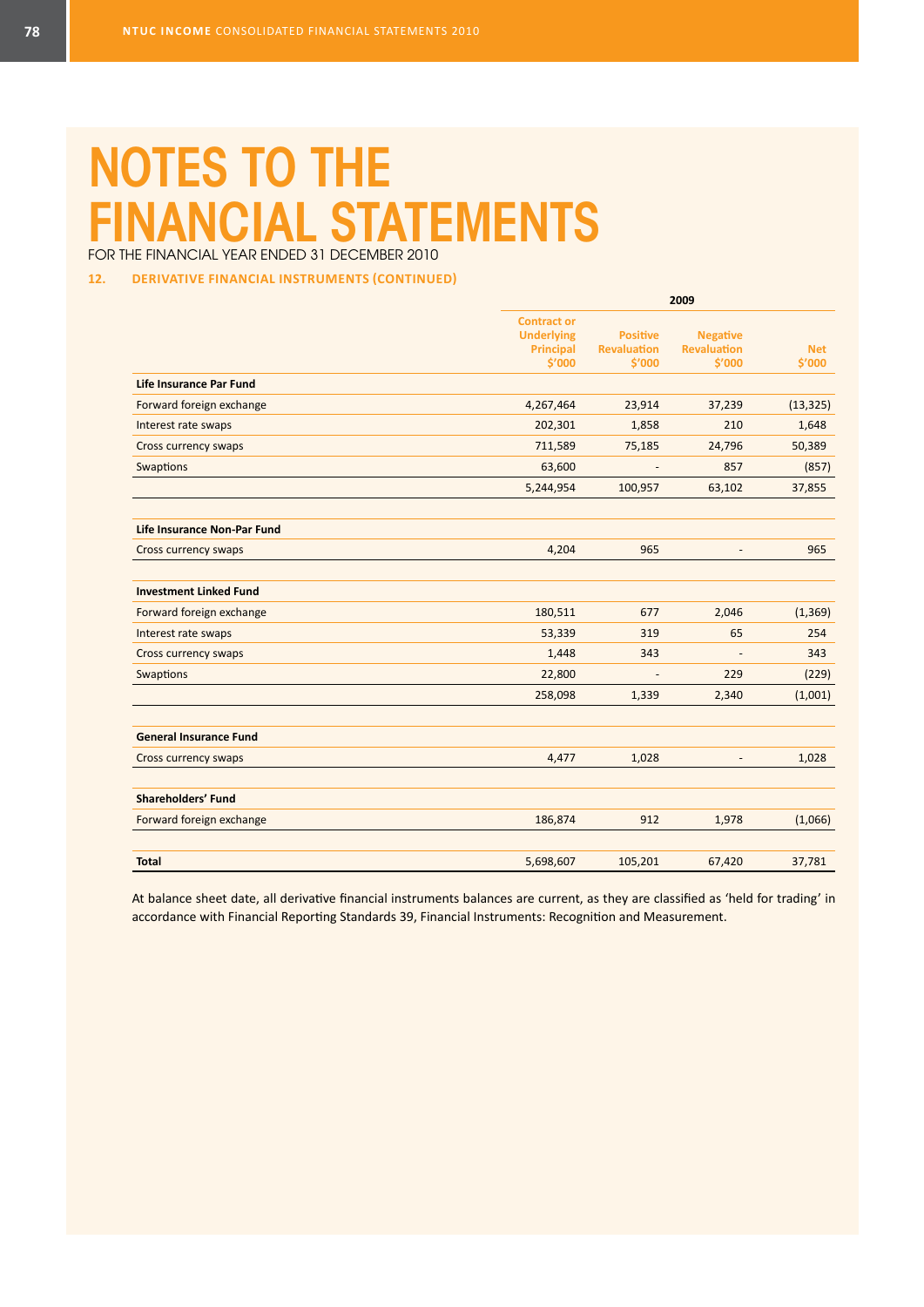**13. Insurance contract provisions**

|                                                             | 2010                      |                       |                       |                       |                        |
|-------------------------------------------------------------|---------------------------|-----------------------|-----------------------|-----------------------|------------------------|
|                                                             |                           | <b>Life</b>           |                       |                       |                        |
|                                                             | <b>Life</b>               | <b>Insurance</b>      | <b>Investment</b>     | General               |                        |
|                                                             | <b>Insurance</b>          | <b>Non-Par</b>        | <b>Linked</b>         | <b>Insurance</b>      |                        |
|                                                             | <b>Par Fund</b><br>\$'000 | <b>Fund</b><br>\$'000 | <b>Fund</b><br>\$'000 | <b>Fund</b><br>\$'000 | <b>Total</b><br>\$'000 |
| Gross                                                       |                           |                       |                       |                       |                        |
| Provision for claims and loss adjustment expenses           |                           | 105,199               |                       | 451,844               | 557,043                |
| Provision for unexpired risks                               |                           | 100,277               |                       | 162,420               | 262,697                |
|                                                             |                           |                       |                       |                       |                        |
| Provision for future non-participating benefits             | 2,062,439                 | 892,211               |                       |                       | 2,954,650              |
| Provision for future participating benefits                 |                           |                       |                       |                       |                        |
| - Guaranteed benefits                                       | 8,788,281                 |                       |                       |                       | 8,788,281              |
| - Non-guaranteed benefits                                   | 9,761,445                 |                       |                       | $\blacksquare$        | 9,761,445              |
| Provision for investment linked contracts                   |                           |                       | 1,307,145             |                       | 1,307,145              |
| Total insurance contract provisions, gross                  | 20,612,165                | 1,097,687             | 1,307,145             | 614,264               | 23,631,261             |
| Reinsurance                                                 |                           |                       |                       |                       |                        |
| Provision for claims and loss adjustment expenses           | $\overline{a}$            |                       |                       | 30,744                | 30,744                 |
| Provision for unexpired risks                               |                           |                       |                       | 2,744                 | 2,744                  |
| Total reinsurers' share of insurance contract<br>provisions |                           |                       |                       | 33,488                | 33,488                 |
|                                                             |                           |                       |                       |                       |                        |
| <b>Net</b>                                                  |                           |                       |                       |                       |                        |
| Provision for claims and loss adjustment expenses           |                           | 105,199               |                       | 421,100               | 526,299                |
| Provision for unexpired risks                               |                           | 100,277               |                       | 159,676               | 259,953                |
| Provision for future non-participating benefits             | 2,062,439                 | 892,211               |                       |                       | 2,954,650              |
| Provision for future benefits                               |                           |                       |                       |                       |                        |
| - Guaranteed benefits                                       | 8,788,281                 | $\blacksquare$        |                       | $\blacksquare$        | 8,788,281              |
| - Non-guaranteed benefits                                   | 9,761,445                 |                       |                       |                       | 9,761,445              |
| Provision for investment linked contracts                   |                           |                       | 1,307,145             |                       | 1,307,145              |
| Total insurance contract provisions, net                    | 20,612,165                | 1,097,687             | 1,307,145             | 580,776               | 23,597,773             |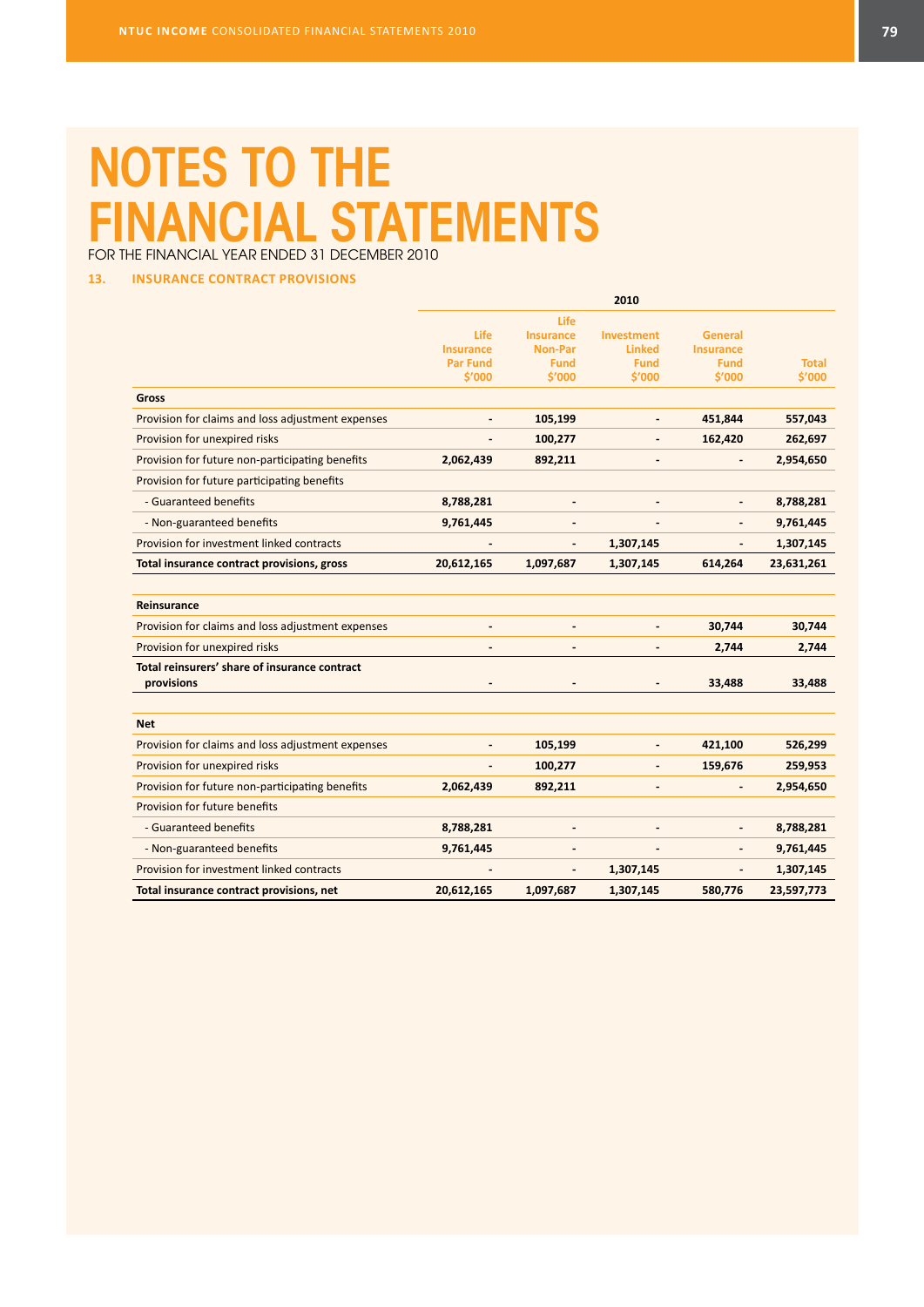**13. Insurance contract provisions (continued)**

|                                                             |                  | <b>Life</b>      |                   |                  |              |
|-------------------------------------------------------------|------------------|------------------|-------------------|------------------|--------------|
|                                                             | Life             | <b>Insurance</b> | <b>Investment</b> | General          |              |
|                                                             | <b>Insurance</b> | <b>Non-Par</b>   | <b>Linked</b>     | <b>Insurance</b> |              |
|                                                             | <b>Par Fund</b>  | Fund             | <b>Fund</b>       | <b>Fund</b>      | <b>Total</b> |
|                                                             | \$'000           | \$'000           | \$'000            | \$'000           | \$'000       |
| Gross                                                       |                  |                  |                   |                  |              |
| Provision for claims and loss adjustment expenses           |                  | 88,217           |                   | 412,300          | 500,517      |
| Provision for unexpired risks                               |                  | 89,869           |                   | 164,328          | 254,197      |
| Provision for future non-participating benefits             | 1,292,700        | 804,509          |                   |                  | 2,097,209    |
| Provision for future participating benefits                 |                  |                  |                   |                  |              |
| - Guaranteed benefits                                       | 8,018,658        |                  |                   |                  | 8,018,658    |
| - Non-guaranteed benefits                                   | 8,685,561        |                  |                   |                  | 8,685,561    |
| Provision for investment linked contracts                   |                  |                  | 1,266,590         |                  | 1,266,590    |
| Total insurance contract provisions, gross                  | 17,996,919       | 982,595          | 1,266,590         | 576,628          | 20,822,732   |
|                                                             |                  |                  |                   |                  |              |
| Reinsurance                                                 |                  |                  |                   |                  |              |
| Provision for claims and loss adjustment expenses           |                  |                  |                   | 30,265           | 30,265       |
| Provision for unexpired risks                               |                  |                  |                   | 8,106            | 8,106        |
| Total reinsurers' share of insurance contract<br>provisions |                  |                  |                   | 38,371           | 38,371       |
|                                                             |                  |                  |                   |                  |              |
| <b>Net</b>                                                  |                  |                  |                   |                  |              |
| Provision for claims and loss adjustment expenses           |                  | 88,217           |                   | 382,035          | 470,252      |
| Provision for unexpired risks                               |                  | 89,869           |                   | 156,222          | 246,091      |
| Provision for future non-participating benefits             | 1,292,700        | 804,509          |                   |                  | 2,097,209    |
| Provision for future benefits                               |                  |                  |                   |                  |              |
| - Guaranteed benefits                                       | 8,018,658        |                  |                   |                  | 8,018,658    |
| - Non-guaranteed benefits                                   | 8,685,561        |                  |                   |                  | 8,685,561    |
| Provision for investment linked contracts                   |                  |                  | 1,266,590         |                  | 1,266,590    |
| Total insurance contract provisions, net                    | 17,996,919       | 982,595          | 1,266,590         | 538,257          | 20,784,361   |

**2009**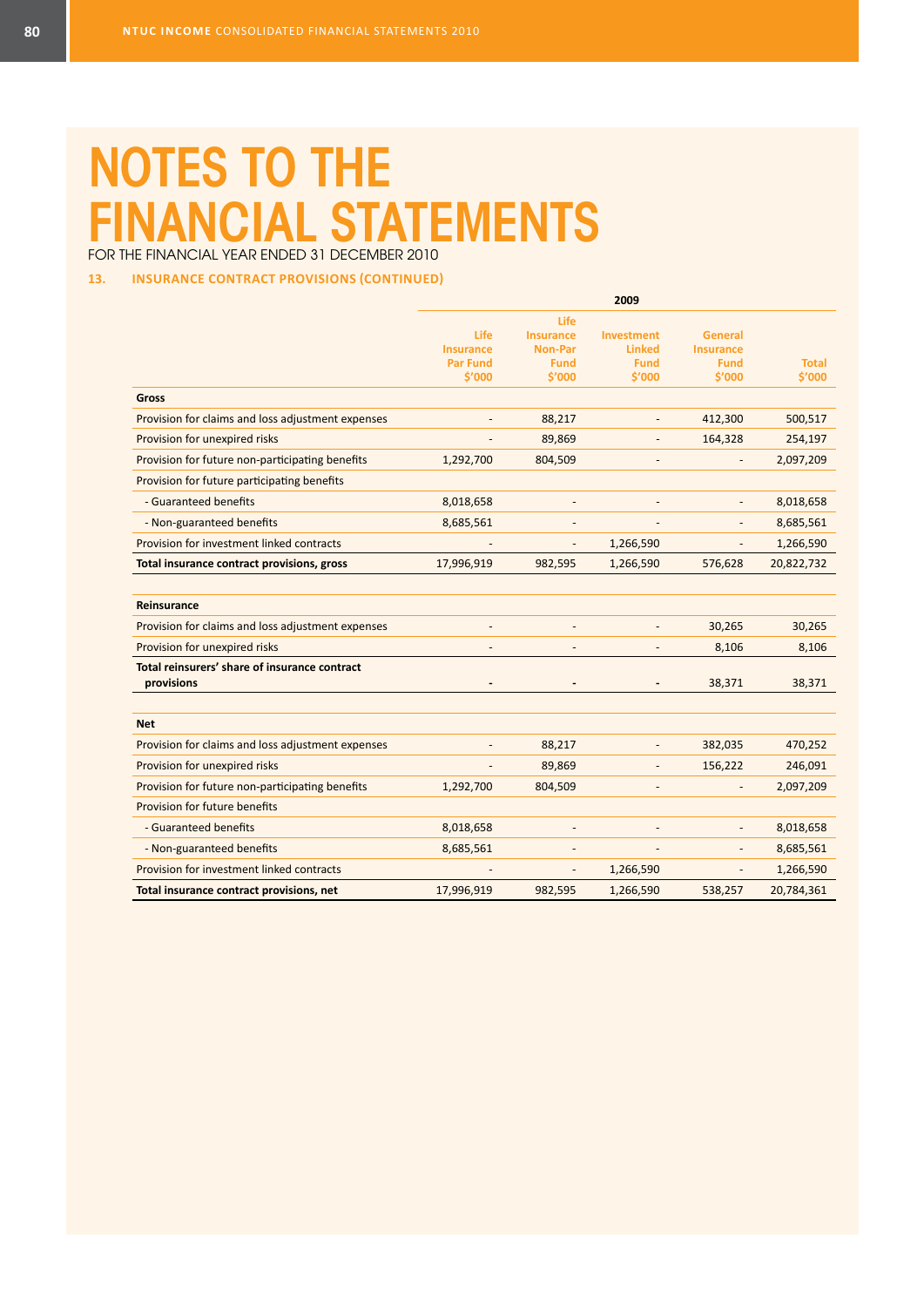#### **13. Insurance contract provisions (continued) Movements in insurance contract provisions**

### **Life Insurance Par Fund**

#### **Provision for future participating / non-participating benefits**

|                                                                          | 2010         |                          |            | 2009         |                          |            |  |
|--------------------------------------------------------------------------|--------------|--------------------------|------------|--------------|--------------------------|------------|--|
|                                                                          | <b>Gross</b> | <b>Reinsurance</b>       | <b>Net</b> | <b>Gross</b> | <b>Reinsurance</b>       | <b>Net</b> |  |
|                                                                          | \$'000       | \$′000                   | \$′000     | \$′000       | \$'000                   | \$'000     |  |
| At 1 January                                                             | 17,996,919   | $\overline{\phantom{a}}$ | 17,996,919 | 15,514,688   | $\overline{\phantom{a}}$ | 15,514,688 |  |
| Increase in insurance contract<br>provisions                             | 2,321,658    | $\overline{\phantom{a}}$ | 2,321,658  | 2,048,454    |                          | 2,048,454  |  |
| Transfer of premiums and recovery of<br>allocated expenses               | 485          | $\overline{\phantom{0}}$ | 485        | 4,317        |                          | 4,317      |  |
| Share in results of subsidiaries and<br>associated companies             | 30,333       | $\blacksquare$           | 30,333     | 16,175       |                          | 16,175     |  |
| Change in liabilities for insurance<br>contracts arising from unrealised |              |                          |            |              |                          |            |  |
| available-for-sale net gain                                              | 1,294        | $\blacksquare$           | 1,294      | 42,885       | $\overline{\phantom{a}}$ | 42,885     |  |
| <b>Bonus to policyholders</b>                                            | 261,476      | $\blacksquare$           | 261,476    | 370,400      |                          | 370,400    |  |
| At 31 December                                                           | 20,612,165   | $\blacksquare$           | 20,612,165 | 17,996,919   |                          | 17,996,919 |  |

#### **Life Insurance Non-Par Fund**

#### **(a) Provision for unexpired risks**

|                        | 2010                   |                              |                      | 2009                   |                              |                      |  |
|------------------------|------------------------|------------------------------|----------------------|------------------------|------------------------------|----------------------|--|
|                        | <b>Gross</b><br>\$'000 | <b>Reinsurance</b><br>\$′000 | <b>Net</b><br>\$′000 | <b>Gross</b><br>\$′000 | <b>Reinsurance</b><br>\$'000 | <b>Net</b><br>\$'000 |  |
| At 1 January           | 89,869                 | $\blacksquare$               | 89.869               | 113,835                | -                            | 113,835              |  |
| Movements for the year | 10.408                 | ٠                            | 10,408               | (23,966)               | -                            | (23,966)             |  |
| At 31 December         | 100.277                | $\overline{\phantom{0}}$     | 100.277              | 89.869                 | -                            | 89,869               |  |

#### **(b) Provisions for future non-participating benefits and claims**

|                                              |                        | 2010                         |                      | 2009                   |                              |                      |  |
|----------------------------------------------|------------------------|------------------------------|----------------------|------------------------|------------------------------|----------------------|--|
|                                              | <b>Gross</b><br>\$′000 | <b>Reinsurance</b><br>\$′000 | <b>Net</b><br>\$′000 | <b>Gross</b><br>\$′000 | <b>Reinsurance</b><br>\$′000 | <b>Net</b><br>\$′000 |  |
| At 1 January                                 | 892,726                | $\overline{\phantom{a}}$     | 892,726              | 756,652                |                              | 756,652              |  |
| Increase in insurance contract<br>provisions | 104,684                | $\overline{\phantom{a}}$     | 104,684              | 136,074                | $\overline{\phantom{m}}$     | 136,074              |  |
| At 31 December                               | 997,410                | $\blacksquare$               | 997,410              | 892,726                | $\overline{\phantom{a}}$     | 892,726              |  |
|                                              |                        |                              |                      |                        |                              |                      |  |
| At 31 December (a) $+$ (b)                   | 1,097,687              | $\overline{\phantom{0}}$     | 1,097,687            | 982,595                |                              | 982,595              |  |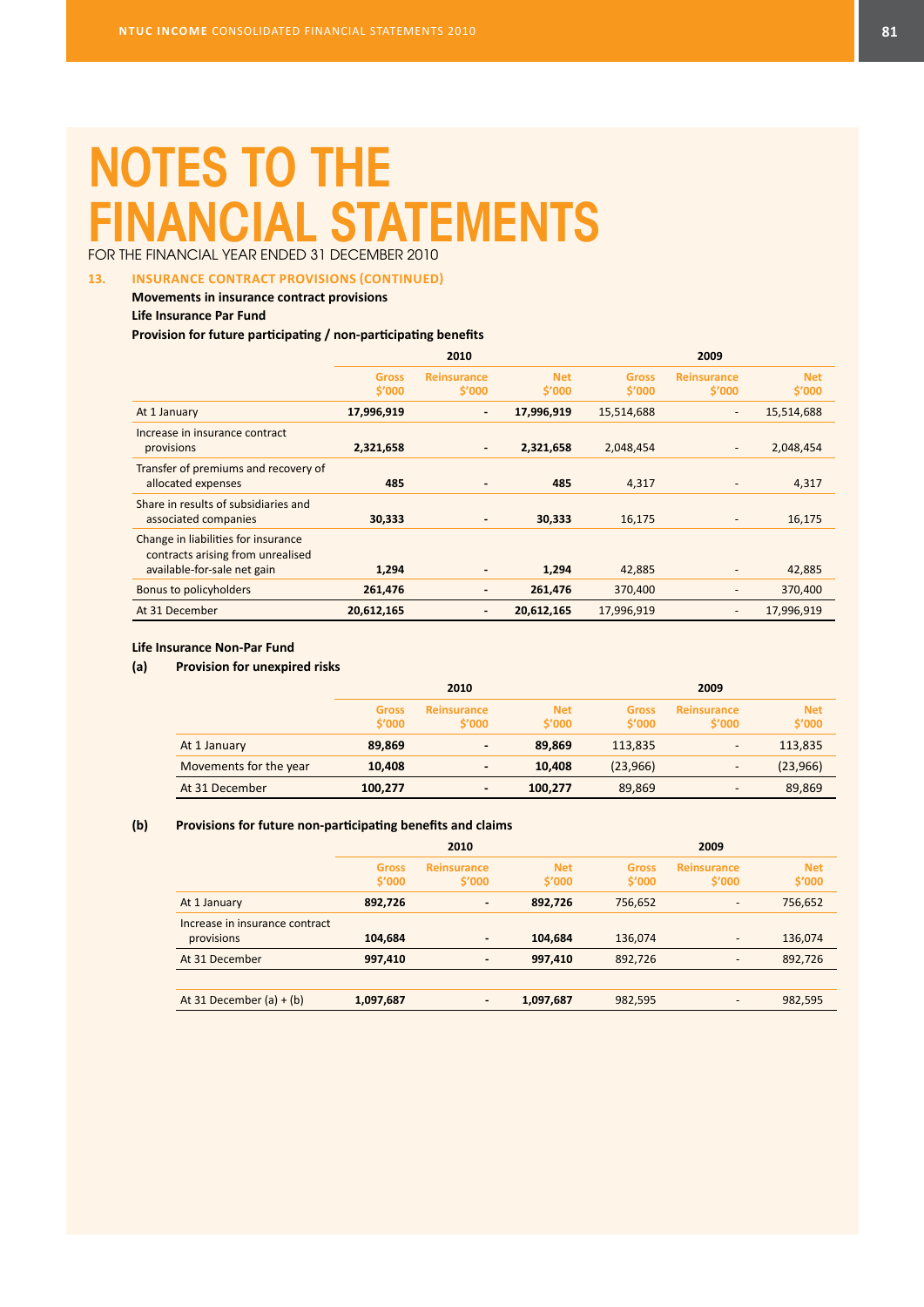#### **13. Insurance contract provisions (continued)**

**Movements in insurance contract provisions** (continued)

### **Investment Linked Fund**

**Provision for investment linked contracts**

|                                  | 2010         |                          |            | 2009         |                          |            |
|----------------------------------|--------------|--------------------------|------------|--------------|--------------------------|------------|
|                                  | <b>Gross</b> | <b>Reinsurance</b>       | <b>Net</b> | <b>Gross</b> | <b>Reinsurance</b>       | <b>Net</b> |
|                                  | \$′000       | \$′000                   | \$'000     | \$′000       | \$′000                   | \$'000     |
| At 1 January                     | 1,266,590    | $\overline{\phantom{a}}$ | 1,266,590  | 945.320      | -                        | 945,320    |
| Increase/(decrease) in insurance |              |                          |            |              |                          |            |
| contract provision               | 40.555       | $\overline{\phantom{a}}$ | 40.555     | 321,270      |                          | 321,270    |
| At 31 December                   | 1,307,145    | $\blacksquare$           | 1,307,145  | 1,266,590    | $\overline{\phantom{a}}$ | 1,266,590  |

#### **General Insurance Fund**

#### **(a) Provision for claims and loss adjustment expenses**

|                                                             |                        | 2010                         |                      | 2009                   |                                         |                      |  |
|-------------------------------------------------------------|------------------------|------------------------------|----------------------|------------------------|-----------------------------------------|----------------------|--|
|                                                             | <b>Gross</b><br>\$′000 | <b>Reinsurance</b><br>\$′000 | <b>Net</b><br>\$′000 | <b>Gross</b><br>\$′000 | <b>Reinsurance</b><br>$\mathsf{S}'$ 000 | <b>Net</b><br>\$′000 |  |
| At 1 January                                                | 412.300                | (30, 265)                    | 382,035              | 373.054                | (20, 771)                               | 352,283              |  |
| Increase / (decrease)<br>in insurance contract<br>provision | 39.544                 | (479)                        | 39.065               | 39,246                 | (9, 494)                                | 29,752               |  |
| At 31 December                                              | 451,844                | (30, 744)                    | 421,100              | 412,300                | (30, 265)                               | 382,035              |  |

#### **(b) Provision for unexpired risks**

|                        | 2010         |                    |            | 2009         |                    |            |  |
|------------------------|--------------|--------------------|------------|--------------|--------------------|------------|--|
|                        | <b>Gross</b> | <b>Reinsurance</b> | <b>Net</b> | <b>Gross</b> | <b>Reinsurance</b> | <b>Net</b> |  |
|                        | \$'000       | \$′000             | \$′000     | \$′000       | \$′000             | \$′000     |  |
| At 1 January           | 164,328      | (8, 106)           | 156,222    | 197,499      | (9,949)            | 187,550    |  |
| Movements for the year | (1,908)      | 5,362              | 3.454      | (33, 171)    | 1,843              | (31, 328)  |  |
| At 31 December         | 162.420      | (2,744)            | 159,676    | 164.328      | (8, 106)           | 156,222    |  |
|                        |              |                    |            |              |                    |            |  |
| At 31 December         |              |                    |            |              |                    |            |  |

| $(a) + (b)$    | 614.264 | (33, 488) | 580,776 | 576,628 | (38, 371) | 538,257 |
|----------------|---------|-----------|---------|---------|-----------|---------|
| AL 31 DECENNEL |         |           |         |         |           |         |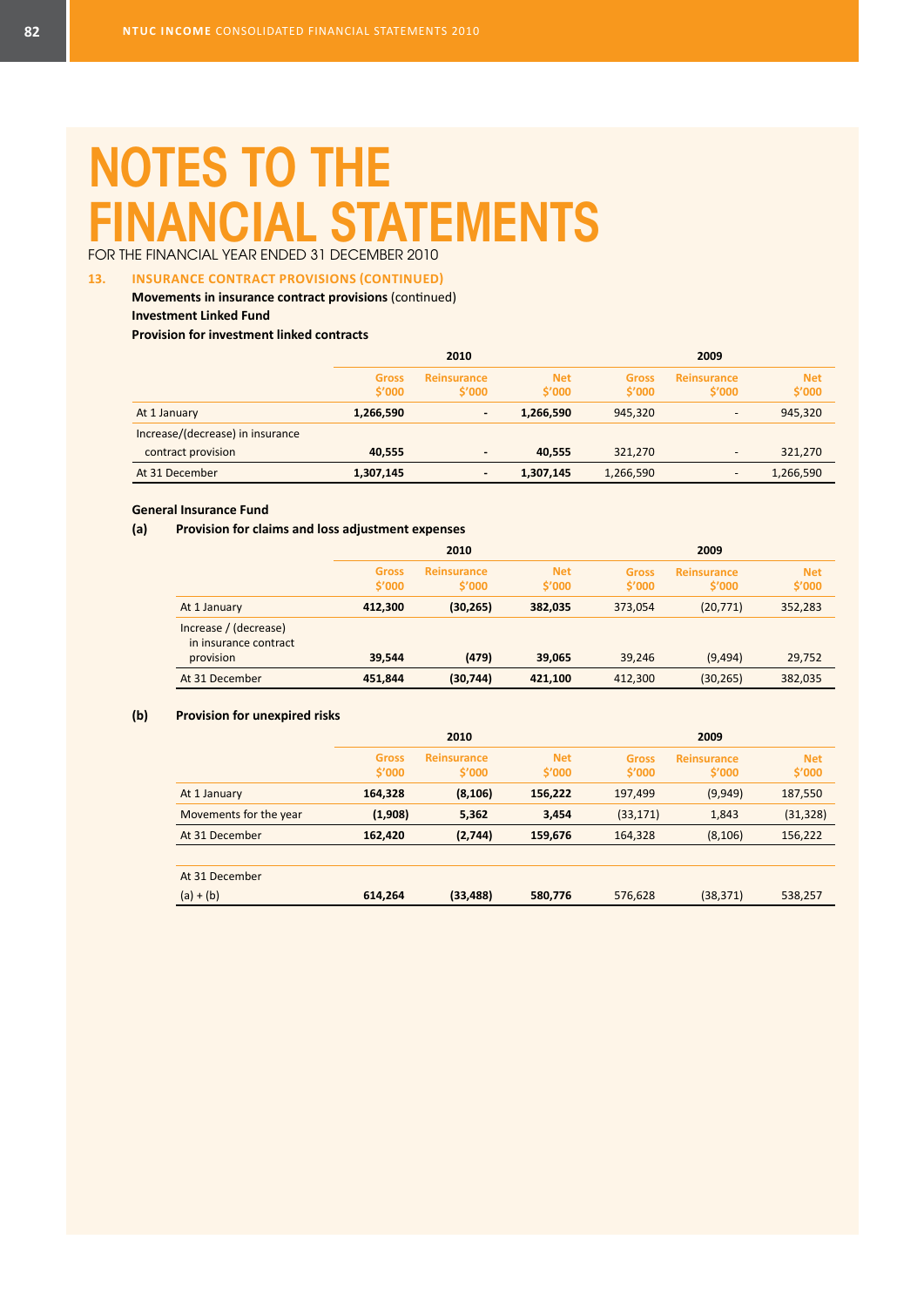#### **14. Insurance and other receivables**

|                                       | 2010             |                  |                          |                          |                          |              |  |  |
|---------------------------------------|------------------|------------------|--------------------------|--------------------------|--------------------------|--------------|--|--|
|                                       |                  | <b>Life</b>      |                          |                          |                          |              |  |  |
|                                       | <b>Life</b>      | <b>Insurance</b> | <b>Investment</b>        | <b>General</b>           | <b>Share</b>             |              |  |  |
|                                       | <b>Insurance</b> | <b>Non-Par</b>   | <b>Linked</b>            | <b>Insurance</b>         | holders'                 |              |  |  |
|                                       | <b>Par Fund</b>  | <b>Fund</b>      | <b>Fund</b>              | <b>Fund</b>              | <b>Fund</b>              | <b>Total</b> |  |  |
|                                       | \$′000           | \$'000           | \$'000                   | \$′000                   | \$′000                   | \$′000       |  |  |
| <b>Outstanding premiums</b>           | 32,280           | 28,255           | $\overline{\phantom{0}}$ | 14,395                   | $\blacksquare$           | 74,930       |  |  |
| Accrued interest receivable           | 880              | -                | ٠                        | $\overline{\phantom{0}}$ | $\overline{\phantom{a}}$ | 880          |  |  |
| Investment receivables                | 47,779           |                  | 27,948                   | 255                      | 306                      | 76,288       |  |  |
| Trade receivables                     | 12               | 2,861            | ٠                        | 2,336                    | 291                      | 5,500        |  |  |
| Other receivables                     | 7,718            |                  | 1,130                    | 231                      | 1,308                    | 10,387       |  |  |
| Interfund balances                    | 12,354           | 22               | 2,613                    | 9                        | 23,753                   | 38,751       |  |  |
|                                       | 101,023          | 31,138           | 31,691                   | 17,226                   | 25,658                   | 206,736      |  |  |
| Less: Allowance for impairment losses | (411)            | (410)            | ٠                        | (4, 402)                 |                          | (5, 223)     |  |  |
|                                       | 100,612          | 30,728           | 31,691                   | 12,824                   | 25,658                   | 201,513      |  |  |

|                                       | 2009             |                          |                          |                          |                          |              |  |  |
|---------------------------------------|------------------|--------------------------|--------------------------|--------------------------|--------------------------|--------------|--|--|
|                                       |                  | <b>Life</b>              |                          |                          |                          |              |  |  |
|                                       | <b>Life</b>      | Insurance                | <b>Investment</b>        | General                  | <b>Share</b>             |              |  |  |
|                                       | <b>Insurance</b> | <b>Non-Par</b>           | <b>Linked</b>            | <b>Insurance</b>         | holders'                 |              |  |  |
|                                       | <b>Par Fund</b>  | <b>Fund</b>              | <b>Fund</b>              | <b>Fund</b>              | <b>Fund</b>              | <b>Total</b> |  |  |
|                                       | \$′000           | \$′000                   | \$′000                   | \$′000                   | \$′000                   | \$′000       |  |  |
| <b>Outstanding premiums</b>           | 32,478           | 25,715                   | 301                      | 15,674                   |                          | 74,168       |  |  |
| Accrued interest receivable           | 36               | $\qquad \qquad -$        | $\overline{\phantom{a}}$ | $\overline{\phantom{a}}$ | $\overline{\phantom{a}}$ | 36           |  |  |
| Investment receivables                | 29,313           | 564                      | 14,304                   | 36                       | 407                      | 44,624       |  |  |
| <b>Trade receivables</b>              | 32               | 3,668                    | $\overline{\phantom{a}}$ | 4,137                    | 354                      | 8,191        |  |  |
| Other receivables                     | 15,630           | $\overline{\phantom{a}}$ | 1,131                    | 165                      | 4,398                    | 21,324       |  |  |
| Interfund balances                    | 20,737           |                          | 3,458                    | 9                        | 34,263                   | 58,467       |  |  |
|                                       | 98,226           | 29,947                   | 19,194                   | 20,021                   | 39,422                   | 206,810      |  |  |
| Less: Allowance for impairment losses | (66)             | (446)                    |                          | (6,620)                  |                          | (7, 132)     |  |  |
|                                       | 98,160           | 29,501                   | 19,194                   | 13,401                   | 39,422                   | 199,678      |  |  |

At balance sheet date, all insurance and other receivables are current, and the carrying amounts approximate their fair value.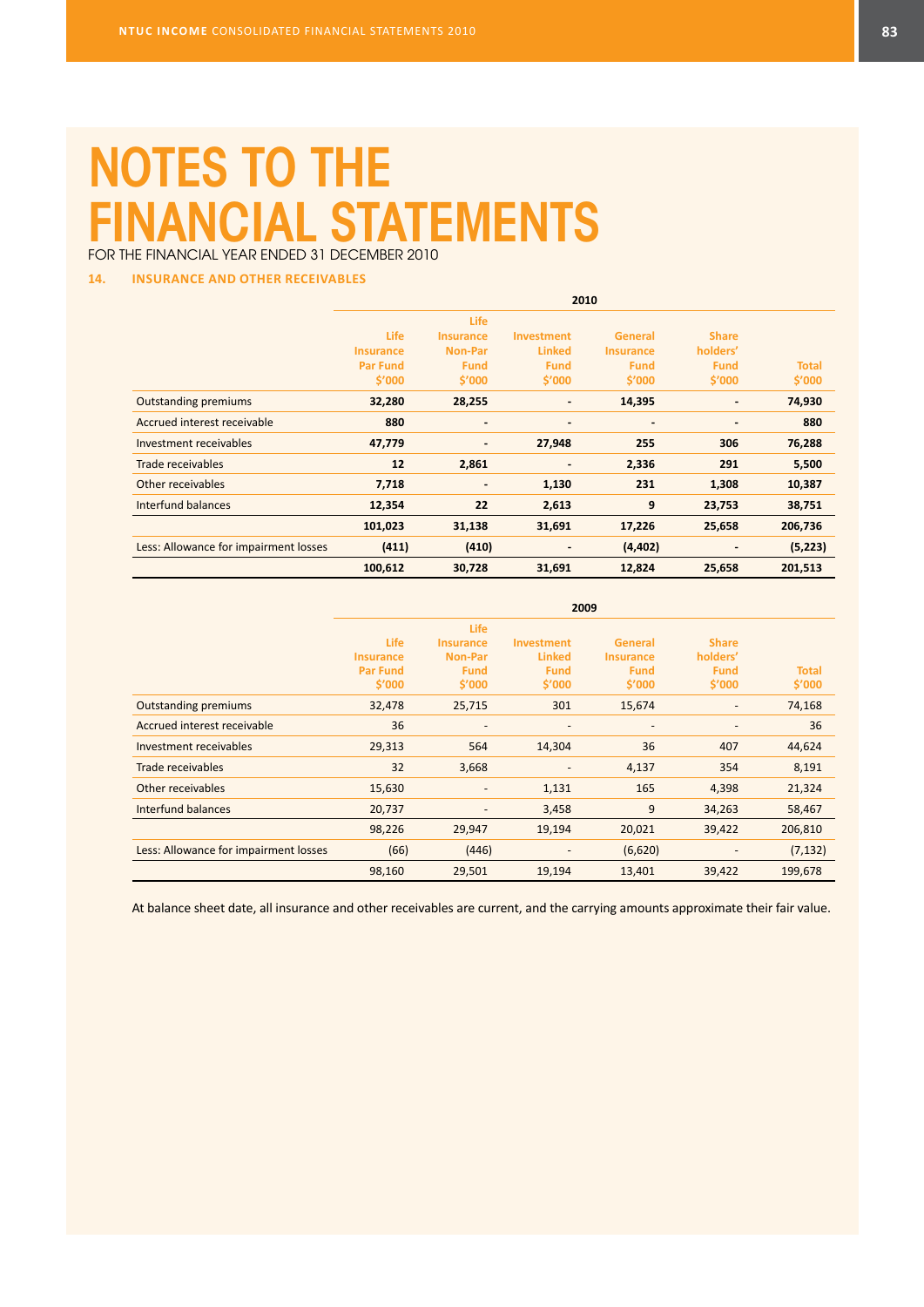#### **14. Insurance and other receivables (continued)**

Movements in allowance for impairment losses for the financial year are as follows:

|                                | 2010             |                |                |                          |              |              |  |
|--------------------------------|------------------|----------------|----------------|--------------------------|--------------|--------------|--|
|                                |                  | <b>Life</b>    |                |                          |              |              |  |
|                                | <b>Life</b>      | Insurance      | Investment     | General                  | <b>Share</b> |              |  |
|                                | <b>Insurance</b> | Non-Par        | <b>Linked</b>  | <b>Insurance</b>         | holders'     |              |  |
|                                | <b>Par Fund</b>  | <b>Fund</b>    | <b>Fund</b>    | <b>Fund</b>              | <b>Fund</b>  | <b>Total</b> |  |
|                                | \$′000           | \$′000         | \$'000         | \$′000                   | \$′000       | \$′000       |  |
| At 1 January                   | 66               | 446            | $\sim$         | 6,620                    |              | 7,132        |  |
| Allowance made during the year | 345              | $\blacksquare$ | $\blacksquare$ | $\overline{\phantom{0}}$ |              | 345          |  |
| Allowance written              |                  |                |                |                          |              |              |  |
| back during the year           |                  | (36)           | $\blacksquare$ | (2, 218)                 |              | (2, 254)     |  |
| At 31 December                 | 411              | 410            | $\sim$         | 4,402                    |              | 5,223        |  |

|                     | 2009             |                          |                          |                  |                          |              |  |  |
|---------------------|------------------|--------------------------|--------------------------|------------------|--------------------------|--------------|--|--|
|                     |                  | <b>Life</b>              |                          |                  |                          |              |  |  |
|                     | <b>Life</b>      | <b>Insurance</b>         | Investment               | General          | <b>Share</b>             |              |  |  |
|                     | <b>Insurance</b> | Non-Par                  | <b>Linked</b>            | <b>Insurance</b> | holders'                 |              |  |  |
|                     | <b>Par Fund</b>  | <b>Fund</b>              | <b>Fund</b>              | <b>Fund</b>      | <b>Fund</b>              | <b>Total</b> |  |  |
|                     | \$′000           | \$′000                   | \$′000                   | \$′000           | \$′000                   | \$'000       |  |  |
| At 1 January        | 506              | 446                      |                          | 7,291            |                          | 8,243        |  |  |
| Amount written back | (440)            | $\overline{\phantom{a}}$ | $\sim$                   | (671)            | $\overline{\phantom{0}}$ | (1, 111)     |  |  |
| At 31 December      | 66               | 446                      | $\overline{\phantom{a}}$ | 6,620            | $\overline{\phantom{0}}$ | 7,132        |  |  |

#### **15. Cash and cash equivalents**

|                           |                           | 2010                  |                       |                       |                       |                        |
|---------------------------|---------------------------|-----------------------|-----------------------|-----------------------|-----------------------|------------------------|
|                           |                           | Life                  |                       |                       |                       |                        |
|                           | <b>Life</b>               | <b>Insurance</b>      | <b>Investment</b>     | General               | <b>Share</b>          |                        |
|                           | <b>Insurance</b>          | Non-Par               | <b>Linked</b>         | <b>Insurance</b>      | holders'              |                        |
|                           | <b>Par Fund</b><br>\$′000 | <b>Fund</b><br>\$′000 | <b>Fund</b><br>\$′000 | <b>Fund</b><br>\$′000 | <b>Fund</b><br>\$′000 | <b>Total</b><br>\$′000 |
|                           |                           |                       |                       |                       |                       |                        |
| Fixed deposits with banks | 701,102                   | 35,500                | 3,000                 | 7,093                 | $\blacksquare$        | 746,695                |
| Cash and bank balances    | 317,878                   | 51,821                | 35,424                | 58,536                | 10,232                | 473,891                |
|                           | 1,018,980                 | 87,321                | 38.424                | 65,629                | 10,232                | 1,220,586              |

|                           |                                                              | 2009                                                                |                                                             |                                                      |                                                   |                        |
|---------------------------|--------------------------------------------------------------|---------------------------------------------------------------------|-------------------------------------------------------------|------------------------------------------------------|---------------------------------------------------|------------------------|
|                           | <b>Life</b><br><b>Insurance</b><br><b>Par Fund</b><br>\$′000 | <b>Life</b><br><b>Insurance</b><br>Non-Par<br><b>Fund</b><br>\$′000 | <b>Investment</b><br><b>Linked</b><br><b>Fund</b><br>\$′000 | General<br><b>Insurance</b><br><b>Fund</b><br>\$′000 | <b>Share</b><br>holders'<br><b>Fund</b><br>\$′000 | <b>Total</b><br>\$'000 |
| Fixed deposits with banks | 569,445                                                      | 36,500                                                              | 5,000                                                       | 32,293                                               | 20,000                                            | 663,238                |
| Cash and bank balances    | 355,467                                                      | 51,957                                                              | 26,569                                                      | 48,597                                               | 11,621                                            | 494,211                |
|                           | 924,912                                                      | 88,457                                                              | 31,569                                                      | 80,890                                               | 31,621                                            | 1,157,449              |

Included in fixed deposits with banks in Life Insurance Par Fund is \$141 million (2009: \$103 million) of Singapore currency deposits which are segregated assets of the surplus account maintained in accordance with Insurance (Valuation and Capital) Regulations 2004.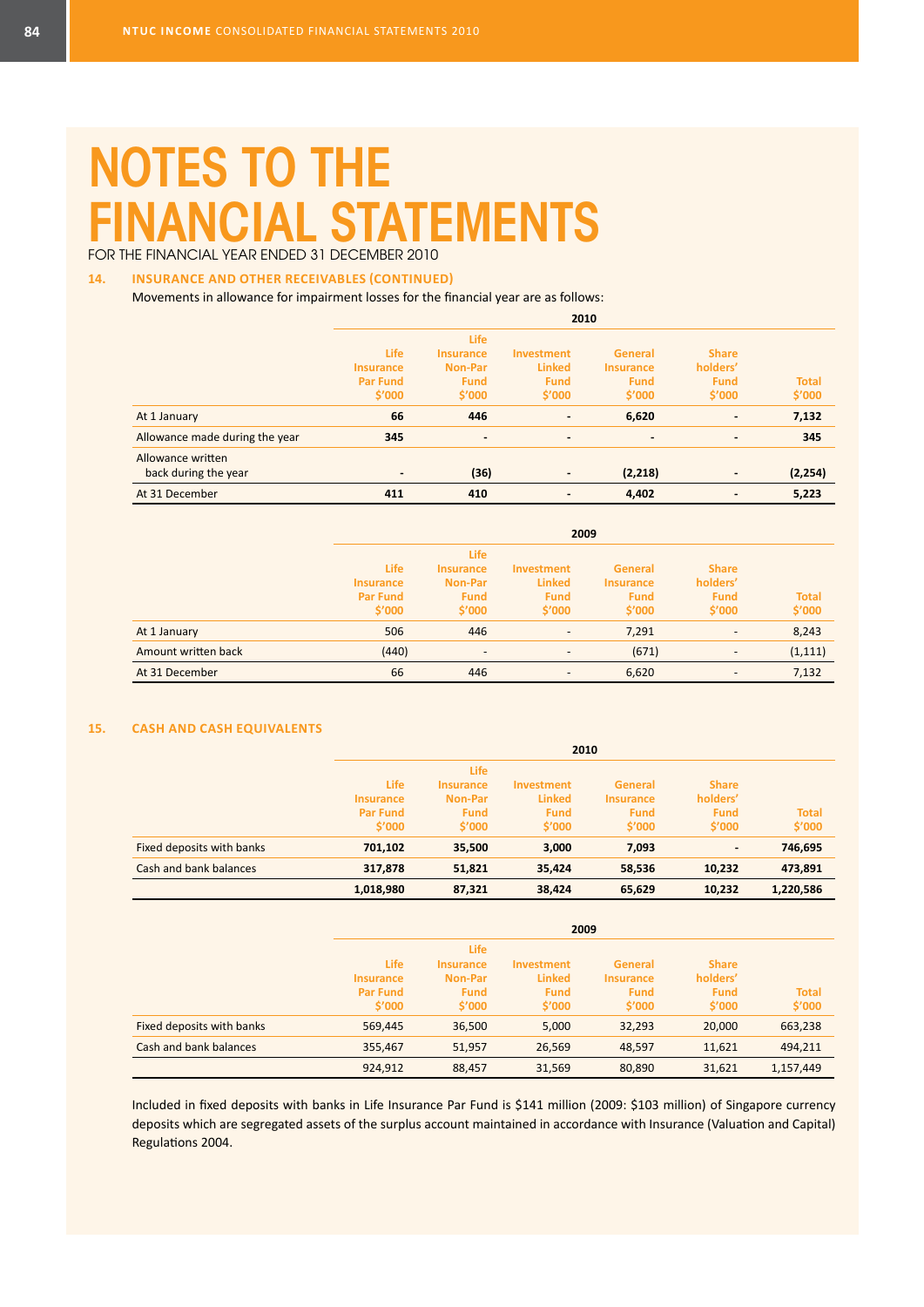#### **16. Insurance and other payables**

|                                             | 2010            |                  |                          |             |              |              |
|---------------------------------------------|-----------------|------------------|--------------------------|-------------|--------------|--------------|
|                                             |                 | <b>Life</b>      |                          |             |              |              |
|                                             | <b>Life</b>     | <b>Insurance</b> | <b>Investment</b>        | General     | <b>Share</b> |              |
|                                             | Insurance       | <b>Non-Par</b>   | <b>Linked</b>            | Insurance   | holders'     |              |
|                                             | <b>Par Fund</b> | <b>Fund</b>      | <b>Fund</b>              | <b>Fund</b> | <b>Fund</b>  | <b>Total</b> |
|                                             | \$′000          | \$'000           | \$′000                   | \$′000      | \$'000       | \$′000       |
| <b>Outstanding claims</b>                   | 22,333          | 28,633           | $\overline{\phantom{0}}$ | 1,486       | ٠            | 52,452       |
| Insurance and reinsurance payables          | 37,327          | 3,316            | 262                      | 4,308       |              | 45,213       |
| Investments and other payables              | 392,660         | 4,638            | 47,634                   | 18,654      | 3,205        | 466,791      |
| Contribution to Singapore Labour            |                 |                  |                          |             |              |              |
| Foundation                                  |                 |                  | $\blacksquare$           | ٠           | 14,577       | 14,577       |
| <b>Contribution to Central Co-operative</b> |                 |                  |                          |             |              |              |
| Fund                                        |                 | ٠                | $\blacksquare$           |             | 25           | 25           |
| Interfund balances                          | 3,063           | 12,455           | $\overline{\phantom{0}}$ | 23,233      |              | 38,751       |
|                                             | 455,383         | 49,042           | 47,896                   | 47,681      | 17,807       | 617,809      |
|                                             |                 |                  |                          |             |              |              |
| To be settled within 12 months              | 436,192         | 39,683           | 47,896                   | 47,681      | 17,807       | 589,259      |
| To be settled after 12 months               | 19,191          | 9,359            |                          |             |              | 28,550       |
|                                             | 455,383         | 49,042           | 47,896                   | 47,681      | 17,807       | 617,809      |

|                                                     | 2009                                |                                    |                             |                          |                          |              |
|-----------------------------------------------------|-------------------------------------|------------------------------------|-----------------------------|--------------------------|--------------------------|--------------|
|                                                     |                                     | <b>Life</b>                        |                             |                          |                          |              |
|                                                     | Life                                | <b>Insurance</b><br><b>Non-Par</b> | Investment<br><b>Linked</b> | General                  | <b>Share</b><br>holders' |              |
|                                                     | <b>Insurance</b><br><b>Par Fund</b> | <b>Fund</b>                        | <b>Fund</b>                 | Insurance<br>Fund        | <b>Fund</b>              | <b>Total</b> |
|                                                     | \$'000                              | \$′000                             | \$′000                      | \$′000                   | \$′000                   | \$′000       |
| <b>Outstanding claims</b>                           | 17,304                              | 26,452                             | $\overline{\phantom{m}}$    | 1,206                    |                          | 44,962       |
| Insurance and reinsurance payables                  | 28,861                              | 2,601                              | 194                         | 6,611                    |                          | 38,267       |
| Investments and other payables                      | 156,877                             | 6,047                              | 14,012                      | 15,123                   | 10,259                   | 202,318      |
| Contribution to Singapore Labour<br>Foundation      |                                     |                                    |                             |                          | 35,352                   | 35,352       |
| <b>Contribution to Central Co-operative</b><br>Fund |                                     | $\qquad \qquad \blacksquare$       |                             |                          | 25                       | 25           |
| Interfund balances                                  | 9,020                               | 32,486                             |                             | 16,961                   |                          | 58,467       |
|                                                     | 212,062                             | 67,586                             | 14,206                      | 39,901                   | 45,636                   | 379,391      |
|                                                     |                                     |                                    |                             |                          |                          |              |
| To be settled within 12 months                      | 193,186                             | 59,264                             | 14,206                      | 39,901                   | 45,636                   | 352,193      |
| To be settled after 12 months                       | 18,876                              | 8,322                              |                             | $\overline{\phantom{a}}$ |                          | 27,198       |
|                                                     | 212,062                             | 67,586                             | 14,206                      | 39,901                   | 45,636                   | 379,391      |

At balance sheet date, the carrying amounts of insurance and other payables approximate their fair value.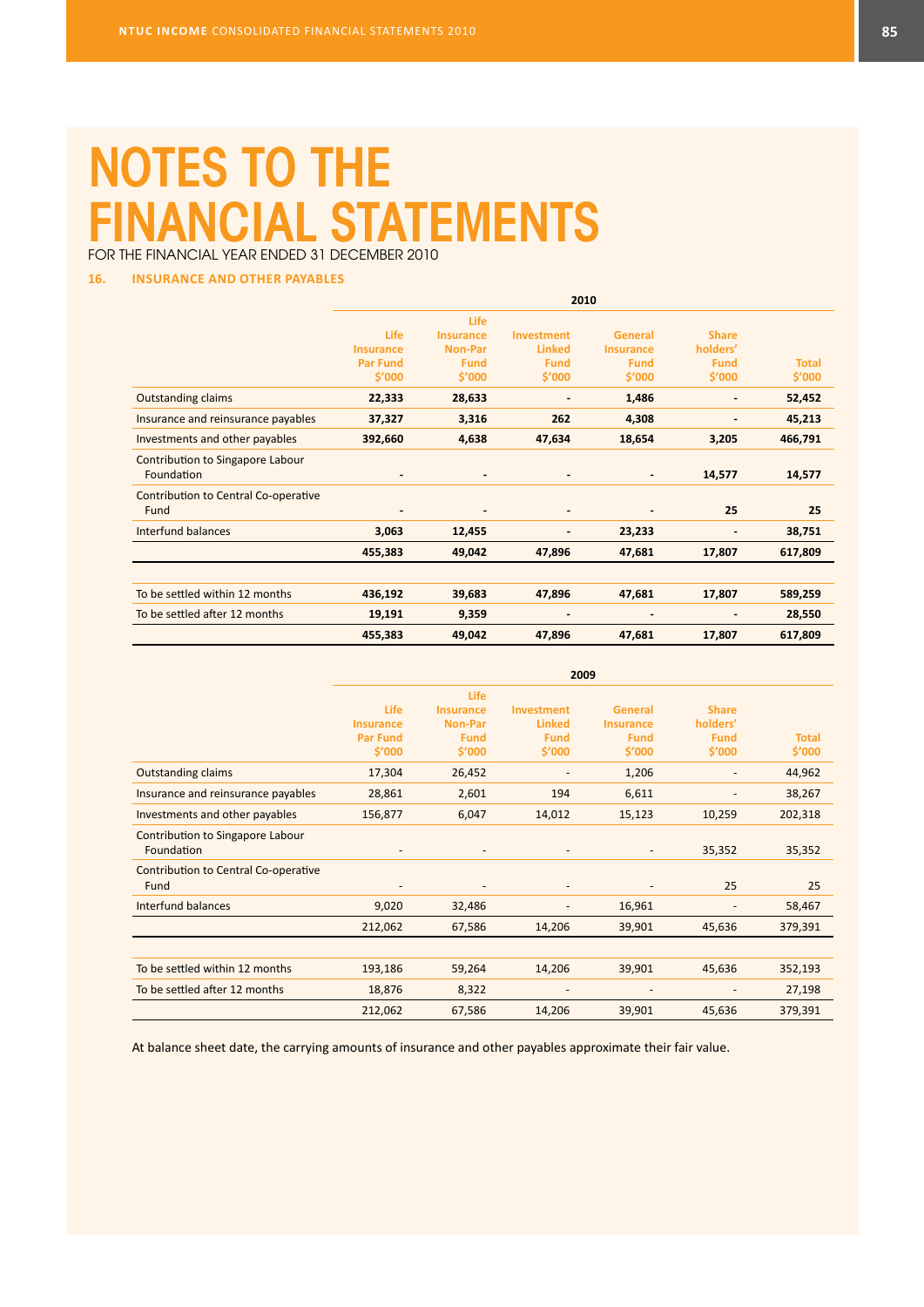#### **17. Share capital**

|                                                                   |                          |                         | 2010      | 2009      |
|-------------------------------------------------------------------|--------------------------|-------------------------|-----------|-----------|
|                                                                   |                          |                         | \$'000    | \$'000    |
| Shareholders' Fund                                                |                          |                         |           |           |
| Authorised:                                                       |                          |                         |           |           |
| 100,000,000 participating shares of \$10 each                     |                          |                         | 1,000,000 | 1,000,000 |
|                                                                   |                          |                         |           |           |
| Issued and fully paid participating shares:                       |                          |                         |           |           |
| At 1 January                                                      |                          |                         | 438,613   | 437,961   |
| Issue of shares                                                   |                          |                         | 1,998     | 3,626     |
| Redemption of shares                                              |                          |                         | (1,898)   | (2, 974)  |
| At 31 December                                                    |                          |                         | 438,713   | 438,613   |
|                                                                   |                          |                         |           |           |
|                                                                   | 2010                     | 2009                    | 2010      | 2009      |
| <b>Issue of shares</b>                                            |                          | <b>Number of shares</b> | \$′000    | \$'000    |
| Shares issued from reinvestment of dividends declared on unvested |                          |                         |           |           |
| Deferred Incentive Scheme shares                                  | $\overline{\phantom{0}}$ | 7,128                   |           | 71        |
| Shares issued to employees for long service award                 | 7,940                    | 8,540                   | 79        | 85        |
| Shares issued for cash in respect of new subscriptions            | 191,845                  | 346,968                 | 1,919     | 3,470     |
|                                                                   | 199,785                  | 362,636                 | 1,998     | 3,626     |

The newly issued shares rank pari passu in respect of distribution of dividends and bonus shares with the existing shares.

#### **NTUC Income Insurance Co-operative Limited Members and their rights**

Members of the Co-operative consist of:

- (i) The Singapore National Trades Union Congress which is designated the Founder Member;
- (ii) Trade Unions and Registered Societies as may be accepted by the Board of Directors, and the Singapore Labour Foundation, which are designated Institutional Members;
- (iii) Any person over the age of 18 years who has an assurance or insurance on his/her life with the Co-operative, and who at the time of proposal was a resident in Singapore, is designated an Ordinary Member;
- (iv) Any person over the age of 18 years, who holds a minimum of ten participating shares in the Co-operative and who at the time of purchase was a resident in Singapore, is designated a Participating Member.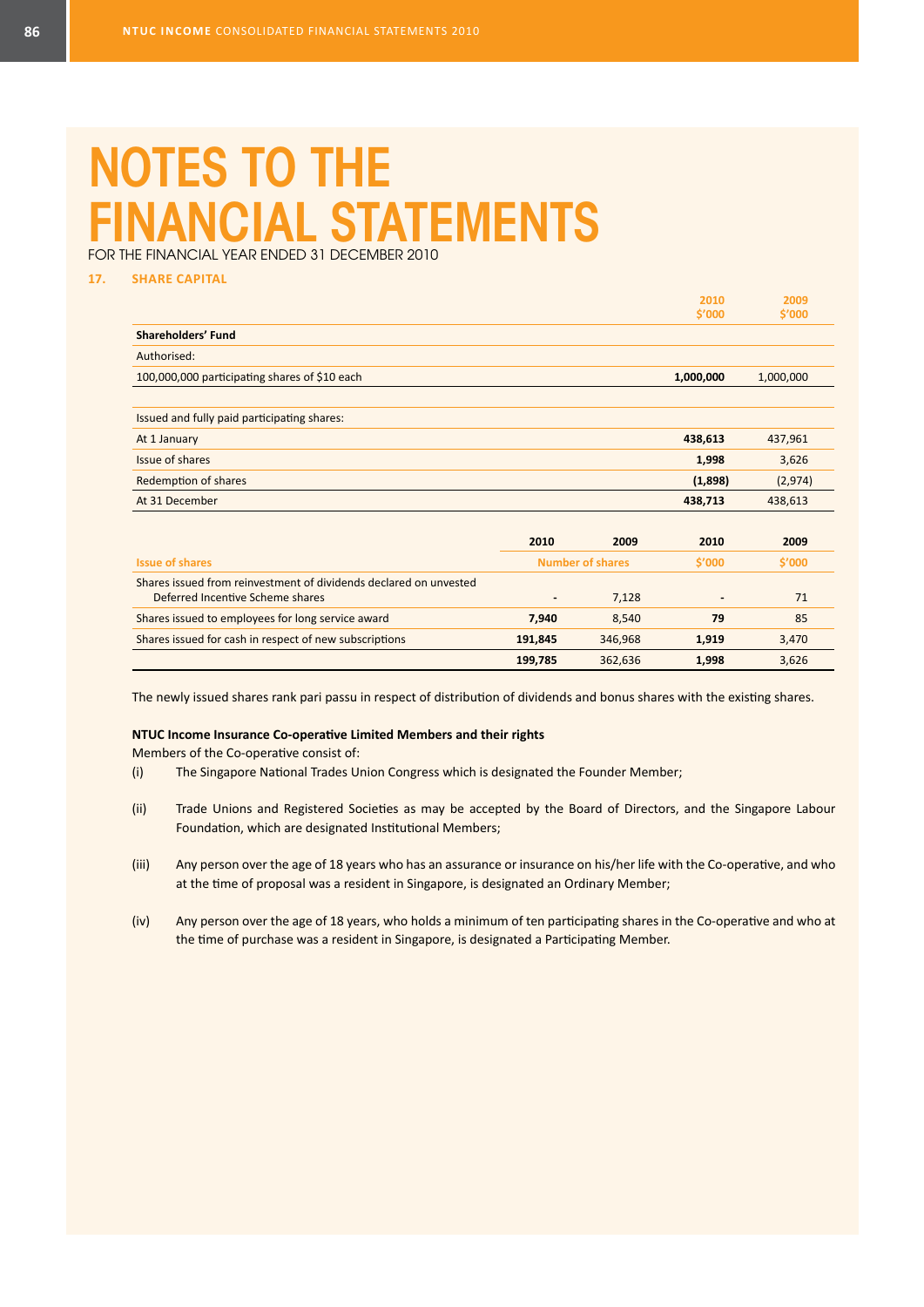## NOTES TO THE FINANCIAL STATEMENTS

For the financial year ended 31 December 2010

#### **17. Share capital (continued)**

#### **NTUC Income Insurance Co-operative Limited Members and their rights (continued)**

Any Member of the Co-operative may vote at any General Meeting of the Co-operative. Ordinary and Participating members having one vote each, and Institutional Members and the Founder Member, having one vote for each share they hold.

Any Institutional, Ordinary or Participating Member may withdraw his/her shares, subject to a notice period of one year, or such other limitations as the Board of Directors may decide in accordance with the Rules and By-Laws. The member withdrawing shall be entitled on the expiry of his notice to receive as the value of his shares, not more than what he/she paid for them, nor more than their value, as disclosed by the last Balance Sheet prepared by the Co-operative or the last actuarial valuation of the Co-operative, whichever is later.

In the event of the winding up of the Co-operative, the assets, including the reserve fund, shall be applied first to the cost of liquidation, then to the discharge of the liabilities of the Co-operative, then to the payment of the share capital or subscription capital, and then, provided that the by-laws of the Co-operative permit, to the payment of a dividend or patronage refund at a rate not exceeding that laid down in the Rules or in the By-Laws.

Any monies remaining after the application of the funds to the purposes specified in the above paragraph (section 88 of Co-operative Societies Act) and any sums unclaimed after two years under Section 89 (3) (which relates to claims of creditors), shall not be divided among the Members but shall be carried to the Co-operative Societies Liquidation Account kept by the Registrar.

A sum carried to the Co-operative Societies Liquidation Account shall be kept in this Account for at least two years. Out of the Co-operative Societies Liquidation Account such sums may be transferred to the Central Co-operative Fund, or applied generally for the furtherance of co-operative principles in such manner, as the Minister may determine from time to time.

The participating shares are presented as equity on the balance sheet. The redemption rights of the participating shareholders and the requirements of Financial Reporting Standard 32, Financial Instruments: Presentation are described in note 2(r) of significant accounting policies.

#### **18. Reserves for future distribution**

The Group has designated an amount of \$489,401,000 (2009: \$422,957,000) as reserves for future distribution. This amount relates to the ElderShield and IncomeShield business. The reserves are set aside because the underlying risk for IncomeShield and ElderShield is uncertain and of a long term nature, it is prudent to earmark this amount as being available only for distribution when the trend of the experience can be clearly established.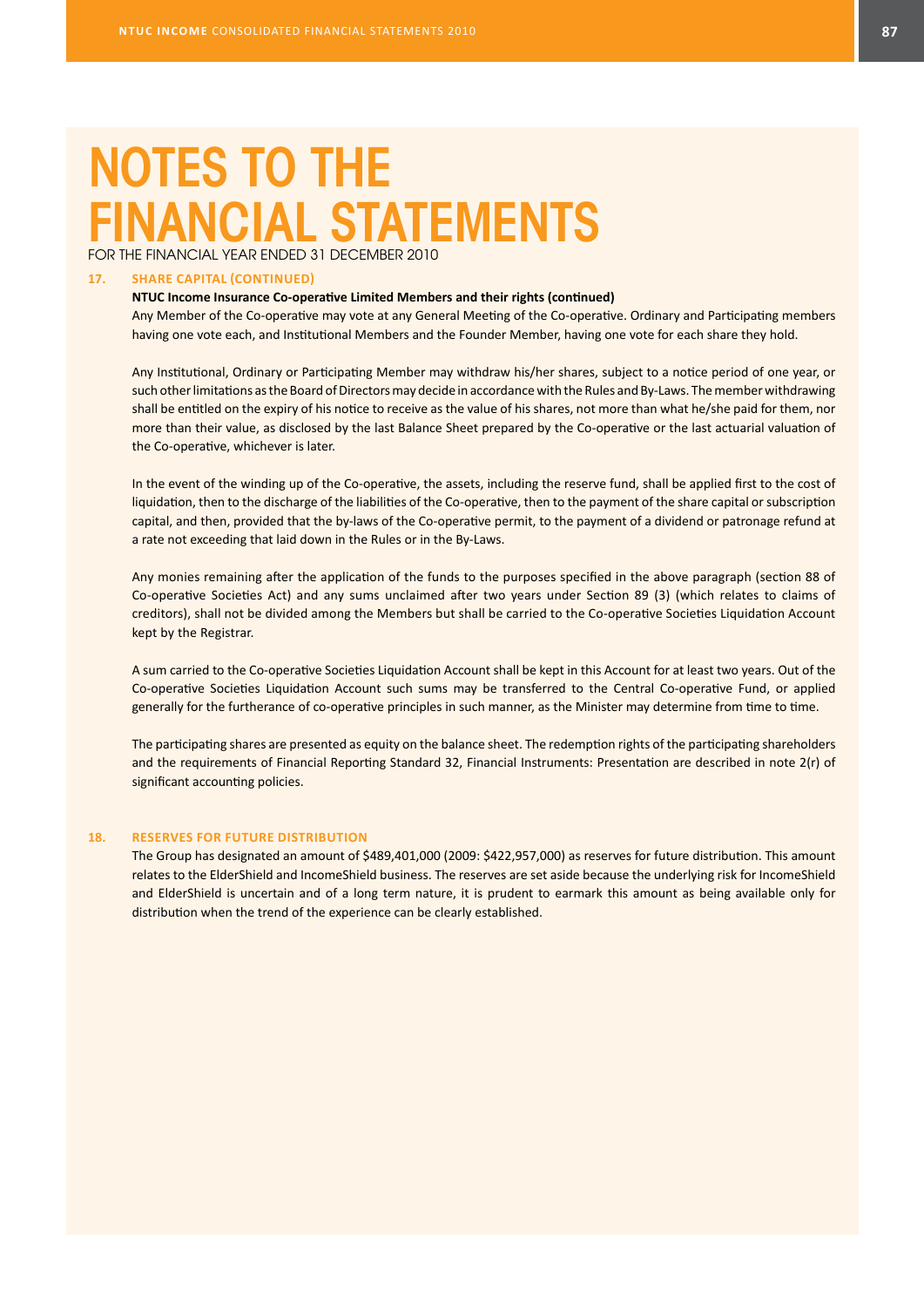#### **19. Fee and other income**

|                           |                           | 2010                  |                          |                          |                       |              |
|---------------------------|---------------------------|-----------------------|--------------------------|--------------------------|-----------------------|--------------|
|                           |                           | <b>Life</b>           |                          |                          |                       |              |
|                           | <b>Life</b>               | <b>Insurance</b>      | <b>Investment</b>        | <b>General</b>           | <b>Share</b>          |              |
|                           | <b>Insurance</b>          | Non-Par               | <b>Linked</b>            | <b>Insurance</b>         | holders'              |              |
|                           | <b>Par Fund</b><br>\$′000 | <b>Fund</b><br>\$'000 | <b>Fund</b><br>\$′000    | <b>Fund</b><br>\$'000    | <b>Fund</b><br>\$′000 | <b>Total</b> |
|                           |                           |                       |                          |                          |                       | \$'000       |
| Reinsurance commission    | 7,501                     | 819                   | $\overline{\phantom{a}}$ | 2,290                    |                       | 10,610       |
| Management and other fees | 14,153                    | $\blacksquare$        | $\blacksquare$           | $\overline{\phantom{a}}$ | 2,068                 | 16,221       |
|                           | 21,654                    | 819                   | $\sim$                   | 2,290                    | 2,068                 | 26,831       |

|                           |                  | 2009                     |                          |                  |              |              |
|---------------------------|------------------|--------------------------|--------------------------|------------------|--------------|--------------|
|                           |                  | <b>Life</b>              |                          |                  |              |              |
|                           | <b>Life</b>      | <b>Insurance</b>         | Investment               | <b>General</b>   | <b>Share</b> |              |
|                           | <b>Insurance</b> | Non-Par                  | <b>Linked</b>            | <b>Insurance</b> | holders'     |              |
|                           | <b>Par Fund</b>  | <b>Fund</b>              | <b>Fund</b>              | <b>Fund</b>      | <b>Fund</b>  | <b>Total</b> |
|                           | \$′000           | \$'000                   | \$′000                   | \$′000           | \$′000       | \$′000       |
| Reinsurance commission    | 338              | 765                      | $\sim$                   | 4,680            | -            | 5,783        |
| Management and other fees | 16,811           | $\overline{\phantom{m}}$ | $\overline{\phantom{m}}$ | -                | -            | 16,811       |
|                           | 17,149           | 765                      | $\overline{\phantom{a}}$ | 4,680            |              | 22,594       |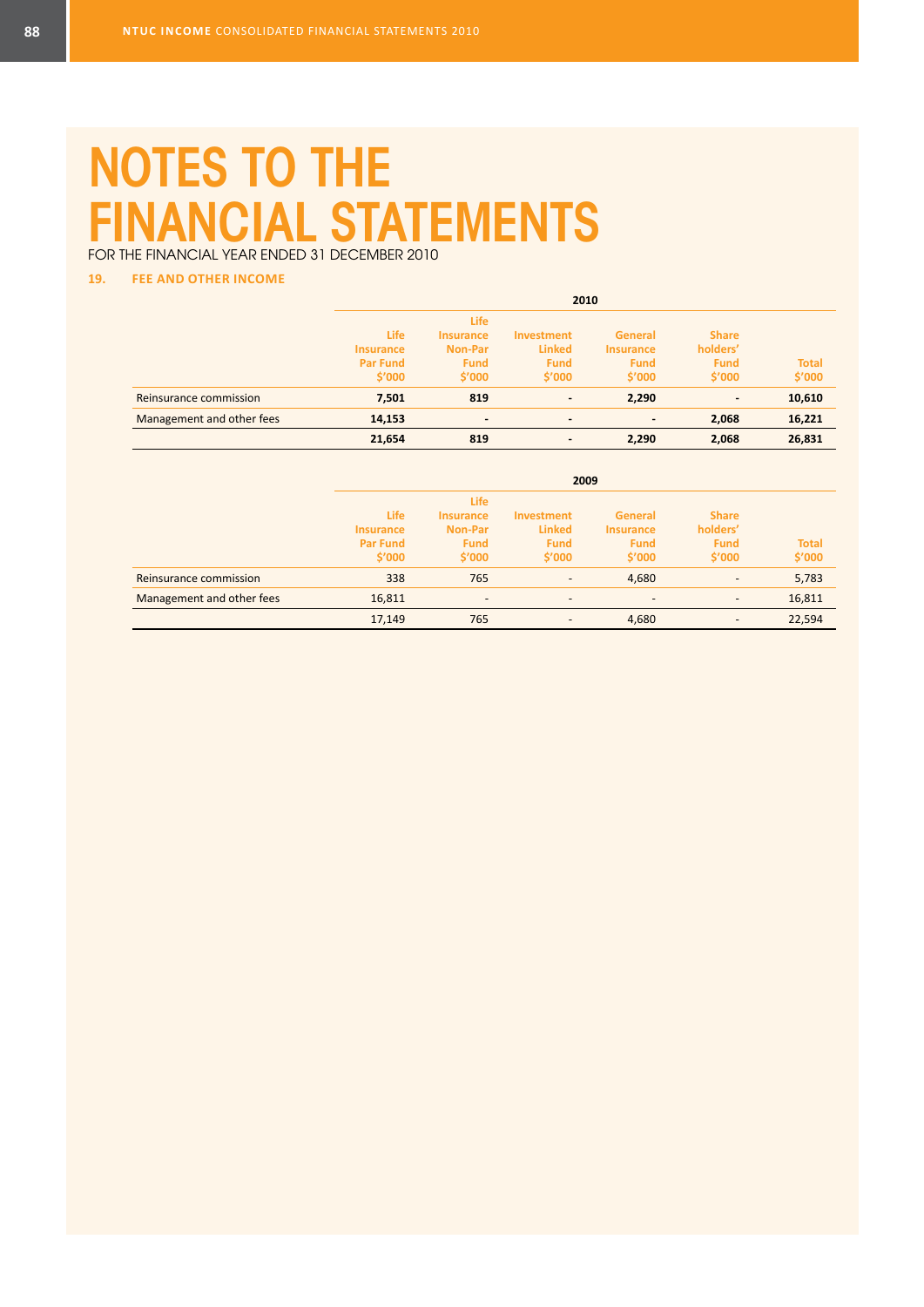#### **20. Net investment income/(losses) and fair value gains/(losses)**

| Life<br><b>Insurance</b> | <b>Life</b><br><b>Insurance</b>                              | <b>Investment</b>               |                                  |                                       |                                                |
|--------------------------|--------------------------------------------------------------|---------------------------------|----------------------------------|---------------------------------------|------------------------------------------------|
|                          |                                                              |                                 |                                  |                                       |                                                |
|                          |                                                              |                                 | General                          | <b>Share</b>                          |                                                |
|                          | <b>Non-Par</b>                                               | <b>Linked</b>                   | <b>Insurance</b>                 | holders'                              |                                                |
| <b>Par Fund</b>          | <b>Fund</b>                                                  | <b>Fund</b>                     | <b>Fund</b>                      | <b>Fund</b>                           | <b>Total</b><br>\$'000                         |
|                          |                                                              |                                 |                                  |                                       |                                                |
|                          |                                                              |                                 |                                  |                                       |                                                |
|                          |                                                              |                                 |                                  |                                       | 1,135                                          |
|                          | $\blacksquare$                                               | $\blacksquare$                  |                                  |                                       | 38,684                                         |
| 39,656                   | 22                                                           | 17                              | 117                              | $\overline{7}$                        | 39,819                                         |
| 146,719                  | 7,379                                                        | 20,412                          | 473                              | 9,524                                 | 184,507                                        |
|                          |                                                              |                                 |                                  |                                       |                                                |
| 58,378                   |                                                              |                                 |                                  |                                       | 58,378                                         |
|                          |                                                              |                                 |                                  |                                       |                                                |
|                          |                                                              |                                 |                                  |                                       |                                                |
|                          | $\blacksquare$                                               |                                 |                                  |                                       | (16, 117)                                      |
| 42,261                   | $\blacksquare$                                               | $\blacksquare$                  | $\blacksquare$                   |                                       | 42,261                                         |
| 18,564                   |                                                              |                                 | (222)                            |                                       | 18,342                                         |
|                          |                                                              |                                 |                                  |                                       |                                                |
|                          |                                                              |                                 |                                  |                                       | 791,354                                        |
|                          |                                                              |                                 |                                  |                                       | 302,891                                        |
| 31,283                   |                                                              |                                 |                                  |                                       | 31,283                                         |
| 908,685                  | 41,811                                                       | 74,237                          | 60,272                           | 40,523                                | 1,125,528                                      |
| (41, 458)                | (1, 246)                                                     | (16, 483)                       | (1,796)                          | (2,634)                               | (63, 617)                                      |
|                          |                                                              |                                 |                                  |                                       |                                                |
| 1,100                    | $\overline{\phantom{a}}$                                     | $\blacksquare$                  | (599)                            | $\blacksquare$                        | 501                                            |
| 15,971                   |                                                              | $\blacksquare$                  | $\blacksquare$                   | ۰                                     | 15,971                                         |
| 17,071                   |                                                              | $\frac{1}{2}$                   | (599)                            |                                       | 16,472                                         |
| (594)                    | ÷,                                                           | ÷,                              | (190)                            | (57)                                  | (841)                                          |
| 835                      | 58                                                           | 125                             | 2,855                            | 96                                    | 3,969                                          |
| 1,131,739                | 48,024                                                       | 78,308                          | 60,910                           | 47,459                                | 1,366,440                                      |
|                          | \$'000<br>1,066<br>38,590<br>(16, 117)<br>607,624<br>269,778 | \$'000<br>22<br>35,016<br>6,795 | \$'000<br>17<br>59,022<br>15,215 | \$'000<br>24<br>93<br>58,845<br>1,427 | \$′000<br>6<br>$\mathbf{1}$<br>30,847<br>9,676 |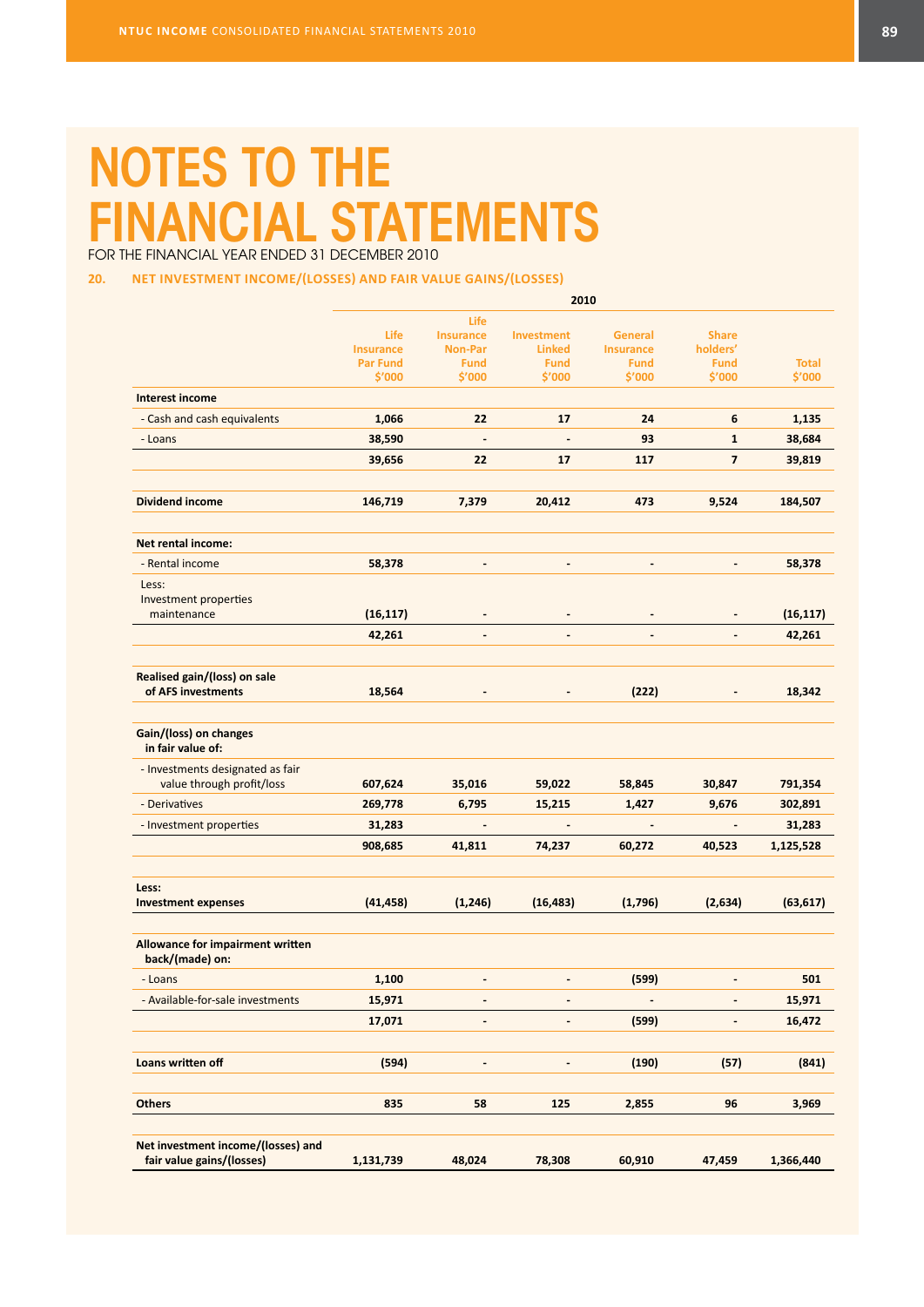#### **20. Net investment income/(losses) and fair value gains/(losses) (continued)**

|                                                                 |                           | Life                     |                              |                          |                          |                        |
|-----------------------------------------------------------------|---------------------------|--------------------------|------------------------------|--------------------------|--------------------------|------------------------|
|                                                                 | Life                      | <b>Insurance</b>         | Investment                   | General                  | <b>Share</b>             |                        |
|                                                                 | <b>Insurance</b>          | <b>Non-Par</b>           | <b>Linked</b>                | <b>Insurance</b>         | holders'                 |                        |
|                                                                 | <b>Par Fund</b><br>\$′000 | <b>Fund</b><br>\$'000    | <b>Fund</b><br>\$′000        | <b>Fund</b><br>\$′000    | <b>Fund</b><br>\$′000    | <b>Total</b><br>\$'000 |
|                                                                 |                           |                          |                              |                          |                          |                        |
| <b>Interest income</b>                                          |                           |                          |                              |                          |                          |                        |
| - Cash and cash equivalents                                     | 1,220                     | 38                       | 31                           | 25                       | 11                       | 1,325                  |
| - Loans                                                         | 38,475                    | $\sim$                   | $\overline{\phantom{a}}$     | 120                      | $\mathbf{1}$             | 38,596                 |
|                                                                 | 39,695                    | 38                       | 31                           | 145                      | 12                       | 39,921                 |
| <b>Dividend income</b>                                          | 131,269                   | 7,768                    | 20,860                       | 156                      | 9,819                    | 169,872                |
| Net rental income:                                              |                           |                          |                              |                          |                          |                        |
| - Rental income                                                 | 61,313                    |                          |                              | -                        |                          | 61,313                 |
| Less:<br>Investment properties maintenance                      | (17, 223)                 |                          |                              |                          |                          | (17, 223)              |
|                                                                 | 44,090                    |                          |                              |                          |                          | 44,090                 |
| Realised gain/(loss) on sale of AFS<br>investments              | 3,898                     |                          |                              | 221                      | (188)                    | 3,931                  |
| Gain/(loss) on changes<br>in fair value of:                     |                           |                          |                              |                          |                          |                        |
| - Investments designated as fair<br>value through profit/loss   | 1,880,879                 | 125,539                  | 288,168                      | 23,029                   | 134,156                  | 2,451,771              |
| - Derivatives                                                   | (28, 239)                 | (718)                    | 7,017                        | 71                       | (1, 493)                 | (23, 362)              |
| - Investment properties                                         | (73, 411)                 | $\overline{\phantom{a}}$ | $\blacksquare$               | $\overline{\phantom{a}}$ | $\overline{\phantom{a}}$ | (73, 411)              |
|                                                                 | 1,779,229                 | 124,821                  | 295,185                      | 23,100                   | 132,663                  | 2,354,998              |
| Less:<br><b>Investment expenses</b>                             | (30, 330)                 | (1, 184)                 | (13, 392)                    | (692)                    | (512)                    | (46, 110)              |
| Allowance for impairment written<br>back/(made) on:             |                           |                          |                              |                          |                          |                        |
| - Loans                                                         | 1,690                     |                          |                              | (3)                      |                          | 1,687                  |
| - Available-for-sale investments                                | (18, 186)                 | ÷,                       |                              | (198)                    | 110                      | (18, 274)              |
|                                                                 | (16, 496)                 | $\overline{\phantom{0}}$ | $\overline{\phantom{a}}$     | (201)                    | 110                      | (16, 587)              |
| Loans written off                                               | (887)                     | $\overline{\phantom{m}}$ | $\qquad \qquad \blacksquare$ | (56)                     |                          | (943)                  |
| <b>Others</b>                                                   | 1,695                     | $\mathbf{1}$             | 421                          | 1,215                    | 21                       | 3,353                  |
| Net investment income/(losses) and<br>fair value gains/(losses) | 1,952,163                 | 131,444                  | 303,105                      | 23,888                   | 141,925                  | 2,552,525              |

**2009**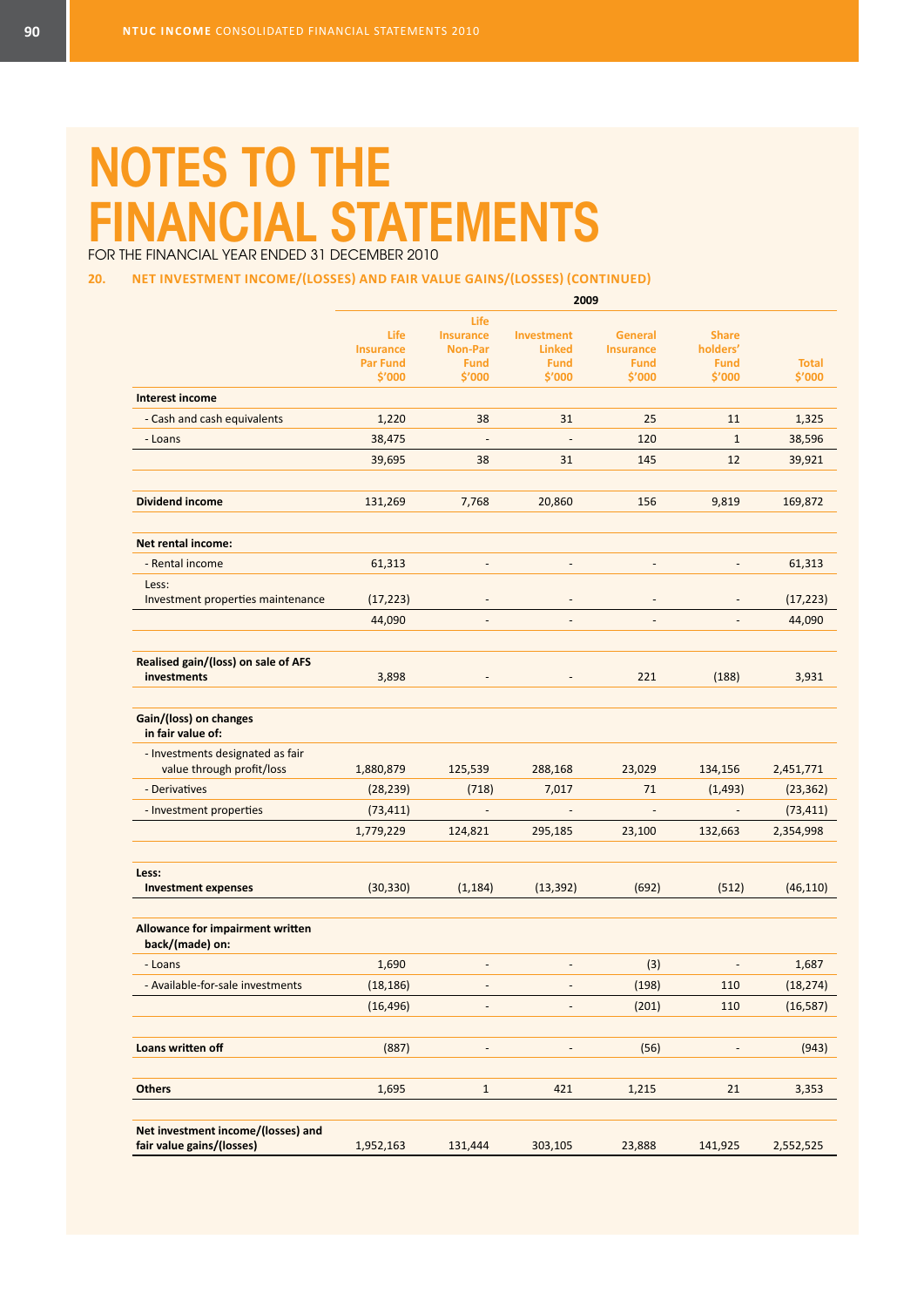#### **21. Management expenses**

The following items are included in management expenses:

|                                                        |                | <b>The Group</b> |
|--------------------------------------------------------|----------------|------------------|
|                                                        | 2010<br>\$′000 | 2009<br>\$′000   |
| <b>Staff costs</b>                                     |                |                  |
| - Salaries, commission, bonuses and staff benefits     | 73,915         | 77,396           |
| - Employer's contribution to defined contribution plan | 7,956          | 8,544            |
| Advertising and promotion                              | 7,064          | 10,290           |
| Depreciation & amortisation                            | 9,425          | 7,825            |
| Printing, postage and stationery                       | 5,214          | 5,657            |
| Rental                                                 | 6,157          | 6,277            |

#### **22. Related party transactions**

For the purpose of these financial statements, parties are considered to be related to the Group if the Group has the ability, directly or indirectly, to control the party or exercise significant influence over the party in making financial and operating decisions, or vice versa.

In addition to the related party information shown elsewhere in the financial statements, the following significant related party transactions took place between the Group and related parties during the financial year on terms agreed by the parties concerned:

#### **(a) Sales and purchases of goods & services**

|                                                      | <b>The Group</b>      |                |
|------------------------------------------------------|-----------------------|----------------|
|                                                      | 2010<br><b>\$'000</b> | 2009<br>\$'000 |
| Fee paid to an associate                             |                       |                |
| - In relation to management of investment properties | 2.074                 | 2,562          |

#### **(b) Key management personnel compensation**

|                                                      | <b>The Group</b> |                |
|------------------------------------------------------|------------------|----------------|
|                                                      | 2010<br>\$'000   | 2009<br>\$'000 |
| Salaries and other benefits                          | 6,941            | 5,194          |
| Employer's contribution to defined contribution plan | 95               | 120            |
| Directors fees                                       | 291              | 281            |
|                                                      | 7,327            | 5,595          |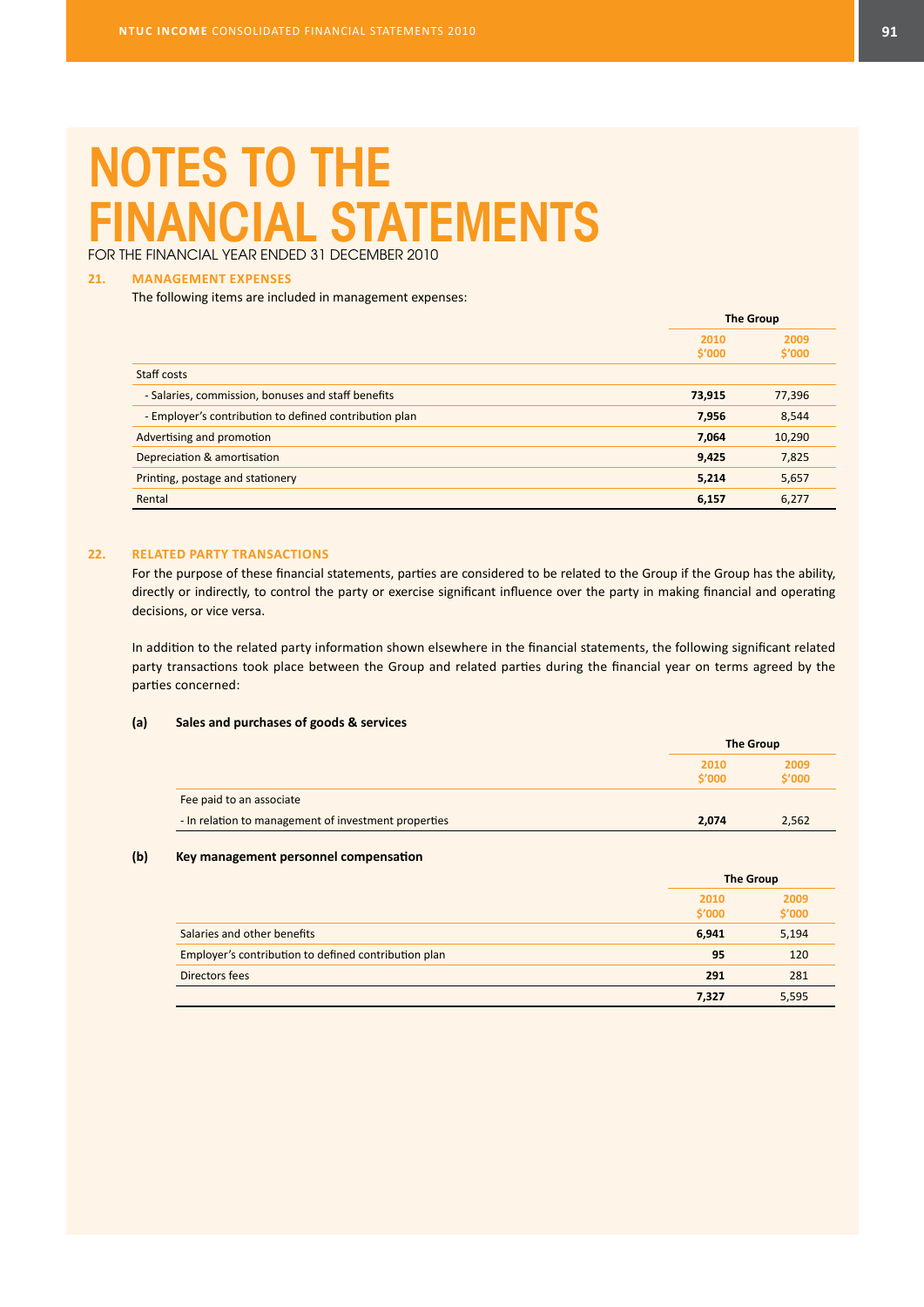#### **23. Dividends**

|                                                       | 2010<br>\$′000 | 2009<br>\$'000 |
|-------------------------------------------------------|----------------|----------------|
| Ordinary dividends paid                               |                |                |
| Final exempt dividend paid in respect of the previous |                |                |
| financial year of 60 cents (2009: 30 cents) per share | 25,621         | 12,898         |
|                                                       |                |                |
| Special dividends paid                                |                |                |
| Special dividend paid in respect of the previous      |                |                |
| financial year of 30 cents per share                  | 12,811         |                |

The Directors have proposed a dividend of 60 cents per share (2009: 60 cents per share) and a special dividend of 20 cents per share (2009: 30 cents) amounting to \$35,100,000 (2009: \$39,500,000) to be paid in respect of the financial year ended 31 December 2010. The financial statements will reflect this dividend payable in the Shareholders' Fund as an appropriation of surplus in the year ending 31 December 2011 after approval obtained during the Annual General Meeting.

#### **24. Accumulated surplus of Life Insurance Par Fund**

In accordance with regulations, a surplus account is maintained whereby surpluses not transferred to the shareholders' fund are retained in the surplus account to strengthen the Life Insurance Par Fund. The quantum retained in the surplus account is approved by the Board on the recommendation of the appointed actuary.

#### **25. Accumulated surplus of shareholders' fund and other insurance funds**

The net accumulated surplus of the shareholders' fund and other insurance funds of the Group of \$706,695,000 (2009: \$628,025,000) [comprising accumulated surplus of \$727,075,000 (2009: \$670,181,000) in other insurance funds and the accumulated deficit of \$20,380,000 (2009: less accumulated deficit of \$42,156,000) in the shareholders' fund] represents the amount available for distribution to the members of the Group except for accumulated surplus of \$361,227,000 (2009: \$317,141,000), which is not distributable and must be maintained to meet regulatory capital requirement prescribed in the Valuation and Capital Regulations 2004 under MAS Insurance Act as determined by the Appointed Actuary, and to meet other statutory requirements.

#### **26. Commitments**

Capital expenditures contracted for at the balance sheet date but not recognised in the financial statements are as follows:

#### **(a) Capital commitments**

|                                    |                | <b>The Group</b> |  |
|------------------------------------|----------------|------------------|--|
|                                    | 2010<br>\$'000 | 2009<br>\$'000   |  |
| Life Insurance Par Fund            |                |                  |  |
| Outstanding investment commitments | 361,103        | 487,289          |  |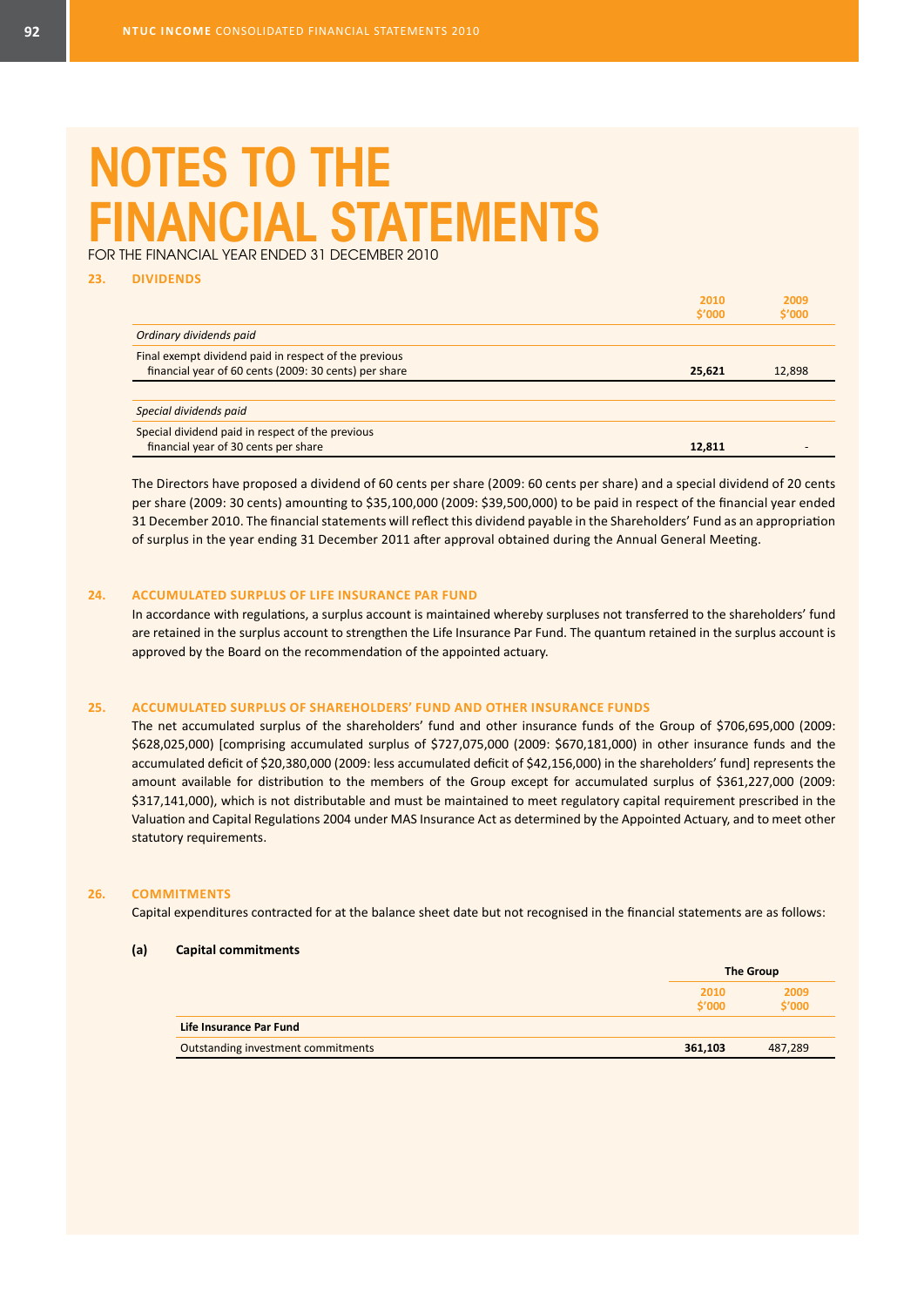## NOTES TO THE FINANCIAL STATEMENTS

For the financial year ended 31 December 2010

#### **26. Commitments (continued)**

#### **(b) Operating lease commitments (where the Group is a lessor)**

The Group leases out retail and residential space from their investment properties to non-related parties under noncancellable operating leases. The lessees are required to pay fixed rental payments during the lease period. The future rent receivables under non-cancellable operating leases contracted for at the balance sheet date but not recognised as receivables, are as follows:

|                            | <b>The Group</b> |                |
|----------------------------|------------------|----------------|
|                            | 2010<br>\$'000   | 2009<br>\$'000 |
| Not later than one year    | 28,847           | 50,999         |
| Between one and five years | 17,955           | 50,999         |

#### **27. New or revised accounting Standards and Interpretations**

Below are the mandatory standards, amendments and interpretations to existing standards that have been published, and are relevant for the Group's accounting periods beginning on or after 1 January 2011 or later periods and which the Group has not early adopted:

- Amendments to FRS 24 Related party disclosures (effective for annual periods beginning on or after 1 January 2011)
- Amendments to FRS 32 Financial instruments: Presentation classification of rights issues (effective for annual periods beginning on or after 1 February 2010)
- Amendments to INT FRS 114 Prepayments of a minimum funding requirement (effective for annual periods commencing on or after 1 January 2011)
- INT FRS 119 Extinguishing financial liabilities with equity instruments (effective for annual periods commencing on or after 1 July 2010)

The management anticipates that the adoption of the above FRSs, INT FRSs and amendments to FRS in future periods will not have a material impact on the financial statements of the Group and of the Company in the period of their initial adoption, except for the amendments to FRS 24 – Related party disclosures.

The amendment removes the requirement for government-related entities to disclose details of all transactions with the government and other government related entities. It also clarifies and simplifies the definition of a related party. However, the revised definition of a related party will also mean that some entities will have more related parties and will be required to make additional disclosures.

Management is currently considering the revised definition to determine whether any additional disclosures will be required and has yet to put systems in place to capture the necessary information. It is therefore not possible to disclose the financial impact, if any, of the amendment on the related party disclosures.

#### **28. Authorisation for issue**

These financial statements were approved by the Board of Directors at a meeting held on 22 March 2011 and authorised for release on 22 March 2011.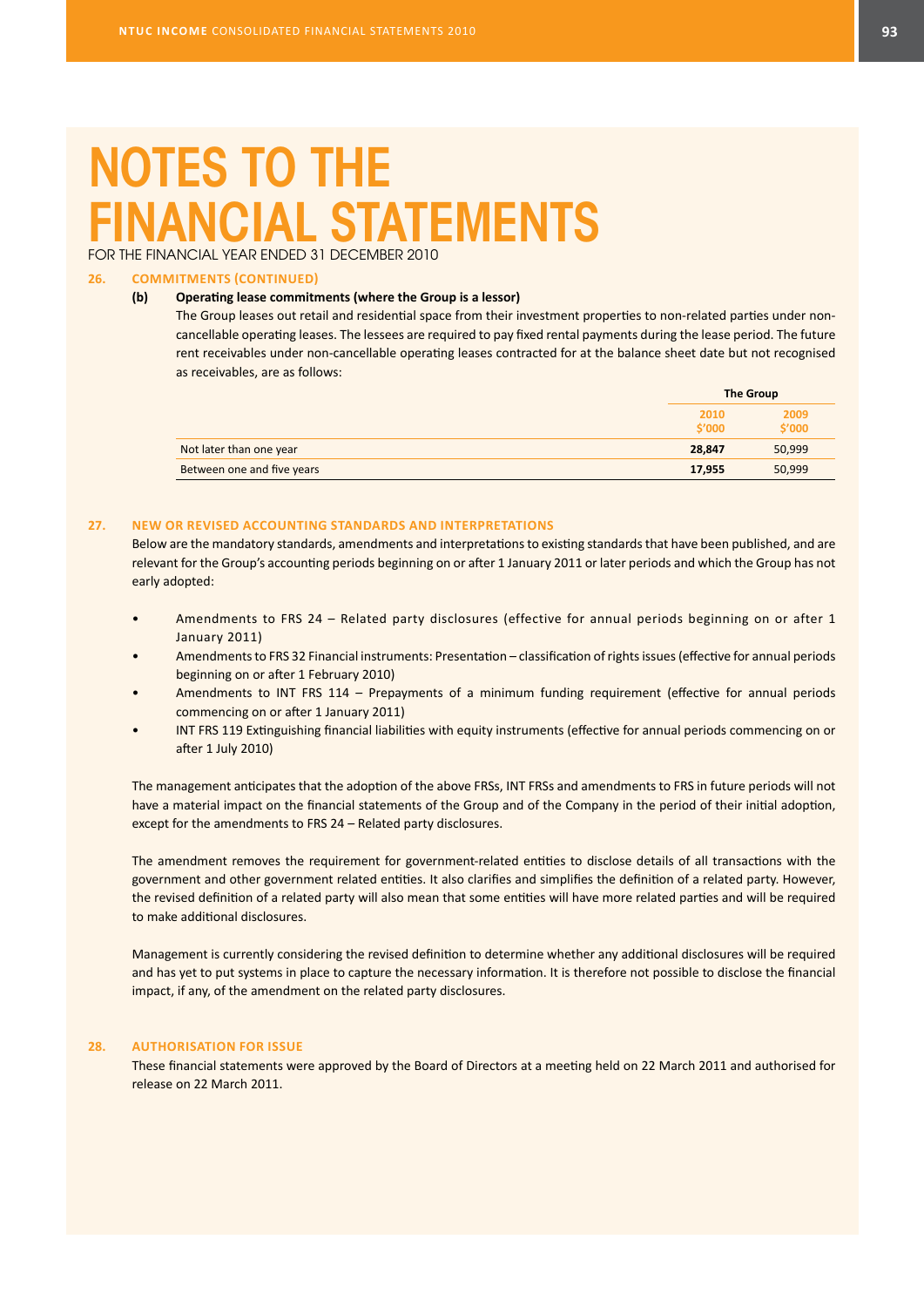# SHAREHOLDING AS AT 31 DECEMBER 2010

| <b>FOUNDER MEMBER</b>                                            | <b>Number of Shares</b> |
|------------------------------------------------------------------|-------------------------|
|                                                                  |                         |
| <b>National Trades Union Congress</b>                            | 7,011,344 (16%)         |
|                                                                  |                         |
| <b>INSTITUTIONAL MEMBERS</b>                                     | <b>Number of Shares</b> |
|                                                                  |                         |
| NTUC Income Insurance<br>Co-operative Ltd                        | 1,415,952               |
| <b>Singapore Labour Foundation</b>                               | 798,560                 |
| Singapore Manual & Mercantile<br><b>Workers' Union</b>           | 535,467                 |
| Singapore Maritime Officers' Union                               | 470,386                 |
| National Transport Workers' Union                                | 406,984                 |
| United Workers of Electronic & Electrical<br><b>Industries</b>   | 385,719                 |
| <b>Amalgamated Union of Public</b><br>Employees                  | 321,601                 |
| Singapore Bank Employees' Union                                  | 273,301                 |
| <b>Shipbuilding &amp; Marine Engineering</b><br>Employees' Union | 204,808                 |
| Singapore Mercantile Co-operative<br><b>Society Ltd</b>          | 198,350                 |
| <b>Singapore Airlines Staff Union</b>                            | 195,470                 |
| NTUC Fairprice Co-operative Ltd                                  | 183,267                 |
| Healthcare Services Employees' Union                             | 161,805                 |
| Metal Industries Workers' Union                                  | 149,010                 |
| <b>Singapore Industrial &amp; Services</b><br>Employees' Union   | 129,397                 |
| <b>Union of Telecoms Employees</b><br>of Singapore               | 129,237                 |
| <b>Singapore Credit Co-operative</b><br>League Ltd               | 127,830                 |
| NTUC First Campus Co-operative Ltd                               | 120,019                 |
| Singapore Teachers' Co-operative<br><b>Society Ltd</b>           | 118,058                 |
| United Workers of Petroleum Industry                             | 113,558                 |
| Singapore Insurance Employees' Union                             | 112,865                 |
| ExxonMobil Employees Co-operative Ltd                            | 103,250                 |
| Singapore Shell Employees' Union                                 | 101,962                 |
| <b>HDB Staff Union</b>                                           | 100,000                 |
| <b>Singapore Organisation of Seamen</b>                          | 90,341                  |

| <b>INSTITUTIONAL MEMBERS</b>                                                  | <b>Number of Shares</b> |
|-------------------------------------------------------------------------------|-------------------------|
| <b>Singapore Shell Employees Union</b><br>Co-operative Ltd                    | 83,463                  |
| Food, Drinks & Allied Workers' Union                                          | 80,269                  |
| Union of Power & Gas Employees                                                | 78,029                  |
| ExxonMobil Singapore<br><b>Employees' Union</b>                               | 76,711                  |
| Amalgamated Union of<br><b>Statutory Board Employees</b>                      | 67,386                  |
| <b>Singapore Port Workers Union</b>                                           | 66,517                  |
| NatSteel Employees' Union                                                     | 63,104                  |
| <b>Chemical Industries Employees' Union</b>                                   | 60,133                  |
| Singapore Teachers' Union                                                     | 57,115                  |
| Singapore National Co-operative<br><b>Federation Ltd</b>                      | 57,075                  |
| <b>Singapore Airport Terminal Services</b><br><b>Workers' Union</b>           | 55,857                  |
| <b>Singapore Government Staff Credit</b><br>Co-operative Society Ltd          | 55,392                  |
| <b>Inland Revenue Authority of</b><br><b>Singapore Staff Union</b>            | 48,580                  |
| <b>Singapore Bank Officers' Association</b>                                   | 46,640                  |
| <b>Straits Times Co-operative Ltd</b>                                         | 45,790                  |
| <b>Customs Credit Co-operative</b><br><b>Society Ltd</b>                      | 45,599                  |
| <b>PUB Employees' Union</b>                                                   | 41,588                  |
| Keppel FELS Employees' Union                                                  | 39,095                  |
| <b>Building Construction &amp; Timber Industry</b><br><b>Employees' Union</b> | 35,906                  |
| Temasek Polytechnic Co-operative<br><b>Society Ltd</b>                        | 35,880                  |
| Singapore Public Works Employees'<br>Credit Co-op Society Ltd                 | 35,625                  |
| <b>Citiport Credit Co-operative Ltd</b>                                       | 35,580                  |
| Union of ITE Training Staff                                                   | 34,959                  |
| Singapore Urban Redevelopment<br><b>Authority Workers' Union</b>              | 33,748                  |
| <b>Singapore Press Holdings</b><br><b>Employees' Union</b>                    | 33,450                  |
| <b>DBS Staff Union</b>                                                        | 30,222                  |
| <b>Singapore Union of Broadcasting</b><br><b>Employees</b>                    | 29,629                  |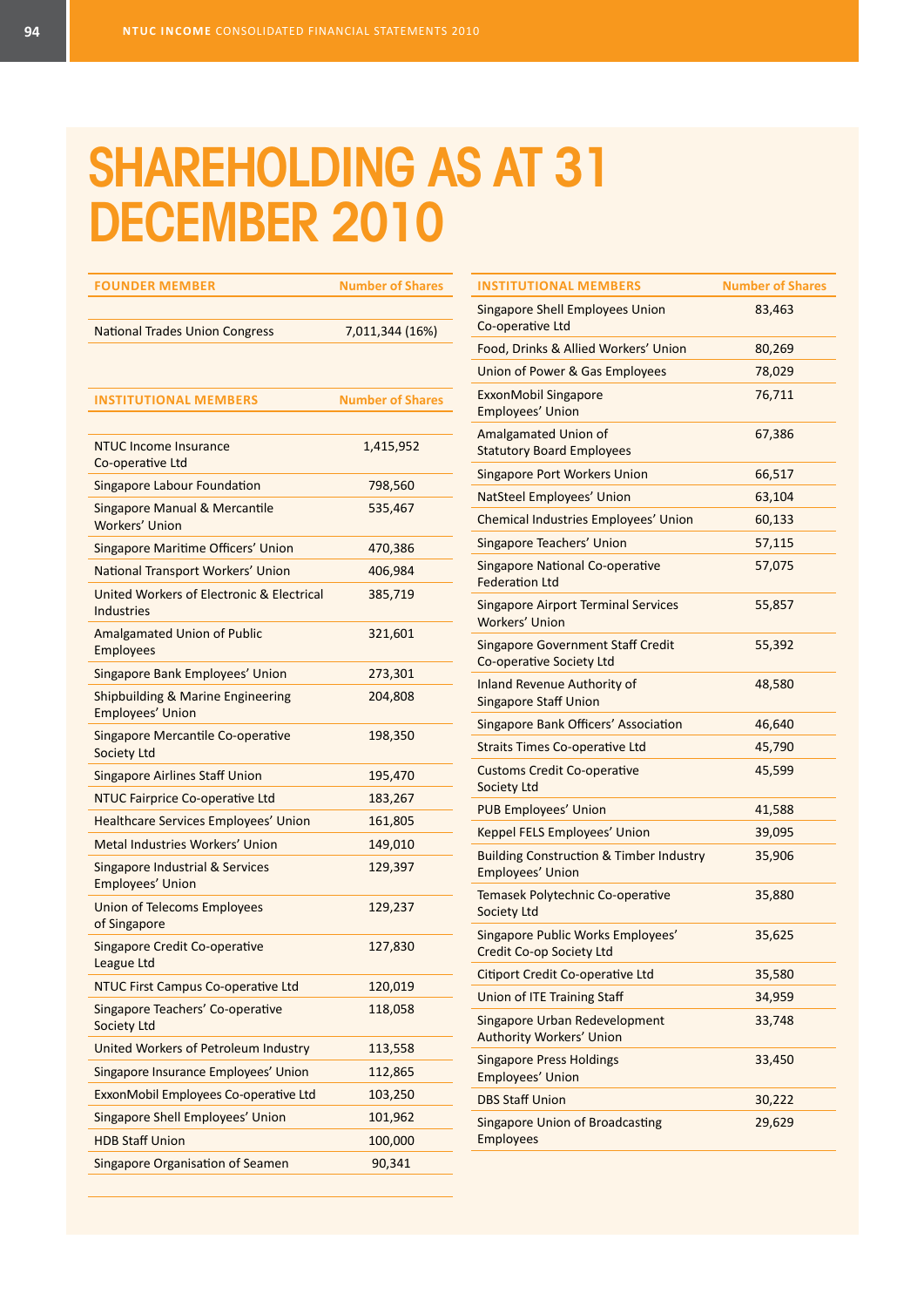## SHAREHOLDING AS AT 31 DECEMBER 2010

| <b>INSTITUTIONAL MEMBERS</b>                                       | <b>Number of Shares</b> |
|--------------------------------------------------------------------|-------------------------|
|                                                                    |                         |
| Singapore Police Co-operative<br>Society Ltd                       | 29,613                  |
| <b>Staff Union of NTUC-ARU</b>                                     | 26,711                  |
| Air-Transport Executive Staff Union                                | 25,761                  |
| NTUC Media Co-operative Ltd                                        | 25,412                  |
| <b>Changi International Airport Services</b><br>Employees' Union   | 23,968                  |
| Telecoms Credit Co-operative Ltd                                   | 22,439                  |
| <b>AUPE Multi-Purpose Co-operative</b><br>Society Ltd              | 21,292                  |
| NTUC Healthcare Co-operative Ltd                                   | 20,288                  |
| Singapore Prison Service Multi-Purpose<br>Co-operative Society Ltd | 20,100                  |
| Singapore Statutory Boards Employees'<br>T & L Society Ltd         | 16,769                  |
| Ceylon Tamils Multi-Purpose<br>Co-operative Ltd                    | 16,719                  |
| Sembawang Shipyard<br><b>Employees' Union</b>                      | 16,407                  |
| Ngee Ann Polytechnic Academic<br><b>Staff Union</b>                | 15,325                  |
| Premier Security Co-operative Ltd                                  | 14,200                  |
| <b>UTES Multi-Purpose Co-operative</b><br>Society Ltd              | 13,304                  |
| TRC Multi-Purpose Co-operative Society<br>Ltd                      | 12,919                  |
| Ngee Ann Polytechnic Consumer<br>Co-operative Society Ltd          | 12,810                  |
| Singapore Stevedores' Union                                        | 9,073                   |
| <b>Singapore Refining Companies</b><br><b>Employees' Union</b>     | 8,255                   |
| Keppel Employees' Union                                            | 6,154                   |
| Industrial & Services Co-operative<br>Society Ltd                  | 6,095                   |
| Singapore Polytechnic<br>Co-operative Ltd                          | 5,818                   |
| <b>Union of Security Employees</b>                                 | 4,763                   |
| NUS Multi-Purpose Co-operative Society<br>Ltd                      | 4,420                   |
| Singapore Interpreters' &<br><b>Translators' Union</b>             | 4,218                   |
| <b>Education Services Union</b>                                    | 3,729                   |

| <b>INSTITUTIONAL MEMBERS</b>                                         | <b>Number of Shares</b> |
|----------------------------------------------------------------------|-------------------------|
|                                                                      |                         |
| <b>Times Publishing Group</b><br><b>Employees' Union</b>             | 3,427                   |
| Port Officers' Union                                                 | 3,312                   |
| Jurong Shipyard Multi-Purpose<br>Co-operative Society Ltd            | 3,306                   |
| Singapore Technologies Electronics<br><b>Employees' Union</b>        | 2,973                   |
| Singapore Tamil Teachers' Union                                      | 2,756                   |
| <b>Attractions, Resorts &amp;</b><br><b>Entertainment Union</b>      | 2,382                   |
| <b>SIA Engineering Company Engineers</b><br>& Executives Union       | 2,300                   |
| Singapore Bank Employees Co-op<br>T & L Society Ltd                  | 2,130                   |
| <b>Amalgamated Union of Public</b><br>Daily-Rated Workers            | 2,077                   |
| <b>Singapore National Union</b><br>of Journalists                    | 1,856                   |
| <b>Spring Singapore Staff Union</b>                                  | 417                     |
| <b>Singapore Government Shorthand</b><br><b>Writers' Association</b> | 309                     |
| <b>Singapore Malay Teachers' Union</b>                               | 141                     |
| Singapore Chinese Teachers' Union                                    | 21                      |
| <b>Reuters Local Employees Union</b>                                 | 10                      |
| <b>Total for Institutional Members</b>                               | 8,734,518 (20%)         |
| <b>ORDINARY MEMBERS</b>                                              | 28,125,464 (64%)        |
|                                                                      |                         |

**TOTAL 43,871,326 (100%)**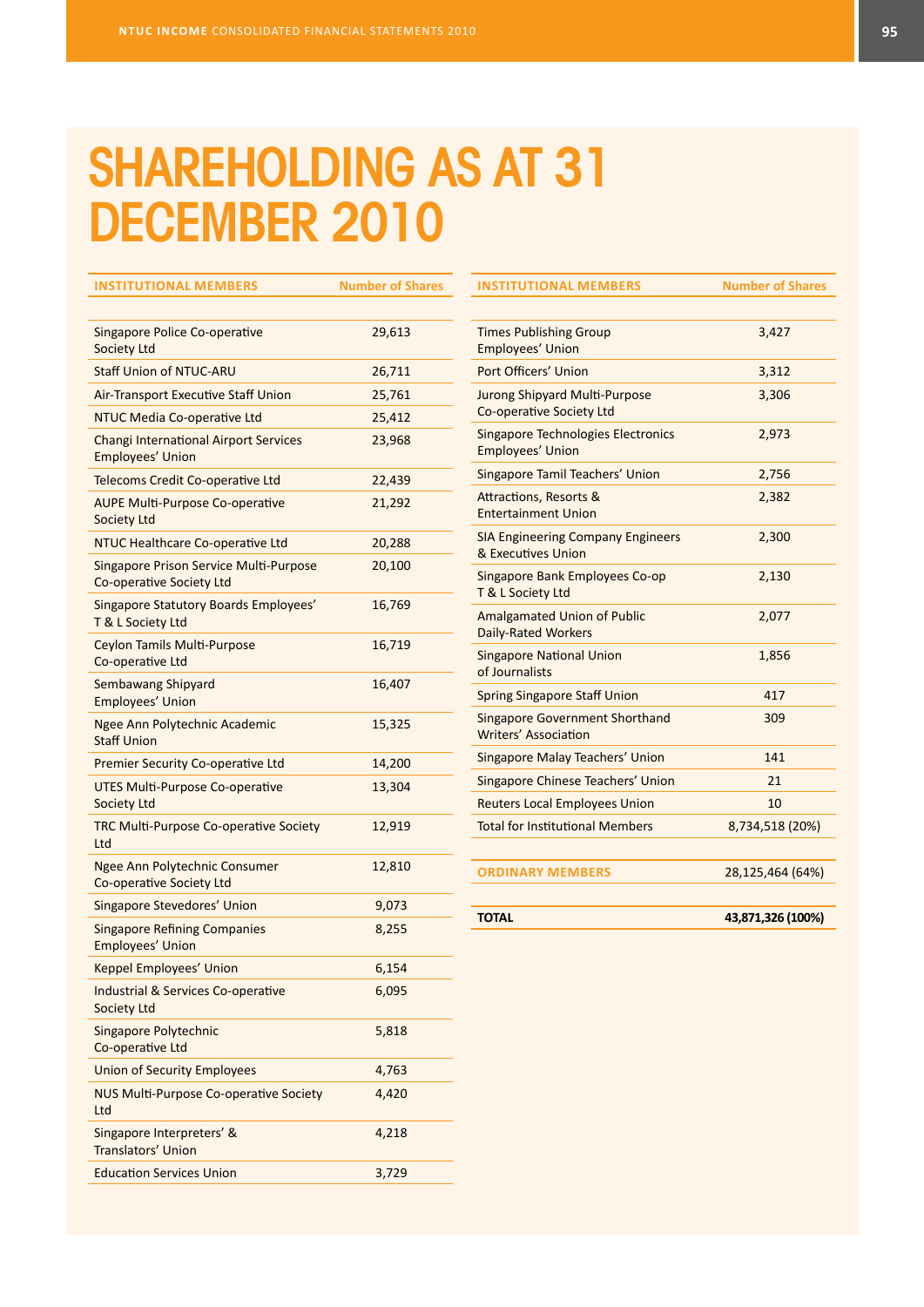## NOTICE OF ANNUAL GENERAL MEETING

NOTICE IS HEREBY given that the Forty-First Annual General Meeting of NTUC INCOME INSURANCE CO-OPERATIVE LIMITED will be held on Tuesday, 24 May 2011, at 6.00 pm at the Auditorium, 7th Floor, NTUC Centre, One Marina Boulevard, Singapore 018989.

#### **AGENDA**

- 1 To confirm the minutes of the 40th Annual General Meeting held on 27 May 2010.
- 2 To receive and adopt the Directors' Report and the Audited Accounts for the year ended 31 December 2010.
- 3 To consider the Actuary's Report and to endorse the proposals of the Board of Directors for the allocation of the surplus.
- 4 To elect members of the Board of Directors.
- 5 To approve a resolution for the declaration of a dividend to shareholders for the financial year ended 31 December 2010.
- 6 To approve a resolution for the payment of honoraria to directors.
- 7 To approve the maximum borrowing limit of the Co-operative at \$50 million under By-Law 17.
- 8 To re-appoint Messrs PricewaterhouseCoopers as external auditors of the Co-operative for the financial year ending 31 December 2011.
- 9 To consider such other business not included in this notice of which at least ten days' notice in writing shall have been given to the Secretary.

#### **BY ORDER OF THE BOARD OF DIRECTORS**

Thanalakshmi d/o M R Balakrishnan **Secretary** 

Singapore, 25 April 2011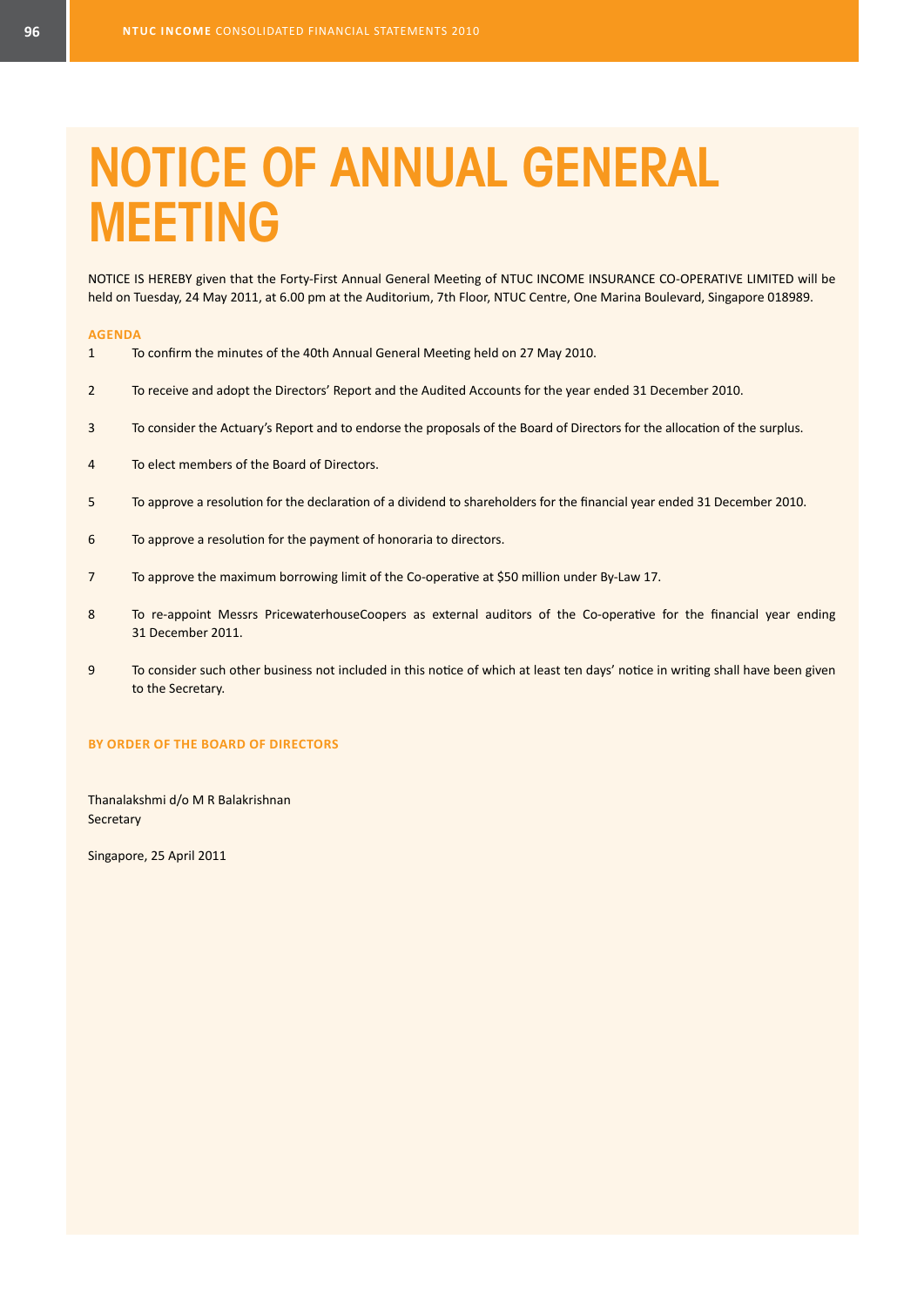MICA (P) 094/04/2011